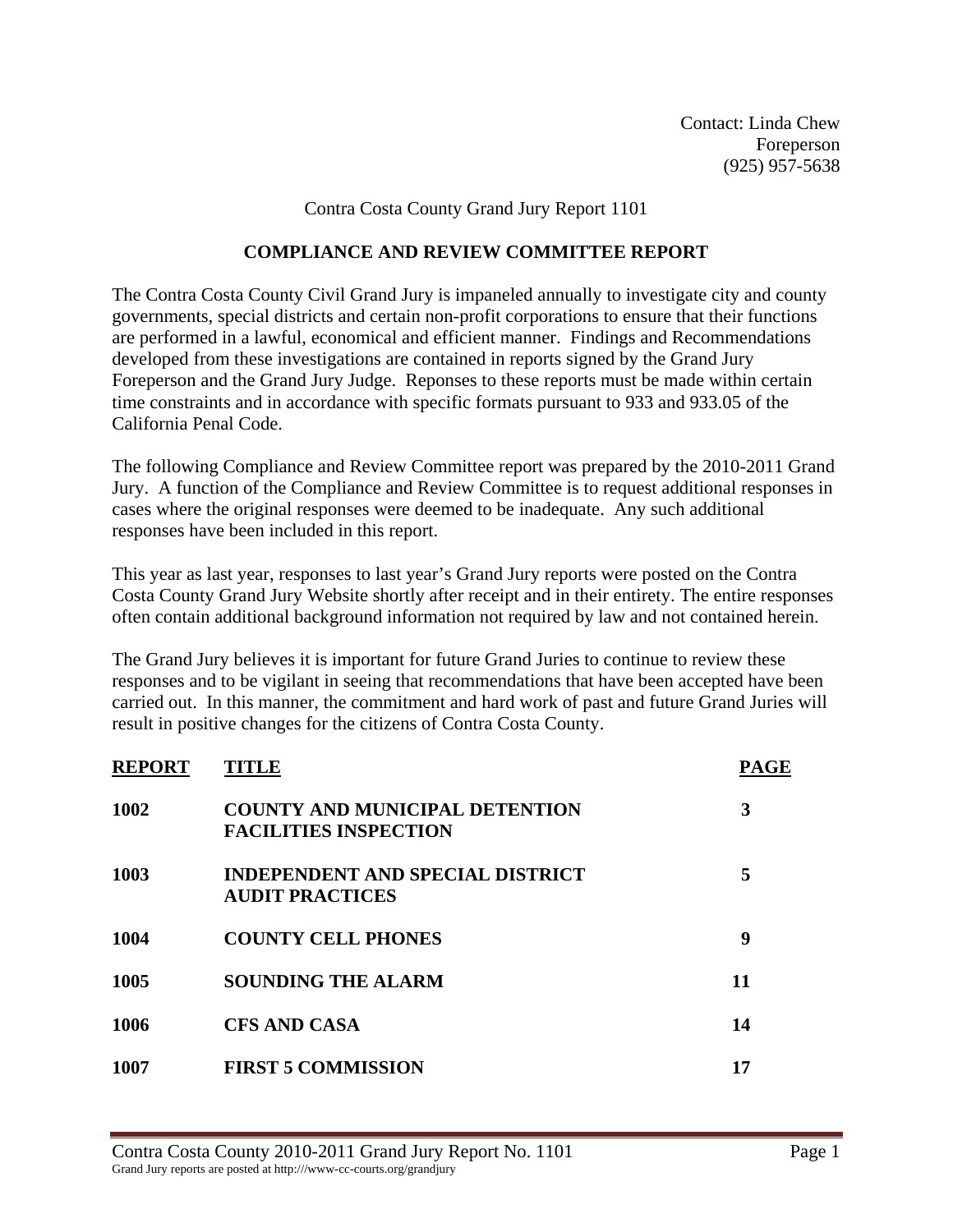| <b>REPORT</b> | TITLE                                                   | PAGE |
|---------------|---------------------------------------------------------|------|
| <b>1008</b>   | <b>COUNTY ELDER SERVICES FACING LIFE SUPPORT</b>        | 24   |
| 1009          | "LOST" MEDANOS COMMUNITY HEALTH<br><b>CARE DISTRICT</b> | 26   |
| <b>1010</b>   | PENSION SPIKING: WHO REALLY GETS STUCK?                 | 32   |
| 1011          | <b>OUR FOSTER CARE CHILDREN IN JEOPARDY</b>             | 49   |
| 1012          | <b>TRUANCY</b>                                          | 53   |
| 1013          | THE CRUMBLING PILLARS OF HERCULES                       | 76   |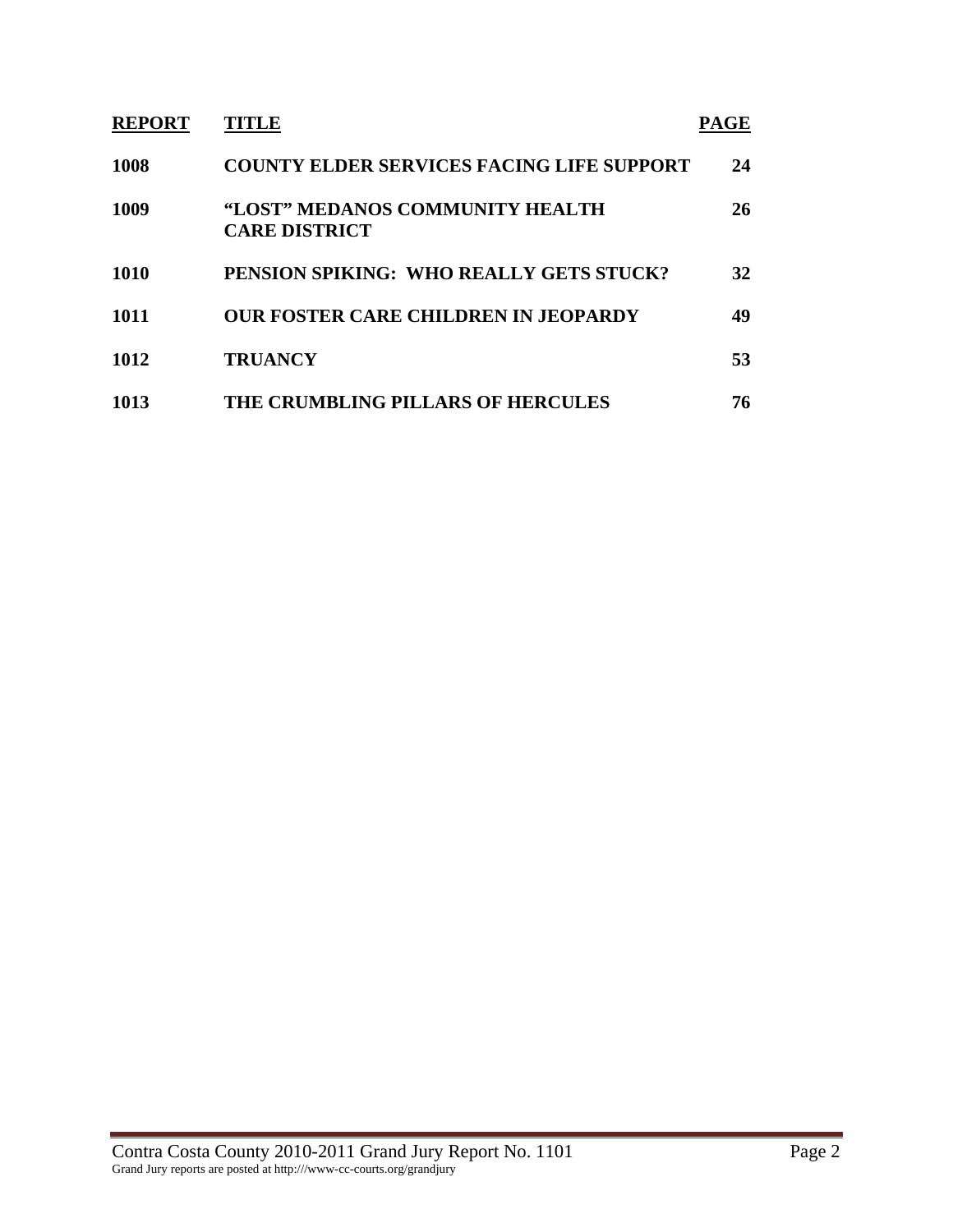## **County and Municipal Detention Facilities Inspection**

*Response from Contra Costa County Board of Supervisors* 

## **FINDINGS AND RECOMMENDATIONS**

**1. West County Detention Facility has an inoperable Central Communications Intercom System.** 

*Response: Partially disagrees. At the time of inspection the Central Communications Intercom System was outdated and inoperable. At the time of this report, the Central Communications Intercom System had been replaced and was fully functional.* 

**Recommendation: The Contra Costa County Sheriff's Department shall repair or replace the system.**

*Response: The central communications system was replaced. West County Detention facility currently has an upgraded, modern functioning central communications intercom system.* 

**2. Marsh Creek Detention Facility has vocational programs to assist detainees with resocialization and transition upon release to productive community living.** 

*Response: Agrees* 

**3. Chris Adams Girls' Center was permanently closed effective September 30, 2009.** 

*Response: Agrees*

**Recommendation: The Board of Supervisors shall direct a study to determine how female juvenile offenders in need of intensive therapeutic treatment can be served.** 

*Response: The recommendation will not be implemented because it is not warranted. In response to the closure of the Chris Adams Girls' Center, the Probation Department reallocated its resources to provide intensive rehabilitative treatment to girls who are committed to Juvenile Hall. Conceptualized in November 2009, the Girls' In Motion Program accepted its first girls in January 2010. Probation staff has received intensive gender-specific training, enabling it to provide programming including Girl's Circle, Aggression Replacement Training, and Life Skills to girls, and collaborates with community partners to provide trauma-based treatment groups. Probation is also seeking grant funding to increase mental health support services to girls in the program.*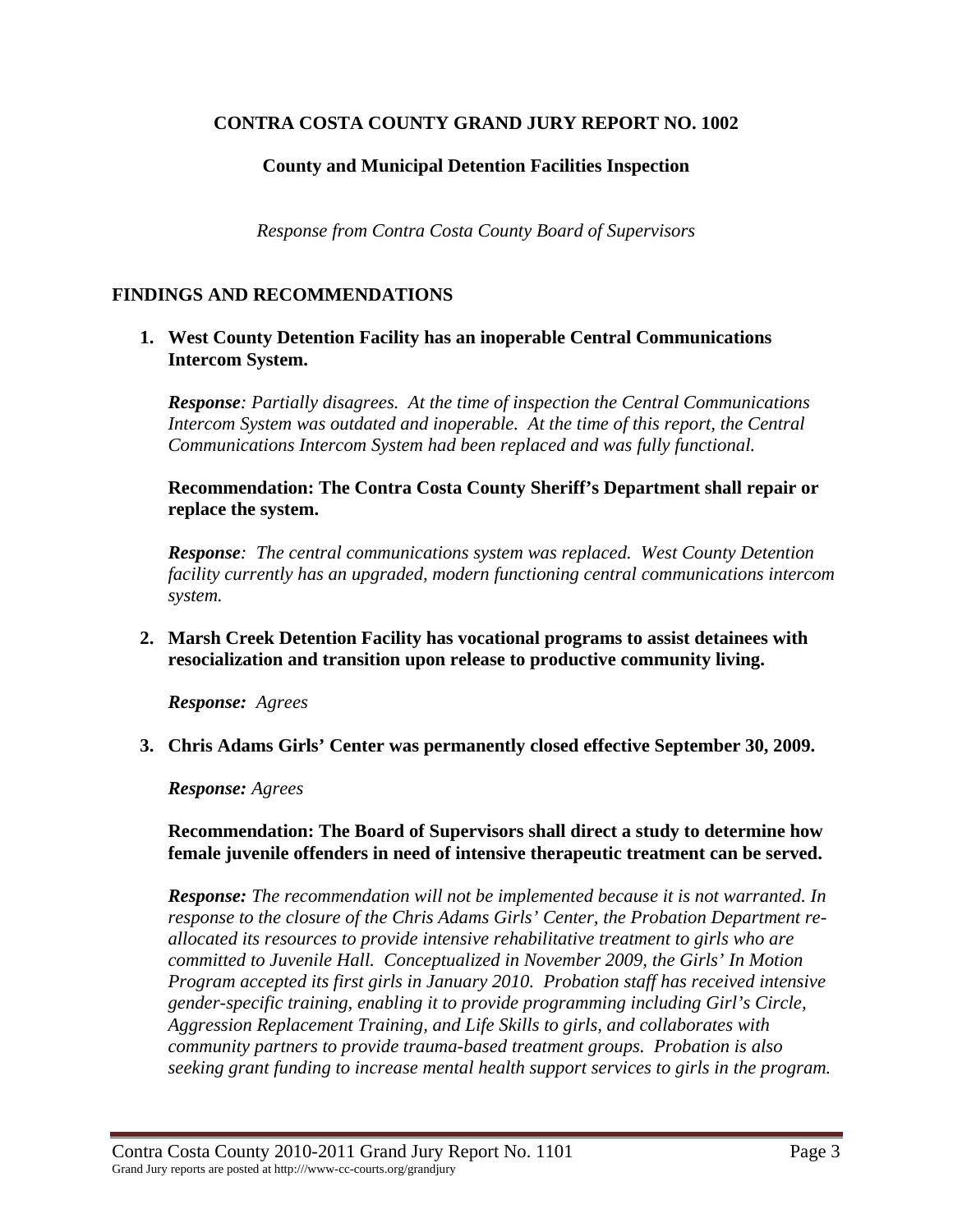*In addition, girls who are ordered into placement that do not require the structure of a secure program are placed in out-of-county residential homes.*

4. Orin Allen Youth Rehabilitation Center demonstrated improvement from findings in last year's Grand Jury Inspection Report Number 0905. However, CSA standards related to hygiene were not met. Showers and drains are in need of deep cleaning, mold removal and leak repair.

*Response: Disagrees. The facility has always met CSA standards. Mold has never been detected in any area of the facility. Due to the high volume of use, showers and drains in both dormitories are deep-cleaned on a regular basis and any leaks are immediately corrected by the County's General Services Department.* 

Recommendation: The Board of Supervisors shall direct that appropriate cleaning and repairs are implemented.

*Response: The recommendation has been implemented.*

*Response from the City of Richmond* 

### 5. **Finding: Richmond Police Department had an overflowing biohazard container.**

#### *Response: Agrees*

## **Recommendation**: **The Richmond Police Department shall train responsible personnel in proper handling of biohazard material.**

*Response: Richmond Police Department contracts with County Health services and expects that all contents will be removed or container replaced with a fresh one on each visit. Also the Department has invested in newer and larger bio hazard containers to*  better serve the officers and technicians. The new containers have been wall mounted *and are very easy to lift to replace; the smaller units sat on desk tops.* 

## **6. Martinez Detention Facility, West County Detention Facility and Marsh Creek Detention Facilities provide meals that meet nutritional requirements for only \$3.30 a day per inmate.**

*Response: Agrees* 

#### **Recommendation: None**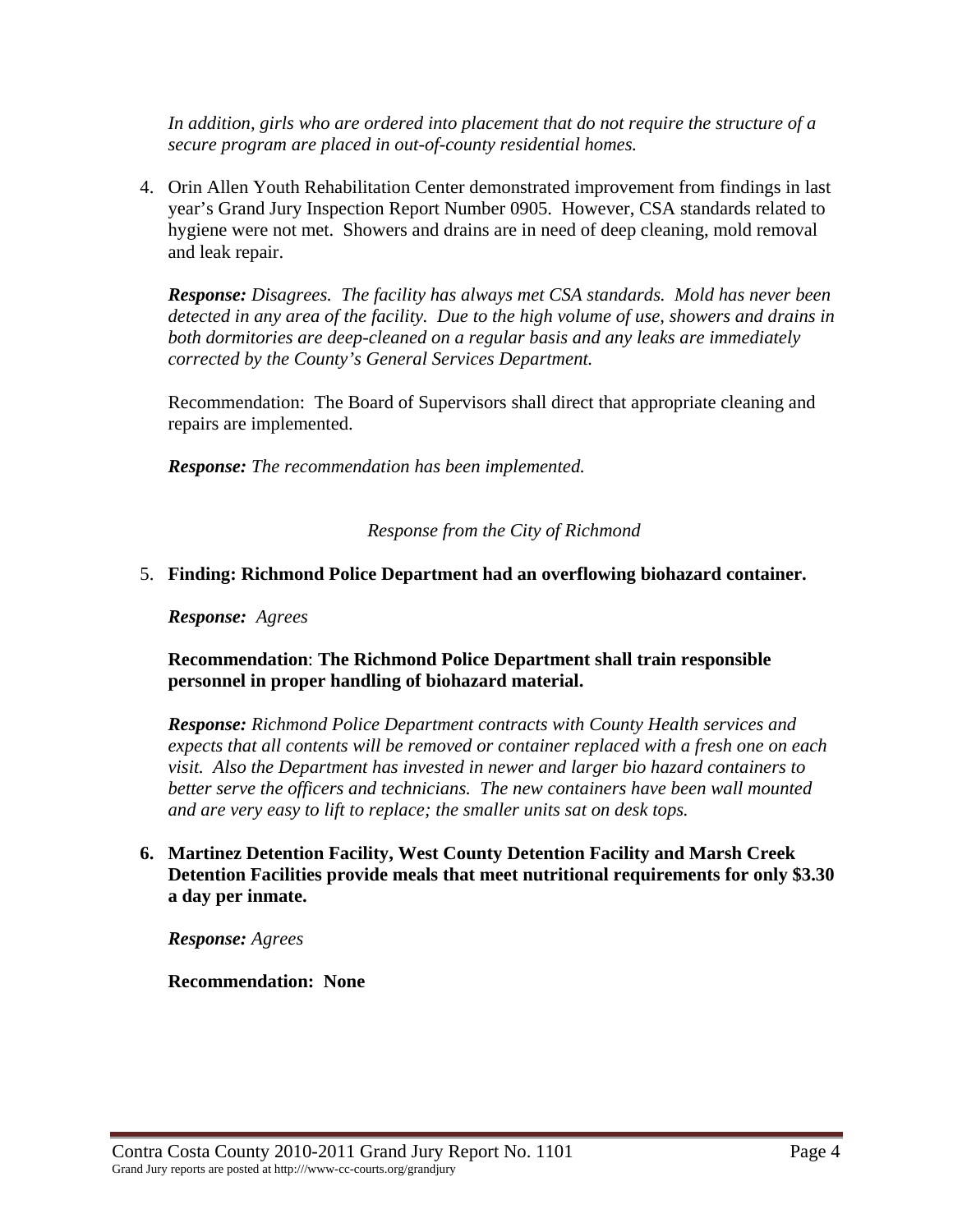**Independent Special District Audit Practices** 

#### **FINDINGS AND RECOMMENDATIONS**

**1. Section 26909(b) of the California Government Code required that Special Districts submit audits to both the State Controller and Contra Costa County Auditor. Sixteen Special Districts did not submit audits to both agencies. Three districts did not submit an audit to either agency.** 

**Recommendation: Special Districts that did not submit audits to the State Controller and the Contra Costa County Auditor need to institute procedures to ensure timely submissions of future audits to these agencies.** 

| <b>Special District</b>                     | <b>Response</b>  | <b>Recommendation</b>                                                                             |
|---------------------------------------------|------------------|---------------------------------------------------------------------------------------------------|
| Municipal<br><b>Bethel</b><br><b>Island</b> | No Reply         |                                                                                                   |
| <b>Improvement District</b>                 |                  |                                                                                                   |
| East Bay Regional Park                      | Partially        | The Park District is a multi-county special                                                       |
| <b>District</b>                             | disagrees        | district. According to Government Code Section                                                    |
|                                             |                  | $26909(a)(4)$ , a special district located in two or                                              |
|                                             |                  | more districts, such as the Park District, shall                                                  |
|                                             |                  | file an audit report with the county auditor of the                                               |
|                                             |                  | county in which the treasury is located. The Park                                                 |
|                                             |                  | District's treasury is located in Alameda County.                                                 |
| East Contra Costa Irrigation                | <b>Disagrees</b> | Contra Costa County Office of the Auditor-                                                        |
| District                                    |                  | Controller has confirmed receipt of the District's                                                |
|                                             |                  | 2009 annual report.                                                                               |
| Green Valley Recreation and                 | <i>Disagrees</i> | Not reasonable for a district of our size. Will                                                   |
| <b>Park District</b>                        |                  | make every effort to implement starting with                                                      |
|                                             |                  | financial audit for fiscal years 2006-2010.                                                       |
| Los Medanos Community                       | No reply         |                                                                                                   |
| <b>Healthcare District</b>                  |                  |                                                                                                   |
| Moraga Orinda Fire                          | Agrees           | District financial audits have been submitted to                                                  |
| <b>Protection District</b>                  |                  | the Contra Costa County Auditor-Controller's                                                      |
|                                             |                  | office every year except for 2008-2009. A copy                                                    |
|                                             |                  | of the 2008-2009 financial audit was sent to the<br>County Auditor/Controller's office on July 6, |
|                                             |                  | 2010. The District has requested the District's                                                   |
|                                             |                  | auditor to send a copy of the District's                                                          |
|                                             |                  | completed financial audit to the County Auditor-                                                  |
|                                             |                  | Controller's office as a standard practice. This                                                  |
|                                             |                  | procedure will be incorporated into all future                                                    |
|                                             |                  | Auditor Letter's of Engagement.                                                                   |

*Responses:*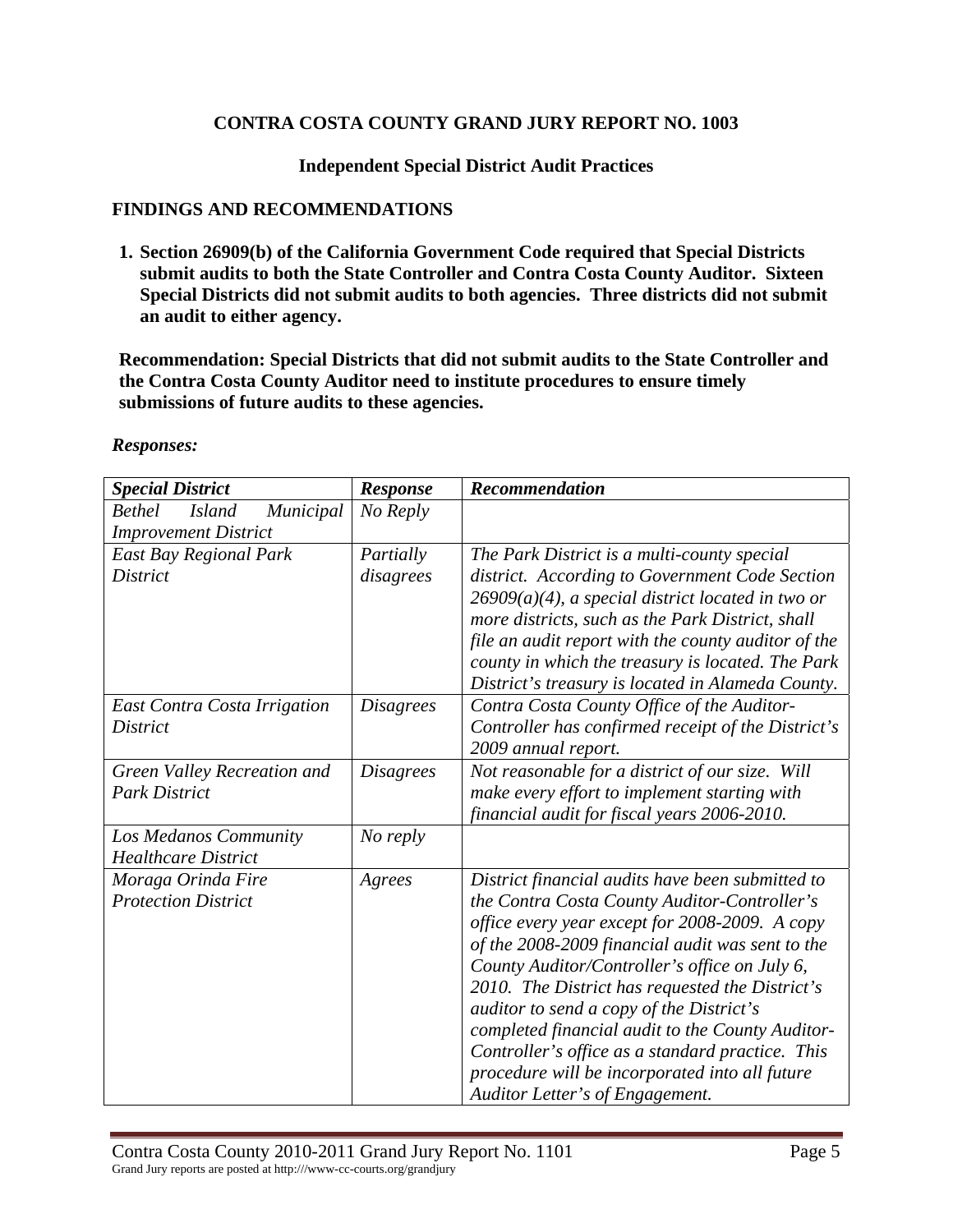| Quimby Island Reclamation<br>District #2090 | No reply                      |                                                                                                                                                                                                                                                                                                                                                                                                                                             |
|---------------------------------------------|-------------------------------|---------------------------------------------------------------------------------------------------------------------------------------------------------------------------------------------------------------------------------------------------------------------------------------------------------------------------------------------------------------------------------------------------------------------------------------------|
| <b>Reclamation District 2065</b>            | <b>Disagrees</b>              | The recommendation has been implemented. It<br>has been and will continue to be our practice to<br>timely submit copies of its audits to both the<br>State Controller and the Contra Costa County<br>Auditor.                                                                                                                                                                                                                               |
| <b>Reclamation District 2121</b>            | No reply                      |                                                                                                                                                                                                                                                                                                                                                                                                                                             |
| <b>Reclamation District 2024</b>            | Agrees                        | The district has in the past and intends to<br>continue to submit annual audits to the State<br>Controller and Contra Costa County Auditor.                                                                                                                                                                                                                                                                                                 |
| <b>Reclamation District 2025</b>            | No reply                      |                                                                                                                                                                                                                                                                                                                                                                                                                                             |
| <b>Reclamation District 2026</b>            | No reply                      |                                                                                                                                                                                                                                                                                                                                                                                                                                             |
| <b>Reclamation District 2137</b>            | No reply                      |                                                                                                                                                                                                                                                                                                                                                                                                                                             |
| San Ramon Valley Fire<br><b>District</b>    | Agrees                        | The Comprehensive Annual Financial Report for<br>the Fiscal Year Ended June 30, 2008 was mailed<br>to the State Controller and Contra Costa Auditor<br>on April 7, 2010. Procedures have been<br>implemented to ensure timely submission of<br>future audits by District Finance Division staff to<br>these agencies.                                                                                                                       |
| Town of Discovery Bay CSD                   | Partially<br><b>Disagrees</b> | The financial statements and independent<br>auditors' report for the year ended June 30,<br>2007 was mailed to the County Auditor and State<br>Controller on May 20, 2009. The reports for the<br>year ended June 30, 2008 were mailed to the<br>County Auditor and State Controller April 2,<br>2010. The recommendation has been<br>implemented and our district will file the audits<br>within 12 months of the end of each fiscal year. |

**2. There is no requirement that a Special District change auditors from time to time. However, to enhance accountability it is prudent that the audit firm be changed periodically. This will ensure that a "fresh set of eyes" can look at the financial compliance and health of the district. Thirty five percent of the districts have used the same audit firm for five or more years.** 

**Recommendation: Special Districts should change audit firms at least every five years.** 

*Responses:*

| <i>Special District</i>      | Response | Recommendation                                  |
|------------------------------|----------|-------------------------------------------------|
| East Bay Regional Park       | Agrees   | The Park District changes its audit firm every  |
| District                     |          | <i>three to five years.</i>                     |
| East Contra Costa Irrigation | Agrees   | The District has a three-year contract with its |
| <i>District</i>              |          | current auditing firm and will pursue a change  |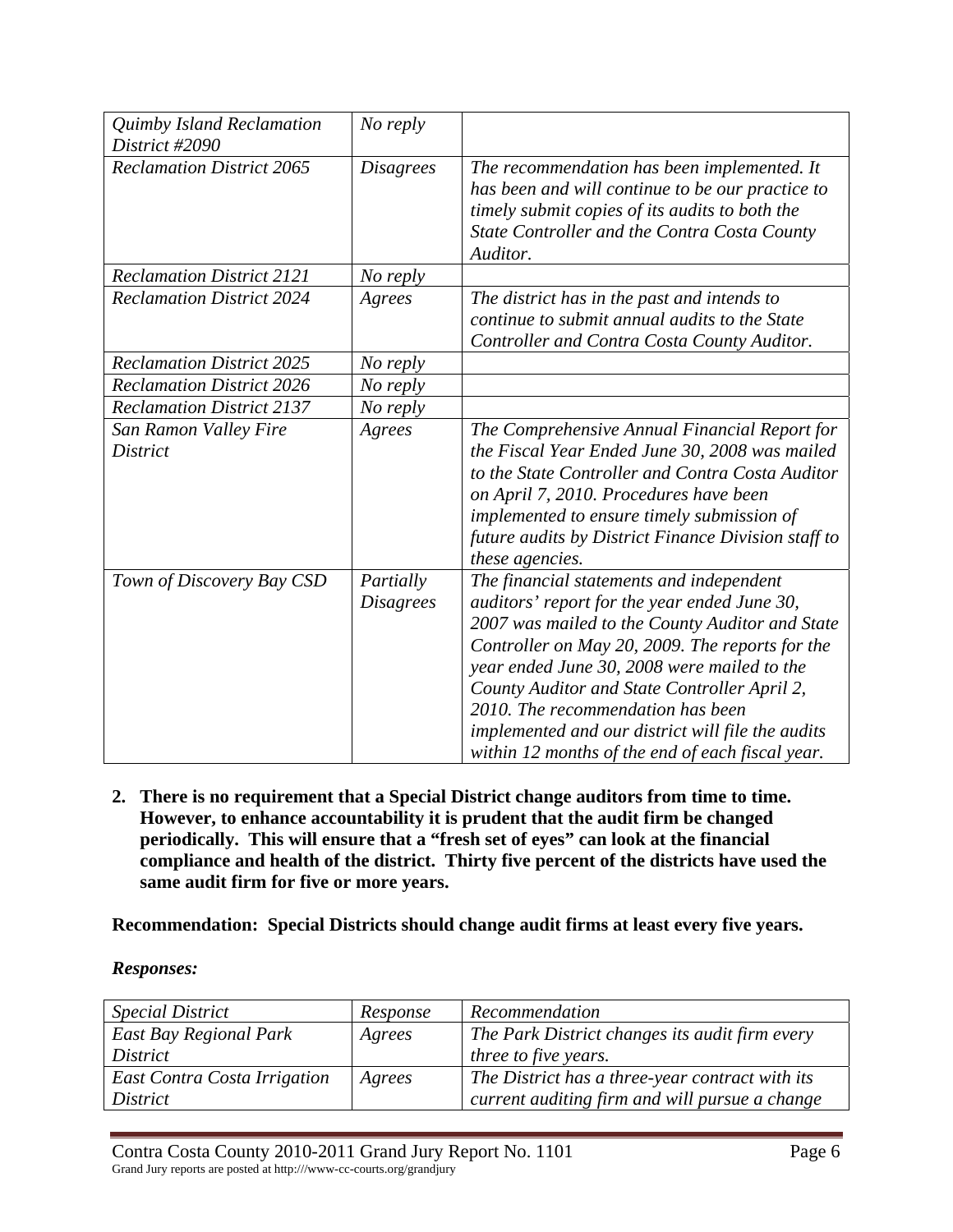|                                                     |                        | upon the termination of that contract.                                                                                                                                                                                                                                                                                                                                                                                                                                                                                                                                                                                                   |
|-----------------------------------------------------|------------------------|------------------------------------------------------------------------------------------------------------------------------------------------------------------------------------------------------------------------------------------------------------------------------------------------------------------------------------------------------------------------------------------------------------------------------------------------------------------------------------------------------------------------------------------------------------------------------------------------------------------------------------------|
| Green Valley Recreation and<br><b>Park District</b> | <i>Disagree</i>        | We will make every effort to implement this<br>recommendation starting with the financial audit<br>for fiscal years 2006-2010 by June 30, 2011.<br>However, we find this recommendation not<br>reasonable for a district of our size. Our annual<br>budget is small, approximately \$80,000. Several<br>audit forms contacted in recent years refused our<br>business because we are so small. We may need<br>to use the same audit forma gain simply because<br>we cannot find anyone else to do our audit.                                                                                                                             |
| Los Medanos Community<br><b>Healthcare District</b> | No reply               |                                                                                                                                                                                                                                                                                                                                                                                                                                                                                                                                                                                                                                          |
| Moraga Orinda Fire<br><b>Protection District</b>    | <b>Disagrees</b>       | The District used the same CPA firm to audit its<br>financials for fiscal years 2002/2003 through<br>2006/2007. In 2007/2008 the District selected a<br>new audit firm through an RFP process. The<br>recommendation to change audit firms at least<br>every five years will not be implemented as<br>outlined. The Moraga-Orinda Fire District<br>Board, as a matter of policy, may change audit<br>firms every five years. However, when<br>determining whether a new financial auditor is<br>warranted the Moraga-Orinda Fire District<br>Board will carefully consider prudent fiscal<br>responsibilities as well as accountability. |
| Quimby Island Reclamation<br>District #2090         | No reply               |                                                                                                                                                                                                                                                                                                                                                                                                                                                                                                                                                                                                                                          |
| <b>Reclamation District 2065</b>                    | Partially<br>disagrees | Even though we have used the same audit firm<br>for several years, the actual individuals working<br>within that firm have changed over the years and<br>continue to change. Fresh sets of eyes have<br>indeed looked at the financial compliance and<br>health of RD 2065 during its engagement with its<br>current audit firm. RD 2065 is agreeable to<br>changing audit firms at least once every five<br>years and has recently engaged a new audit firm<br>to perform the audit for the year ending June 20,<br>2010.                                                                                                               |
| <b>Reclamation District 2121</b>                    | No reply               |                                                                                                                                                                                                                                                                                                                                                                                                                                                                                                                                                                                                                                          |
| <b>Reclamation District 2024</b>                    |                        | The Board of Trustees has not yet considered the<br>matter. Although the District has had the same<br>firm performing the annual audit for a number of<br>years, there have been frequent changes in the<br>individual auditors who actually perform the<br>audit. Typically there have been two and usually                                                                                                                                                                                                                                                                                                                             |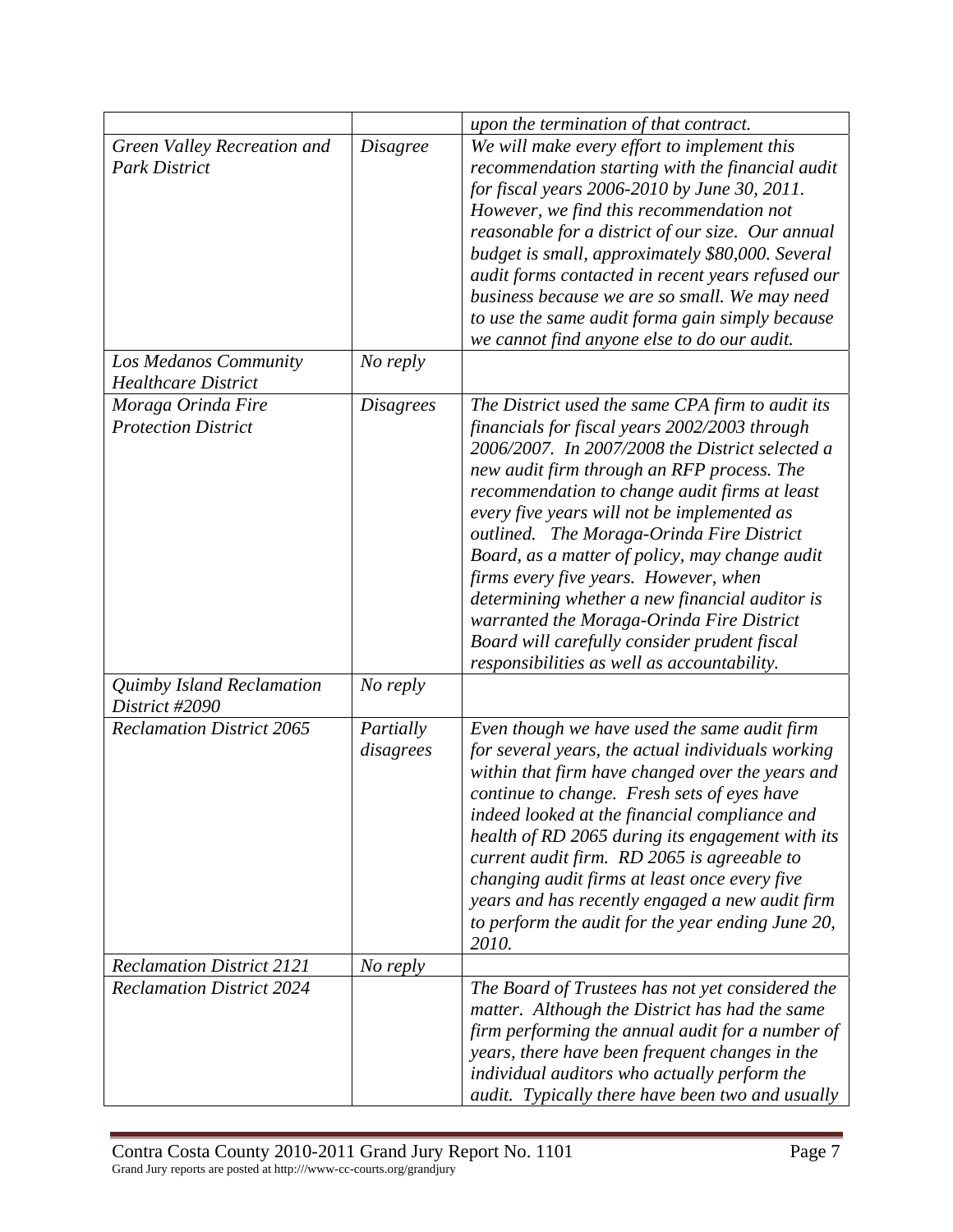|                                          |          | three auditors on the auditing team with changes<br>in one or more members every two to three<br>years. Changing auditing firms will require<br>additional District costs. There will be new<br>letters of engagement and more staff time to help<br>with the transition. Staying with the same<br>auditing firm but with periodic changes in the<br>individuals performing the audit can help<br>maintain continuity and still include a "new set<br>of eyes". |
|------------------------------------------|----------|-----------------------------------------------------------------------------------------------------------------------------------------------------------------------------------------------------------------------------------------------------------------------------------------------------------------------------------------------------------------------------------------------------------------------------------------------------------------|
| <b>Reclamation District 2025</b>         | No reply |                                                                                                                                                                                                                                                                                                                                                                                                                                                                 |
| <b>Reclamation District 2026</b>         | No reply |                                                                                                                                                                                                                                                                                                                                                                                                                                                                 |
| <b>Reclamation District 2137</b>         | No reply |                                                                                                                                                                                                                                                                                                                                                                                                                                                                 |
| San Ramon Valley Fire<br><i>District</i> | Agrees   | This recommendation has not yet been<br>implemented, but will be implemented in the<br>future. The District is currently under contract<br>with its auditors for services through the fiscal<br>year ending June 30, 2011. At the conclusion of<br>the current contract, the District will issue a<br>Request for Proposal for Audit Services and<br>change audit firms.                                                                                        |
| Town of Discovery Bay CSD                |          | The recommendation has not yet been<br>implemented, but we will consider implementing<br>this after our current audit has been finalized<br>and approved.                                                                                                                                                                                                                                                                                                       |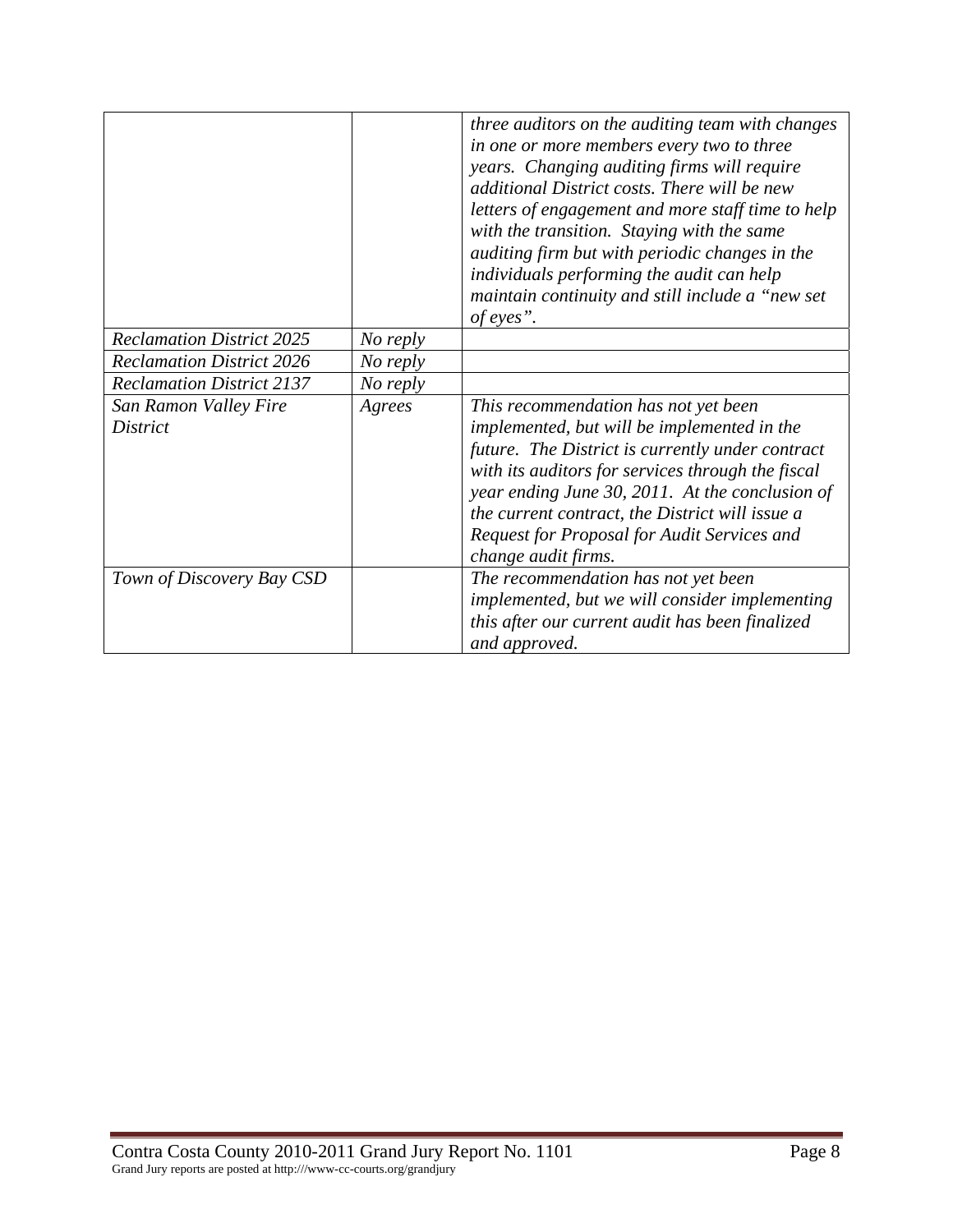# **COUNTY CELL PHONES**

*Response from Contra Costa County Board of Supervisors* 

### **FINDINGS AND RECOMMENDATIONS**

**1. Use of multiple providers results in higher costs and inhibits the ability to achieve and maintain optimal cost efficiency.** 

#### *Response: Agree*

**Recommendation: Within 90 days, the Board of Supervisors shall select one provider to reduce cost per minute for all users.** 

*Response: The recommendation will not be implemented because it is not reasonable. Coverage quality is an important factor in choosing a cellular provider. Due to the topographical make-up of Contra Costa County, there is not currently a single provider that is able to provide service to all areas of our County. Advances in cell phone technology may soon solve this problem and at that point, the County will seriously consider a single contract.* 

**2. Individual Departments manage and administer their own cell phone contracts, resulting in higher cost and inefficiency: i.e., tracking of minutes purchased vs. minutes used, equipment inventory control and simplified invoicing and payment.** 

*Response: Partially disagree. Although many individual departments do manage their own cell phone contracts, they are managing them through Government rate plans including California Multiple Awards Schedules (CMAS). The CMAS contract, for instance, offers a wide variety of commodities, non-IT services, and information technology products and services at prices which have been assessed to be fair, reasonable, and competitive. The use of these contracts is optional and is available to both California State and Local Government agencies.* 

### **Recommendation: The Board of Supervisors shall centralize contract management and administration immediately upon conversion to a single provider contract.**

*Response: The recommendation will not be implemented because it is not reasonable. Although the County agrees that a greater standardization of cell phone administration is needed, centralized administration of this function would require greater resources than are currently available. The County agrees that more thorough review of individual use and adjustment of plans can save money. The County Administrator's Office has surveyed other County governments and is in the process of developing an Administrative Bulletin on Cellular Phone and Smartphone Policy. The purpose of the policy is to standardize the*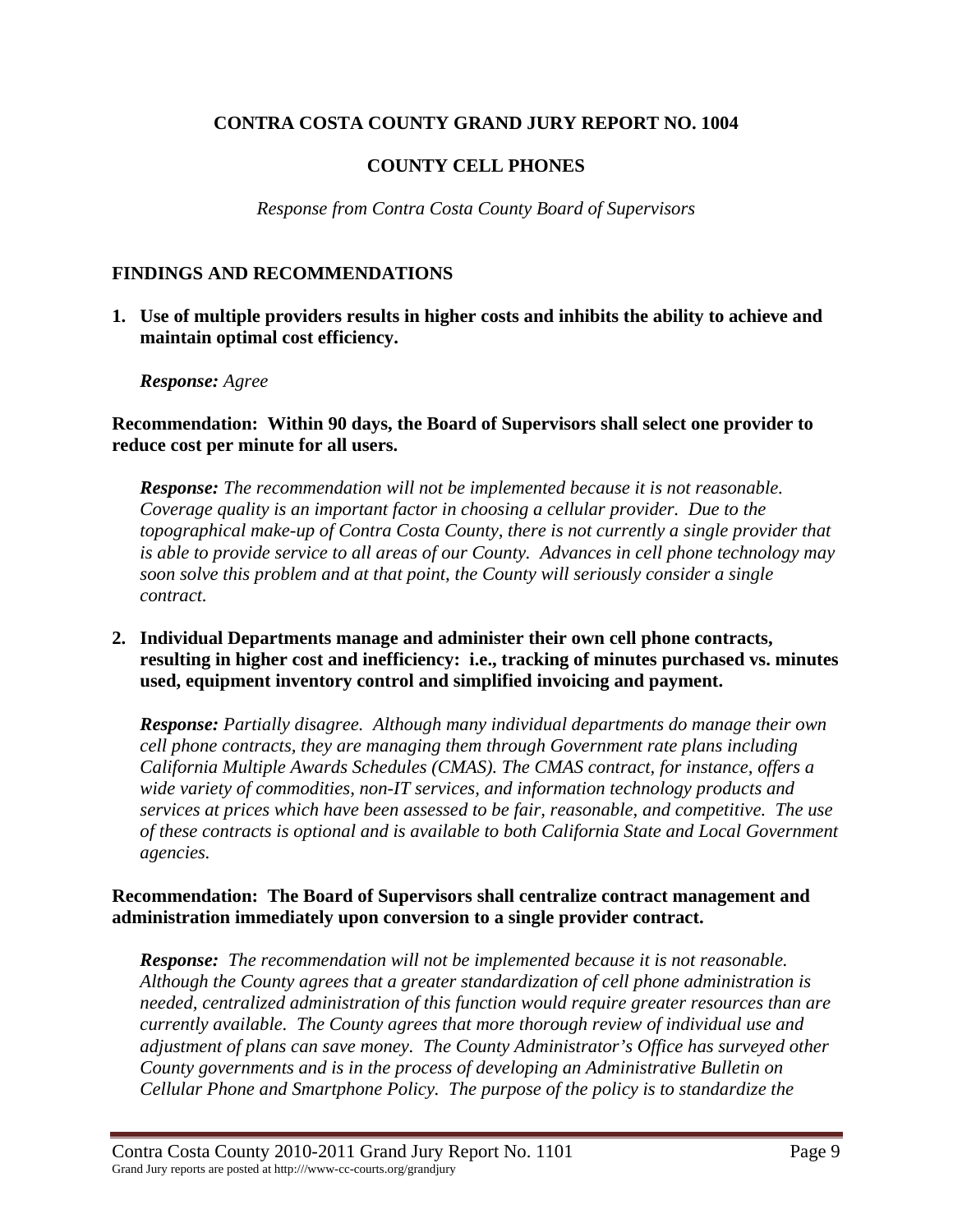*guidelines for issuance and use of cellular phone and/or smart phones. Additionally, and perhaps more importantly, the policy will describe the proper internal controls to use in review of rate plans and individual use. The policy will be forwarded to the Internal Operations Committee and issued this summer.* 

## **3. Multiple providers results in charges for cell to cell communications between provider networks.**

*Response: Partially disagree. Some of the County's plans are for unlimited minutes, therefore there are no additional charges for cell to cell communications between providers; however, it is true that the majority of County phones are on individual department, specific carrier, pooled minute plans.* 

## **Recommendation: One provider shall be utilized unless required services are not available.**

*Response: The recommendation will not be implemented because it is not reasonable (see response number one). Additionally, although Countywide pooled plans would save money overall they would by definition include interdepartmental subsidies. These subsidies would likely cause federal and State claiming issues.* 

**4. Push to talk, an essential no cost communication tool which includes group calling, is only possible within a single provider network.** 

*Response: Agree* 

## **Recommendation: Push to talk feature should be included in any service contract.**

*Response: The recommendation will not be implemented because it is not reasonable. The push to talk feature is an added cost which is not always needed and therefore not currently*  included in all rate plans used by the County. As was pointed out in response number 2, all *plans should be regularly reviewed and adjusted to ensure that the most cost effective plans are contracted.*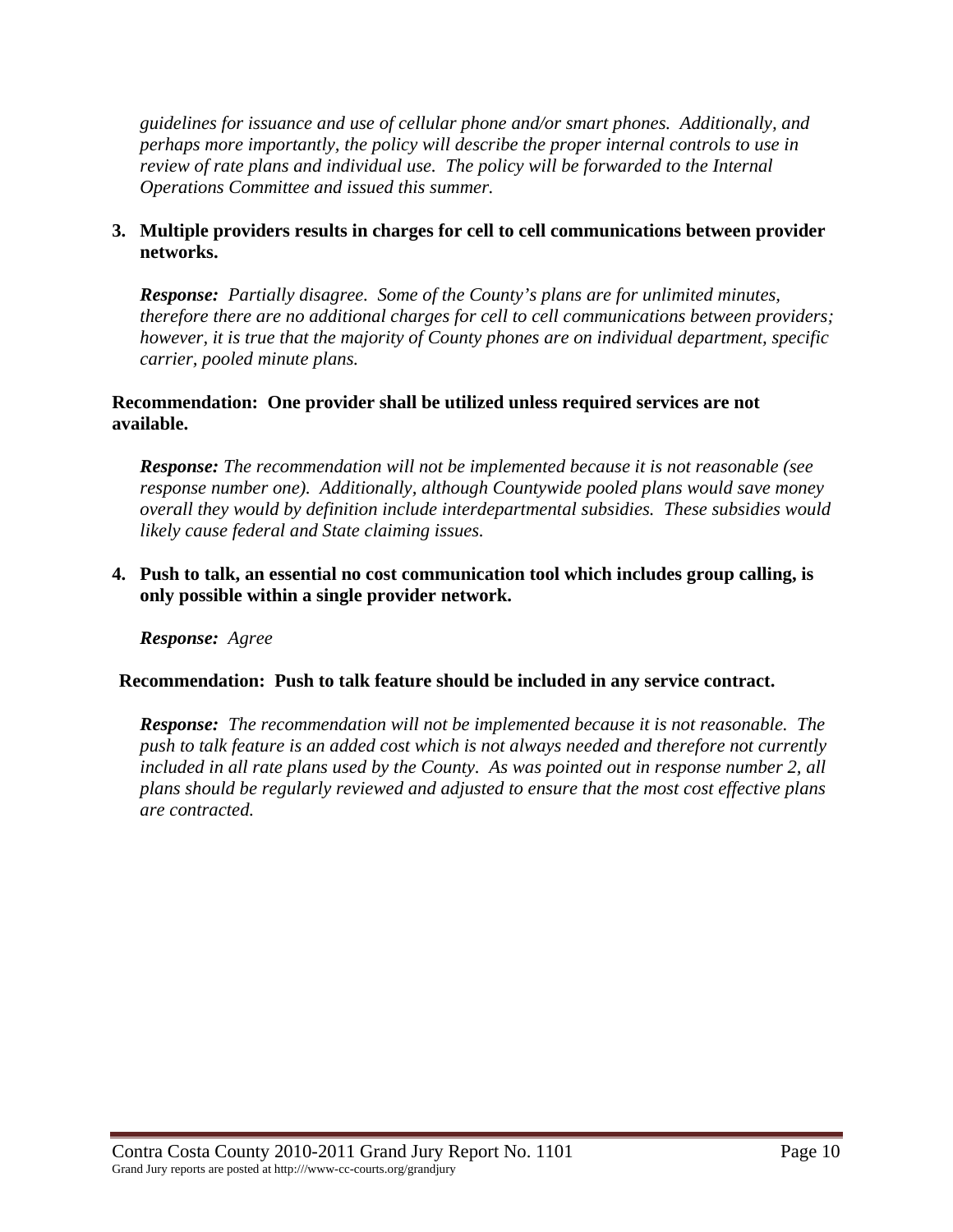## **SOUNDING THE ALARM**

## **FINDINGS AND RECOMMENDATIONS**

#### **1. Twenty-six (26) schools did not respond to the survey.**

**Recommendation: School District Governing Boards shall review the list of nonresponding schools, determine the types of their fire alarm systems and take appropriate action as required by law.** 

*Responses:* 

| <b>School District and School(s)</b> | <b>Response</b> | Recommendation                                  |
|--------------------------------------|-----------------|-------------------------------------------------|
| <b>Acalanes Union High School</b>    |                 | Acalanes Union High School District Center for  |
| District: Center for                 |                 | Independent Study has an automatic fire alarm   |
| <b>Independent Study</b>             |                 | system monitored 24 hours a day by an offsite   |
|                                      |                 | service provider.                               |
| <b>Antioch Unified School</b>        |                 | Antioch Charter Academy and Antioch Charter     |
| District:                            |                 | Academy II are not part of AUSD. Black          |
| Antioch Charter Academy,             |                 | Diamond Middle School has an automated          |
| Antioch Charter Academy II,          |                 | alarm system that can be heard in all buildings |
| <b>Black Diamond Middle</b>          |                 | on campus. There are pull stations and heat     |
| School,                              |                 | detectors; all monitored by an offsite private  |
| <b>Encore Home Schooling</b>         |                 | alarm company.                                  |
| <b>Brentwood Union School</b>        |                 | Brentwood Elementary School has an automated    |
| District: Brentwood                  |                 | alarm system that can be heard in all buildings |
| <b>Elementary School</b>             |                 | on campus. There are pull stations, smoke       |
|                                      |                 | detectors, and heat detectors; all monitored by |
|                                      |                 | an offsite private alarm company.               |
| Liberty Union High School            |                 | The Liberty Union High School District's        |
| District: Heritage High              | Agrees          | Heritage High School, Independent High School,  |
| School,                              |                 | and Liberty High School have automatic firm     |
| Independence High School,            |                 | alarm systems that are monitored by outside     |
| Liberty High School                  |                 | companies.                                      |
| Mount Diablo Unified School          |                 |                                                 |
| District: Diablo Community           |                 |                                                 |
| Day School, Horizons School,         |                 |                                                 |
| Nueva Vista Summit School,           |                 |                                                 |
| Pine Hollow Middle School,           |                 |                                                 |
| <b>Prospect School</b>               |                 |                                                 |
| <b>Oakley Union Elementary</b>       |                 | OUESD school listed all have sprinkler systems, |
| School District: Delta Vista         | Agrees          | smoke and heat detectors that trigger audible   |
| Middle School, Gehringer             |                 | campus-wide alarms. The system transmits the    |
| Elementary School, Iron Horse        |                 | location of the alarm to the school office.     |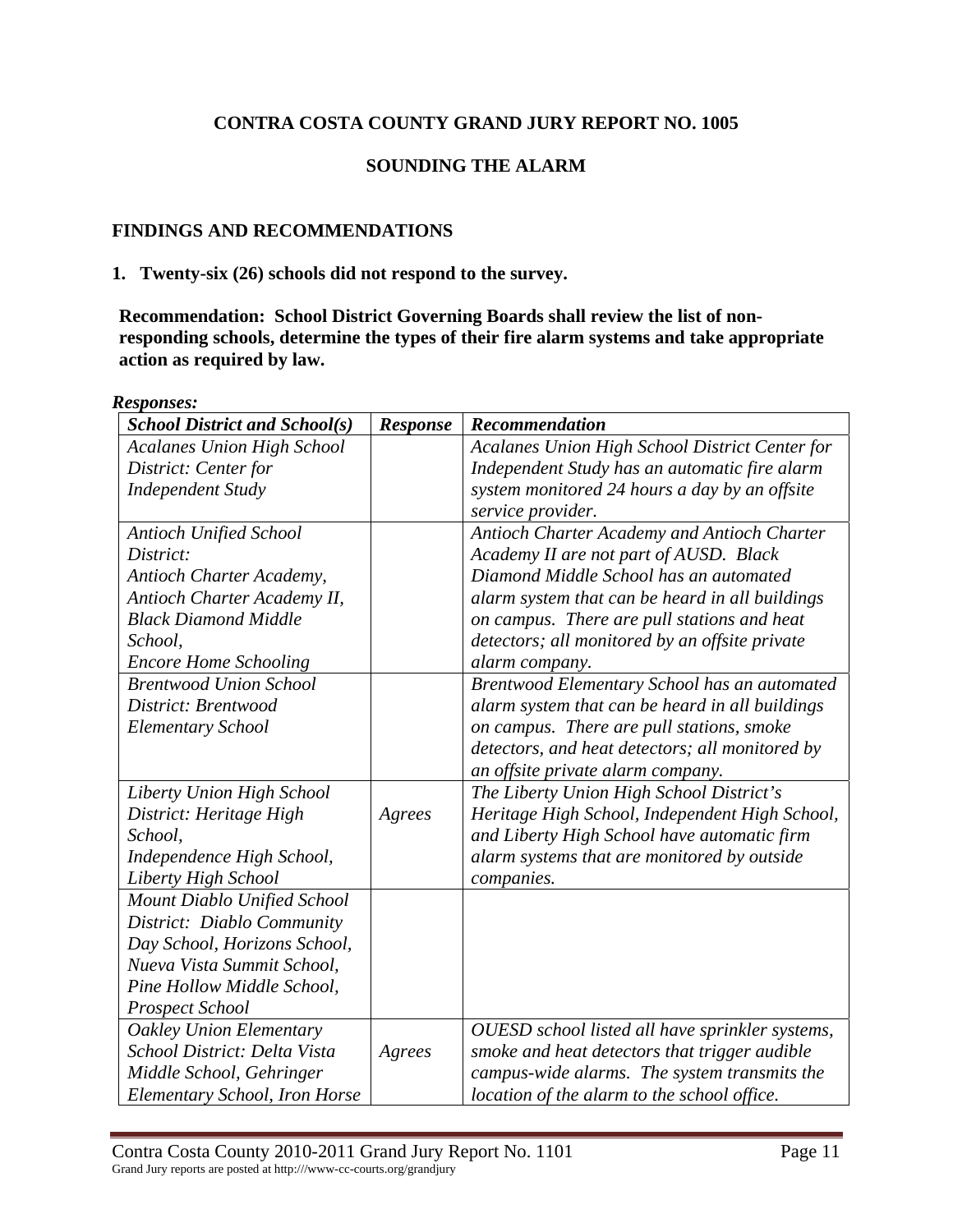| Elementary School, Laurel            |           | Because none of these schools has had a            |
|--------------------------------------|-----------|----------------------------------------------------|
| Elementary School, Oakley            |           | construction project in excess of \$200,000 since  |
| Elementary School, O'Hara            |           | January 1, 2008 they are not required by law to    |
| Park Middle School, Vintage          |           | have offsite monitoring; therefore none of these   |
| Parkway Elementary School            |           | schools have offsite or after hours monitoring.    |
| <b>Walnut Creek School District:</b> |           | All of the district's schools have automatic alarm |
| <b>Indian Valley Elementary</b>      | Agrees    | systems. These systems include fire alarms,        |
| School                               |           | sprinklers and smoke detectors. The system         |
|                                      |           | connects electronically to an offsite monitoring   |
|                                      |           | company and the fire department.                   |
| West Contra Costa Unified            |           | Delta High School no longer exists. Manzanita      |
| School District: Delta High          | Partially | Middle School (a district charter school) is in a  |
| School, Manzanita Middle             | disagrees | facility that is not owned or managed by           |
| School, Middle College High          |           | WCCUSD. Manzanita Middle School's fire             |
| School, West County                  |           | system is currently non-operational and they are   |
| <b>Community High School</b>         |           | in the process of obtaining quotes to install a    |
|                                      |           | new fire alarm system. Middle College High         |
|                                      |           | School is on the Contra Costa College campus       |
|                                      |           | and the rooms used are monitored by the campus     |
|                                      |           | fire alarm system. WCCUSD responded that           |
|                                      |           | West County Community High School is located       |
|                                      |           | in a building not owned by the district; the alarm |
|                                      |           | question was not answered.                         |

**2. Manual Alarm Systems consist of pull stations and smoke detectors that trigger audible alarms on campus. Some manual systems transmit information about the location of the alarm to the school office, while others require school personnel to use phones or intercoms to relay information. A staff member must call "911" to alert authorities to a fire emergency.** 

 *No Response Required* 

**3. Automatic Alarm Systems are fire alarms, sprinklers, and/or smoke detectors that automatically detect a fire and activate a campus-wide alarm. A connection is made electronically to a certified 24-hour supervising station at an offsite private alarm company or to a fire or police department. Some systems provide specific zone details to the offsite station.** 

 *No Response required* 

**4. Of the 236 responding schools, 225 reported having automated systems.** 

 *No response required* 

- **5. Eleven schools reported having manual alarms,** 
	- • **Three plan to upgrade their systems in 2010**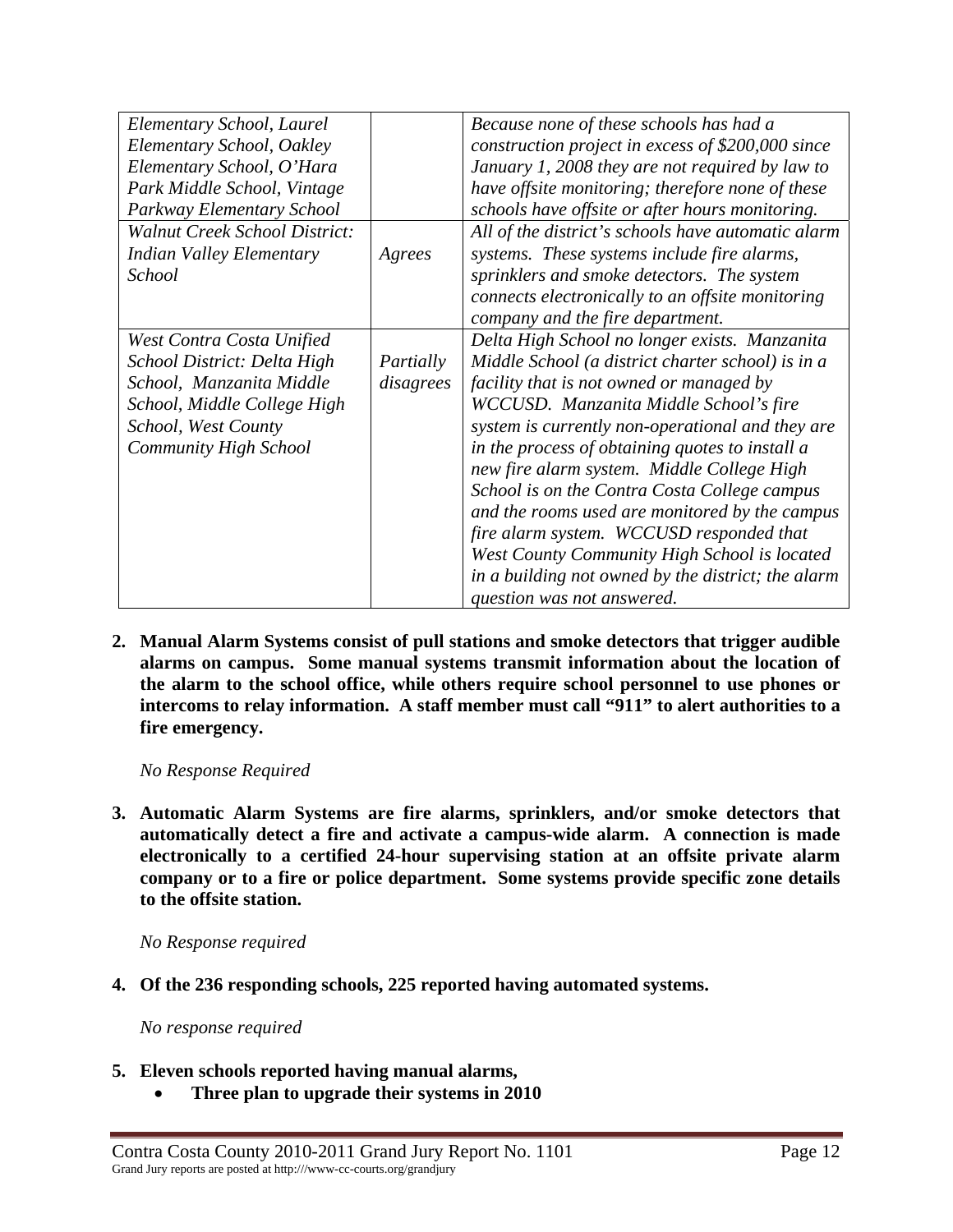- • **Three plan to upgrade in 2011**
- • **Five have no plans to upgrade**

**Recommendation: The eleven schools with manual alarm systems shall review procedures for notifying authorities of a fire emergency. Any school without a notification procedure shall work with its fire inspectors to implement one. All implemented procedures shall include clear provisions for making a "911" call.** 

**6. Of the eleven schools with manual alarms:** 

- **Three have pull stations, smoke and heat detectors**
- **Three have pull stations and smoke detectors**
- **One has pull stations and heat detectors**
- **Four have only pull stations**

*Responses:* 

**Recommendation**: Schools with manual alarm systems shall confer with their fire inspectors to determine if they comply with existing fire alarm requirements. Schools shall work with the inspectors to comply with fire alarm requirements.

**Recommendation: With dwindling financial resources available, schools with manual systems shall investigate and apply for available grants and other monetary assistance to help defray the cost of upgrading to a compliant system.** 

| <b>School District</b>        | <b>Response</b> | Recommendation                                      |
|-------------------------------|-----------------|-----------------------------------------------------|
| <b>Antioch Unified School</b> |                 | At Antioch High School, Antioch Middle School,      |
| <i>District</i>               |                 | and Belshaw Elementary School the manual fire       |
|                               |                 | alarms were replaced in the summer of 2010 with     |
|                               |                 | automated alarm systems that can be heard in all    |
|                               |                 | buildings on campus. These are all monitored by     |
|                               |                 | an offsite private alarm company.                   |
| <b>Byron Union School</b>     |                 | Byron Union High School has pull stations, smoke    |
| <i>District</i>               |                 | and heat detectors that are monitored by an offsite |
|                               |                 | company.                                            |
| Canyon Elementary School      |                 | Canyon School has a written procedure for           |
| District                      | Agrees          | notifying authorities of a fire emergency. The      |
|                               |                 | District will work with Moraga-Orinda Fire          |
|                               |                 | District to determine that the system in place is   |
|                               |                 | compliant with the Fire Code.                       |
| John Swett Unified School     |                 | They are in the process of installing an alarm      |
| District                      | Agrees          | monitoring system at Willow Continuation School.    |
| Pittsburg Unified School      |                 | <b>Heights and Stoneman Elementary Schools</b>      |
| <i>District</i>               | Agrees          | currently have manual alarms with pull stations,    |
|                               |                 | smoke and heat detectors that actuate an audible    |
|                               |                 | alarm system. Riverside High School has been        |
|                               |                 | closed. The District expects to complete all        |
|                               |                 | recommendations within one year.                    |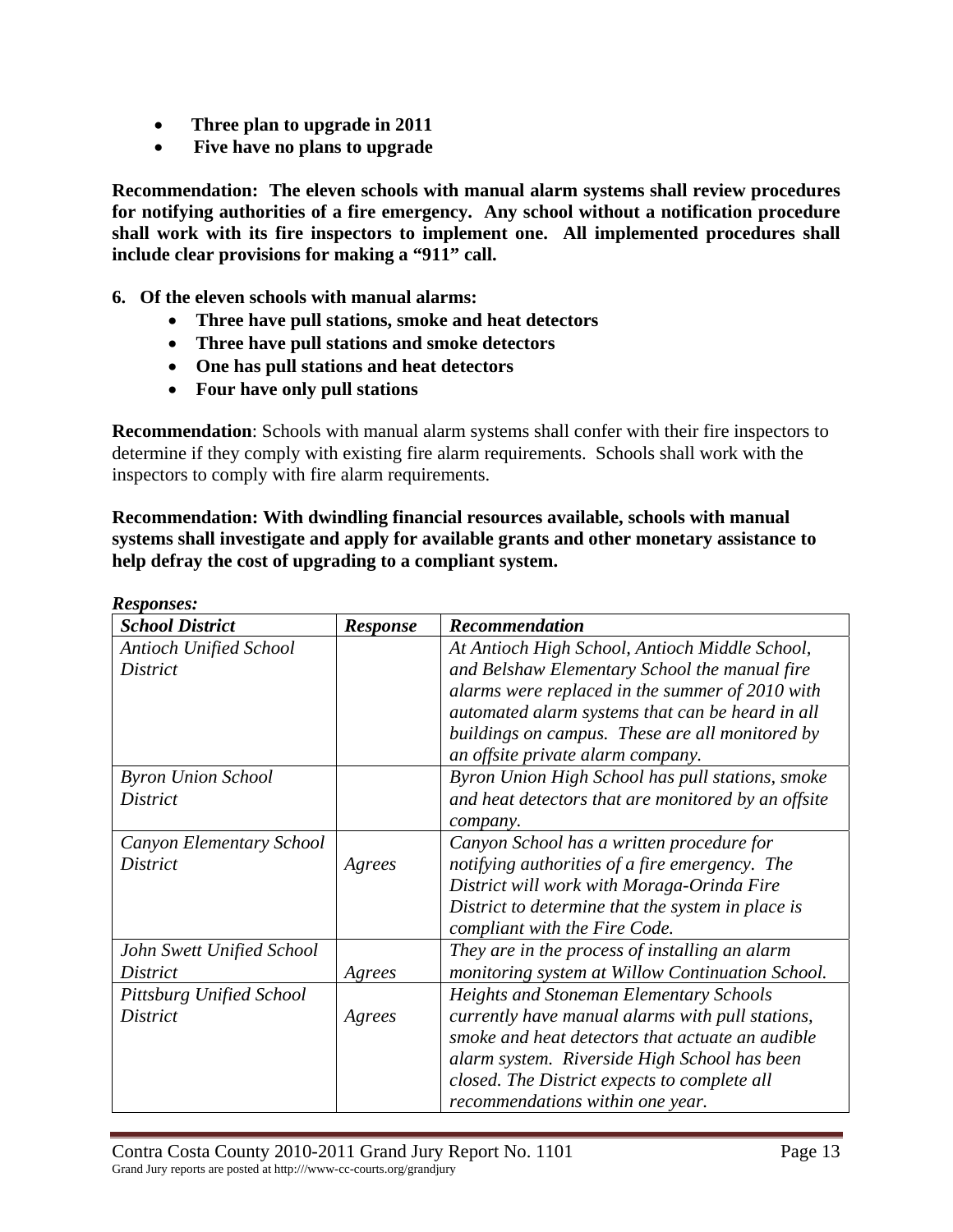## **CFS and CASA**

### **FINDINGS**

**1. In 2008·2009, there were approximately 1,100 foster care children served by CPS.** 

*Response: Respondent agrees with finding* 

**2. In 2008·2009, 179 of the foster care children in CFS were being served by 157 trained CASA volunteers.** 

 *Response: Respondent agrees with finding* 

**3. Approximately 50 children are on a waiting list for a CASA volunteer assignment.** 

 *Response: Respondent agrees with finding* 

**4. In 2008-2009, of the 119 positions eliminated in CFS, 65 were social worker responsible for foster children.** 

 *Response: Respondent agrees with finding* 

**5. In the same year, CASA volunteers provided 20,477 case hours of advocacy services to foster care children of Contra Costa County.** 

 *Response: Respondent agrees with finding* 

**6. At least forty-six (46) new CASA volunteers must be recruited, selected and trained each year to maintain the current level of volunteer services.** 

 *Response: Respondent is not aware of the CASA requirements and is unable to agree or disagree with findings.* 

#### **7. The Fall 2009 CASA training cycle was eliminated due to budgetary constraints.**

*Response: Respondent is not aware of the CASA training schedule and is unable to agree or disagree with findings.* 

**8. In 2008-2009, approximately 70% of foster children in CPS assigned to a CASA volunteer were Latino or children of color.** 

 *Response: Respondent agrees with finding* 

**9. Representatives of CPS and CASA staff expressed the need for more ethnically**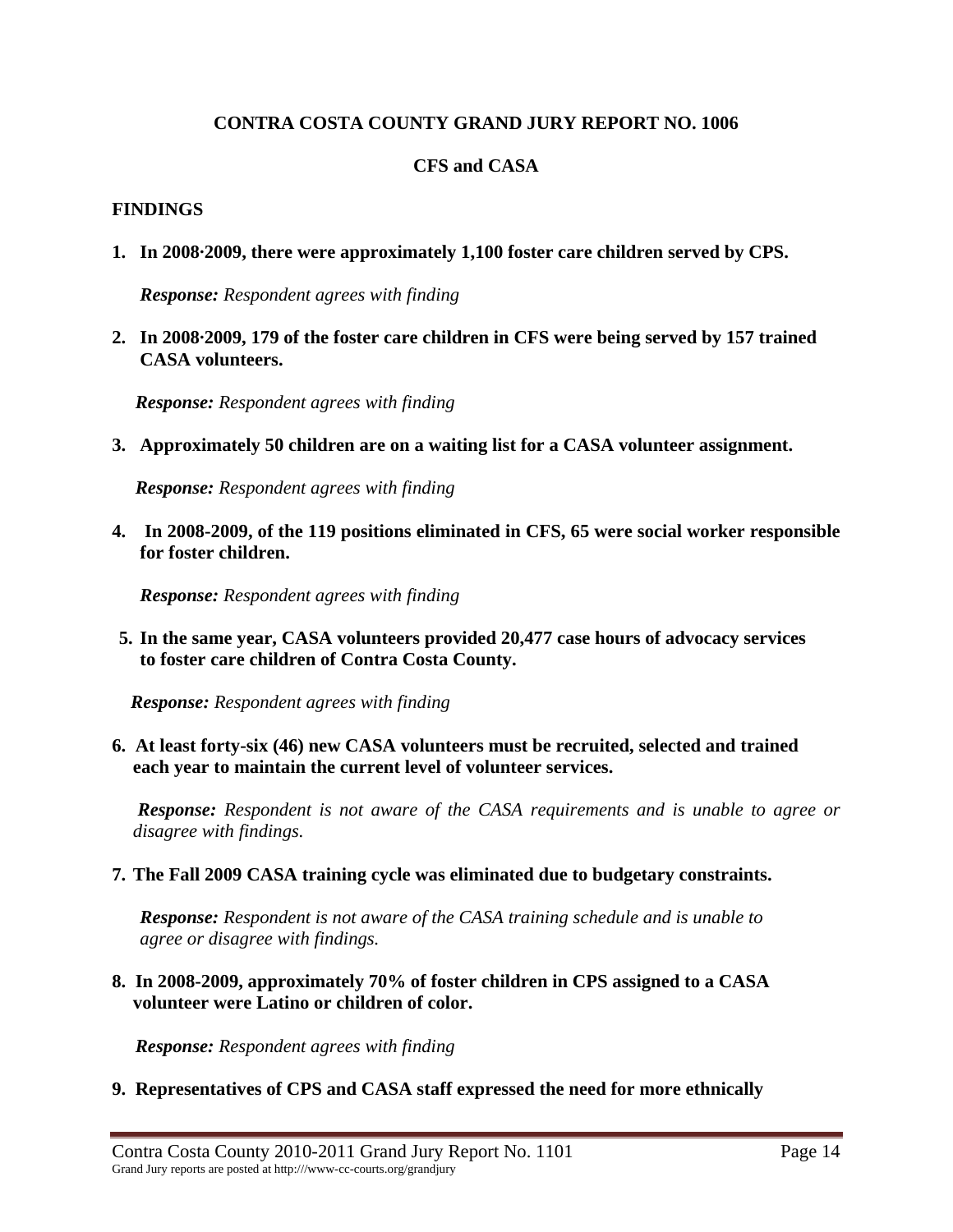### **diverse volunteers since 80% of CASA volunteers are Caucasian.**

*Response: Respondent is unable to agree or disagree with finding in that the respondent is not aware of what representatives have said. The respondent would say that CASA Volunteers should be ethnically and culturally diverse and reflect the population that they serve.* 

### **10. Of the foster care children served by CASA, 55% are from East and West County while only 16% of CASA volunteers were from East and West County.**

*Response: Respondent is not aware of the parts of the county were CASA volunteers reside and is unable to agree or disagree with findings.* 

## **11. Representatives of CFS and CASA suggested that team effectiveness can be improved by addressing the differences in understanding or appreciation of their respective roles and responsibilities.**

*Response: Respondent agrees with finding. Most working relationships are enhanced when representatives' of different agencies have enhanced understanding of the role of their partners. The CASA program, CFS and other legal representatives meet on a bi-monthly basis. CFS staff volunteer their time to provide training to CASA staff when resources allow. Additionally CFS encourages their social workers to meet with CASA representatives regarding the children they represent.* 

## **12. CPS can be instrumental in supporting additional training of CASA volunteers in the areas of juvenile court procedures, dependency law and standards of care.**

*Response: Respondent agrees with finding. There are many parties in the juvenile dependency arena. In addition to CFS, the Bench and Bench Officers are critical towards helping CASA staff in training.* 

## **RECOMMENDATIONS**

## **1. CPS shall assist CASA in its recruitment efforts to broaden the diversity of its Volunteers' ethnicity and gender.**

*Response: This recommendation has already been implemented as resources allow. CASA is responsible for recruitment of volunteers but the County promotes the opportunity at all events, fairs, etc. When contacted by individuals wishing to volunteer, CFS referrers them to the CASA program. Additionally, CFS provides a brochure on the CASA program to all foster parents.* 

### **2. CFS shall assist CASA in expanding recruitment and orientation sessions into East and West County.**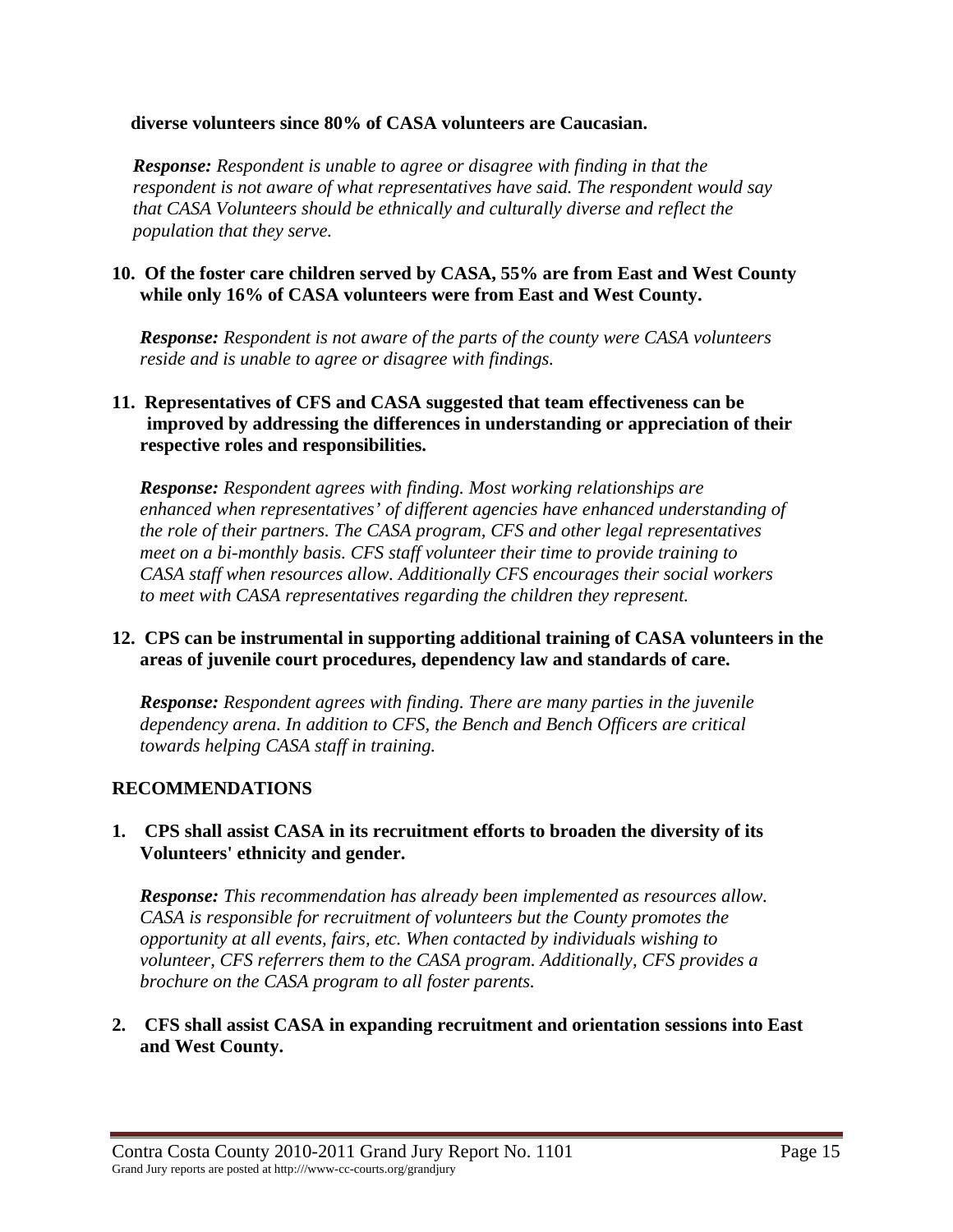*Response: This recommendation will not be implemented because it is not reasonable. CFS has no resources to support an expansion of the recruitment and orientation sessions provided by CASA to volunteers. Recruitment and orientation of volunteers is the responsibility of CASA and CFS provides what assistance it can within resources. CFS will continue to inform those who interact with them of the need for more CASA volunteers and continue referring those interest in volunteering to CASA.* 

# **3. CPS and CASA shall explore methods for improving their team effectiveness.**

*Response:* This recommendation has already been implemented as Children and Family Services and CASA has an open door where each is comfortable addressing issues. CFS also meets with CASA and the Bench on a bi-monthly basis to discuss issues and provide program updates. Additionally, Social Workers and CASA volunteers meet on a regular basis to address individual case issues. CFS will continue to encourage case specific communication to assist the youth who are served jointly by the CASA program.

## **4. CPS shall support additional CASA volunteer training in the areas of juvenile court procedures, dependency law and standards of care.**

*Response: This recommendation will not be implemented as it is not reasonable. CFS staff have been reduced due to budget constraints and have no resources to support this recommendation. CFS will continue to support the program in the areas as stated above based on available resources*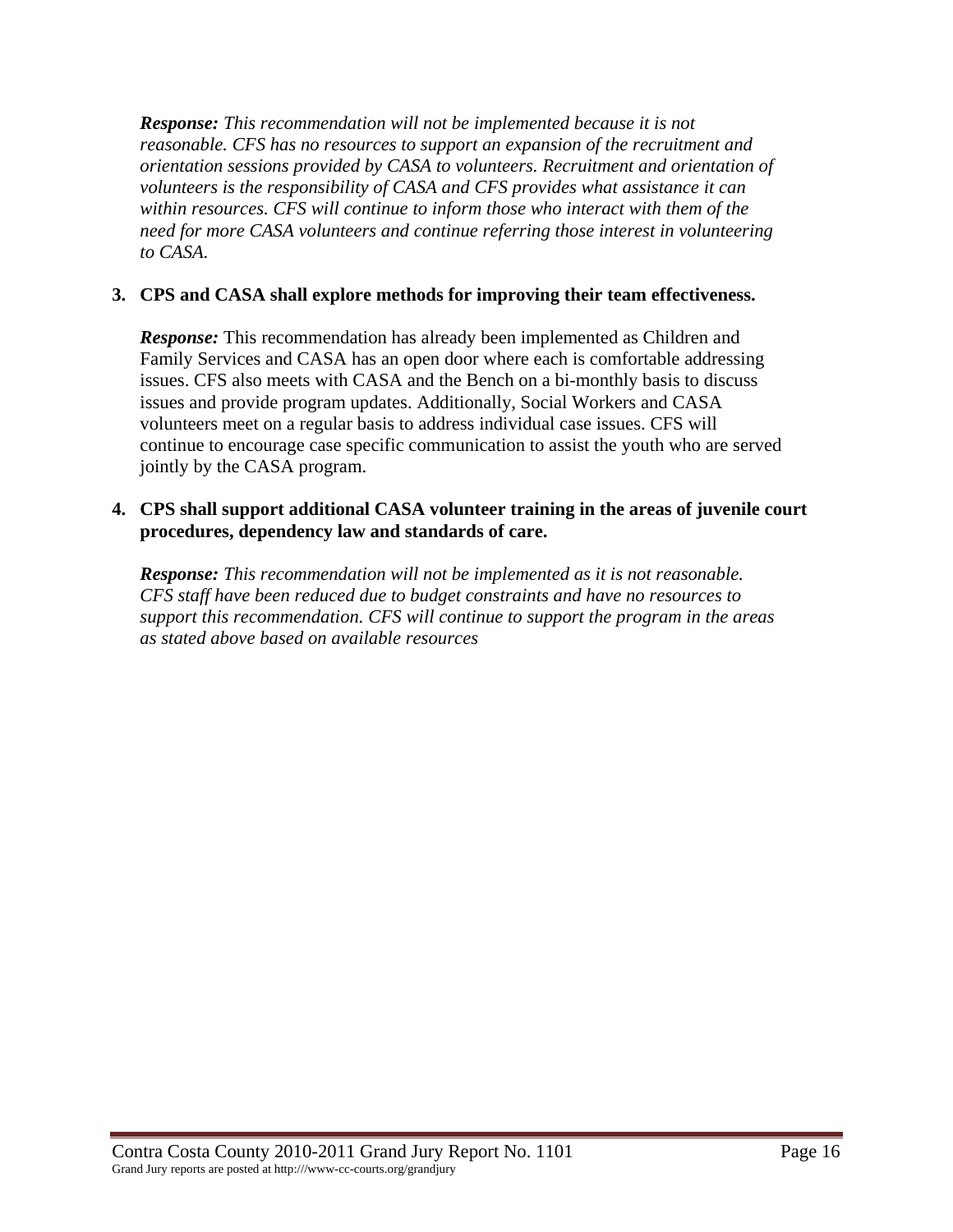## **FIRST 5 COMMISSION**

#### **FINDINGS**

**1. The First 5 Commission of Contra Costa County is an independent, stand along, decision-making agency, fully State funded and established by County ordinance. The Commission is neither a County department nor a Special District.** 

*Response from First 5 Commission: Partially disagree with the finding. The First 5 Contra Costa Commission is not fully state funded. While First 5 Contra Costa does receive the majority of its funding from a state tobacco tax, it also receives funding from other sources such as private foundations.* 

*Response from Contra Costa County Board of Supervisors: The respondent par5ially disagrees with the finding. The Commission also receives funding from other, nongovernmental sources as well.* 

#### **2. The Commission's funds are received from the State and disbursed through the County Treasurer's office.**

*Response from First 5 Commission: Partially disagree with the finding. Not all of First 5 Contra Costa's funding comes from the State. First 5 Contra Costa receives funding from sources other than the state. All funding First 5 Contra Costa receives is deposited in the Children and Families Commission account maintained by the County Treasurer.* 

*Response from Contra Costa County Board of Supervisors: The respondent partially disagrees with the finding. The Commission also receives funding from other, nongovernmental sources as well.* 

### **3. The Commission's Sustainability and Special Reserve Funds are invested under the management of the County Treasurer.**

*Response from First 5 Commission: Agree with the finding.* 

*Response from Contra Costa County Board of Supervisors: The respondent agrees with the finding.* 

**4. The Commission's payroll is processed by the County and employees participate in the County's health and retirement benefit programs.** 

*Response from First 5 Commission: Agree with this finding.*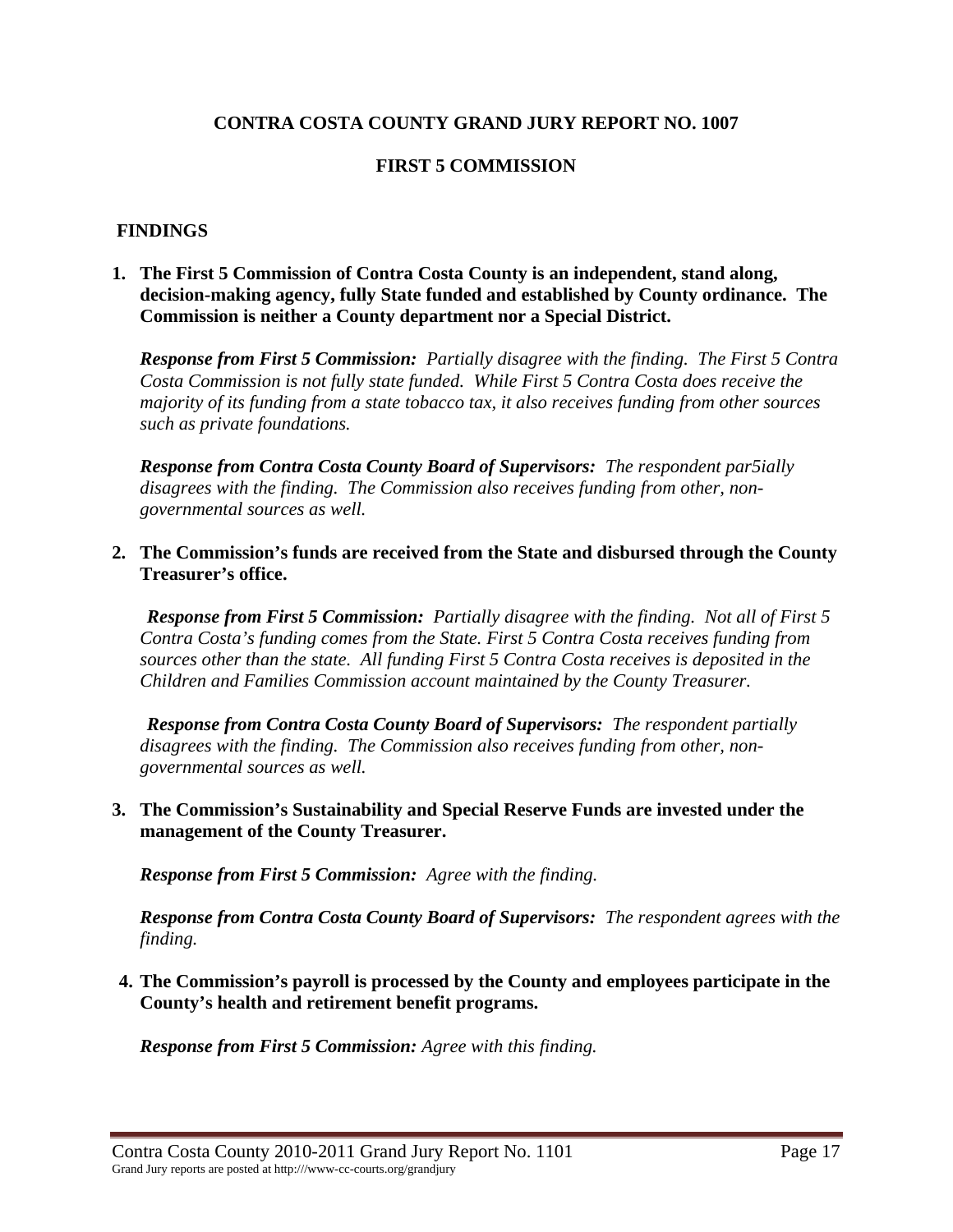*Response from Contra Costa County Board of Supervisors: The respondent agrees with the finding. In addition, it should be noted that Commission employees participate in a number of other benefit programs in addition to health and retirement. The benefits provided for First 5 employees do not necessarily correspondent to those provided to County Employees.* 

## **5. Grand Jury research revealed that, unlike First 5 Contra Costa, more than half of the First Five Commissions in California operate as units of county government.**

*Response from First 5 Commission: Agree with this finding. Note that 26 Commissions are independent and do not operate as units of county government.* 

*Response from Contra Costa County Board of Supervisors: The respondent agrees with the finding. Of the 58 California counties, 32 have dependent Commissions which were established as an agency of the county. Twenty-six have commissions that are independent and do not operate as units of county government.* 

**6. The Commission utilizes multiple contracts to meet its goals. Some of these contracts are awarded as a result of a Request for Proposal (RFP) process. An examination of the RFP documents and procedures revealed the process to be efficient and effective.** 

*Response from First 5 Commission: Agree with this finding.* 

*Response from Contra Costa County Board of Supervisors: The respondent agrees with this finding. Although the County does not directly administer the First 5 Commission, county representatives do sit on the Commission and have observed the use of RFP's to award contracts.* 

**7. When Commissioners who have a financial interest in a contract are allowed to be present during the discussion and vote on the contract, there is potential for improper or undue influence of Commissioners.** 

*Response from First 5 Commission: Disagree with this finding. There is not a potential for improper or undue influence of Commissioners. First 5 Contra Costa has always had a recusal process to ensure that Commissioners who may have any financial interest in contracts under consideration are not participating in discussions or voting on the contract. At the March 1, 2010 Commission meeting, Contra Costa County Counsel's Office provided a review for Commissioners on conflict of interest policies, including Government Code 1090, the Political Reform Act, and common law examples. This training is conducted with the Commissioners annually. During the training, Commissioners agreed to implement a practice for recused Commissioners to physically remove themselves from meetings when such contracts are under consideration. This practice has been in place every since the March 2010 meeting. As the Grand Jury states on page 2 of its report, "California Government Section 1090 is partially inapplicable to the First 5 Commission. A First 5 commissioner can legally have a significant financial int3rest in a provider contract. A commissioner who has a financial interest in the awarding of a contract is required to disclose the interest and recuse him or herself from the vote." The Commission adheres to*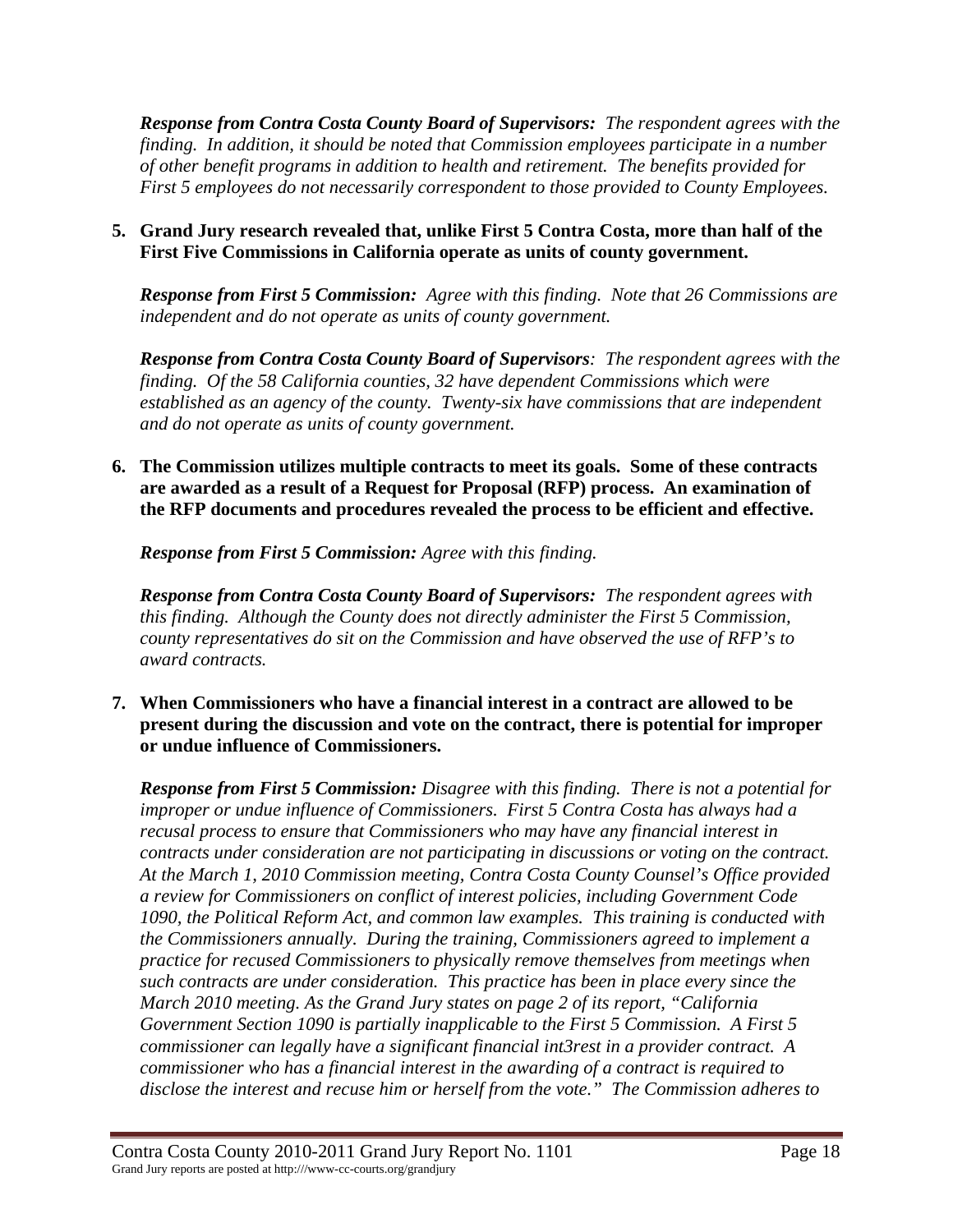*the Conflict of Interest Policies pursuant to California Government Code Section 1091.3, California Government Code Section 1090 and the Political Reform Act. As such, Commissioners follow the practice of recusing themselves as appropriate.* 

*Response from Contra Costa County Board of Supervisors: The respondent disagrees with the finding. Although there is always a potential for improper or undue influence, the respondent is unaware of any instance of this occurring. Under current law, Commissioners are required to recuse themselves if they have any financial interest in a contract under consideration. As of March 2010, in addition to recusing themselves, Commissioners now also leave the room. Additionally, the respondent provides yearly training by County Counsel to insure Commissioners are aware of their responsibilities and an assigned Deputy County Counsel observed all Commission meetings and advises Commissioners as appropriate on steps to take to avoid any appearance of conflict of interest.* 

## **8. The Commission's Executive Committee meets monthly with the Executive Director. It is comprised of four members, two of whom are employed by agencies that receive significant funds from First 5 Contra Costa.**

*Response from First 5 Commission: Partially disagree with the finding. The Commission's Executive Committee does meet monthly with the Executive Director, but none of the Executive Committee members' agencies receive significant funds from First 5 Contra Costa. Neither member's agency receives funds exceeding 8% of budgeted First 5 program expenditures. As state in the response to Finding #7, A First 5 commissioner can legally have a financial interest in a provider contract. The composition of the Executive Committee changes annually as new officers are elected. All Executive Committee meetings are public meetings. Agendas are posted in accordance with the Brown Act and the Better Governance Act. Committee meeting minutes are included in the consent calendar for full Commission and for public review at monthly Commission meetings.* 

*Response from Contra Costa County Board of Supervisors: The respondent partially disagrees with this finding. The respondent agrees that this year the Commission's Executive Committee is made up of four members, two of whom are employed by agencies that receive funds from First 5 Contra Costa. However, Executive Committee membership changes every year, and may not always include representatives from organizations which receive First 5 funds. Neither of these members receives funds exceeding seven percent of the total budgeted First 5 program expenditures. First 5 had a 2009/10 Fiscal Year budget totaling \$17.2 million of which \$1,148,153 and \$448,302 respectively is received by the two agencies.* 

**9. The Grand Jury investigation found that neither employees nor management clearly understand the First 5 Commission's policies and procedures related to employee complaints and grievances as well as other provisions specified in the Employee Handbook.** 

*Response from First 5 Commission: Disagree with this finding. Employees and management are educated and trained on First 5 Contra Costa's policies and procedures related to complaints and grievances. The Employee Handbook, which details all*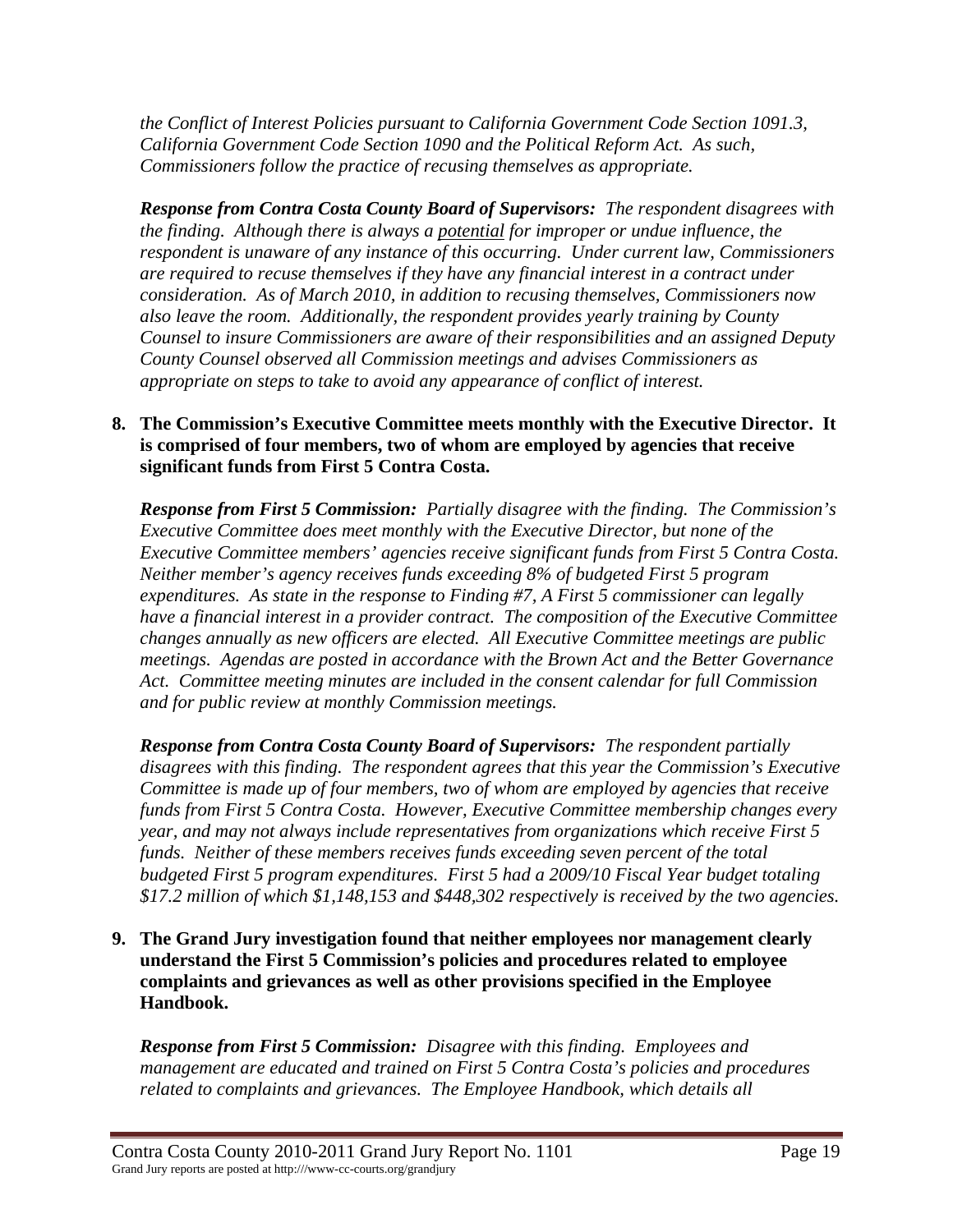*organizational policies, including how to raise any complaints or grievances, was extensively revised and updated in 2008-2009. All staff were trained on the revised Handbook in April 2009. Numerous communications and trainings have subsequently informed staff of changes and updates in First 5 policies and procedures. New staff are also trained on the Handbook as part of a comprehensive orientation. Employees are routinely encouraged to reference the Handbook to review procedures and to contact human resources staff or supervisors with any questions. Neither human resources staff nor supervisors have received questions from employees seeking clarification on First 5's policies related to employee complaints and grievances, which are clearly outlined on pages 15-16 of the Handbook. First 5 Contra Costa will continue providing annual training for employees on the Handbook, including training on policies and procedures related to employee complaints and grievances and other provisions specified in the Handbook.* 

*Response from Contra Costa County Board of Supervisors: The respondent neither agrees nor disagrees with the finding. The respondent is not familiar with the research conducted by the Grand Jury nor has any direct knowledge of the level of understanding of Commission policies and procedures held by Commission employees. However, respondent understands that First 5 employees are routinely encouraged to reference the Handbook for best practices and contact human resources staff or supervisors with any questions. First 5 Contra Costa's policies and procedures related to employee disputes are clearly outlined on pages 15-16 in the First 5 Contra Costa Employee Handbook. Each First 5 employee has a copy of the Employee Handbook that details all organizational policies, including how to raise any complaints or grievances that may arise (employees are required to sign in writing that they have received a Handbook). When the Handbook is updated, an announcement is made regarding changes via email and when needed, discussed at staff meetings. The Handbook was extensively revised last year and all staff were trained on the updates. In addition, all new staff receive a comprehensive orientation which includes an overview of the Employee Handbook. First 5 staff are required to sign a confirmation that they received and read updates to the Handbook. Confirmations are then placed in each staff person's employee file.* 

## **10. The Grand Jury investigation found that neither employees nor management receive regular, appropriate training regarding best or preferred employment practices.**

*Response from First 5 Commission: Disagree with the finding. Employees and management receive regular, appropriate training regarding best or preferred employment practices. First 5 Contra Costa places a high value on team building and inter-personal relationships in the workplace and has addressed this repeatedly through ongoing staff training and annual retreats. Specific training for staff in just the last year has addressed the revised and updated Employee Handbook, challenges and solutions to working better together in the workplace, sexual harassment, supervision, communications, and providing and receiving feedback.* 

*Response from Contra Costa County Board of Supervisors: The respondent neither agrees nor disagrees with the finding. The respondent is not familiar with the research conducted*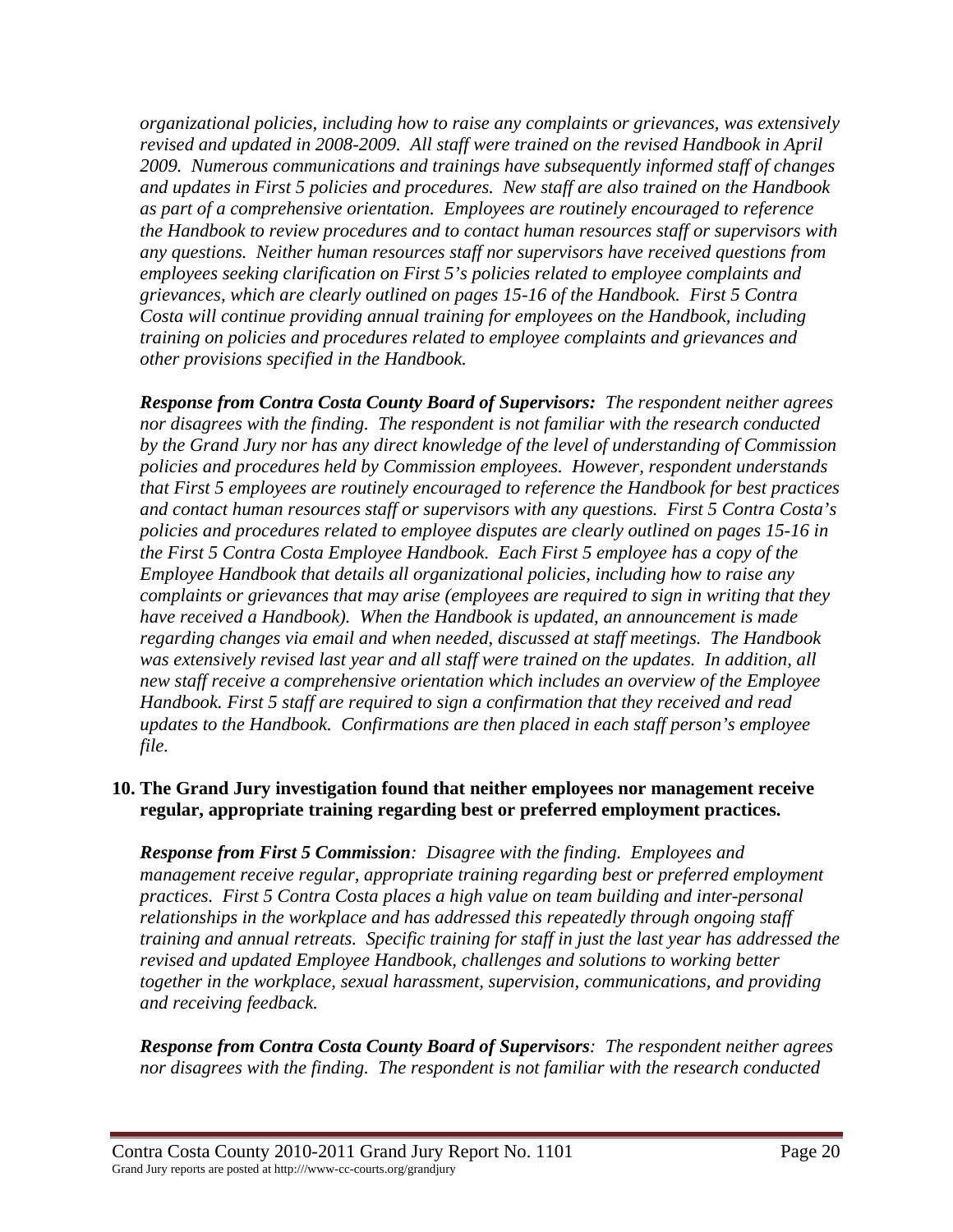*by the Grand Jury nor has any direct knowledge of the amount of training received by Commission employees.* 

**11. There is no requirement that the First 5 Commission change auditors from time to time. However to enhance accountability it is prudent that the audit firm be changed periodically. First 5 has engaged the same independent auditor for more than five years.** 

*Response from First 5 Commission: Agree with this finding. First 5 Contra Costa's current auditor is completing a two-year contract, which will conclude this fall with the fiscal year 2009-2010 audit. Once this audit is completed, First 5 Contra Costa already has plans in place to put forth a Request for Proposal to seek a new independent auditor. First 5 Contra Costa is required to submit its annual fiscal audit to the Contra Costa County Auditor, First 5 California, and the State Controller.* 

*Response from Contra Costa County Board of Supervisors: The respondent agrees with the finding. While there is no data that indicates that changing the audit firm enhances accountability, the respondent agrees that periodically engaging in a new selection process for an audit firm is a best practice and should be followed. It should be noted that the First 5 Commission already has plans in place to issue a request for proposal to seek an independent auditor after the current contract expires.* 

# **RECOMMENDATIONS**

**1. The Board of Supervisors shall appoint commissioners not affiliated with agencies most likely to be awarded significant funding, thereby minimizing perceptions of impropriety.** 

*Response from First 5 Commission: The recommendation will not be implemented because it is not reasonable. First 5 Contra Costa does not have the authority or ability to comply with this recommendation. The Board of Supervisors determines, through ordinance, the organizational structure of the Commission. State law requires that each county's First 5 commission must be comprised of a combination of county officials and community representatives. County representatives must include, at least: a member of the county board of supervisors; the county health officer; and a person responsible for management of one of the following county functions: Children's services, public health services, behavior health services, social services, and tobacco and other substance abuse prevention and treatment services. In addition, remaining commission members must include representatives from: recipients of project services included in the county First 5 strategic plan; educators specialized in early childhood development; local child care resource or referral agencies or local child care coordinating groups; local organizations focusing on prevention or early intervention for families at risk; community-based organizations that have the goal of promoting nurturing and early childhood development; local school districts; local mental health and/or substance abuse organizations; parent advocacy groups; and local medical, pediatric, or obstetric associations or societies.*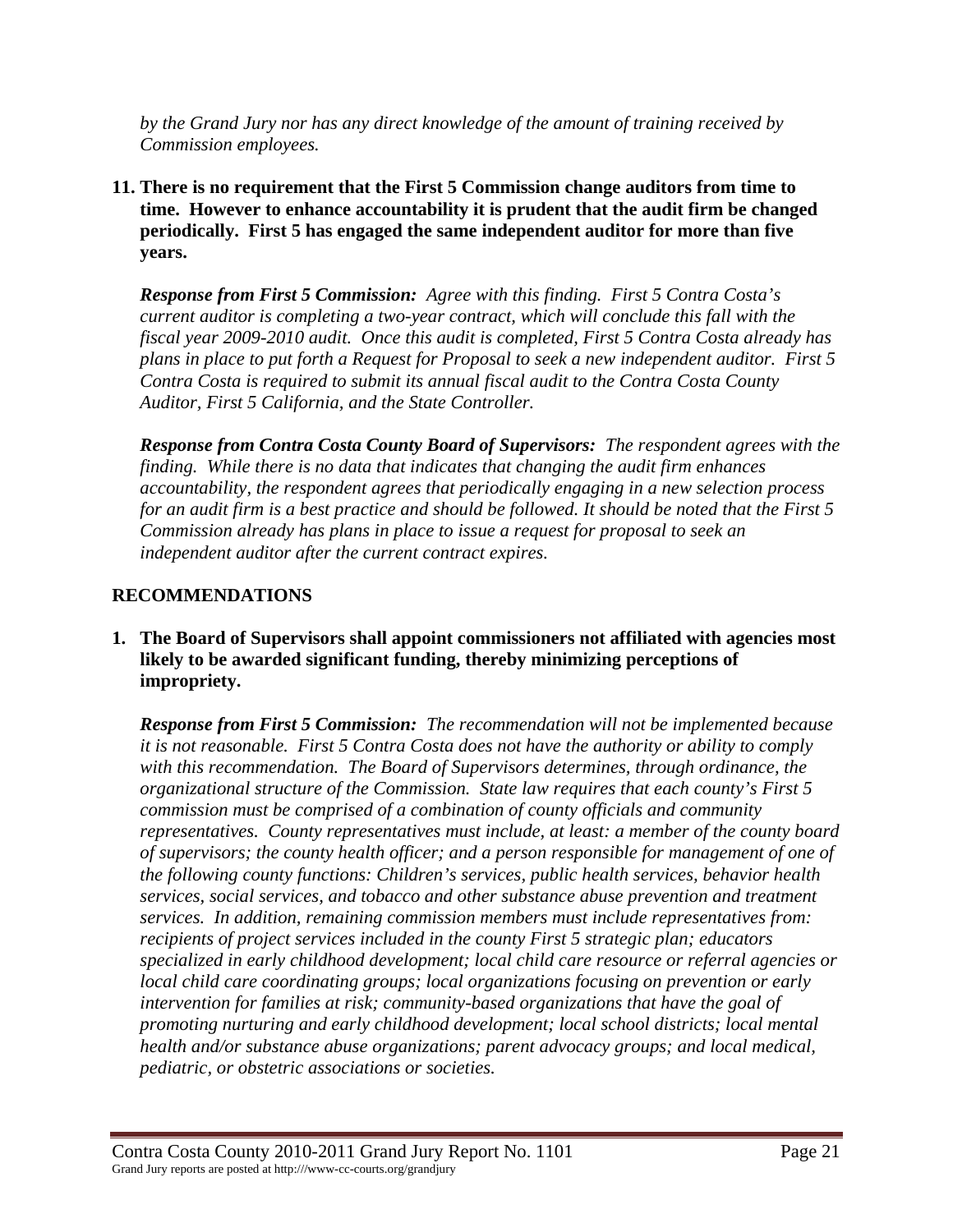*Response from Contra Costa County Board of Supervisors: The recommendation will not be implemented because it is not warranted. Appointees to the First 5 Commission are specified under Health and Safety Code Section 130140(a)(1). This statute requires two members of the Commission to be persons responsible for specified county health and/or social service functions. The County ordinance provides the Board of Supervisors guidelines to ensure a diverse but relevant membership on the Commission that should be sufficient to discourage conflict of interest. The required composition of the Commission means that some members may be from agencies that seek or receive funding. A First 5 Commissioner may legally have a financial interest in a contract and is required to disclose the interest or recuse him or herself. As of March 2010, in addition to recusing themselves, Commissioners also leave the room. The Board of Supervisors has asked its Internal Operations Committee to review the composition of the membership of the First 5 Commission and make recommendations to the Supervisors regarding future appointees in order to ensure an appropriate balance of representation on the Commission.* 

## **2. First 5 Commissioners having financial interests in contracts before the Board of Commissioners shall recuse and physically remove themselves from meetings while the contracts are being considered.**

*Response from First 5 Commission: This recommendation has been implemented. First 5 Contra Costa Commissioners in March, 2010, agreed to the practice of physically removing themselves from meetings where they have a financial interest in contracts discussed or voted on by the Commission.* 

*Response from Contra Costa County Board of Supervisors: This recommendation has already been implemented. The Contra Costa County Counsel's Office has provided annual training to First 5 Commissioners. The Commission members have always recused themselves when a conflict has arisen. During the March 2010 training Commissioners agreed to implement a policy for recusal which includes physically leaving the room.* 

## **3. First 5 Commission shall select a new independent auditor through a competitive bid process.**

*Response from First 5 Commission: This recommendation has yet to be implemented, but will be implemented in the future. First 5 Contra Costa's current auditor is completing a two-year contract, which will conclude this fall with the fiscal year 2009-2010 audit. Once this audit is completed, First 5 Contra Costa already has plans in place to put forth a Request for Proposal to seek a new independent auditor.* 

*Response from Contra Costa County Board of Supervisors: The respondent is unable to respond to this finding as the selection process is retained and controlled by the Commission, not the Board of Supervisors. However, it is understood that the First 5 Commission has plans in place to release a Request for Proposals for a new independent auditor once the current contract expires. The respondent agrees that a competitive bid process for the selection is a best practice that should be followed.*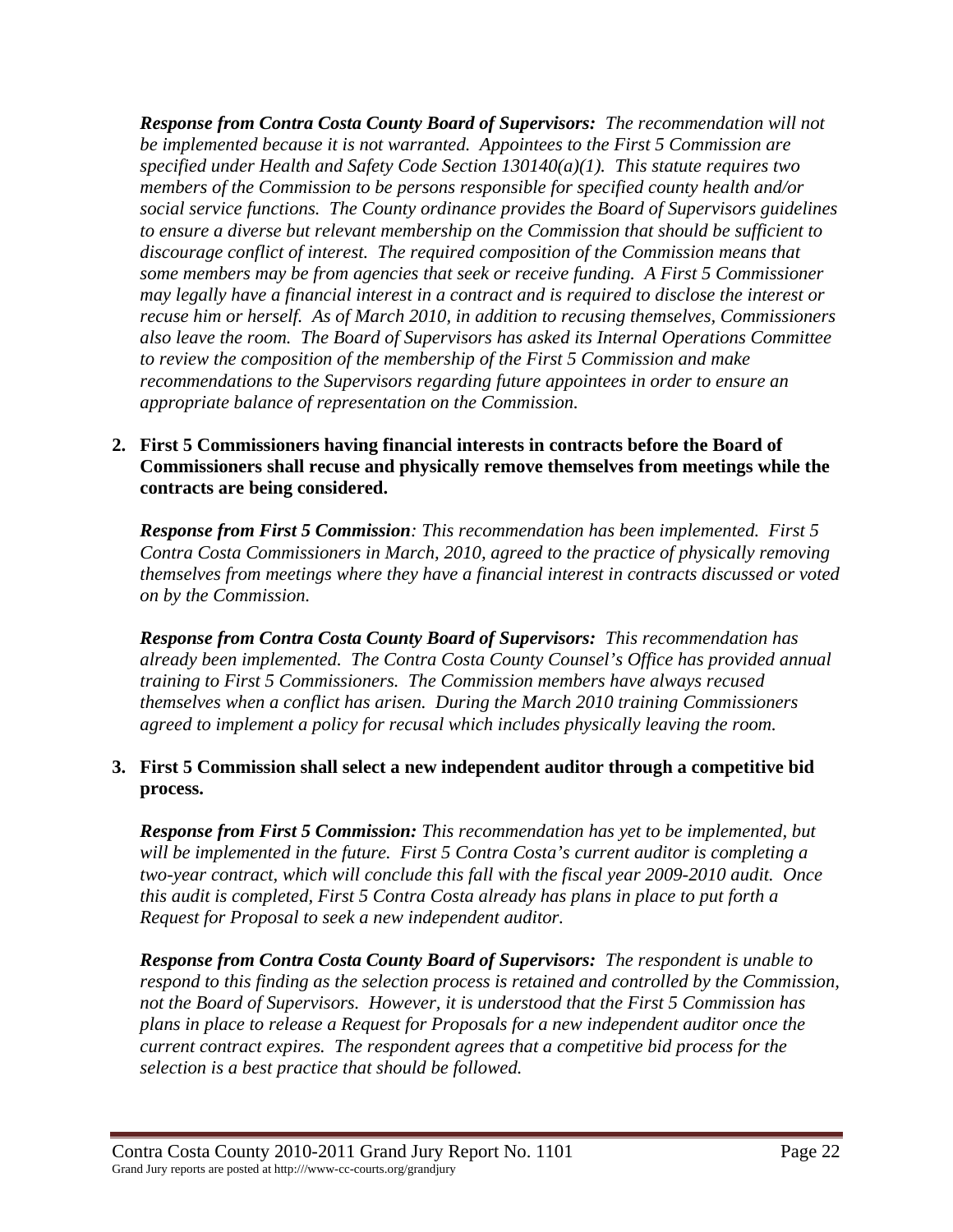#### **4. First 5 Commission shall provide annual training to all employees on Employee Handbook procedures and provisions.**

*Response from First 5 Commission: This recommendation has been implemented. First 5 Contra Costa already provides annual training on procedures and provisions in the Employee Handbook, including all updates made to the Handbook. First 5 Contra Costa will continue providing annual training on the Handbook and on updates to the Handbook as needed. Employees are routinely encouraged to reference the Handbook for best practices and contact human resources staff or supervisors with any questions.* 

*Response from Contra Costa County Board of Supervisors: The respondent is unable to respond to this finding as the training of Commission staff is controlled by the Commission, not the Board of Supervisors.* 

## **5. The Board of Supervisors shall seriously consider inclusion of the First 5 Commission as a unit of County government.**

*Response from First 5 Commission: The recommendation will not be implemented because it is not reasonable. First 5 Contra Costa does not have the authority or ability to comply with this recommendation. The Board of Supervisors determines through ordinance, the organizational structure of the Commission.* 

*Response from Contra Costa County Board of Supervisors: This recommendation will not be implemented as it is not warranted. First 5 Contra Costa was established under Health and Safety Code Section 130140.1(1) which allows the County to establish the Commission as a "legal public entity separate from the county". There is no evidence to suggest that changing the structure would improve the services provided by the Commission or reduce the possibility of a conflict of interest. In fact, in 2004 Alameda County converted their program, Every Child Counts, from a county program to a stand alone commission. Of the 58 California counties, 32 have dependent Commissions which were established as an agency of the county. Twenty-six have commissions that are independent and do not operate as units of county government. When First 5 Contra Costa was established it was felt that the current structure would be more response to the community, provide opportunities for innovation, and create partnerships for advocacy, financial stability, and access to preschool with other organizations. The Board of Supervisors will request First 5 Contra Costa to report annually to the Family and Human Services Committee. This standing referral will allow the Board to increase oversight of the Commission through regular reports regarding the budget, strategic plan, and steps taken to strengthen administration of the program.*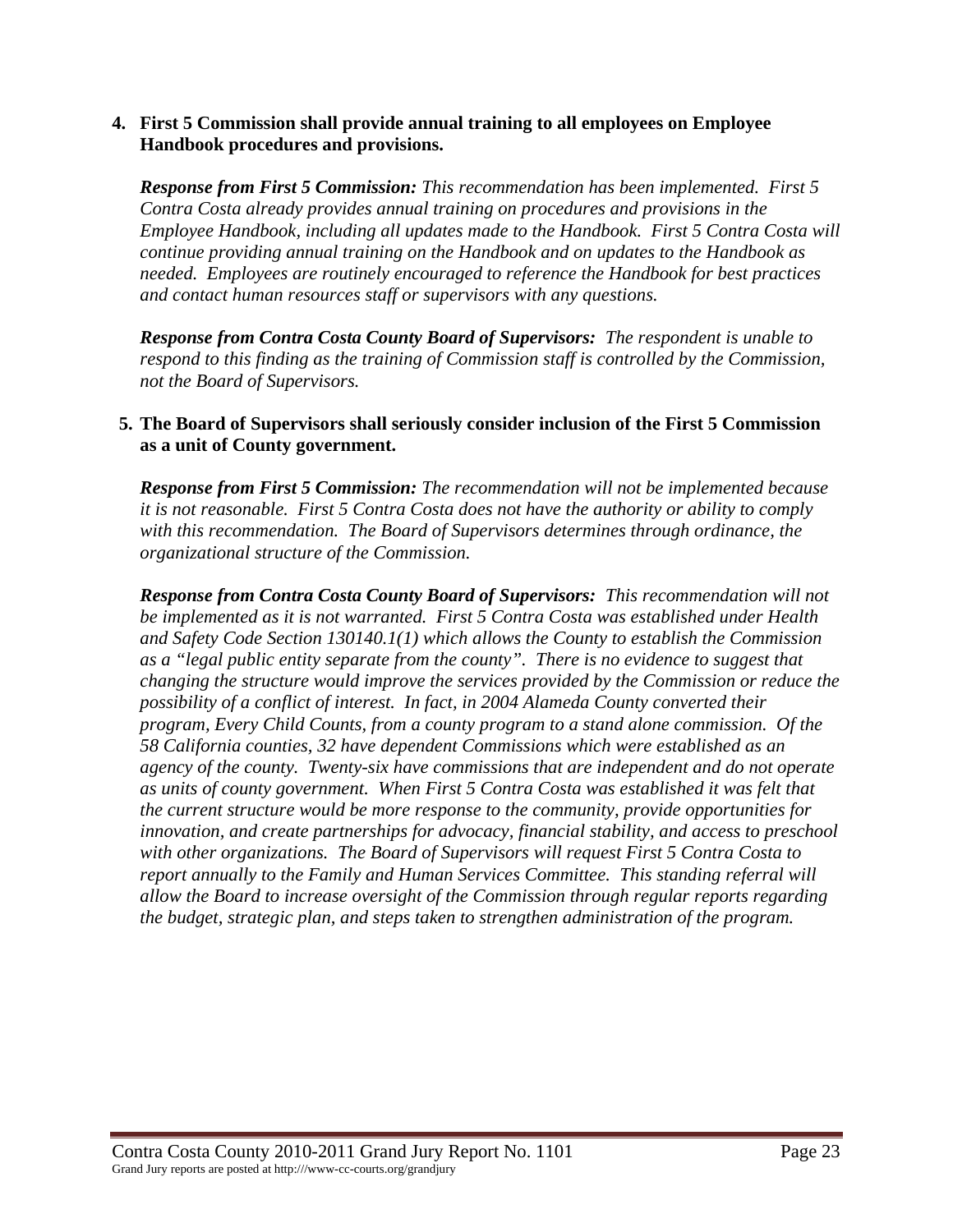# **COUNTY ELDER SERVICES FACING LIFE SUPPORT**

*Response by Contra Costa County Board of Supervisors* 

### **FINDINGS AND RECOMMENDATIONS:**

**1. Information and Assistance staff reductions have caused delays in elders receiving immediate responses to their concerns.** 

*Response: The respondent partially disagrees with the finding.* 

*While it is true I&A Program staff reductions have caused delays in elders receiving immediate responses to their concerns, the Program by design is not an "immediate/emergency service."* 

*If I&A staff are logged onto the automated telephone system and are all on active calls, the new callers is advised via a recording that all staff are busy with other calls and they have the option of continuing to wait or they may leave a message. Because of the complex nature of the calls, it is not unusual for workers to take up to thirty minutes per call. The longest someone will wait for a call back is typically one business day.* 

## **2. Staffing cuts to any one adult services program ultimately result in reduced services throughout the Aging and Adult Services Bureau.**

*Response: The respondent partially disagrees with the finding.* 

*It is true there is a natural cause and effect that results when staffing cuts to any one of the adult service programs occurs, however, it is not universal. For example, reductions to Adult Protective Services (APS) would not affect the Area Agency on Aging services due to the categorical funding streams for both programs. In contrast, reductions to the Area Agency on Aging services could have a direct negative impact on the I&A Program and vice versa.* 

## **3. Adult Protective Service staff reductions have eliminated face-to-face case work assessments. Case assessments and reassessments are now handled by phone.**

*Response: The respondent partially disagrees with the finding.* 

*Staff reductions have reduced face-to-face assessments but not eliminated them. Self-neglect, non-perpetrator referrals are evaluated to see if they can be handled as a non face-to-face response. If so, they are assigned accordingly. Many self-neglect referrals, however, are assigned to a worker due to the need to properly assess for and intervene regarding safety*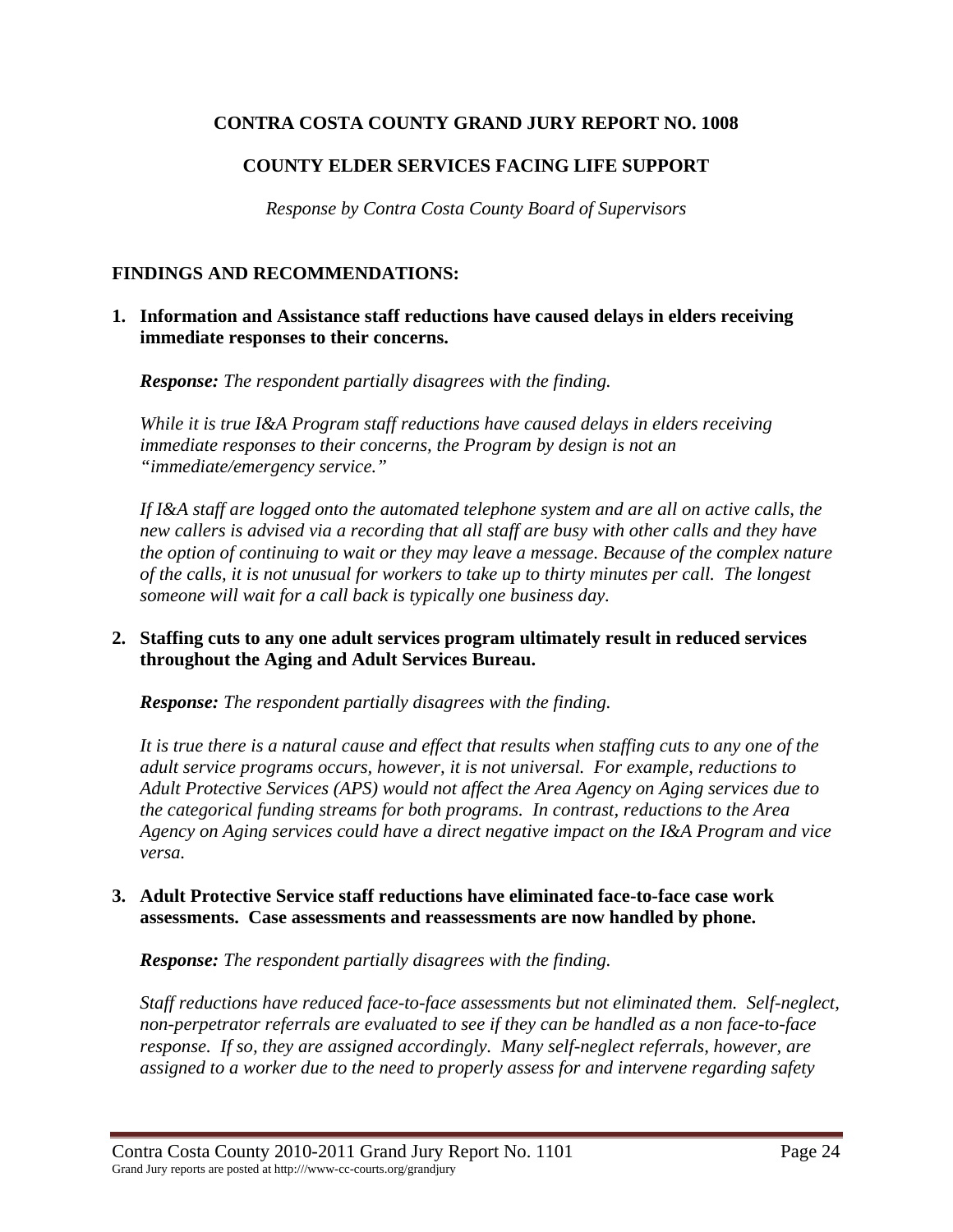*and well-being. Most referrals that come in are assigned and, when appropriate, assignments are given to APS staff for face-to-face assessments.* 

*Employment and Human Services Department and Aging and Adult Services take seriously the responsibility of investigating referrals for APS. If the referral (allegation) involves an alleged abuser/perpetrator, generally a face to face assessment is the foremost consideration and is paramount to client safety. Currently, non face to face investigations are a smaller percent of the referrals investigated. In the month of July 2010, 25 non face to face investigations have been assigned compared to approximately 85 face to face investigations.* 

**Recommendation**: The County shall initiate a volunteer program to supplement staffing. Volunteers shall be recruited immediately for Information and Assistance and for Adult Protective Services.

*Response: The recommendation has not yet been implemented, but will be implemented in the future. Aging & Adult Services is planning for the utilization of volunteers in the I&A Program by January 2011.* 

*The recommendation will not be implemented for Adult Protective Services because it is not reasonable. Per Welfare and Institution Code 15766, investigation of allegations of elder and dependent adult abuse "shall be performed by county merit systems civil service employees." Therefore, it would be unlawful to use volunteers to provide these services.* 

## **4. In-Home Supportive Services is a "train wreck" waiting to happen if the State eliminates its funding.**

*Response: The respondent agrees with the finding.* 

## **Recommendation**

n

*Response: The recommendation will not be implemented because it is not reasonable.* 

*The County already provides over \$20 million in discretionary revenue to fund a share of the In-Homes Supportive Services Program. Without State funding the cost to the County for the current program would increase in the neighborhood of 250% requiring the elimination of many other necessary programs and services. The Board of Supervisors will continue to review funding needs on a regular basis for the IHSS program in conjunction with the funding needs of other County funded programs.*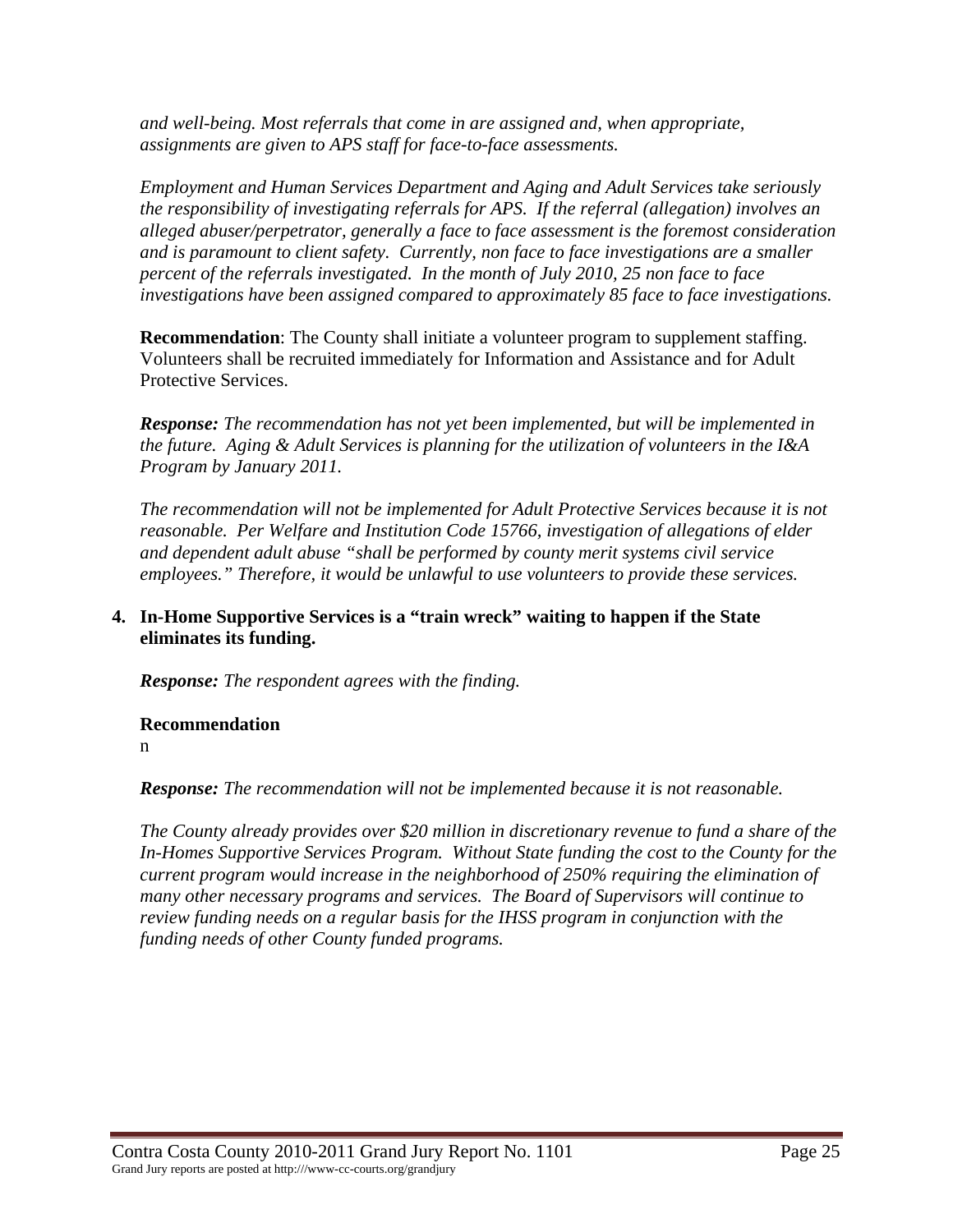# **"LOST" MEDANOS COMMUNITY HEALTH CARE DISTRICT**

*Response from Los Medanos Community Health Care District for Findings & Recommendations 1 through 5* 

*Response from Local Agency Formation Commission for Finding & Recommendation 6* 

### **FINDINGS**

**1. LMCHD's primary mission is to improve the quality of health care in the community while promoting education and wellness. However, actual grants and programs reviewed by the Grand Jury did not address the priority health needs as identified in the Contra Costa Health Services Community Health Assessment.** 

*Response: The Los Medanos Community Health District ("LMCHD" or "District") disagrees with the finding on two grounds.* 

*First, the primary health needs of the District are not set by the 2007 Contra Costa Health Services' Community Health Assessment ("CCHSCH Assessment"), nor should they be. The LMCHD determines the priority health needs of its communities through a deliberative, ongoing process that involves reviewing reports and assessments from multiple independent sources and consulting with community residents and organizations. The LMCHD is not required to nor should it substitute the judgment of a third party organization for its own.* 

*Second, the LMCHD's grants and programs already address and remediate the health concerns raised by the CCHSCH Assessment (a copy of which can be found at http://cchealth.org/health\_data/hospital\_council\_2007/pdf/chape\_executive\_report\_2007.pdf ).* 

*LMCHD grants and programs are already directed to chronic disease prevention and health inequities for people from low-income communities of color, the two issues highlighted and emphasized by the CCHSCH Assessment.* 

*Furthermore, LMCHD grants and programs, including those singled out for comment by the Grand Jury, already address the specific health concerns raised by the CCHSCH Assessment. As a comprehensive evaluation of Contra Costa County's health needs, the CCHSCH Assessment raised a multitude of specific health concerns, including: (1) the leading causes of death; (2) family, maternal, and child birth issues; (3) chronic diseases; (4) injuries; (5) mental health; (6) substance abuse; and (7) communicable diseases. The chart entitled "Applicability of Los Medanos Community Health District Grants and Programs to Community Health Indicators for Contra Costa County," illustrates how the LMCHD grants and programs critiqued by the Grand Jury Report in fact address the same health concerns raised by the CCHSCH Assessment.*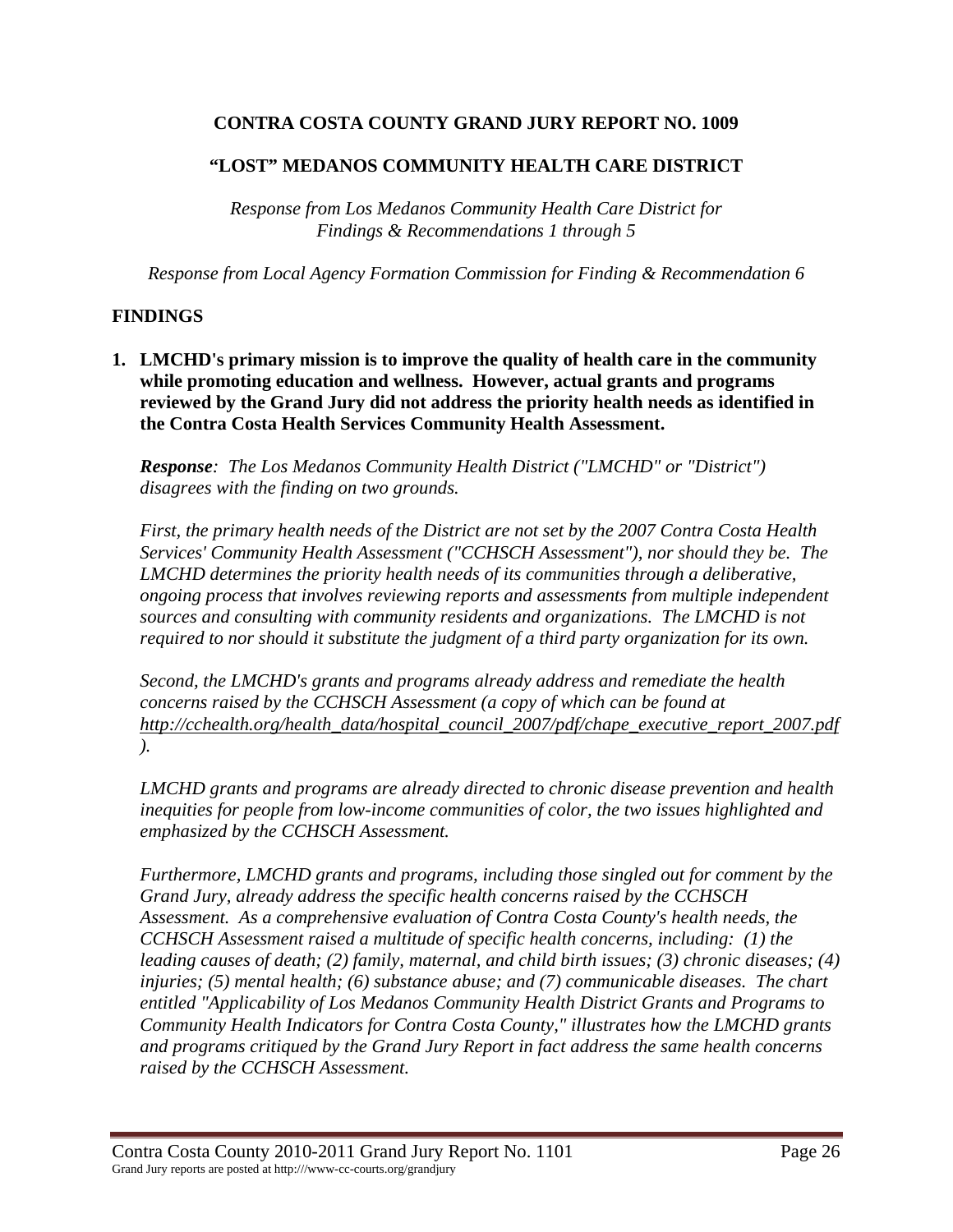*In response to the Grand Jury's critique of the Reading Zone at the Pittsburg Health Clinic, the Pittsburg Arts & Community Foundation has prepared its own response. The LMCHD funded the Reading Zone's furniture. The Pittsburg Arts & Community Foundation, which runs the Reading Zone and supplies its books, pointed out that the program was intended to provide a means for low-income, pre-school age children to have access to books on healthrelated topics. For many of the children, the Reading Zone is the only way they are able to access books, so the program doesn't bar children from taking the books, with titles like "The Little Elephant with the Big Earache" and "Katie Caught a Cold," home with them. In fact, the program views it as a good sign when books disappear from the bookshelves, as the children are taking books home to read on their own.* 

## **2. Of the sixteen grants and programs awarded for the year 2008-2009, fifteen were for \$25,000 or less. Awarding multiple grants in small dollar amounts is inefficient.**

*Response: The LMCHD disagrees with the finding.* 

*For the years 2008-2009, the LMCHD funded twenty-two grants, interim grants, and collaborative efforts totaling over \$ 390,000 for sixteen different programs. Seven of those programs received over \$ 25,000, nine received less than \$ 25,000, and only three received less than \$10,000.* 

In times of economic growth, awarding multiple grants in small dollar amounts may result *in measurable outcomes of less impact. In times of economic contraction like the years 2008-2009, however, when service providers across disciplines were facing extreme financial hardship, awarding a larger number of grants likely had a greater overall impact in the community by ensuring that vital providers of community health care services remained open for business.* 

## **3. Community health programs and grant dollars consumed less than half of LMCHD's total revenue for the years 2006 through 2009.**

*Response: The LMCHD disagrees with the finding. For the years 2006 through 2009, the LMCHD spent an average of 69% of its total revenues on program expenses.* 

# **4. The District has not collaborated with HAC and other health consortia.**

*Response: The LMCHD disagrees with the finding.* 

*The LMCHD maintains collaborations with a significant number of community base organizations, including health consortia, in order to engage with a representative crosssection of the District's health care community.* 

*In addition, members of the LMCHD board and staff have been closely involved with numerous peer-level associations, including the Association of California Healthcare Districts ("ACHD") and the Special District and Local Government Institute ("Special*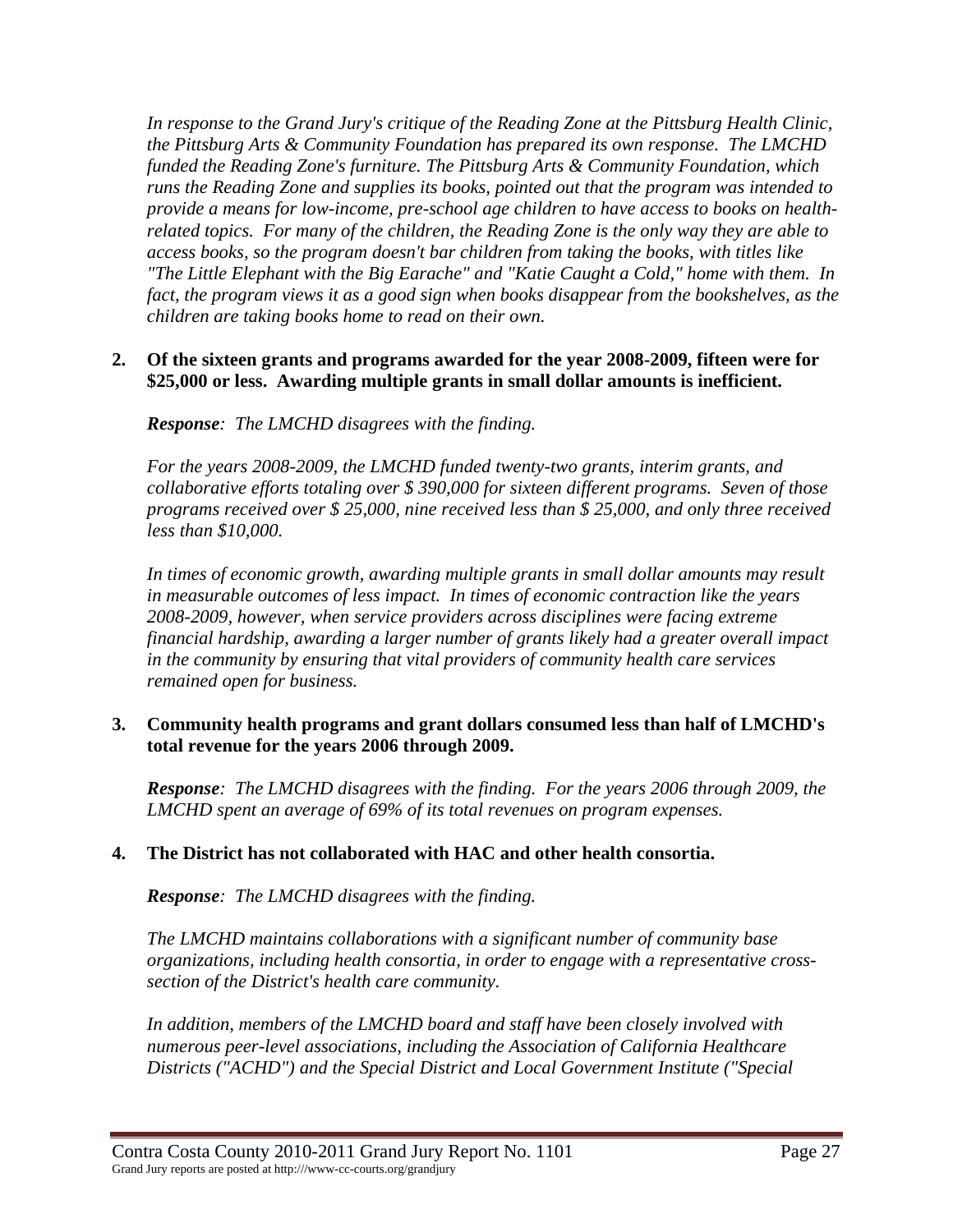*District Institute"), and have been recognized by the Special District Institute for their commitment to the professional, effective management of special districts.* 

### **5. There have been two strategic plans; neither was effectively implemented. LMCHD is spending \$140,000 over a two-year period for its third strategic plan in eight years.**

*Response: The LMCHD disagrees with the finding.* 

*In 2000, the LMCHD adopted a strategic plan, parts of which were drafted and updated in 2002 by the Board with community input. Despite very limited resources, many of the initiatives identified in that plan were successfully implemented. In 2006, the LMCHD adopted an updated version of LMCHD's 2002 plan, including a series of directives called Pathways to Health. The district succeeded again in implementing many of the programs and initiatives identified in the plan, including the highly recognized Fit Fest and elementary school Eyeglasses programs.* 

*The LMCHD is currently developing a comprehensive strategic plan that is being implemented over a 2-year period. After a competitive process that attracted three responses to its request for proposals ("RFP"), the LMCHD signed a 2-year, \$140,000 contract with a full-service Northern California regional organization with extensive expertise in community program design and implementation. The LMCHD's choice was based on expertise, accessibility, and cost-effectiveness—the rejected RFP responses, for example, were submitted by Southern California consultants for an average cost of \$250,000, excluding travel and other expenses.* 

*Elements of the new strategic plan, including the District's mission statement, vision, guiding principles, goals and strategies, restructuring plan, and funding policies and procedures have already been adopted by the Board and implemented by the LMCHD staff.* 

### **6. The 2007 LAFCO Municipal Service Review identified four options that could be taken by the District. The District chose to maintain the status quo.**

*Response from Local Agency Formation Commission (LAFCO): The respondent agrees with the finding.* 

*Response from LMCHD (not required): The LMCHD partially disagrees with this finding.* 

*The LMCHD agrees that the 2007 LAFCO MSR identified four options that could be taken by the District, which included maintaining the status quo, dissolving the LMCHD, consolidating the LMCHD with the Mt. Diablo Healthcare District, and dissolving the LMCHD and forming a subsidiary district with limited powers.* 

*The LAFCO MSR did not recommend a particular option, but its comments indicated that maintaining the status quo would be the option most beneficial to the community. Specifically, the LAFCO MSR stated that maintaining the status quo would:*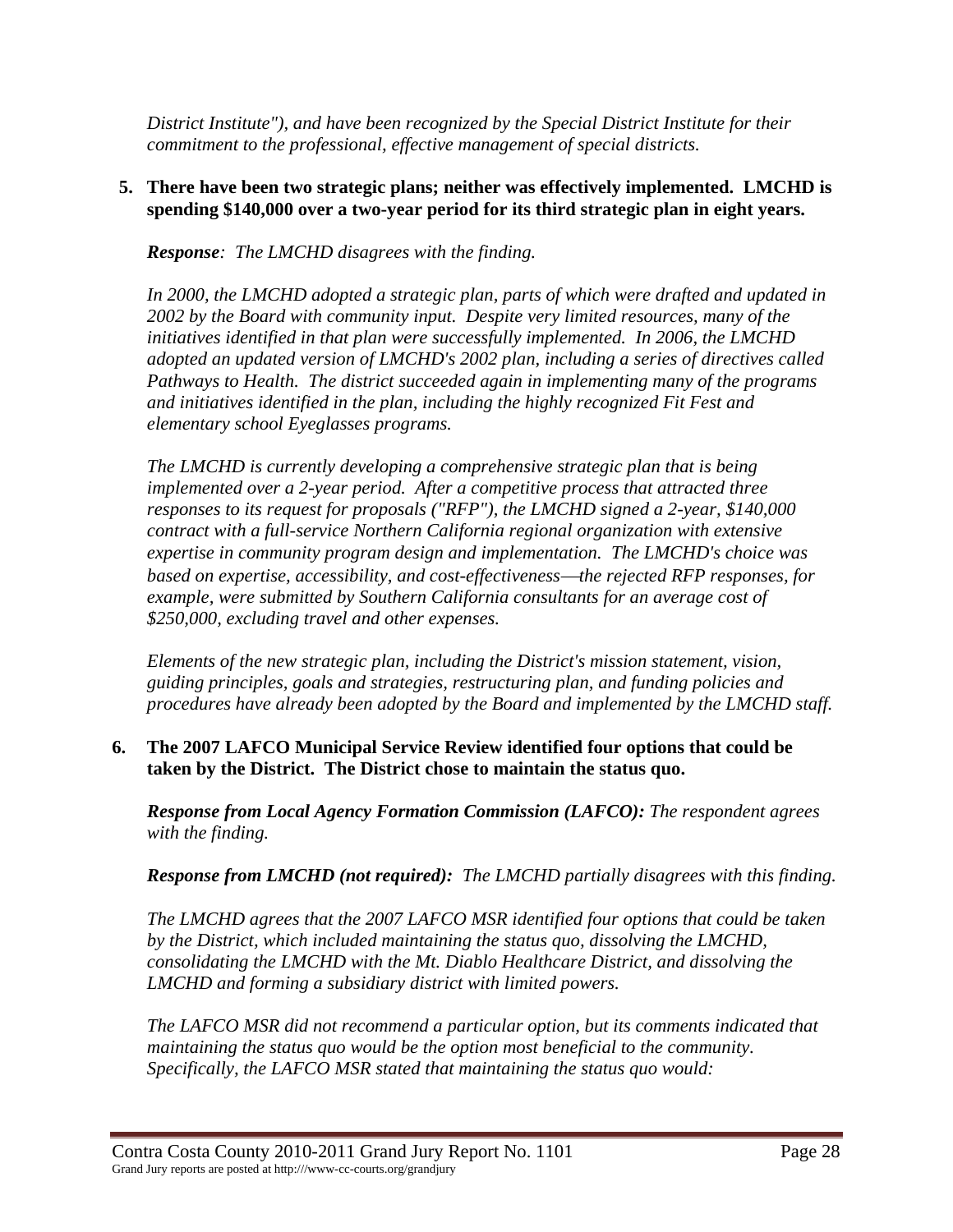*... allow the residents within the district to benefit from the financial improvements and service level enhancements that have occurred within recent years, and are planned to continue in the next five years. The District has successfully resolved a number of financial issues and built strong, collaborative relationships with CCHS, other service providers and community organizations. These relationships are leveraging the assets of the Pittsburg Health Center and Bay Point Health Center in providing direct healthcare services that are needed within the community. The District is engaged in activities that support the purpose for which it was formed. With its current budget, the District is spending 74 percent of its budgeted revenue on health programs and retiring debt. MSR at 4-13.* 

*The LAFCO MSR indicated that the disadvantage of maintaining the status quo was primarily related to the District's history of financial performance and service and financial implementation, but noted: "the District has strong management leadership now, a key indicator of future success," and specifically stated that "[the District is providing substantial healthcare benefit with the property tax revenue it receives."* 

*In comparison, the LAFCO MSR indicated that dissolving the LMCHD "could significantly impact the level of healthcare services provided within the Pittsburg/Bay Point Area," and that the advantage of consolidating the LMCHD and the Mt. Diablo Healthcare District would be that "the strategic planning, approach and impetus of the LMCHD could be expanded to provide benefit in the Mt. Diablo Health Care District area." In addition, the LAFCO MSR discouraged changing the status quo without further analysis, and warned that dissolving the LMCHD could result in "no actual or limited cost savings (or actual loss in revenue), little improvement in service efficiency, loss of local autonomy, and political opposition."* 

# **RECOMMENDATIONS**

1. **Grants and programs shall be awarded in relation to the identified community health care needs as identified in the Contra Costa Health Services' Community Health Assessment (i.e. heart disease, cancer and stroke).** 

*Response: The recommendation will not be implemented because it is unwarranted.* 

*The LMCHD grants and programs are already awarded based on the community's health care needs. The LMCHD Health and Wellness Funding Program Guidelines emphasize LMCHD's commitment to (1) improving access to health services and reducing the District's health disparities, (2) supporting preventive and public health efforts, (3) addressing populations that are historically underserved or are particularly impacted by health disparities, and (4) supporting health research and educational programming.* 

*On July 21, 2010, the LMCHD finalized its 2010-2012 Health and Wellness Funding process. 31 programs applied, and the LMCHD awarded over \$780,000 to 16 programs based largely on the programs' conformity to the Health and Wellness Funding Program Guidelines referenced above.*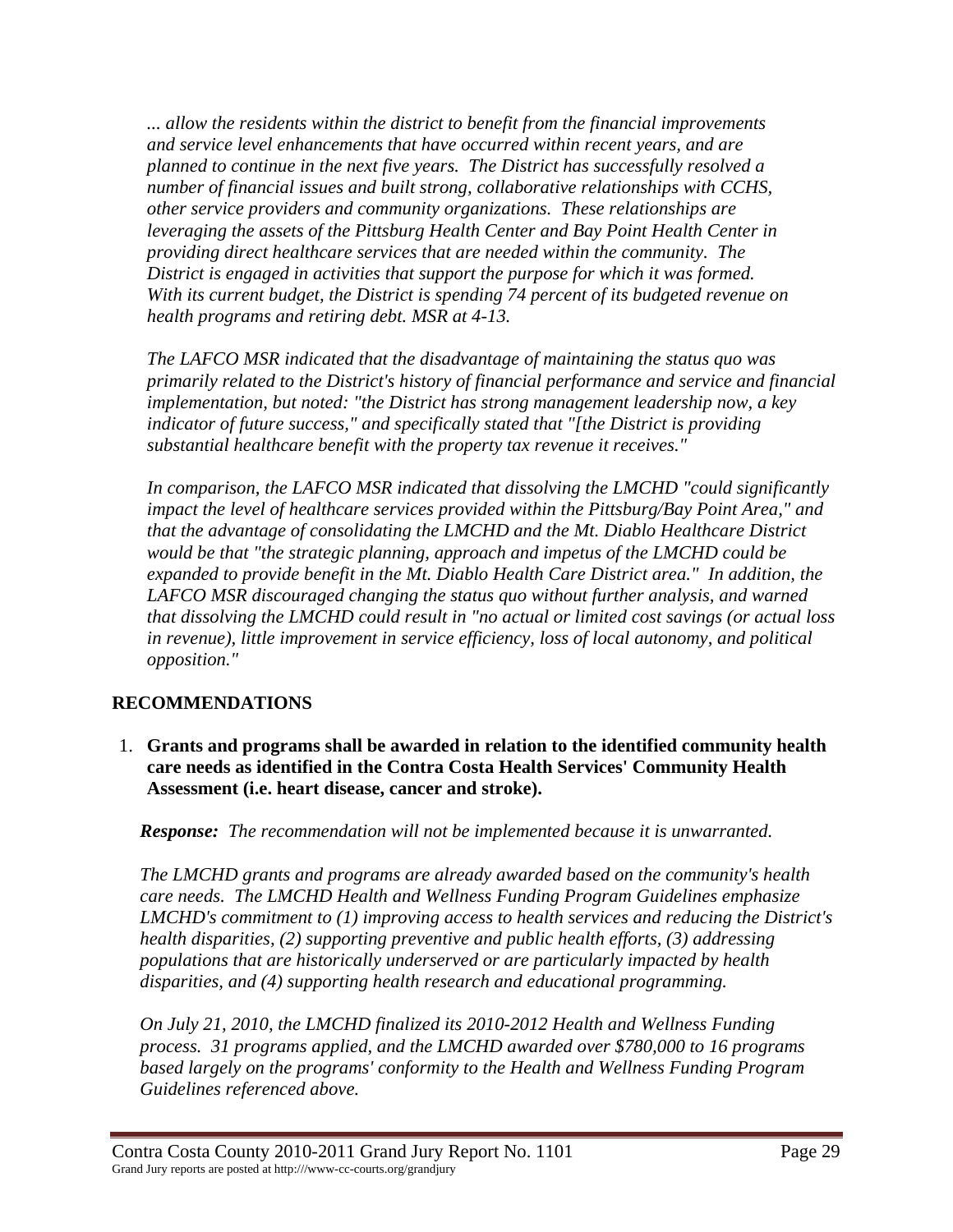*Furthermore, the health care needs identified in Report No. 1009—heart disease, cancer, and stroke*−*are not representative of the health care issues and concerns raised by the CCHSCH Assessment. The document entitled "Applicability of Los Medanos Community Health District Grants and Programs to Community Health Indicators for Contra Costa County" illustrate how the LMCHD's grants and programs are directly responsive to the CCHSCH Assessment.* 

## 2. **A new grant allocation process shall be developed which focuses on funding fewer projects with larger grants.**

*Response: The recommendation has already been implemented.* 

*As part of its strategic planning process, the LMCHD adopted and implemented a set of policies and procedures for its 2010-2012 Health and Wellness Funding program that are aimed at improving funding outcomes. For example, the new policies and procedures bar applicants seeking less than \$5,000 in funding per year, and the size of the awards are dependent on the program's impact on residents' health, among other factors.* 

*On July 21, 2010, the LMCHD awarded over \$780,000 to 16 programs under its 20102012 Health and Wellness Funding program. In order to improve funding outcomes, the District's decisions were based not only on the programs' conformity to the LMCHD Health and Wellness Funding Program Guidelines, but also on the applicants' capacity, the programs' ability to substantiate how residents are being served and how measurable outcomes are meeting the District's mission and strategic objectives, and the applicants' fiscal accountability.* 

*The outcome-oriented focus of the new policies and procedures was borne out by the funding totals. Of the 16 approved funding applications, 14 were for \$25,000 or more. More significantly, the funding amounts were based largely on the District's assessment of the programs' potential impact and the applicants' capacity to carry out the programs effectively, not a preset range of numbers; accordingly, the funding amounts ranged from \$15,000 all the way to \$146,222.* 

## 3. **LMCHD shall reduce unnecessary administrative expenditures thereby increasing funds available for priority health care needs.**

*Response: The recommendation will not be implemented because it is unwarranted.* 

*Contrary to the findings of Report No. 1009, the LMCHD does not spend over half of its revenues on administrative expenses. Rather, the LMCHD has spent an average of 18.6% of its total revenues on administrative expenditures in the years 2006-2009, even excluding the approximately \$ 2 million in-kind donation it makes to the Pittsburg Health Center every year.*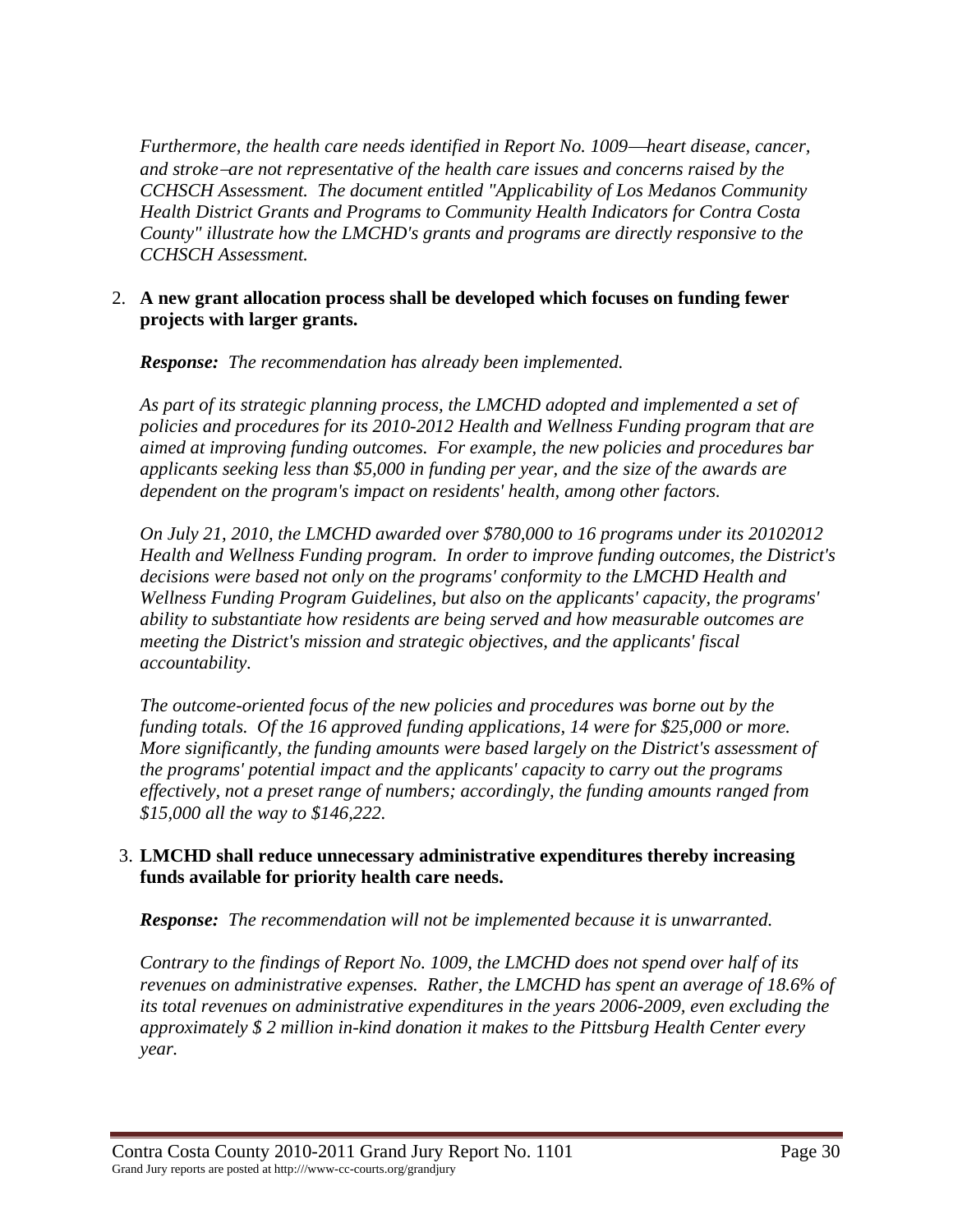### 4. **LMCHD shall work with health care consortia within the County to expand its impact in awarding of grants and programs.**

### *Response: The recommendation has already been implemented.*

*The LMCHD already works with health care and community-based organizations in the District to maximize the impact of its grants and programs. In addition to its grantees and collaborative effort partners*⎯*which include Contra Costa Health Services, the Sutter-Delta Urgent Care Clinic, John Muir Health, and Community Health Empowerment*−*the LMCHD*  has, in just the last six months, coordinated its efforts with the Delta Memorial Hospital *Foundation, the Contra Costa Crisis Center, the Concord Community Reuse Project, the Bay Point Chamber of Commerce, the Pittsburg Chamber of Commerce, and the Contra Costa Community College District.* 

*In 2010, the LMCHD's Executive Director and President have been actively involved with statewide peer-level associations, including the ACHD and the Special District Institute, in order to maximize the effectiveness of the District and its grants and programs. Other board members have attended peer-level associations in the past as well.* 

## 5. **LMCHD board shall adopt, and effectively implement the new strategic plan.**

*Response: The recommendation is already being implemented.* 

*The LMCHD's two-year strategic planning process is a continuing process, whereby elements of the strategic plan such as the mission statement, vision, guiding principles, goals and strategies, restructuring plan, and funding policies and procedures are being introduced for public review, adopted, and implemented on an ongoing basis.* 

6. **At the time of LAFCO's next Municipal Service Review of the District, when addressing the District's accountability for community service needs, LAFCO shall consider the recommendations of this report and the District's implementation of its strategic plan.** 

*Response from LAFCO: The recommendation has not yet been implemented, but will be implemented during the next LAFCO Municipal Service Review of Public Healthcare Services in 2012-13.*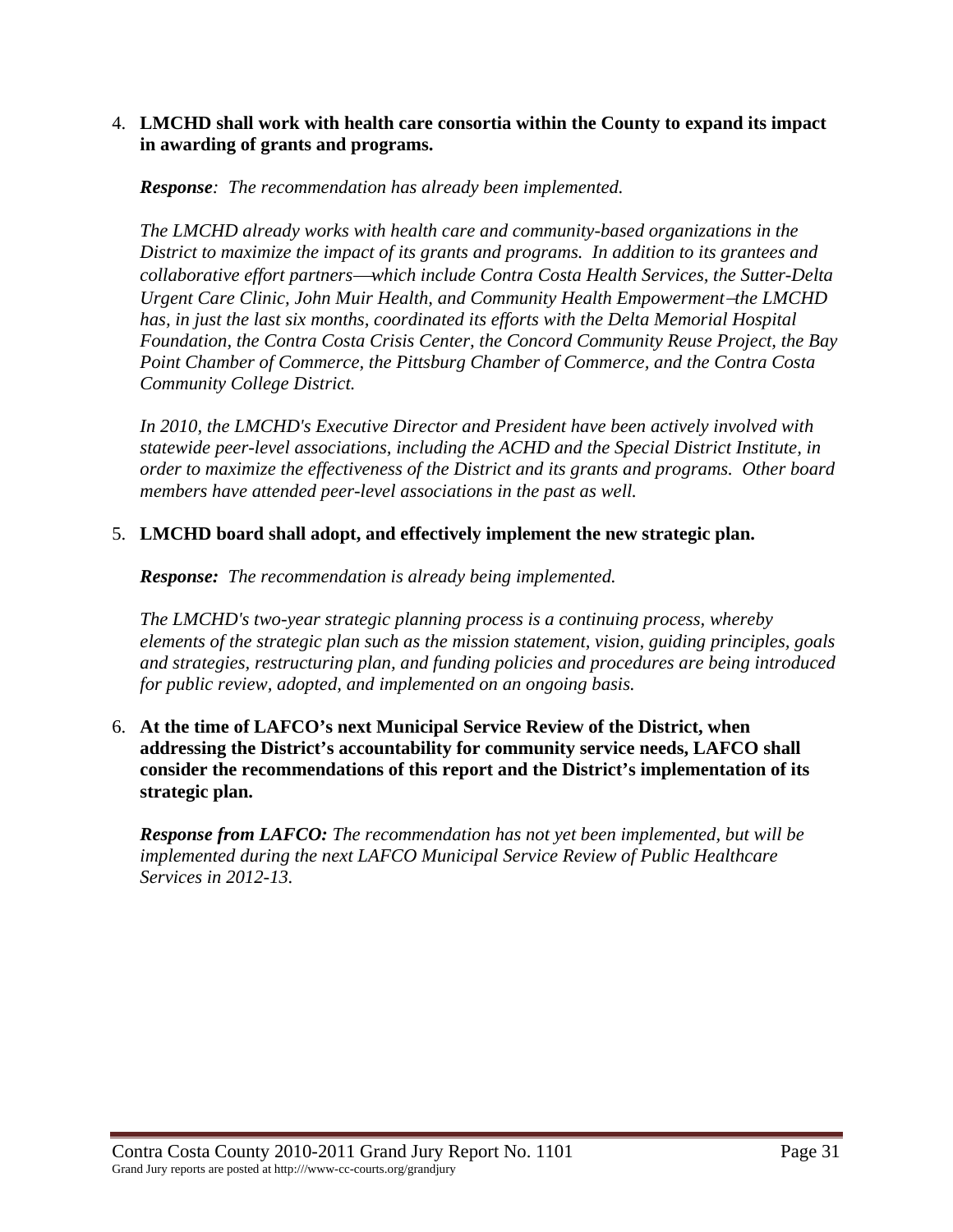### **Pension Spiking: Who Really Gets Stuck?**

#### **FINDINGS:**

## **1. Increased pension costs directly reduce funds available for services. Higher pension obligations also become a debt to taxpayers of Contra Costa County.**

| AWD PUID UD .<br><b>Employer</b> | Response       | <b>Employer's Comments</b>                                  |
|----------------------------------|----------------|-------------------------------------------------------------|
| Contra Costa County              | Agrees         | Unless employers reach agreements with recognized           |
| <b>Board of Supervisors</b>      |                | employee organizations to pay the increased pension         |
|                                  |                |                                                             |
|                                  |                | costs, in which case the higher pension obligation would    |
|                                  |                | become a debt to employees rather than taxpayers.           |
| Contra Costa County              |                | CCCERA is not an employer member. CCCERA                    |
| Employees' Retirement            |                | employees are by law County employees.                      |
| Association                      |                |                                                             |
| <b>Bethel Island Municipal</b>   | Agrees         |                                                             |
| <b>Improvement District</b>      |                |                                                             |
| Byron, Brentwood,                | N <sub>O</sub> |                                                             |
| Knightsen Union                  | Response       |                                                             |
| <b>Cemetery District</b>         |                |                                                             |
| Central Contra Costa             | Agrees         |                                                             |
| <b>Sanitary District</b>         |                |                                                             |
| Contra Costa Housing             | Partially      | While this statement is generally true, if agencies require |
| Authority                        | disagrees      | increased pension costs to be paid by employees, then       |
|                                  |                | these costs will not be borne by taxpayers. Also, it        |
|                                  |                | should be noted that the Housing Authority's programs       |
|                                  |                | are 100% federally funded with additional revenue           |
|                                  |                | generated from investment, development and contractual      |
|                                  |                | activities. The Authority does not receive funding from     |
|                                  |                |                                                             |
|                                  |                | the County's general fund.                                  |
| Contra Costa Mosquito            | Partially      | For our District, expenses for employee salaries and        |
| and Vector Control               | disagrees      | benefits are budgeted expenses. Costs for pension           |
| District                         |                | benefits, like all benefit costs, are annually monitored,   |
|                                  |                | and options to contain costs explored. Pension              |
|                                  |                | obligation costs are included in long range planning and    |
|                                  |                | when making new employment decisions to ensure              |
|                                  |                | revenue projections can sustain expenditures related to     |
|                                  |                | number of hires. The District's pension costs are well      |
|                                  |                | under control; we have not conducted the legal analysis     |
|                                  |                | necessary to reach any conclusion as to whether higher      |
|                                  |                | pension obligations become a debt to taxpayers of           |
|                                  |                | Contra Costa County.                                        |

*Responses:*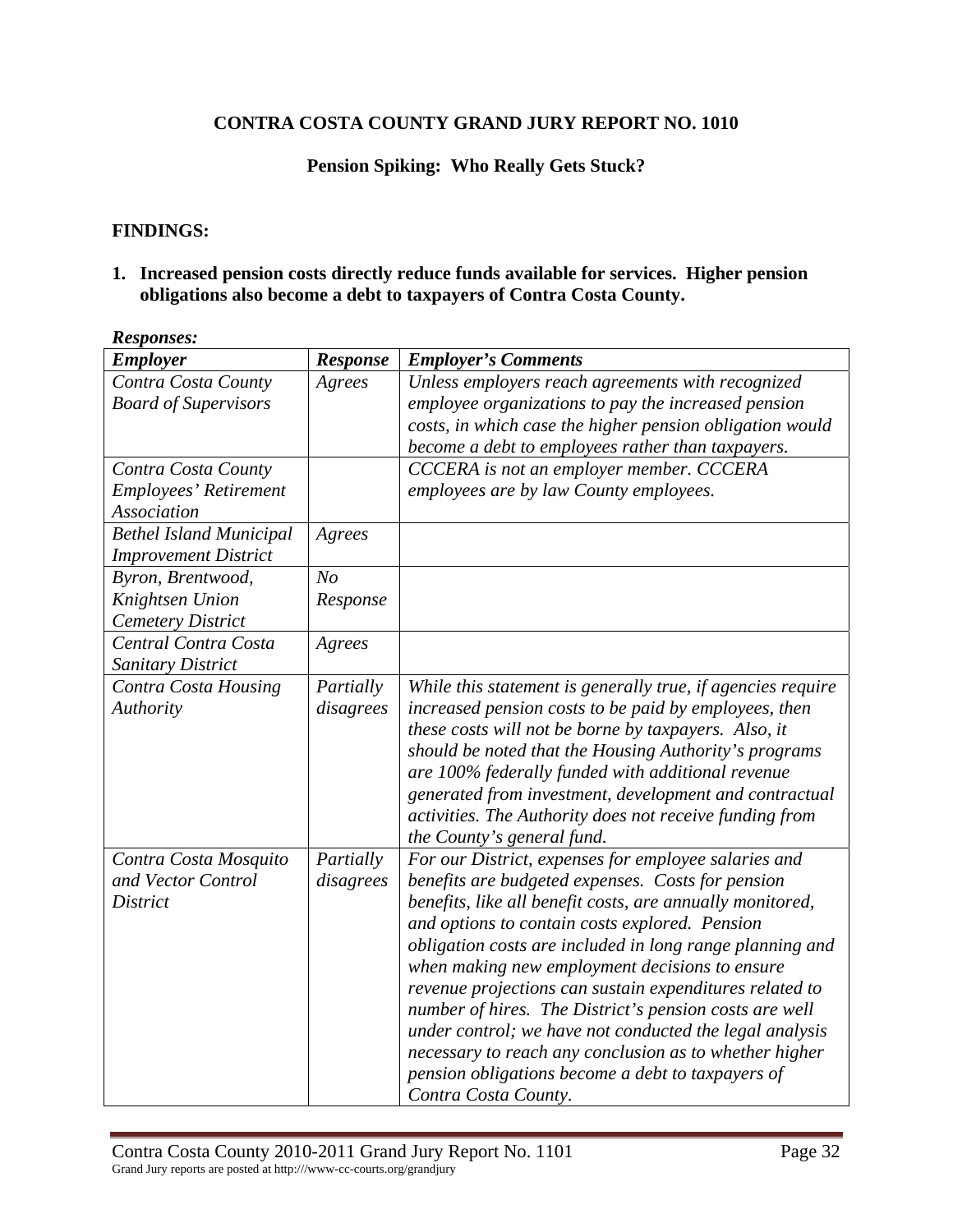| <b>Local Agency Formation</b>   | Agrees    |                                                            |
|---------------------------------|-----------|------------------------------------------------------------|
| Commission (LAFCO)              |           |                                                            |
| Rodeo Sanitary District         | Agrees    |                                                            |
| <b>In-Home Supportive</b>       | Agrees    | Unless employers reach agreements with recognized          |
| Services Authority              |           | employee organizations to pay the increased pension        |
| (H <sub>ISS</sub> )             |           | costs, in which case the higher pension obligation would   |
|                                 |           | become a debt to employees rather than taxpayers.          |
| First $5$ – Children &          | Agrees    | With the knowledge that at least some of the increased     |
| <b>Families Commission</b>      |           | pension cost could be assumed by employees rather than     |
|                                 |           | the employers or taxpayers.                                |
| Contra Costa County             | Agrees    | Unless employers reach agreements with recognized          |
| <b>Fire Protection District</b> |           | employee organizations to pay the increased pension        |
|                                 |           | costs, in which case the higher pension obligation would   |
|                                 |           | become a debt to employees rather than taxpayers.          |
| East Contra Costa Fire          | Agrees    |                                                            |
| <b>Protection District</b>      |           |                                                            |
| Moraga-Orinda Fire              | Partially | The District agrees that increased pension costs can       |
| <b>District</b>                 | disagrees | reduce the funds available for services to the extent that |
|                                 |           | those costs are funded by the employer. The District       |
|                                 |           | does not understand the language of the second sentence    |
|                                 |           | because an affected agency faced with higher retirement    |
|                                 |           | costs does not thereby become indebted to taxpayers.       |
|                                 |           | Rather the affected agency may have a liability to         |
|                                 |           | CCCERA for increased contributions. Moreover, the          |
|                                 |           | term "debt" has a specific definition for public agencies. |
|                                 |           | Employee pension costs are ongoing financial               |
|                                 |           | obligations of CCCERA member agencies arising out of       |
|                                 |           | labor agreements negotiated between the member             |
|                                 |           | agencies and the recognized employee representatives.      |
|                                 |           | Pension costs are not "debt" anymore than salaries and     |
|                                 |           | other negotiated benefits.                                 |
| Rodeo-Hercules Fire             | Agrees    |                                                            |
| <b>Protection District</b>      |           |                                                            |
| San Ramon Valley Fire           | Agrees    |                                                            |
| <b>District</b>                 |           |                                                            |

**2. Some CCCERA employer members are not fully knowledgeable about pension law and the financial impact of their decisions relating to the calculation of pension obligations on revenues and services.** 

| <b>Responses:</b>            |                 |                                          |
|------------------------------|-----------------|------------------------------------------|
| <b>Employer</b>              | <b>Response</b> | <b>Employer's Comments</b>               |
| Contra Costa County          | Agrees          |                                          |
| <b>Board of Supervisors</b>  |                 |                                          |
| Contra Costa County          |                 | CCCERA is not an employer member. CCCERA |
| <b>Employees' Retirement</b> |                 | employees are by law County employees.   |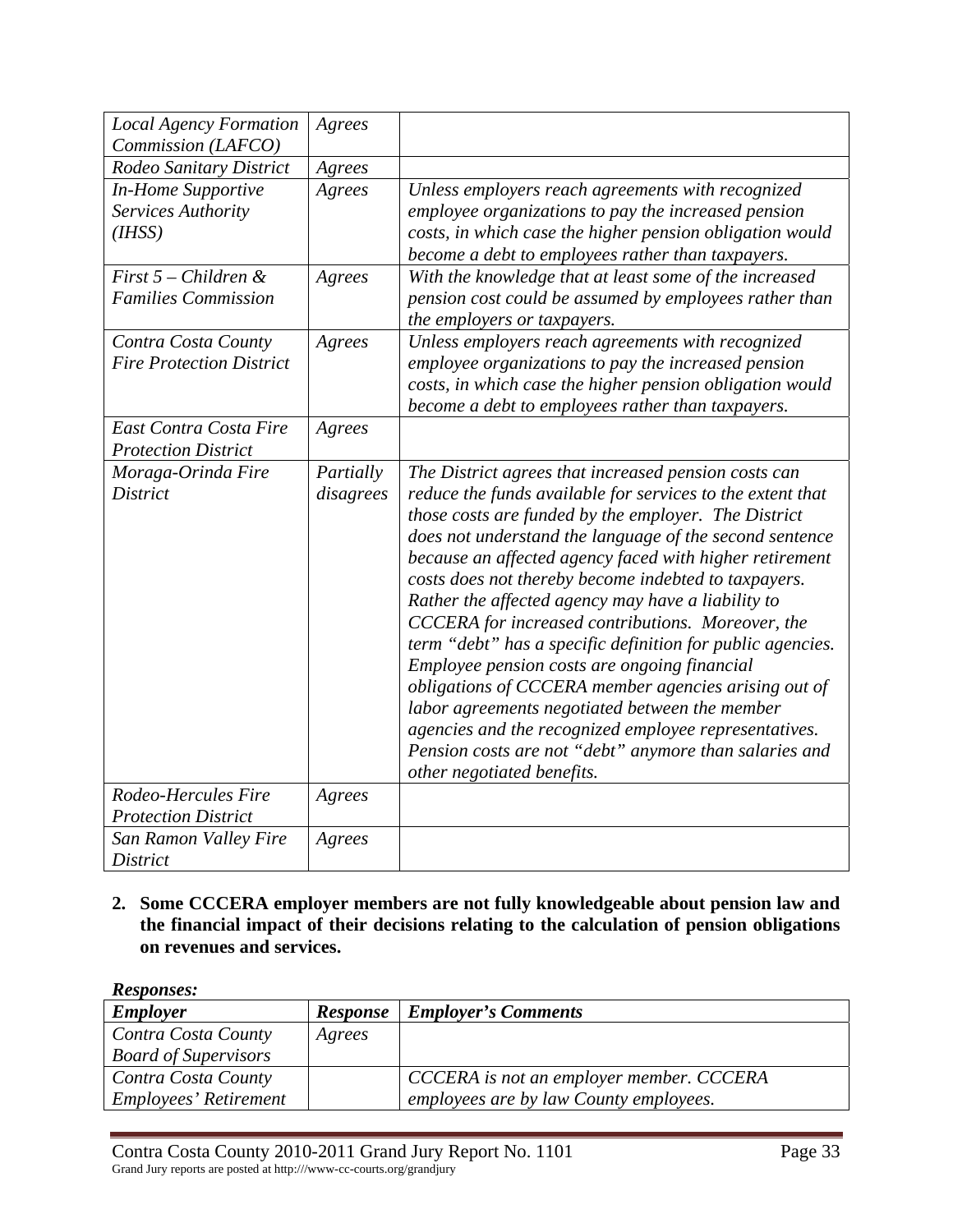| <b>Association</b>                                  |                |                                                                                                                                                                                                                                                                                                                                                                         |
|-----------------------------------------------------|----------------|-------------------------------------------------------------------------------------------------------------------------------------------------------------------------------------------------------------------------------------------------------------------------------------------------------------------------------------------------------------------------|
| <b>Bethel Island Municipal</b>                      | Agrees         |                                                                                                                                                                                                                                                                                                                                                                         |
| <b>Improvement District</b>                         |                |                                                                                                                                                                                                                                                                                                                                                                         |
| Byron, Brentwood,                                   | N <sub>o</sub> |                                                                                                                                                                                                                                                                                                                                                                         |
| Knightsen Union                                     | Response       |                                                                                                                                                                                                                                                                                                                                                                         |
| <b>Cemetery District</b>                            |                |                                                                                                                                                                                                                                                                                                                                                                         |
| Central Contra Costa                                | Agrees         |                                                                                                                                                                                                                                                                                                                                                                         |
| Sanitary District                                   |                |                                                                                                                                                                                                                                                                                                                                                                         |
| Contra Costa Housing<br>Authority                   | Agrees         | However, at HACCC all financial decisions relations to<br>the calculation of pension obligations are reviewed by<br>outside experts who provide HACCC with an analysis of<br>the costs of any proposed changes to pension obligations.<br>This information is then provided to HACCC's Board<br>before any decisions are made concerning pension<br><i>obligations.</i> |
| Contra Costa Mosquito<br>and Vector Control         | Agrees         | From what the media reports concerning the actions of<br>some employers, we have to assume this finding is                                                                                                                                                                                                                                                              |
| <b>District</b>                                     |                | correct. However, our District strives to comply with all                                                                                                                                                                                                                                                                                                               |
|                                                     |                | legal requirements regarding pension law and full                                                                                                                                                                                                                                                                                                                       |
|                                                     |                | disclosure of projected costs to the District of present                                                                                                                                                                                                                                                                                                                |
|                                                     |                | and any proposed changes to benefits. We rely on                                                                                                                                                                                                                                                                                                                        |
|                                                     |                | CCCERA to be our main resource and have found they                                                                                                                                                                                                                                                                                                                      |
|                                                     |                | are knowledgeable regarding pension law.                                                                                                                                                                                                                                                                                                                                |
| <b>Local Agency Formation</b><br>Commission (LAFCO) | Agrees         |                                                                                                                                                                                                                                                                                                                                                                         |
| Rodeo Sanitary District                             | Partially      | Rodeo Sanitary District has no way of knowing what                                                                                                                                                                                                                                                                                                                      |
|                                                     | disagrees      | other agencies know or do not know about pension law                                                                                                                                                                                                                                                                                                                    |
|                                                     |                | and the financial impact of their decisions.                                                                                                                                                                                                                                                                                                                            |
| In-Home Supportive                                  |                |                                                                                                                                                                                                                                                                                                                                                                         |
| Services Authority                                  | Agrees         |                                                                                                                                                                                                                                                                                                                                                                         |
| (IHSS)                                              |                |                                                                                                                                                                                                                                                                                                                                                                         |
| First 5 – Children &                                | Partially      | First 5 Contra Costa is not fully knowledgeable pension                                                                                                                                                                                                                                                                                                                 |
| <b>Families Commission</b>                          | disagrees      | law, but does retain counsel specifically on pension-                                                                                                                                                                                                                                                                                                                   |
|                                                     |                | related matters, including the Commission's future                                                                                                                                                                                                                                                                                                                      |
|                                                     |                | pension obligations.                                                                                                                                                                                                                                                                                                                                                    |
| Contra Costa County                                 | Agrees         |                                                                                                                                                                                                                                                                                                                                                                         |
| <b>Fire Protection District</b>                     |                |                                                                                                                                                                                                                                                                                                                                                                         |
| East Contra Costa Fire                              | Partially      | All of the current employees' Memorandums of                                                                                                                                                                                                                                                                                                                            |
| <b>Protection District</b>                          | disagrees      | Understanding were in place prior to seating the Fire                                                                                                                                                                                                                                                                                                                   |
|                                                     |                | District's Board of Directors on February 3, 2010.                                                                                                                                                                                                                                                                                                                      |
| Moraga-Orinda Fire                                  | Partially      | Neither the District staff nor the Board of Directors has                                                                                                                                                                                                                                                                                                               |
| <b>District</b>                                     | disagrees      | any ability to know or judge the level of knowledge of                                                                                                                                                                                                                                                                                                                  |
|                                                     |                | other CCCERA member agencies about pension law                                                                                                                                                                                                                                                                                                                          |
|                                                     |                | and/or the fiscal impact of decisions relative to the<br>manner of calculating pension obligations.                                                                                                                                                                                                                                                                     |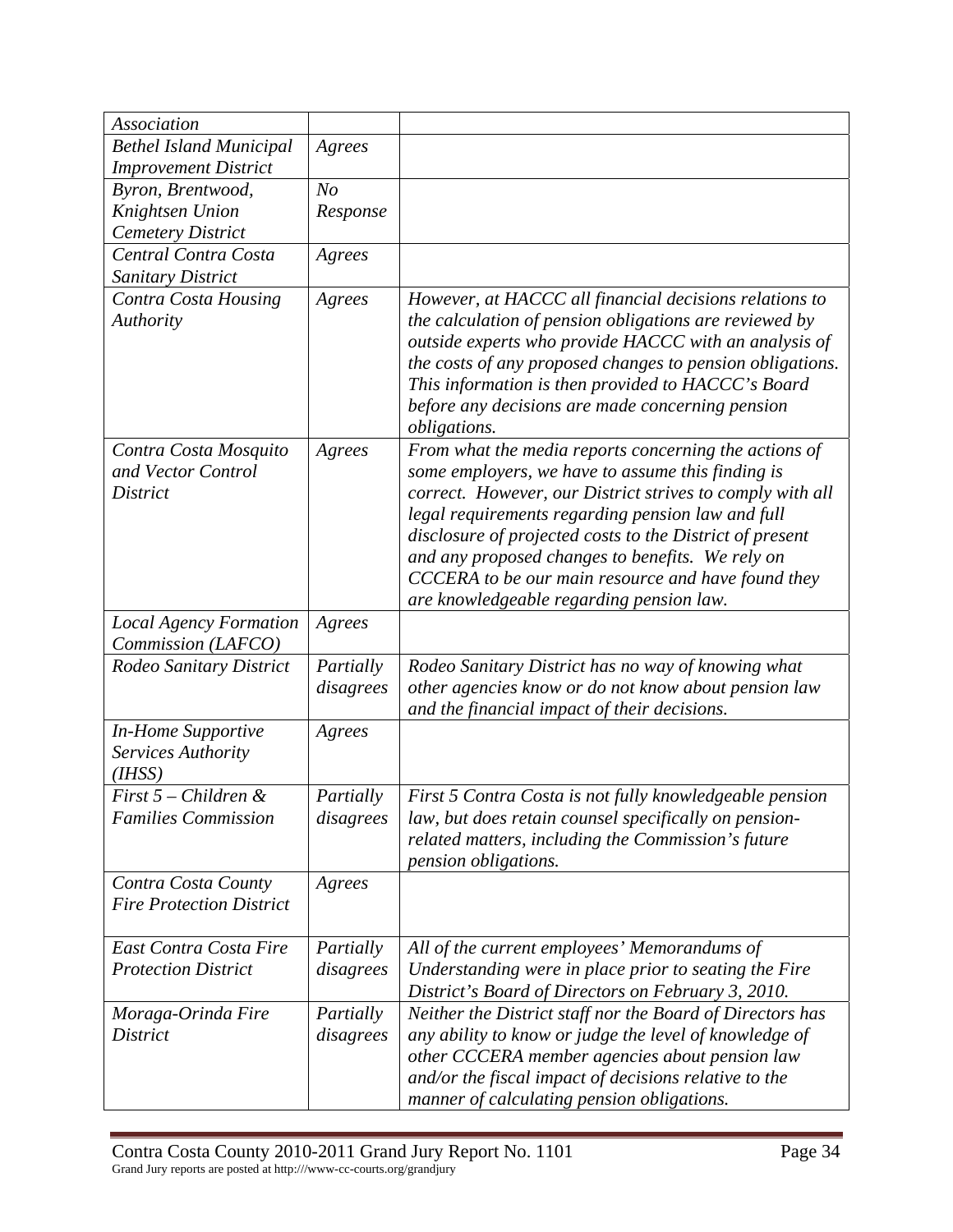| Rodeo-Hercules Fire<br><b>Protection District</b> | Agrees                 |                                                                                                                                                                                                                                                                                                                                                                                                                                                                                                                             |
|---------------------------------------------------|------------------------|-----------------------------------------------------------------------------------------------------------------------------------------------------------------------------------------------------------------------------------------------------------------------------------------------------------------------------------------------------------------------------------------------------------------------------------------------------------------------------------------------------------------------------|
| San Ramon Valley Fire<br><i>District</i>          | Partially<br>disagrees | The District conducted public hearings /educational<br>sessions with the Board of Directors and the public in<br>2009 related to pension calculations and pension law.<br>The Board commissioned a study of retirement related<br>compensation issues. After several public work sessions,<br>the Board took ten $(10)$ substantive actions addressing<br>retirement compensation issues. The District has no<br>information with regard to the knowledge of other<br>employer members with respect to pension obligations. |

**3. Some employer board members rely heavily on input from staff. As members of the same pension system, the staff may benefit from actions recommended to their employer.** 

*Responses:* 

| <b>Employer</b>                | Response       | <b>Employer's Comments</b>                                |
|--------------------------------|----------------|-----------------------------------------------------------|
| Contra Costa County            | Agrees         |                                                           |
| <b>Board of Supervisors</b>    |                |                                                           |
| Contra Costa County            |                | CCCERA is not an employer member. CCCERA                  |
| Employees' Retirement          |                | employees are by law County employees.                    |
| <b>Association</b>             |                |                                                           |
| <b>Bethel Island Municipal</b> | Agrees         |                                                           |
| <b>Improvement District</b>    |                |                                                           |
| Byron, Brentwood,              | N <sub>O</sub> |                                                           |
| Knightsen Union                | Response       |                                                           |
| <b>Cemetery District</b>       |                |                                                           |
| Central Contra Costa           | Agrees         |                                                           |
| <b>Sanitary District</b>       |                |                                                           |
| Contra Costa Housing           | Agrees         |                                                           |
| Authority                      |                |                                                           |
| Contra Costa Mosquito          | Agrees         | From what the media reports concerning the actions of     |
| and Vector Control             |                | some employers, we have to assume this finding is         |
| District                       |                | correct. However, our District Board members rely on      |
|                                |                | staff, legal counsel, auditors and hired consultants for  |
|                                |                | appropriate information regarding Board responsibilities  |
|                                |                | and background information on topics before the Board.    |
| <b>Local Agency Formation</b>  | Agrees         |                                                           |
| Commission (LAFCO)             |                |                                                           |
| Rodeo Sanitary District        | Partially      | The District has no way of knowing what other district or |
|                                | disagrees      | agency board members rely on in making pension            |
|                                |                | decisions. It is certainly possible, and even likely that |
|                                |                | they may rely on staff input, but some agencies such as   |
|                                |                | RSD may rely on input from other professionals in         |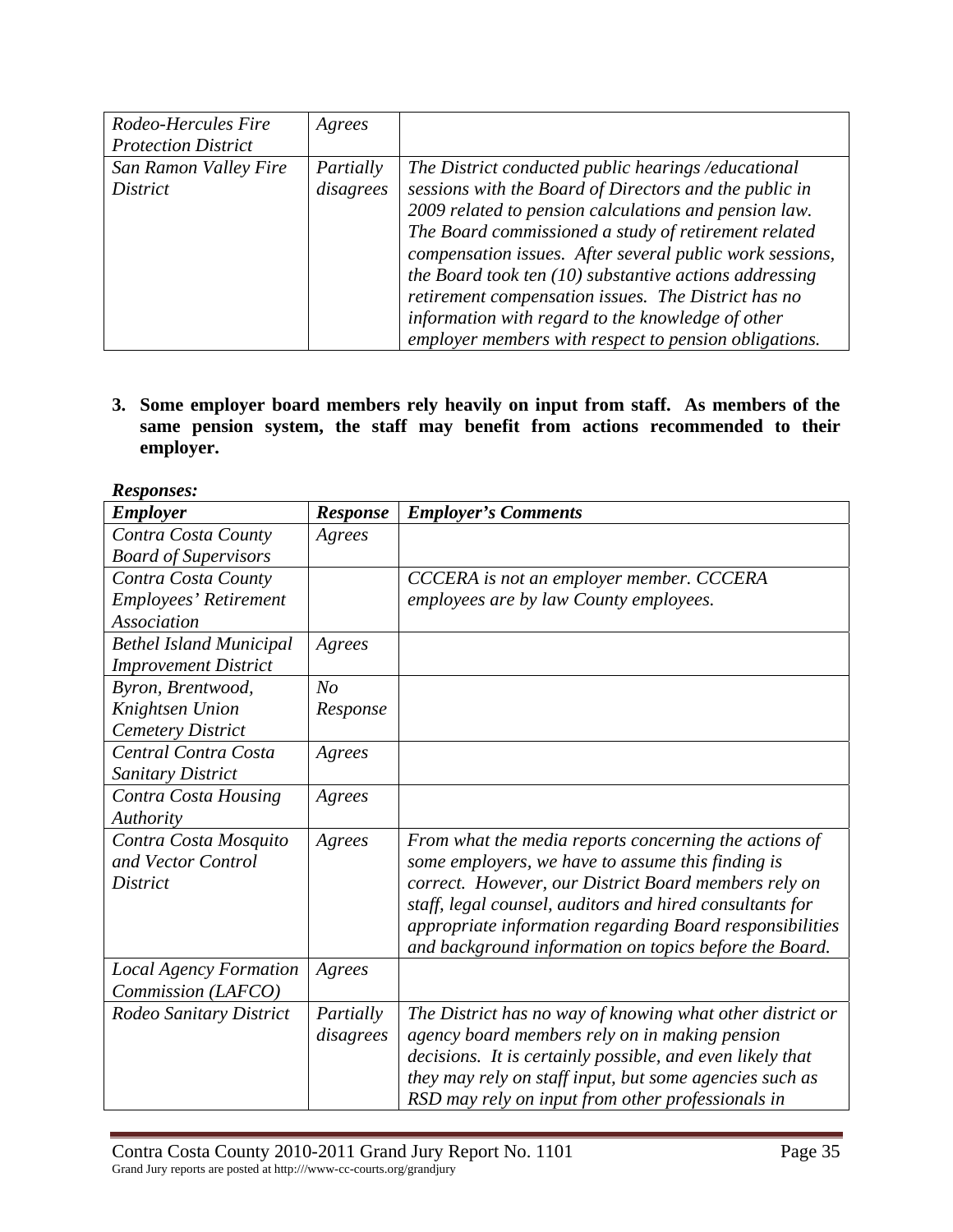|                                                                        |                        | making those decisions.                                                                                                                                                                                                                                                                                                                                                                                                                                                          |
|------------------------------------------------------------------------|------------------------|----------------------------------------------------------------------------------------------------------------------------------------------------------------------------------------------------------------------------------------------------------------------------------------------------------------------------------------------------------------------------------------------------------------------------------------------------------------------------------|
| <b>In-Home Supportive</b><br>Services Authority<br>(H <sub>ISS</sub> ) | Agrees                 |                                                                                                                                                                                                                                                                                                                                                                                                                                                                                  |
| First $5$ – Children &<br><b>Families Commission</b>                   | Agrees                 | First 5 Contra Costa Commission rely on staff for<br>sufficient information to make informed, reasonable<br>decisions.                                                                                                                                                                                                                                                                                                                                                           |
| Contra Costa County<br><b>Fire Protection District</b>                 | Agrees                 |                                                                                                                                                                                                                                                                                                                                                                                                                                                                                  |
| East Contra Costa Fire<br><b>Protection District</b>                   | Agrees                 |                                                                                                                                                                                                                                                                                                                                                                                                                                                                                  |
| Moraga-Orinda Fire<br><b>District</b>                                  | Partially<br>disagrees | Neither the District staff nor the Board of Directors has<br>any knowledge of the extent to which other CCCERA<br>member agency board members rely heavily on<br>recommendations from their respective staff. MOFD<br>acknowledges and agrees that a board should recognize<br>that staff advising a board may benefit from board<br>decisions.                                                                                                                                  |
| Rodeo-Hercules Fire<br><b>Protection District</b>                      | Partially<br>disagrees | In many cases it is true. However, at the Rodeo-Hercules<br>Fire Protection District, the Board of Directors not only<br>has staff to advise them, but they also rely on outside<br>legal counsel and a contracted human resource provider.<br>Both of these advisers are consultants and not District<br>employees. They are both involved in giving advice<br>during the decision making process for pensions, salaries<br>and other benefits that District employees receive. |
| San Ramon Valley Fire<br><b>District</b>                               | Partially<br>disagrees | The District Board of Directors hires an outside<br>negotiator with regard to negotiation of collective<br>bargaining agreements. The negotiator reports directly<br>to the Board of Directors. The District has no<br>information with regard to the practices of other<br>employer members with respect to pension system<br>actions.                                                                                                                                          |

## **4. Many of the pay elements and policies related to calculating final compensation are at the discretion of the employer member.**

*Responses:* 

| .                           |                 |                                                           |
|-----------------------------|-----------------|-----------------------------------------------------------|
| <b>Employer</b>             | <b>Response</b> | <b>Employer's Comments</b>                                |
| Contra Costa County         | Partially       | The majority of the pay elements are collectively         |
| <b>Board of Supervisors</b> | disagrees       | bargained rather than discretionary and all of the        |
|                             |                 | policies related to calculating final compensation, by    |
|                             |                 | State law, are the sole discretion of the CCCERA          |
|                             |                 | Retirement Board. The CCCERA Board determines             |
|                             |                 | whether an item is includable in the calculation of Final |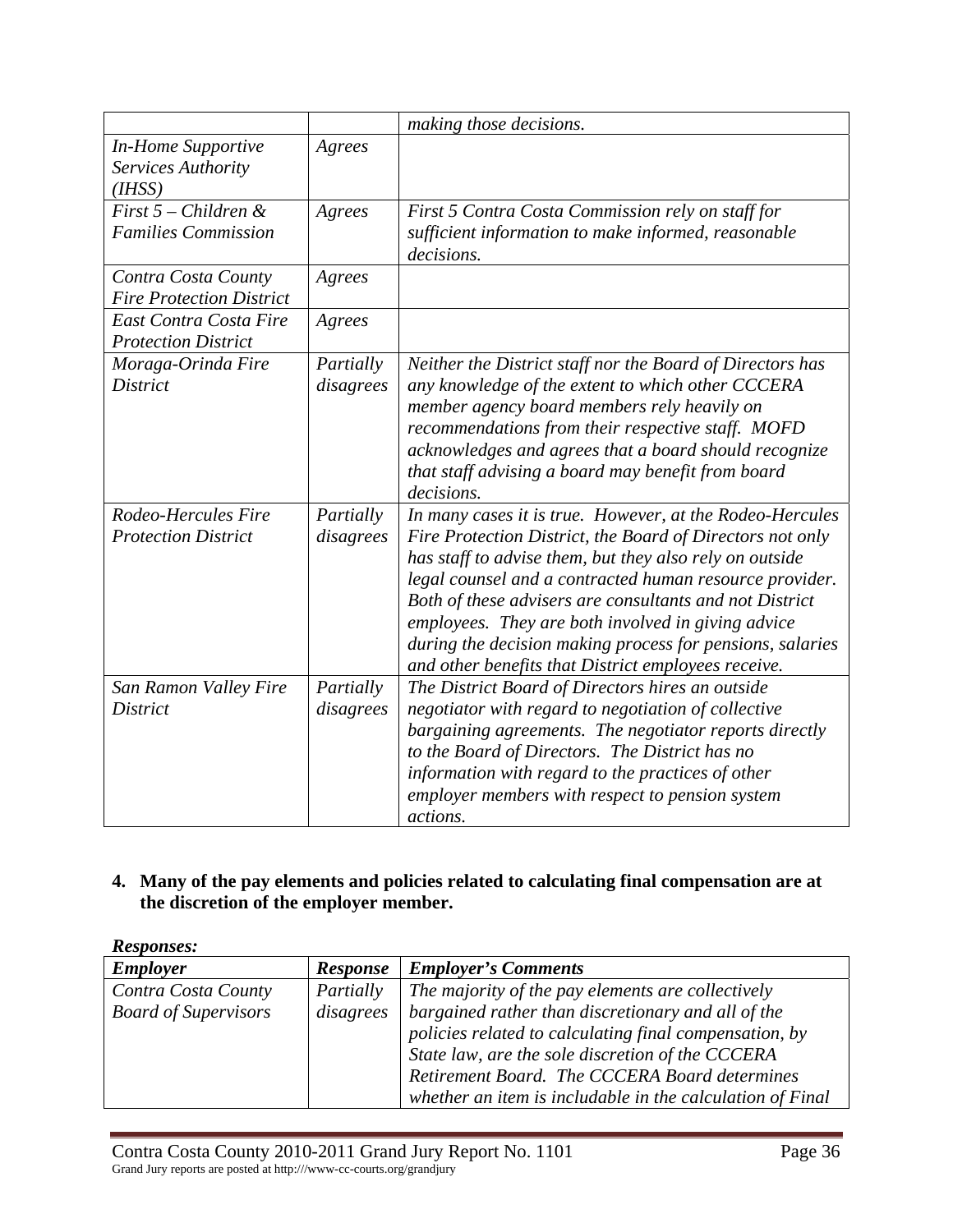|                                 |                  | Average Pay.                                               |
|---------------------------------|------------------|------------------------------------------------------------|
| Contra Costa County             |                  | CCCERA is not an employer member. CCCERA                   |
| Employees' Retirement           |                  | employees are by law County employees.                     |
| <b>Association</b>              |                  |                                                            |
| <b>Bethel Island Municipal</b>  | Agrees           |                                                            |
| <b>Improvement District</b>     |                  |                                                            |
| Byron, Brentwood,               | N <sub>O</sub>   |                                                            |
| Knightsen Union                 | Response         |                                                            |
| <b>Cemetery District</b>        |                  |                                                            |
| Central Contra Costa            | Agrees           |                                                            |
| Sanitary District               |                  |                                                            |
| Contra Costa Housing            | Partially        | Many of the pay elements are the result of collective      |
| Authority                       | disagrees        | bargaining. By state law, all policies relating to         |
|                                 |                  | calculating final compensation are at the sole discretion  |
|                                 |                  | of the CCCERA Retirement Board.                            |
| Contra Costa Mosquito           | Partially        | While we understand that employers have some               |
| and Vector Control              | disagrees        | discretion as to what cash remuneration to provide its     |
| <b>District</b>                 |                  | employees and over issues such as "straddling",            |
|                                 |                  | retirement law, court decisions (Ventura) and legal        |
|                                 |                  | settlements (Paulson) have dictated what pay elements      |
|                                 |                  | need to be used in determining the Final Average Salary.   |
| <b>Local Agency Formation</b>   | Partially        | Pursuant to State law, policies related to calculating     |
| Commission (LAFCO)              | disagrees        | final compensation are the sole discretion of the CCERA    |
|                                 |                  | Retirement Board. The CCCERA Board determines              |
|                                 |                  | whether an item is includable in the calculation of Final  |
|                                 |                  | Average Pay.                                               |
| Rodeo Sanitary District         | Agrees           |                                                            |
| <b>In-Home Supportive</b>       | Partially        | The majority of the pay elements are collectively          |
| Services Authority              | disagrees        | bargained rather than discretionary and all of the         |
| (I HSS)                         |                  | policies related to calculating final compensation, by     |
|                                 |                  | State law, are the sole discretion of the CCCERA           |
|                                 |                  | Retirement Board. The CCCERA Board determines              |
|                                 |                  | whether an item is includable in the calculation of Final  |
|                                 |                  | Average Pay.                                               |
| First $5$ – Children &          | <i>Disagrees</i> | The First 5 Contra Costa Commission has discretion as      |
| <b>Families Commission</b>      |                  | to the setting of employee salaries and certain additional |
|                                 |                  | elements of employee compensation. However, the            |
|                                 |                  | County Employee's Retirement Law of 1937 and               |
|                                 |                  | CCCERA establish whether or not a particular pay           |
|                                 |                  | element must be included when calculating final            |
|                                 |                  | compensation for purposes of pension benefits. First 5     |
|                                 |                  | Contra Costa does not have the ability to exercise any     |
|                                 |                  | discretion as to whether or not an item of pay should be   |
|                                 |                  | included in final compensation calculations.               |
| Contra Costa County             | Partially        | The majority of the pay elements are collectively          |
| <b>Fire Protection District</b> | disagrees        | bargained rather than discretionary and all of the         |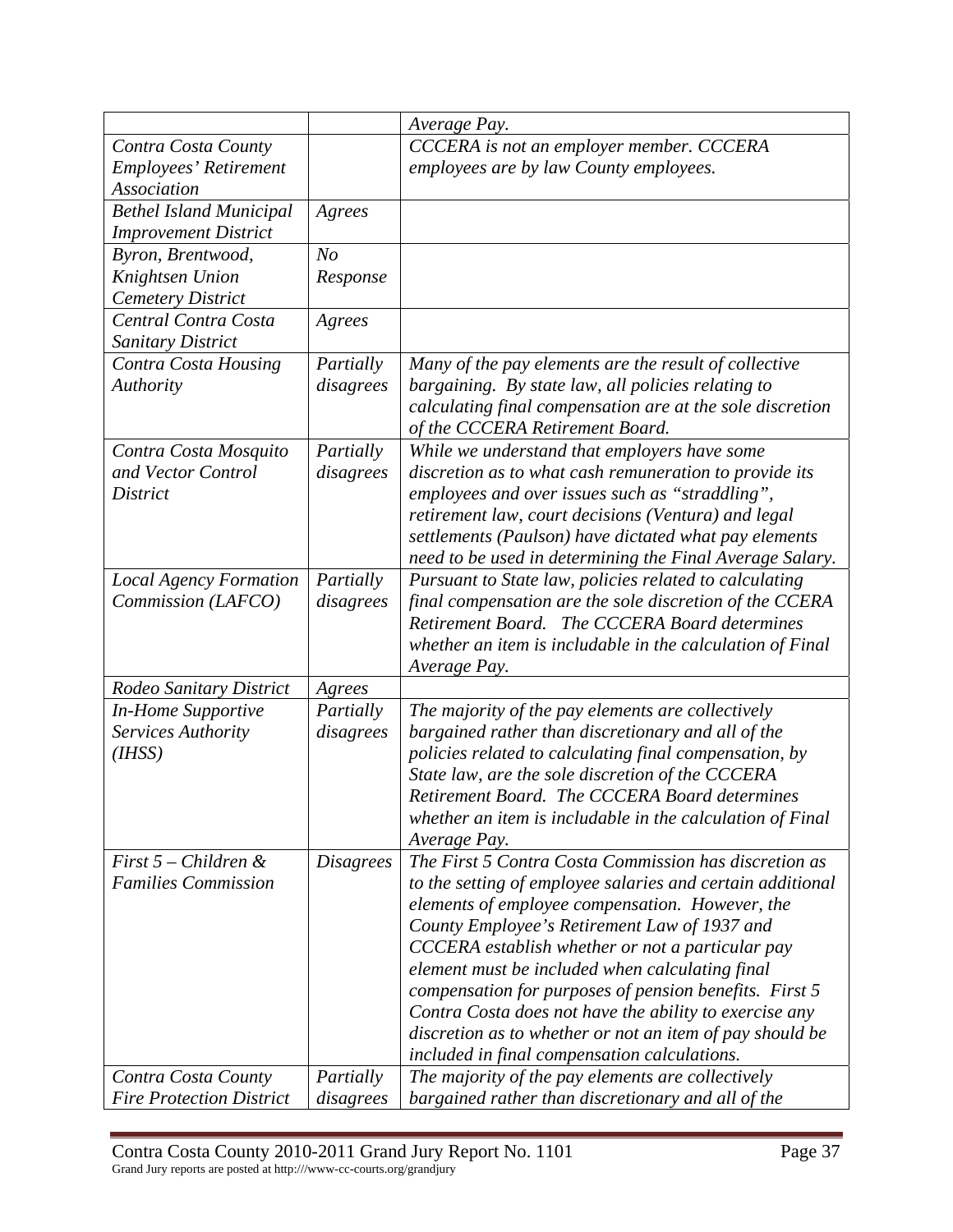|                                                      |        | policies related to calculating final compensation, by<br>State law, are the sole discretion of the CCCERA<br>Retirement Board. The CCCERA Board determines<br>whether an item is includable in the calculation of Final<br>Average Pay.                                                                                                                                                                                             |
|------------------------------------------------------|--------|--------------------------------------------------------------------------------------------------------------------------------------------------------------------------------------------------------------------------------------------------------------------------------------------------------------------------------------------------------------------------------------------------------------------------------------|
| East Contra Costa Fire<br><b>Protection District</b> | Agrees |                                                                                                                                                                                                                                                                                                                                                                                                                                      |
| Moraga-Orinda Fire<br><i>District</i>                | Agrees | The District agrees subject to the proviso that pay<br>elements and policies related to the calculation of final<br>compensation are subject to the meet and confer<br>obligations of the employer member agencies with<br>respect to collective bargaining agreements and subject<br>further to the policies of CCCERA and to legal principles<br>that may limit the Districts rights to act with respect to<br>existing employees. |
| Rodeo-Hercules Fire<br><b>Protection District</b>    | Agrees |                                                                                                                                                                                                                                                                                                                                                                                                                                      |
| San Ramon Valley Fire<br><i>District</i>             | Agrees | The District commissioned a study of pay elements and<br>policies by an outside retirement legal firm. The report<br>examined the calculation of final compensation. The<br>Board of Directors enacted ten (10) recommendations to<br>address final compensation issues.                                                                                                                                                             |

**5. Some employer member policies permitting pension spiking increase pension obligations, which in turn will annually increase the amount of pension funds needed.** 

| <i>Responses:</i>              |                 |                                                             |
|--------------------------------|-----------------|-------------------------------------------------------------|
| <b>Employer</b>                | <b>Response</b> | <b>Employer's Comments</b>                                  |
| Contra Costa County            | Agrees          | With clarification that the majority of "employer"          |
| <b>Board of Supervisors</b>    |                 | policies" that impact pensions are actually bargained       |
|                                |                 | contracts with recognized employee organizations.           |
| Contra Costa County            |                 | CCCERA is not an employer member. CCCERA                    |
| Employees' Retirement          |                 | employees are by law County employees.                      |
| Association                    |                 |                                                             |
| <b>Bethel Island Municipal</b> | Agrees          |                                                             |
| <b>Improvement District</b>    |                 |                                                             |
| Byron, Brentwood,              | $N_{O}$         |                                                             |
| Knightsen Union                | Response        |                                                             |
| <b>Cemetery District</b>       |                 |                                                             |
| Central Contra Costa           | Agrees          |                                                             |
| <b>Sanitary District</b>       |                 |                                                             |
| Contra Costa Housing           | Agrees          | However, many of HACCC's policies are a result of           |
| Authority                      |                 | collective bargaining. All policies relating to calculating |
|                                |                 | final compensation are at the sole discretion of the        |
|                                |                 | <b>CCCERA</b> Retirement Board.                             |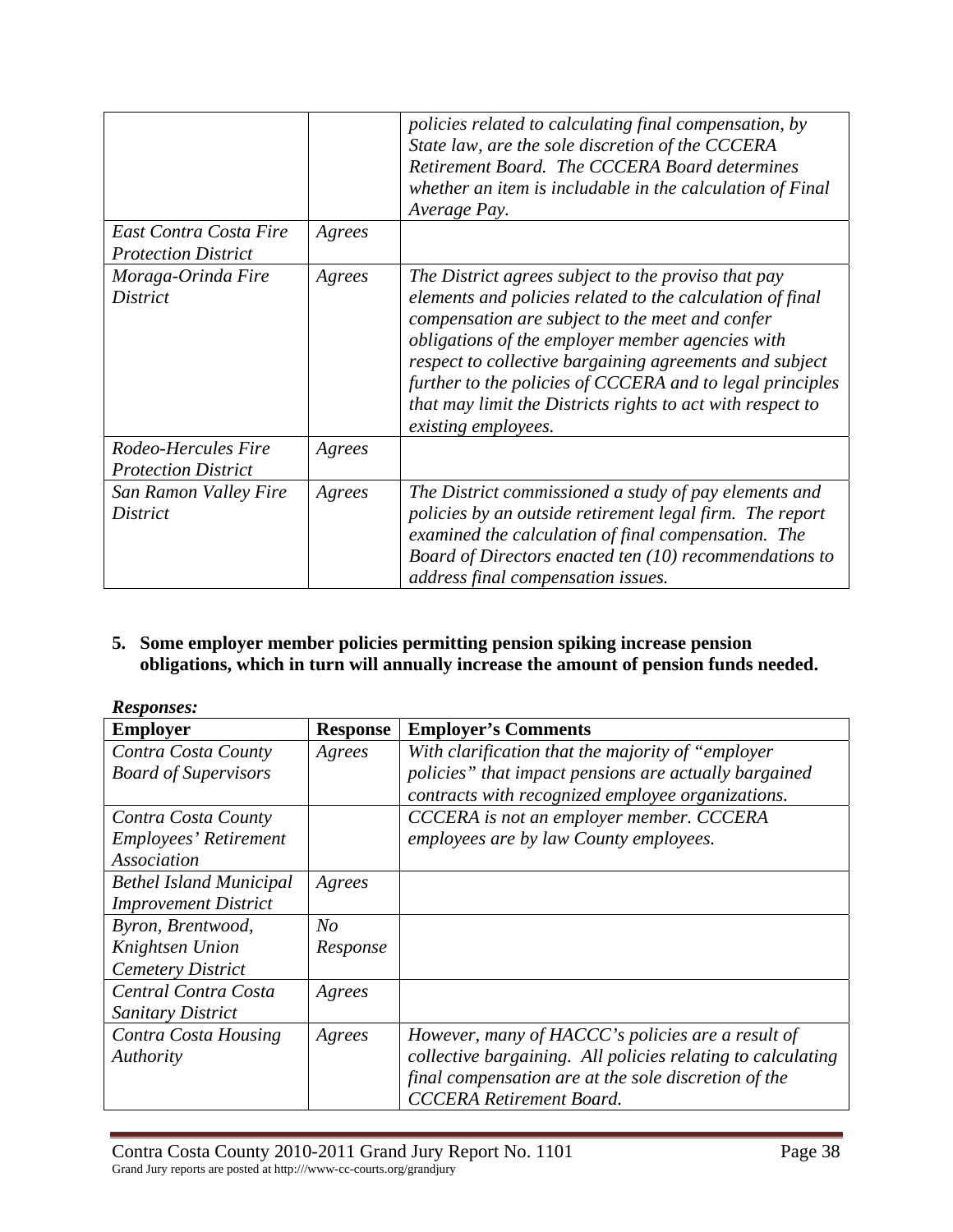| Contra Costa Mosquito<br>and Vector Control<br><b>District</b>         | Agrees                 | From what the media reports concerning the actions of<br>some employers, we have to assume this finding is<br>correct. However, our District has not adopted policies<br>that include pay items that factor into computing Final<br>Average Salary that are not collected through employer<br>and employee contribution rates.                                                                                                                                                                                                                                                                                                                                                                       |
|------------------------------------------------------------------------|------------------------|------------------------------------------------------------------------------------------------------------------------------------------------------------------------------------------------------------------------------------------------------------------------------------------------------------------------------------------------------------------------------------------------------------------------------------------------------------------------------------------------------------------------------------------------------------------------------------------------------------------------------------------------------------------------------------------------------|
| <b>Local Agency Formation</b><br>Commission (LAFCO)                    | Agrees                 |                                                                                                                                                                                                                                                                                                                                                                                                                                                                                                                                                                                                                                                                                                      |
| Rodeo Sanitary District                                                | Agrees                 |                                                                                                                                                                                                                                                                                                                                                                                                                                                                                                                                                                                                                                                                                                      |
| <b>In-Home Supportive</b><br>Services Authority<br>(H <sub>ISS</sub> ) | Agrees                 | With clarification that the majority of "employer<br>policies" that impact pensions are actually bargained<br>contracts with recognized employee organizations.                                                                                                                                                                                                                                                                                                                                                                                                                                                                                                                                      |
| First 5 - Children &<br><b>Families Commission</b>                     | Partially<br>disagrees | Multiple factors in addition to employer member policies<br>may affect the amount of funds needed to cover pension<br>obligations.                                                                                                                                                                                                                                                                                                                                                                                                                                                                                                                                                                   |
| Contra Costa County<br><b>Fire Protection District</b>                 | Agrees                 | With clarification that the majority of "employer<br>policies" that impact pensions are actually bargained<br>contracts with recognized employee organizations.                                                                                                                                                                                                                                                                                                                                                                                                                                                                                                                                      |
| East Contra Costa Fire<br><b>Protection District</b>                   | Agrees                 |                                                                                                                                                                                                                                                                                                                                                                                                                                                                                                                                                                                                                                                                                                      |
| Moraga-Orinda Fire<br><b>District</b>                                  | Partially<br>disagrees | The District agrees that policies of employer member<br>agencies do permit the conversion of certain benefits to<br>pensionable compensation which has the consequence of<br>increasing pension benefits and member obligations.<br>The District observes that certain conversions of benefits<br>have occurred due to the policies and practices of<br>CCCERA over which the District had, and continues to<br>have, no control, which policies and practices have<br>increased pension costs. The District does not agree<br>with the use of the pejorative term "spiking" as it<br>suggests some sort of illegal action when in fact there is<br>not a commonly accepted definition for the term. |
| Rodeo-Hercules Fire<br><b>Protection District</b>                      | Agrees                 |                                                                                                                                                                                                                                                                                                                                                                                                                                                                                                                                                                                                                                                                                                      |
| San Ramon Valley Fire<br>District                                      |                        | See #4 above with respect to the District. The District<br>has no information regarding other employer members.                                                                                                                                                                                                                                                                                                                                                                                                                                                                                                                                                                                      |

# **RECOMMENDATIONS:**

**1. CCCERA, as the pension fund administrator, shall develop and make training available annually on pension fund law and management to employer members.** 

*Response from CCCERA*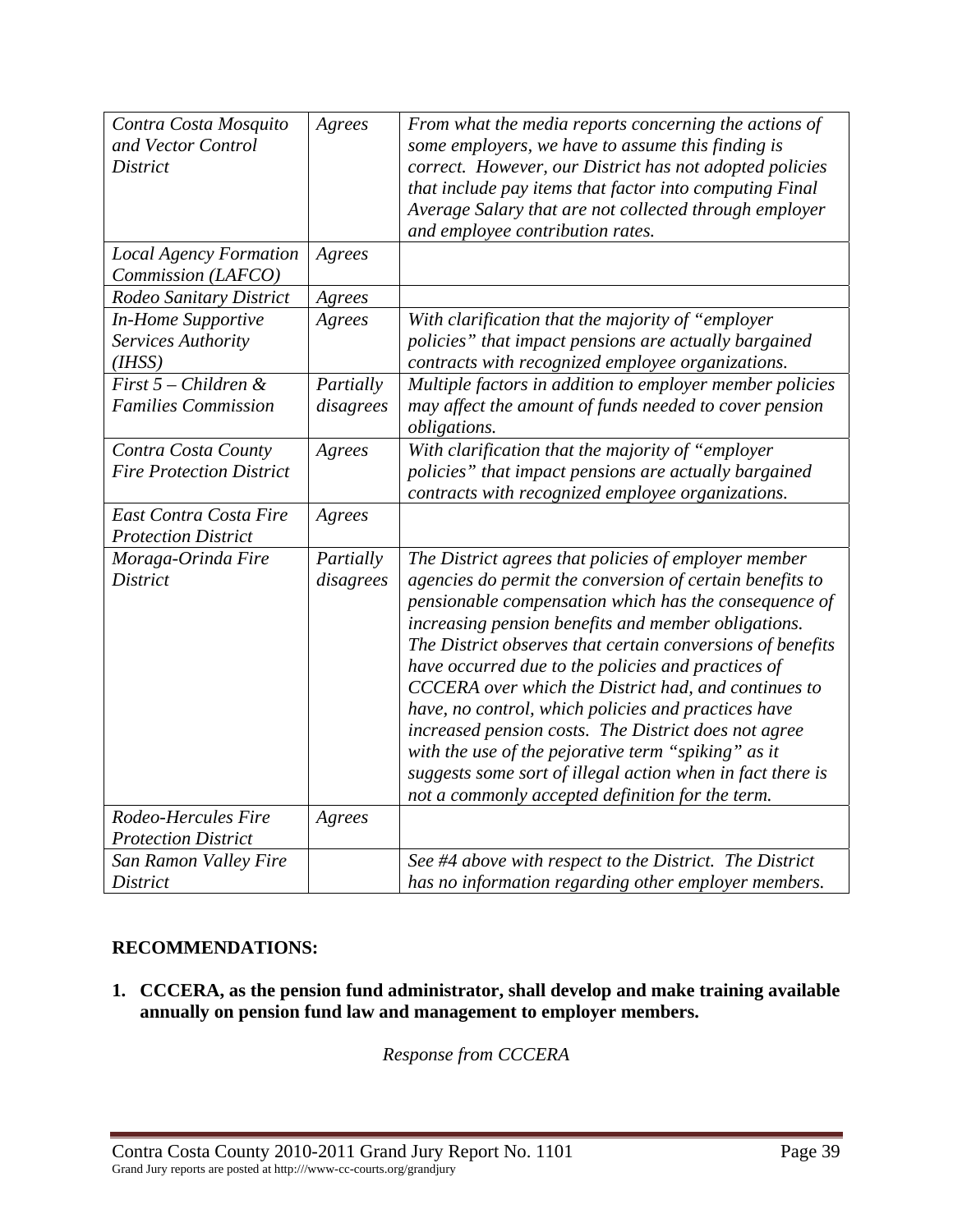*Response: The recommendation requires further analysis. CCCERA is in the process of developing a questionnaire to assess the needs and educational requirements of the various employer boards. After the questionnaire is completed, CCCERA may develop an annual educational seminar open to Board members of all member employers, to assist in meeting their educational needs.* 

### **2. Employer members shall adopt procedures that require board members/directors to annually attend pension fund training provided directly or indirectly by CCCERA.**

| <b>Employer</b>             | <b>Response</b> | <b>Employer's Comments</b>                                  |
|-----------------------------|-----------------|-------------------------------------------------------------|
| Contra Costa County         | Will not be     | CCCERA does not currently offer direct or indirect          |
| <b>Board of Supervisors</b> | implemented     | pension training. However, the Board of Supervisors         |
|                             |                 | recently conducted a Pension Workshop to educate the        |
|                             |                 | Board, employees, and the public regarding basic            |
|                             |                 | pension information and issues and future educational       |
|                             |                 | workshops will be held on a regular basis.                  |
| <b>Bethel Island</b>        | Requires        | Requiring ALL board members/directors to annually           |
| Municipal                   | further         | attend pension fund training provided directly, or          |
| <b>Improvement District</b> | analysis        | indirectly, by CCCERA may not be appropriate for small      |
|                             |                 | special districts. Who should attend, and how often, may    |
|                             |                 | depend upon the length of the training, the cost (if any),  |
|                             |                 | previous training by board members, the remaining           |
|                             |                 | length of board member terms, and the time/accessibility    |
|                             |                 | of the training. In small districts, sending the General    |
|                             |                 | Manager and Administrative Assistant/Payroll Clerk,         |
|                             |                 | along with selected directors, would probably be more       |
|                             |                 | beneficial in both the sort and long run. The District will |
|                             |                 | draft and adopt a board policy addressing pension fund      |
|                             |                 | training requirements within 120 days of the CCCERA         |
|                             |                 | developing a pension fund training program.                 |
| Byron, Brentwood,           | N <sub>O</sub>  |                                                             |
| Knightsen Union             | Response        |                                                             |
| <b>Cemetery District</b>    |                 |                                                             |
| Central Contra Costa        | Requires        | At the time CCCERA has not committed to develop             |
| Sanitary District           | further         | training. If and when CCCERA commits to develop and         |
|                             | analysis        | offer training, the District Board will consider adopting   |
|                             |                 | procedures to require Board Members to annually attend      |
|                             |                 | pension fund training provided by CCCERA within a           |
|                             |                 | month of receipt, and inform the Grand Jury of its          |
|                             |                 | considerations. During 2009 and 2010, the Board of          |
|                             |                 | Directors discussed the various issues and information      |
|                             |                 | regarding spiking, final annual salary (FAS), CCCERA's      |
|                             |                 | direction to depool the employers, post retirement health   |
|                             |                 | benefits, the current and projected unfunded liability, AB  |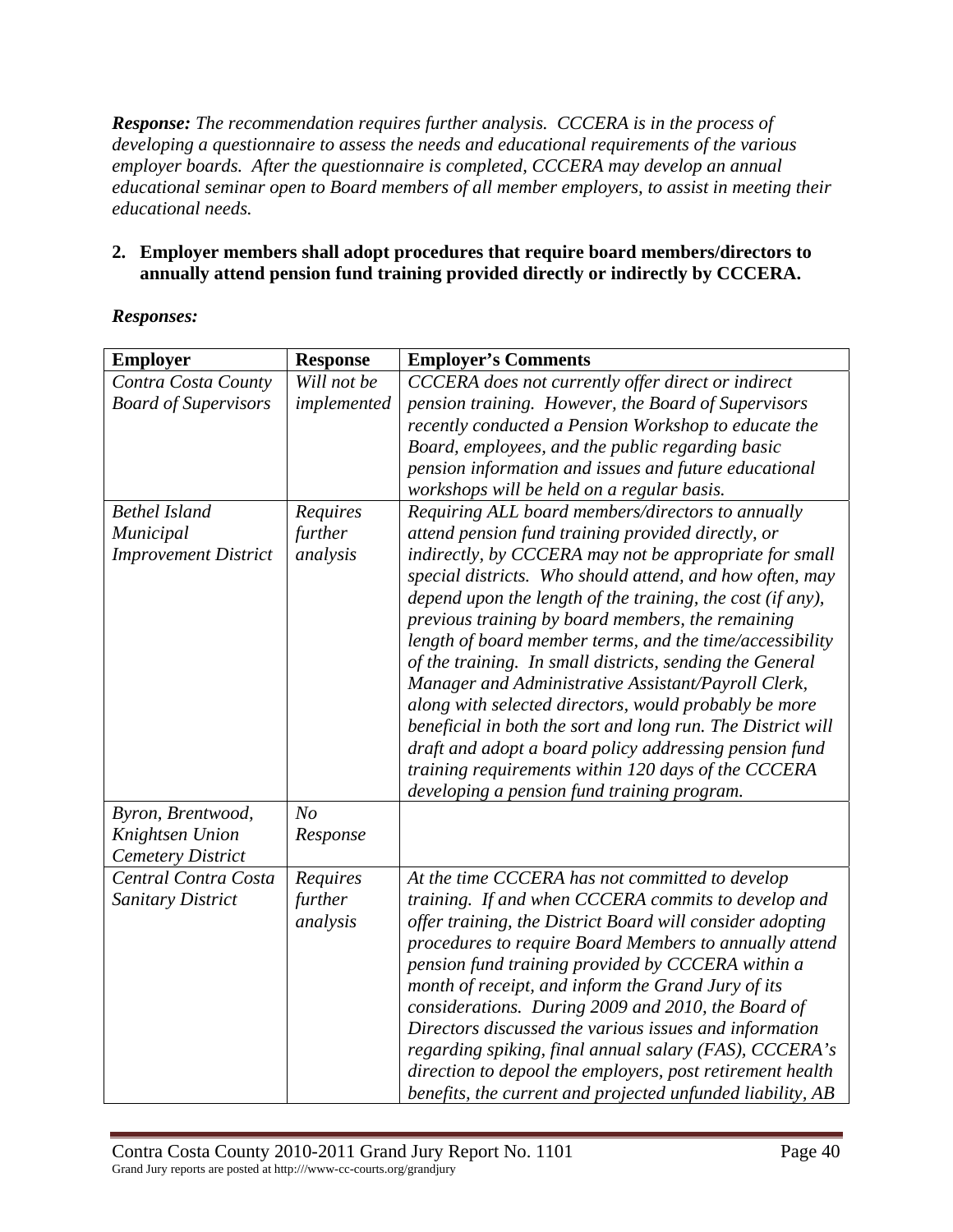|                            |               | 1987 and SB 1425 bills, and the financial impact to the   |
|----------------------------|---------------|-----------------------------------------------------------|
|                            |               | District of future projected employer contribution rates  |
|                            |               | approximately 13 times.                                   |
| Contra Costa               | Will not be   | CCCERA does not currently offer pension fund training     |
| <b>Housing Authority</b>   | implemented   | to Employer Members. However, if CCCERA offers this       |
|                            |               | training in the future, HACC will access the training to  |
|                            |               | determine if it would benefit Board and/or staff members. |
|                            |               | It should be noted that every member of the County's      |
|                            |               | Board of Supervisors serves on HACCC's Board. The         |
|                            |               | BOS recently held a Pension Workshop designed to          |
|                            |               | educate the Board, County staff and the public about      |
|                            |               | basic pension issues. The BOS plans to hold regular       |
|                            |               | educational workshops on the pension system in the        |
|                            |               | future. HACCC is currently in the process of merging its  |
|                            |               | Advisory Board with its governing Board of                |
|                            |               | Commissioners. When this is complete, three community     |
|                            |               | members will join the existing members on the Board of    |
|                            |               | Commissioners. These new members will receive             |
|                            |               | training on basic pension issues.                         |
| Contra Costa               | Will not be   | District Trustees welcome the opportunity to be provided  |
| <b>Mosquito and Vector</b> | implemented   | such training by CCCERA. However, it would not be         |
| <b>Control District</b>    | formally      | appropriate or fiscally prudent to make this an annual    |
|                            |               | requirement for all 22 Trustees, given that our District  |
|                            |               | pension costs are well under control and we have only     |
|                            |               | five pay elements used in determining Final Average       |
|                            |               | Salary.                                                   |
| Local Agency               | Will not be   | CCCERA does not currently offer direct or indirect        |
| Formation                  | implemented   | pension fund training.                                    |
| Commission                 |               |                                                           |
| (LAFCO)                    |               |                                                           |
| Rodeo Sanitary             | Will be       | Upon receipt of notification from CCCERA that such        |
| District                   | implemented   | pension fund training classes have been created.          |
| <b>In-Home Supportive</b>  | Will not be   | CCCERA does not currently offer direct or indirect        |
| Services Authority         | implemented   | pension training. However, the Board of Supervisors       |
| (I HSS)                    |               | recently conducted a Pension Workshop to educate the      |
|                            |               | Board, employees, and the public regarding basic          |
|                            |               | pension information and issues and future educational     |
|                            |               | workshops will be held on a regular basis.                |
| First $5$ – Children &     | Will be       | To our knowledge, CCCERA does not provide such            |
| <b>Families Commission</b> | implemented   | training for board members; however First 5 Contra        |
|                            | in the future | Costa will invite CCCERA to provide updates and           |
|                            |               | pension information at Commission meetings annually.      |
| Contra Costa County        | Will not be   | CCCERA does not currently offer direct or indirect        |
| <b>Fire Protection</b>     | implemented   | pension training. However, the Board of Supervisors       |
| District                   |               | recently conducted a Pension Workshop to educate the      |
|                            |               | Board, employees, and the public regarding basic          |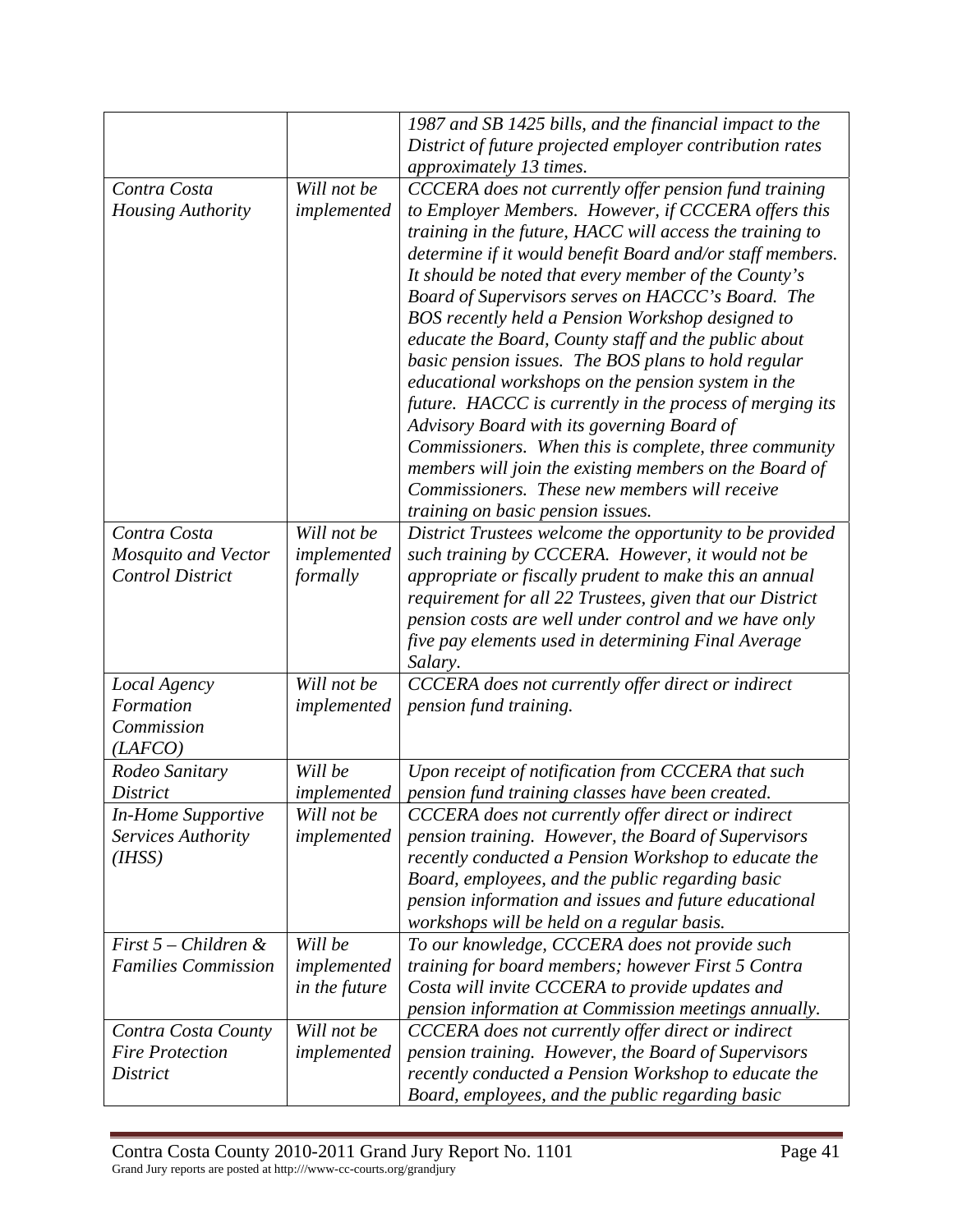|                                                                |                        | pension information and issues and future educational<br>workshops will be held on a regular basis.                                                                                                                                                                                                                                                                                                                                                                                                                                                                                                                                                                                                                     |
|----------------------------------------------------------------|------------------------|-------------------------------------------------------------------------------------------------------------------------------------------------------------------------------------------------------------------------------------------------------------------------------------------------------------------------------------------------------------------------------------------------------------------------------------------------------------------------------------------------------------------------------------------------------------------------------------------------------------------------------------------------------------------------------------------------------------------------|
| East Contra Costa<br><b>Fire Protection</b><br><b>District</b> |                        | The District is willing to send Board Members and Staff<br>to annual training regarding the retirement system.                                                                                                                                                                                                                                                                                                                                                                                                                                                                                                                                                                                                          |
| Moraga-Orinda Fire<br><b>District</b>                          | Partially<br>disagrees | The District Board agrees with a recommendation for<br>periodic training or education of Board members on<br>pension fund matters, and has therefore taken steps to<br>see that ongoing education of District Board members<br>occurs through its legal counsel, which counsel is<br>knowledgeable in such matters. The District Board does<br>not consider CCCERA to be the appropriate body to<br>provide or sponsor training of District Board members<br>because CCCERA's legal and economic interests may be<br>adverse to those of the District and CCERA's past<br>policies may have resulted, and may continue to result, in<br>the imposition of greater costs upon the District than<br>were required by law. |
| Rodeo-Hercules Fire<br><b>Protection District</b>              | Will be<br>implemented | It is the intent of the District Board of Directors to<br>develop a procedure that will include the requirement<br>that all Directors attend annual training, when provided<br>by CCCERA. The Board shall complete the required<br>procedure within 6 months.                                                                                                                                                                                                                                                                                                                                                                                                                                                           |
| San Ramon Valley<br><b>Fire District</b>                       | Will be<br>implemented | Implementation will be subject to the parameters of the<br>training program offered by CCCERA. Any training<br>opportunities would be welcomed. Implementation of<br>procedures related to said training would depend upon<br>the process for the delivery of training. Some options<br>may include: training delivered at scheduled CCCERA or<br>member agency Board meetings; training delivered at<br>CCERA offices; training delivered on-line; group<br>training; or individual training.                                                                                                                                                                                                                          |

**3. Within 120 days of this report CCCERA and its employer members shall review the list of current pay elements to determine which elements are required to be included by law, which are optional and which by law are to be excluded. If a pay element is not permitted by law, action shall be taken to comply with the law. Additionally, a review shall be done when employee labor contracts or agreements are negotiated.** 

| <b>Employer</b>                | <b>Response</b> | <b>Employer's Comments</b> |
|--------------------------------|-----------------|----------------------------|
| Contra Costa County   Has been |                 |                            |
| <b>Board of Supervisors</b>    | implemented     |                            |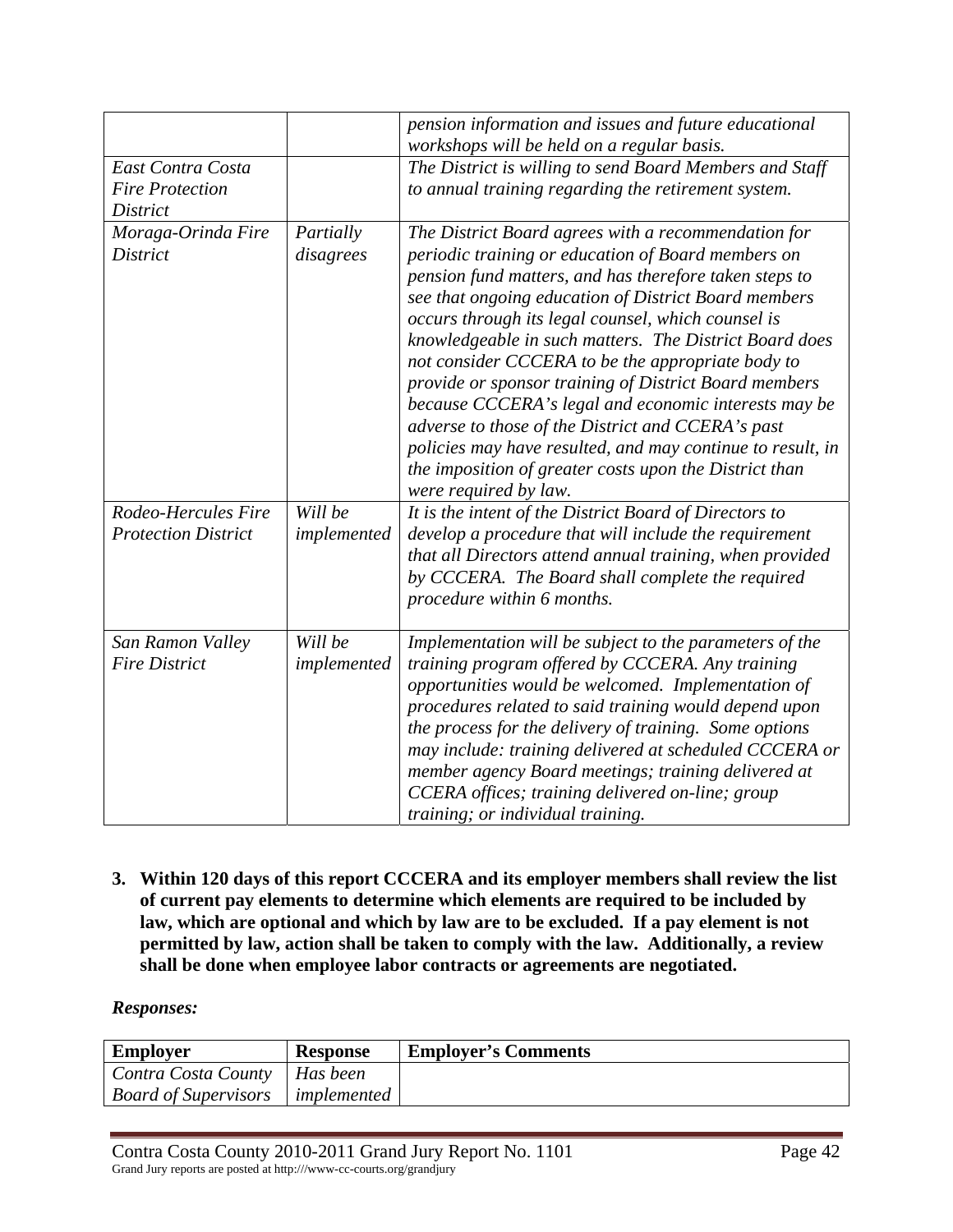| <b>Bethel Island</b>                                  | Will be        | This recommendation will be implemented when                                                                                                                                                                                                                                                                                                                                                                                                                                                                                                                                                                                              |
|-------------------------------------------------------|----------------|-------------------------------------------------------------------------------------------------------------------------------------------------------------------------------------------------------------------------------------------------------------------------------------------------------------------------------------------------------------------------------------------------------------------------------------------------------------------------------------------------------------------------------------------------------------------------------------------------------------------------------------------|
| Municipal                                             | implemented    | CCCERA organizes their review and invites employer                                                                                                                                                                                                                                                                                                                                                                                                                                                                                                                                                                                        |
| <b>Improvement District</b>                           |                | members, hopefully of similar/like groups, to participate.                                                                                                                                                                                                                                                                                                                                                                                                                                                                                                                                                                                |
| Byron, Brentwood,                                     | N <sub>o</sub> |                                                                                                                                                                                                                                                                                                                                                                                                                                                                                                                                                                                                                                           |
| Knightsen Union                                       | Response       |                                                                                                                                                                                                                                                                                                                                                                                                                                                                                                                                                                                                                                           |
| <b>Cemetery District</b>                              |                |                                                                                                                                                                                                                                                                                                                                                                                                                                                                                                                                                                                                                                           |
| Central Contra Costa                                  | Has been       | A detailed list of all terminal pay codes and pay types has                                                                                                                                                                                                                                                                                                                                                                                                                                                                                                                                                                               |
| <b>Sanitary District</b>                              | implemented    | been provided to the Board. The CCCERA staff reviewed<br>all District pay codes for retirement benefit calculation<br>and directed CCCSD staff regarding their inclusion or<br>exclusion for retirement benefit calculations. It is our<br>understanding that all District pay elements included in<br>the final compensation are allowed by law. Regarding<br>the last sentence of this recommendation, our labor<br>contracts run until April 17, 2012. The District plans to<br>review the pay codes and types before the next<br>negotiations to ensure that there have been no changes in<br>law since the last review as conducted. |
| Contra Costa                                          | Has been       | The recommendation is already in practice at HACCC                                                                                                                                                                                                                                                                                                                                                                                                                                                                                                                                                                                        |
| <b>Housing Authority</b>                              | implemented    | and will continue. CCCERA has the authority and<br>responsibility to review pay elements and determine<br>which are to be included in the final calculation of<br>compensation. As such, CCCERA will inform HACCC if<br>any elements are optional or excluded. HACCC<br>currently conducts reviews of any newly proposed pay<br>elements to ensure the pension/budgetary costs of such<br>are affordable. HACCC will continue conducting these<br>reviews in the future.                                                                                                                                                                  |
| Contra Costa                                          | Has been       | The District's list of pay items used in computing Final                                                                                                                                                                                                                                                                                                                                                                                                                                                                                                                                                                                  |
| <b>Mosquito and Vector</b><br><b>Control District</b> | implemented    | Average Salary are limited to five items, comply with<br>retirement law and are factored into District contribution<br>rates to CCCERA.                                                                                                                                                                                                                                                                                                                                                                                                                                                                                                   |
| Local Agency                                          | Will be        | LAFCO will work with the County Auditor and CCCERA                                                                                                                                                                                                                                                                                                                                                                                                                                                                                                                                                                                        |
| Formation                                             | implemented    | and comply with all applicable laws. LAFCO currently                                                                                                                                                                                                                                                                                                                                                                                                                                                                                                                                                                                      |
| Commission                                            |                | employs two full-time employees, and neither is subject to                                                                                                                                                                                                                                                                                                                                                                                                                                                                                                                                                                                |
| (LAFCO)                                               |                | labor contracts or agreements. A preliminary review<br>shows a limited number of pay elements (i.e. pay/pay<br>adjustments, auto allowance, sale of vacation).                                                                                                                                                                                                                                                                                                                                                                                                                                                                            |
| Rodeo Sanitary                                        | Will be        | Upon receipt of notification from CCCERA that it has                                                                                                                                                                                                                                                                                                                                                                                                                                                                                                                                                                                      |
| District                                              | implemented    | completed an analysis of current pay elements and<br>provides information to RSD about which such elements<br>are optional or required by law. After that information<br>has been received, RSD will then conduct a review of its<br>current pension plan elements to determine compliance<br>with law and to discuss at the Board actions which may<br>be necessary to bring RSD Pension Plan into                                                                                                                                                                                                                                       |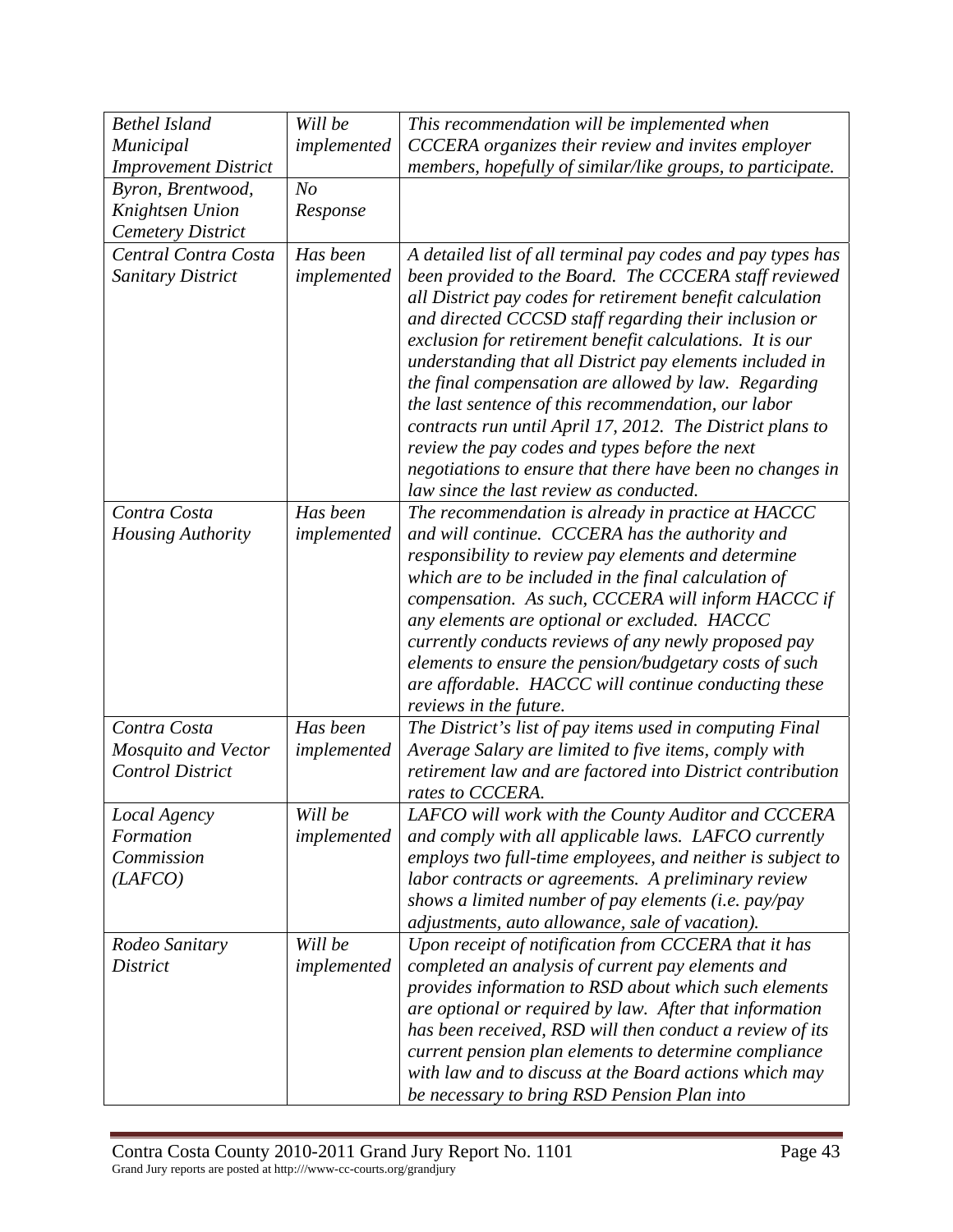|                                                   |             | compliance.                                                                                                    |
|---------------------------------------------------|-------------|----------------------------------------------------------------------------------------------------------------|
| <b>In-Home Supportive</b>                         | Has been    |                                                                                                                |
| Services Authority                                | implemented |                                                                                                                |
| (I HSS)                                           |             |                                                                                                                |
| First $5$ – Children &                            | Has been    | CCCERA has ultimate authority to determine how pay                                                             |
| <b>Families Commission</b>                        | implemented | elements are to be considered in pension calculations.                                                         |
| Contra Costa County                               | Has been    |                                                                                                                |
| <b>Fire Protection</b>                            | implemented |                                                                                                                |
| <b>District</b>                                   |             |                                                                                                                |
| East Contra Costa                                 |             | The District will review all its employee labor                                                                |
| <b>Fire Protection</b>                            |             | agreements and contracts prior to commencing                                                                   |
| <b>District</b>                                   |             | negotiations. The District will comply with Local, State                                                       |
|                                                   |             | and Federal laws.                                                                                              |
| Moraga-Orinda Fire                                | Has been    | The Moraga-Orinda Fire District has already                                                                    |
| <b>District</b>                                   | implemented | implemented the steps included in this recommendation                                                          |
|                                                   |             | back in January 2010 when it mandated District Counsel                                                         |
|                                                   |             | to review and evaluate which pay elements are required                                                         |
|                                                   |             | to be included by law, which are optional and which by                                                         |
|                                                   |             | law are to be excluded. The findings of that study were                                                        |
|                                                   |             | presented at a District Board meeting on February 17,                                                          |
|                                                   |             | 2010. The Moraga-Orinda Fire District will instruct                                                            |
|                                                   |             | District Counsel to re-evaluate all pay elements and, if                                                       |
|                                                   |             | appropriate, provide in a written report further guidance                                                      |
|                                                   |             | to the District if requisite. This report, if any, will be                                                     |
|                                                   |             | available by August 20, 2010. The Fire District has                                                            |
|                                                   |             | provided CCCERA a current list of Moraga-Orinda Fire                                                           |
|                                                   |             | District's pay elements for their review and evaluation.                                                       |
|                                                   |             | The District notes that to the extent that action on this                                                      |
|                                                   |             | recommendation implicates matters with the scope of                                                            |
|                                                   |             | representation of recognized employee bargaining                                                               |
|                                                   |             | groups that any such action will first be subject to the                                                       |
|                                                   |             | obligations of the District to meet and confer with                                                            |
|                                                   |             | effected employee bargaining groups and subject to the                                                         |
|                                                   |             | existence of collective bargaining agreements and to                                                           |
|                                                   |             | legal principles that may limit the Districts rights to act                                                    |
|                                                   |             | with respect to existing employees.                                                                            |
| Rodeo-Hercules Fire<br><b>Protection District</b> | Will be     | The District is in the process of reviewing the pay                                                            |
|                                                   | implemented | elements. Currently the District utilizes 14 pay codes.<br>The pay codes are used for base monthly salary, EMT |
|                                                   |             |                                                                                                                |
|                                                   |             | pay, Paramedic pay, Longevity pay, Vacation sell back,<br>Holiday pay, and Uniform allowance. In conjunction   |
|                                                   |             | with CCCERA, a determination will be made if the pay                                                           |
|                                                   |             | elements are in compliance with current law. If any of                                                         |
|                                                   |             | the pay elements are not in compliance with the law, the                                                       |
|                                                   |             | District will modify the pay elements to be in compliance.                                                     |
|                                                   |             |                                                                                                                |
|                                                   |             | The District will review all pay elements prior to the                                                         |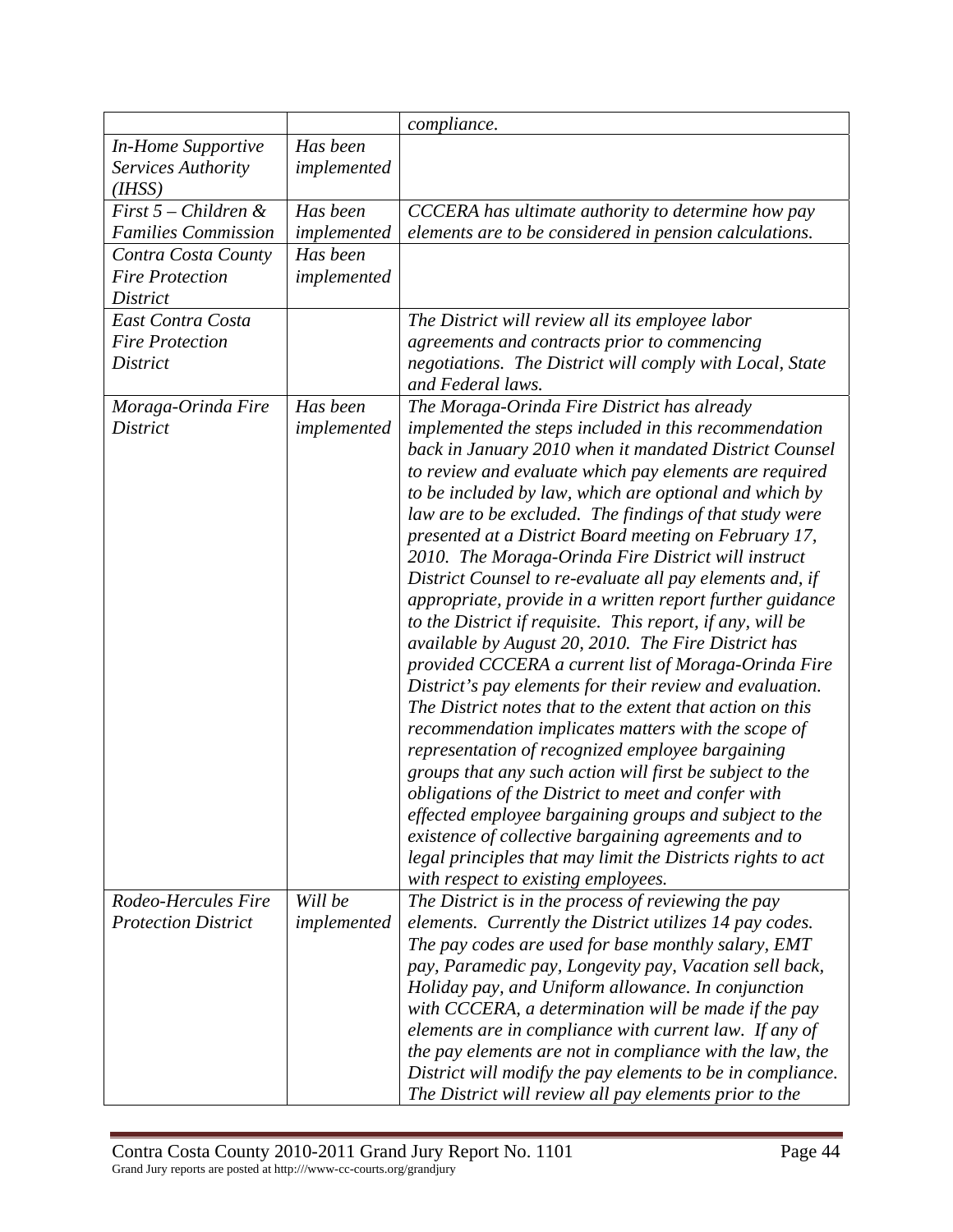|                      |         | expiration on September 30, 2012 of its Memorandum of<br>Understanding with United Professional Fire Fighters,<br><i>I.A.F.F. Local 1230.</i> |
|----------------------|---------|-----------------------------------------------------------------------------------------------------------------------------------------------|
| San Ramon Valley     | Will be | The inventory of current pay elements will be concluded                                                                                       |
| <b>Fire District</b> |         | implemented $\vert$ in the next 120 days. The District's labor agreement                                                                      |
|                      |         | expires on March 31, 2011.                                                                                                                    |

**4. Within 120 days CCCERA and employer members shall evaluate the current and future budget impact of pay elements. If employer and employee contributions plus projected investment income do not cover pension costs, employer members shall consider appropriate action to eliminate or modify those pay elements.** 

| <b>Employer</b>             | <b>Response</b> | <b>Employer's Comments</b>                                 |
|-----------------------------|-----------------|------------------------------------------------------------|
| Contra Costa County         | Has been        | It is County policy to annually review all pension costs   |
| <b>Board of Supervisors</b> | implemented     | and to adopt and budget rates reported by CCCERA to        |
|                             |                 | cover all projected pension costs. Additionally, the       |
|                             |                 | County is actively working on a strategic plan for         |
|                             |                 | pension reform.                                            |
| <b>Bethel Island</b>        | Will be         | This recommendation will hopefully be implemented          |
| Municipal                   | implemented     | following the pension fund training and the review of      |
| <b>Improvement District</b> |                 | current pay elements. CCCERA would be the lead             |
|                             |                 | agency to provide the current pension costs and            |
|                             |                 | projected investment income. Each employer member          |
|                             |                 | shall CONSIDER appropriate action to eliminate or          |
|                             |                 | modify those pay elements. However, for small special      |
|                             |                 | districts with only a few employees in the pension         |
|                             |                 | system, even eliminating all elements for district         |
|                             |                 | employees would have little to no effect on the overall    |
|                             |                 | pension shortfall and could cause financial hardship to    |
|                             |                 | individual employees.                                      |
| Byron, Brentwood,           | No Response     |                                                            |
| Knightsen Union             |                 |                                                            |
| <b>Cemetery District</b>    |                 |                                                            |
| Central Contra Costa        | First           | Regarding first sentence: This portion of the              |
| Sanitary District           | sentence has    | recommendation has been implemented for the District.      |
|                             | been            | A Ten Year Financial Plan is submitted to the Board in     |
|                             | implemented;    | January of each year for its consideration. District staff |
|                             | second          | reviews the assumptions and calculations with the          |
|                             | sentence        | Board and recommends a multi-year rate structure. All      |
|                             | requires        | revenue and expenses are projected with the                |
|                             | further         | corresponding rate impact over the ten years of the        |
|                             | analysis.       | plan. The 2010 Ten Year Financial Plan used                |
|                             |                 | CCCERA's most recent rate projections as of January        |
|                             |                 | 2010; the District will use CCCERA's updated rate          |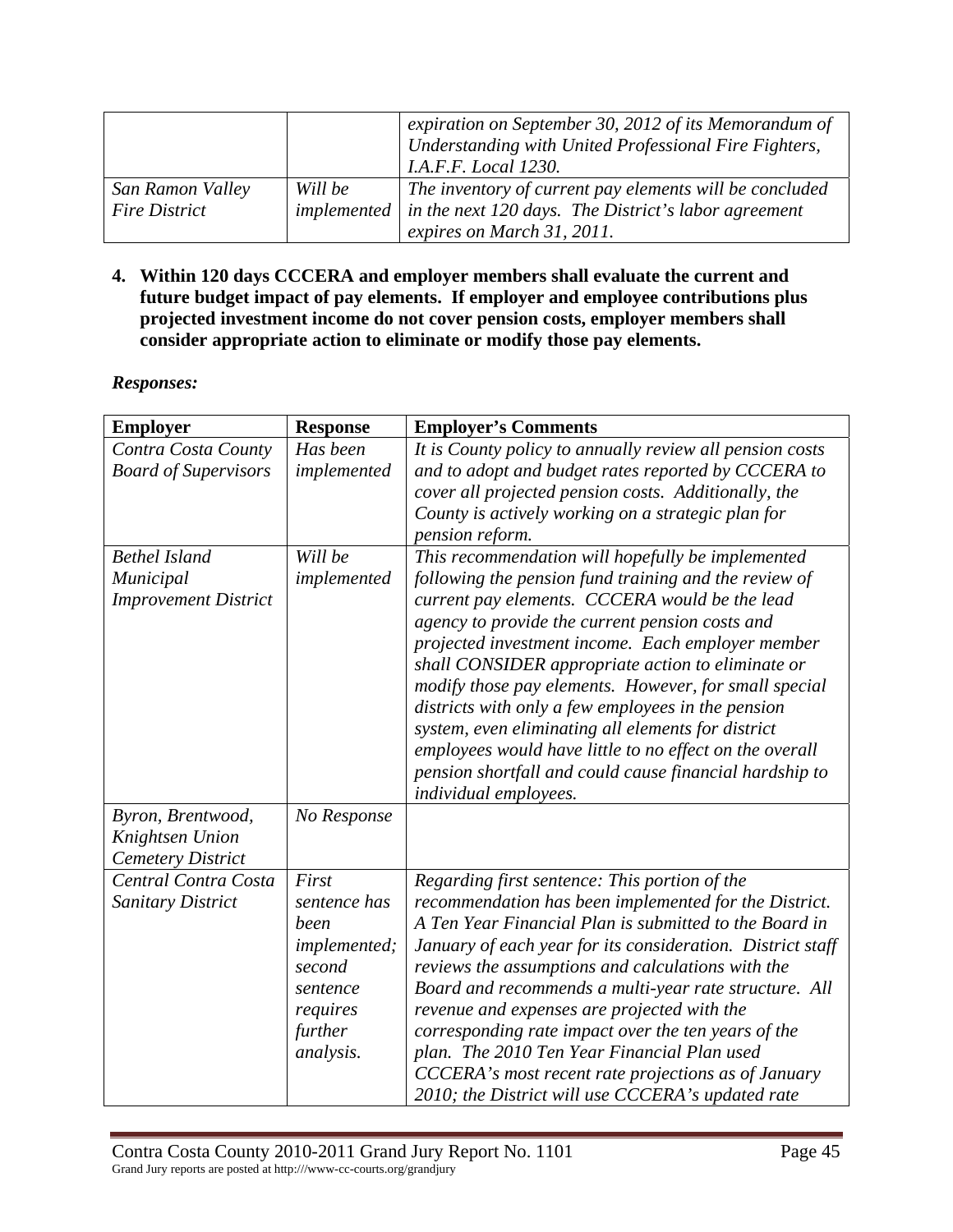|                          |             | projections in next year's Financial Plan.<br>Regarding second sentence: This portion requires<br>further analysis. The District' employer contributions<br>plus employee contributions required by CCCERA cover<br>both our current obligation and an amortizing charge to<br>pay for the unfunded actuarial accrued liability (UAAL),<br>which is currently about $40\%$ of the total rate. Thus, in<br>the past, the contributions plus projected investment<br>income have not covered pension costs. The CCCERA<br>pension funds are estimated to be 80% funded. Since<br>the District pays a portion of the UAAL in its annual<br>contributions to CCCERA each year, the District is<br>scheduled to pay off its UAAL within eighteen years.<br>CCCERA is moving to de-pool the employers. This may<br>increase the District's employer contribution and<br>UAAL. The CCCERA's Actuary has indicated an<br>August 2010 timeframe to develop de-pooling data and<br>conclusions for employer review. After employers have<br>reviewed the de-pooling information, the District<br>anticipates CCCERA will de-pool the employers. When<br>this is complete, the District will be able to evaluate the<br>impact of the new rates on the District. These rates will<br>be used in the Ten Year Financial model updated which<br>will be reviewed by the Board of Directors in January<br>2011. The pay codes that can be considered to be<br>changed are governed by the three District bargaining<br>unit labor agreements which expire April 17, 2012. The<br>District is required under California Labor Code to<br>honor the terms and conditions of these current<br>memoranda of understanding. Changes in the pay<br>codes will be considered as appropriate when the new<br>labor agreements are negotiated. |
|--------------------------|-------------|-------------------------------------------------------------------------------------------------------------------------------------------------------------------------------------------------------------------------------------------------------------------------------------------------------------------------------------------------------------------------------------------------------------------------------------------------------------------------------------------------------------------------------------------------------------------------------------------------------------------------------------------------------------------------------------------------------------------------------------------------------------------------------------------------------------------------------------------------------------------------------------------------------------------------------------------------------------------------------------------------------------------------------------------------------------------------------------------------------------------------------------------------------------------------------------------------------------------------------------------------------------------------------------------------------------------------------------------------------------------------------------------------------------------------------------------------------------------------------------------------------------------------------------------------------------------------------------------------------------------------------------------------------------------------------------------------------------------------------------------------------------------------------------------------------------------------|
| Contra Costa             | Has been    | This is already in practice at HACCC and will continue.                                                                                                                                                                                                                                                                                                                                                                                                                                                                                                                                                                                                                                                                                                                                                                                                                                                                                                                                                                                                                                                                                                                                                                                                                                                                                                                                                                                                                                                                                                                                                                                                                                                                                                                                                                 |
| <b>Housing Authority</b> | implemented | CCCERA annually provides HACCC with information<br>concerning the cost of pay elements. This information is<br>then used in the preparation of HACCC's yearly budget.<br>At present, employer and employee contributions cover<br>pension costs.                                                                                                                                                                                                                                                                                                                                                                                                                                                                                                                                                                                                                                                                                                                                                                                                                                                                                                                                                                                                                                                                                                                                                                                                                                                                                                                                                                                                                                                                                                                                                                        |
| Contra Costa             | Will not be | An independent actuarial study is costly; such cost is not                                                                                                                                                                                                                                                                                                                                                                                                                                                                                                                                                                                                                                                                                                                                                                                                                                                                                                                                                                                                                                                                                                                                                                                                                                                                                                                                                                                                                                                                                                                                                                                                                                                                                                                                                              |
| Mosquito and Vector      | implemented | warranted, given that the District's pension costs are                                                                                                                                                                                                                                                                                                                                                                                                                                                                                                                                                                                                                                                                                                                                                                                                                                                                                                                                                                                                                                                                                                                                                                                                                                                                                                                                                                                                                                                                                                                                                                                                                                                                                                                                                                  |
| <b>Control District</b>  |             | carefully budgeted and well under control as stated                                                                                                                                                                                                                                                                                                                                                                                                                                                                                                                                                                                                                                                                                                                                                                                                                                                                                                                                                                                                                                                                                                                                                                                                                                                                                                                                                                                                                                                                                                                                                                                                                                                                                                                                                                     |
|                          |             | previously. The District already strives to comply with                                                                                                                                                                                                                                                                                                                                                                                                                                                                                                                                                                                                                                                                                                                                                                                                                                                                                                                                                                                                                                                                                                                                                                                                                                                                                                                                                                                                                                                                                                                                                                                                                                                                                                                                                                 |
|                          |             | all legal requirements regarding pension law and full<br>disclosure of projected costs to the District Board of                                                                                                                                                                                                                                                                                                                                                                                                                                                                                                                                                                                                                                                                                                                                                                                                                                                                                                                                                                                                                                                                                                                                                                                                                                                                                                                                                                                                                                                                                                                                                                                                                                                                                                         |
|                          |             | present and any proposed changes to benefits. We                                                                                                                                                                                                                                                                                                                                                                                                                                                                                                                                                                                                                                                                                                                                                                                                                                                                                                                                                                                                                                                                                                                                                                                                                                                                                                                                                                                                                                                                                                                                                                                                                                                                                                                                                                        |
|                          |             | wholly rely on CCCERA to compute and collect                                                                                                                                                                                                                                                                                                                                                                                                                                                                                                                                                                                                                                                                                                                                                                                                                                                                                                                                                                                                                                                                                                                                                                                                                                                                                                                                                                                                                                                                                                                                                                                                                                                                                                                                                                            |
|                          |             |                                                                                                                                                                                                                                                                                                                                                                                                                                                                                                                                                                                                                                                                                                                                                                                                                                                                                                                                                                                                                                                                                                                                                                                                                                                                                                                                                                                                                                                                                                                                                                                                                                                                                                                                                                                                                         |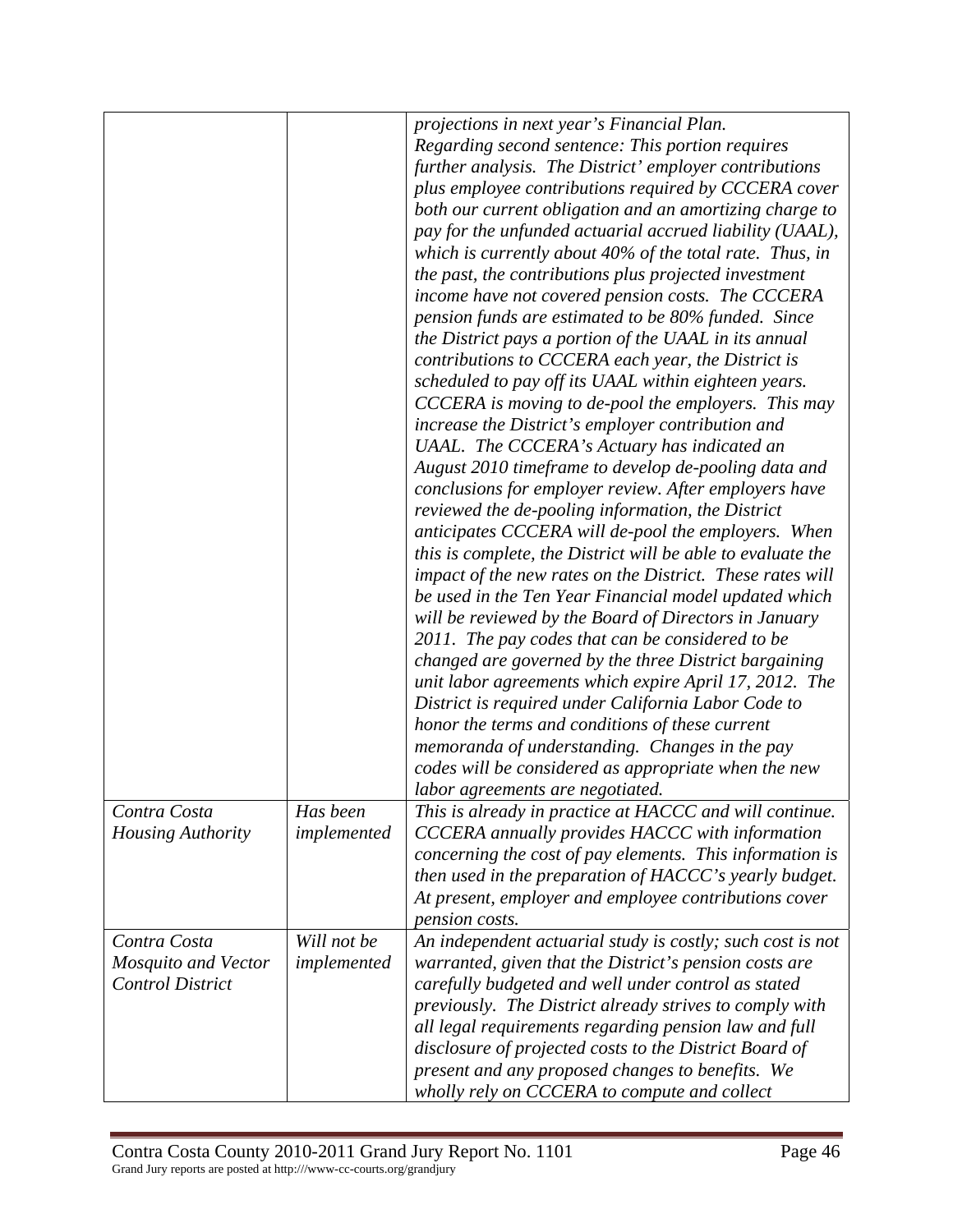|                            |             | appropriate contributions to cover present and future<br>obligations.           |
|----------------------------|-------------|---------------------------------------------------------------------------------|
| Local Agency               | Will be     | LAFCO employs two full-time employees. Contra Costa                             |
| Formation                  | implemented | LAFCO will work with the County Auditor and                                     |
| Commission                 |             | CCCERA in an effort to comply with this                                         |
| (LAFCO)                    |             | recommendation.                                                                 |
| Rodeo Sanitary             | Will be     | RSD contemplates asking its auditors to conduct such an                         |
| <b>District</b>            | implemented | investigation as part of the annual audit and to report                         |
|                            |             | back to the Board with its findings. If employer and                            |
|                            |             | employee contributions plus projected investment                                |
|                            |             | income do not cover the pension costs, RSD will                                 |
|                            |             | consider appropriate action to eliminate or modify those                        |
|                            |             | pay elements over which it has authority to modify                              |
|                            |             | consistent with current labor contracts and/or                                  |
|                            |             | agreements. Review of these elements will be                                    |
|                            |             | undertaken at the time of renegotiation of any such                             |
|                            |             | labor contracts and/or agreements and appropriate                               |
|                            |             | action taken by the Board at a public meeting.                                  |
| <b>In-Home Supportive</b>  | Has been    | It is County policy to annually review all pension costs                        |
| Services Authority         | implemented | and to adopt and budget rates reported by CCCERA to                             |
| (H <sub>ISS</sub> )        |             | cover all projected pension costs. Additionally, the                            |
|                            |             | County is actively working on a strategic plan for                              |
|                            |             | pension reform.                                                                 |
| First $5$ – Children &     | Has been    | In 2007 First 5 Contra Costa engaged legal and                                  |
| <b>Families Commission</b> | implemented | actuarial consultation in order to calculate its pension                        |
|                            |             | liability. First 5 Contra Costa's employer and employee                         |
|                            |             | contribution rates are set by CCCERA based on                                   |
|                            |             | CCCERA's calculations for all employers combined.                               |
|                            |             | Because First 5 is a small employer within a                                    |
|                            |             | significantly larger pool of employers of all sizes,                            |
|                            |             | changing the pay elements for First 5 Contra Costa                              |
|                            |             | employees would have little or no bearing on overall                            |
| Contra Costa County        | Has been    | contribution rates.<br>It is County policy to annually review all pension costs |
| <b>Fire Protection</b>     | implemented | and to adopt and budget rates reported by CCCERA to                             |
| District                   |             | cover all projected pension costs. Additionally, the                            |
|                            |             | County is actively working on a strategic plan for                              |
|                            |             | pension reform.                                                                 |
| East Contra Costa          |             | The District will review all its employee labor                                 |
| <b>Fire Protection</b>     |             | agreements and contracts prior to commencing                                    |
| District                   |             | negotiations.                                                                   |
| Moraga-Orinda Fire         | Has been    | The District has implemented measures that evaluate                             |
| District                   | implemented | future pension costs and obligations. Through the                               |
|                            |             | District's Long Range Financial Forecast process all                            |
|                            |             | revenue including investment income as well as                                  |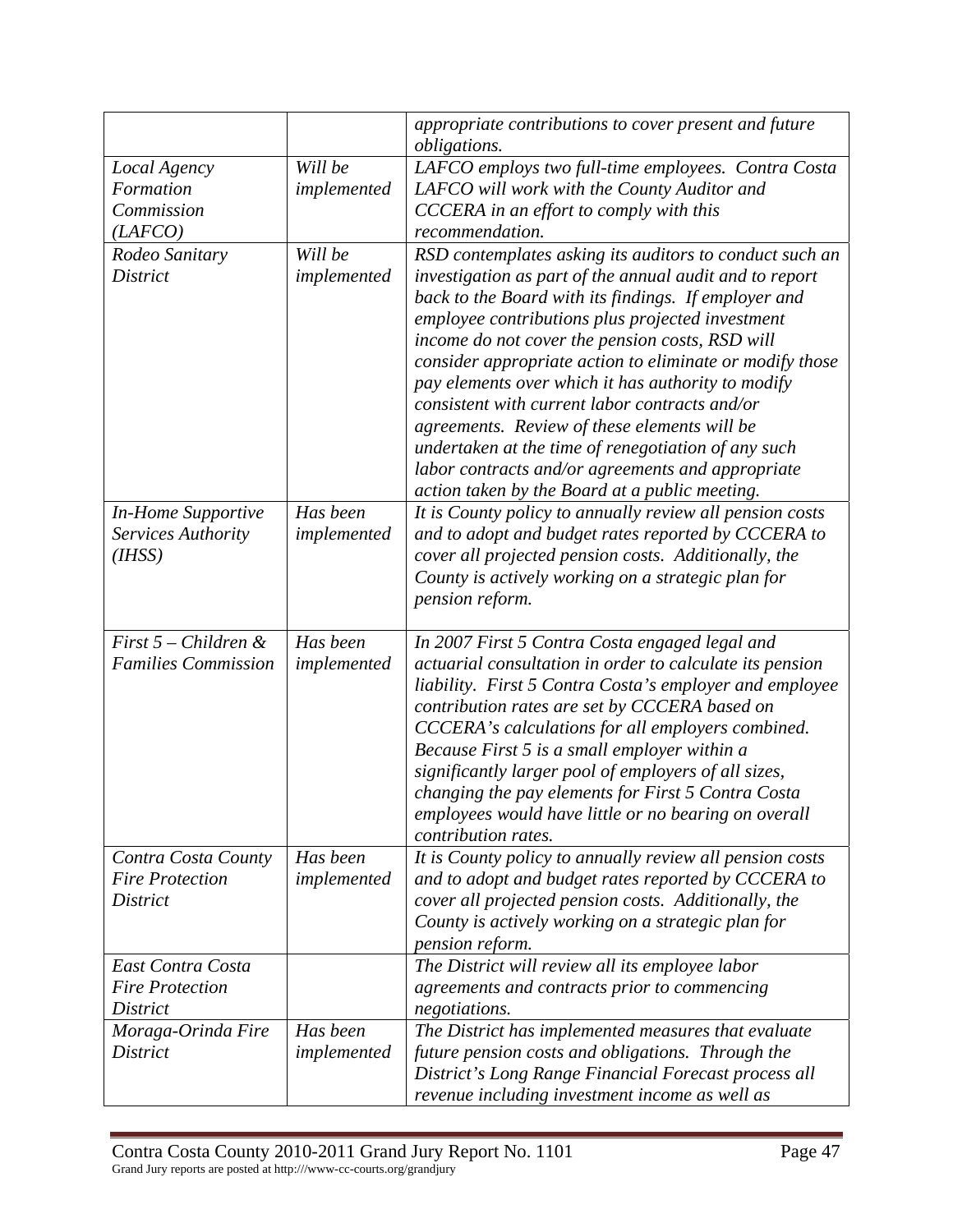| Rodeo-Hercules Fire<br><b>Protection District</b> | Requires<br>further<br>analysis | expenditures, which include pension costs, are reviewed,<br>evaluated and if necessary, adjusted on a semi-annual<br>basis. The District is very concerned about all employee<br>costs including pensions. In 2005, the District began<br>implementing measures to ensure that current and<br>projected pension costs are within the District's<br>financial means. (Grand Jury note: the measures are<br>described and on file with the Court Secretary.)<br>The District will need to consider the impacts of the cost<br>evaluation for the District's limited use of pay elements.<br>The difficulties of breaking out the cost of each pay<br>element may exceed the cost gain by the elimination of<br>the pay element. It will be necessary for the District to<br>look at the cost of a consultant to assist with providing<br>the cost of each pay element. Currently the District is<br>implementing cost containment measures in order to<br>meet its current budget deficits. Any modification in pay<br>elements would only have a long term impact on the |
|---------------------------------------------------|---------------------------------|-------------------------------------------------------------------------------------------------------------------------------------------------------------------------------------------------------------------------------------------------------------------------------------------------------------------------------------------------------------------------------------------------------------------------------------------------------------------------------------------------------------------------------------------------------------------------------------------------------------------------------------------------------------------------------------------------------------------------------------------------------------------------------------------------------------------------------------------------------------------------------------------------------------------------------------------------------------------------------------------------------------------------------------------------------------------------|
| San Ramon Valley                                  | Will be                         | District's employer rate.<br>The District will require CCCERA calculation of the                                                                                                                                                                                                                                                                                                                                                                                                                                                                                                                                                                                                                                                                                                                                                                                                                                                                                                                                                                                        |
| <b>Fire District</b>                              | implemented                     | cost of each element of retirement compensation. The                                                                                                                                                                                                                                                                                                                                                                                                                                                                                                                                                                                                                                                                                                                                                                                                                                                                                                                                                                                                                    |
|                                                   |                                 | District will need CCCERA rate projects to determine                                                                                                                                                                                                                                                                                                                                                                                                                                                                                                                                                                                                                                                                                                                                                                                                                                                                                                                                                                                                                    |
|                                                   |                                 | future budget impacts. Impact of the potential de-                                                                                                                                                                                                                                                                                                                                                                                                                                                                                                                                                                                                                                                                                                                                                                                                                                                                                                                                                                                                                      |
|                                                   |                                 | pooling initiative is unknown.                                                                                                                                                                                                                                                                                                                                                                                                                                                                                                                                                                                                                                                                                                                                                                                                                                                                                                                                                                                                                                          |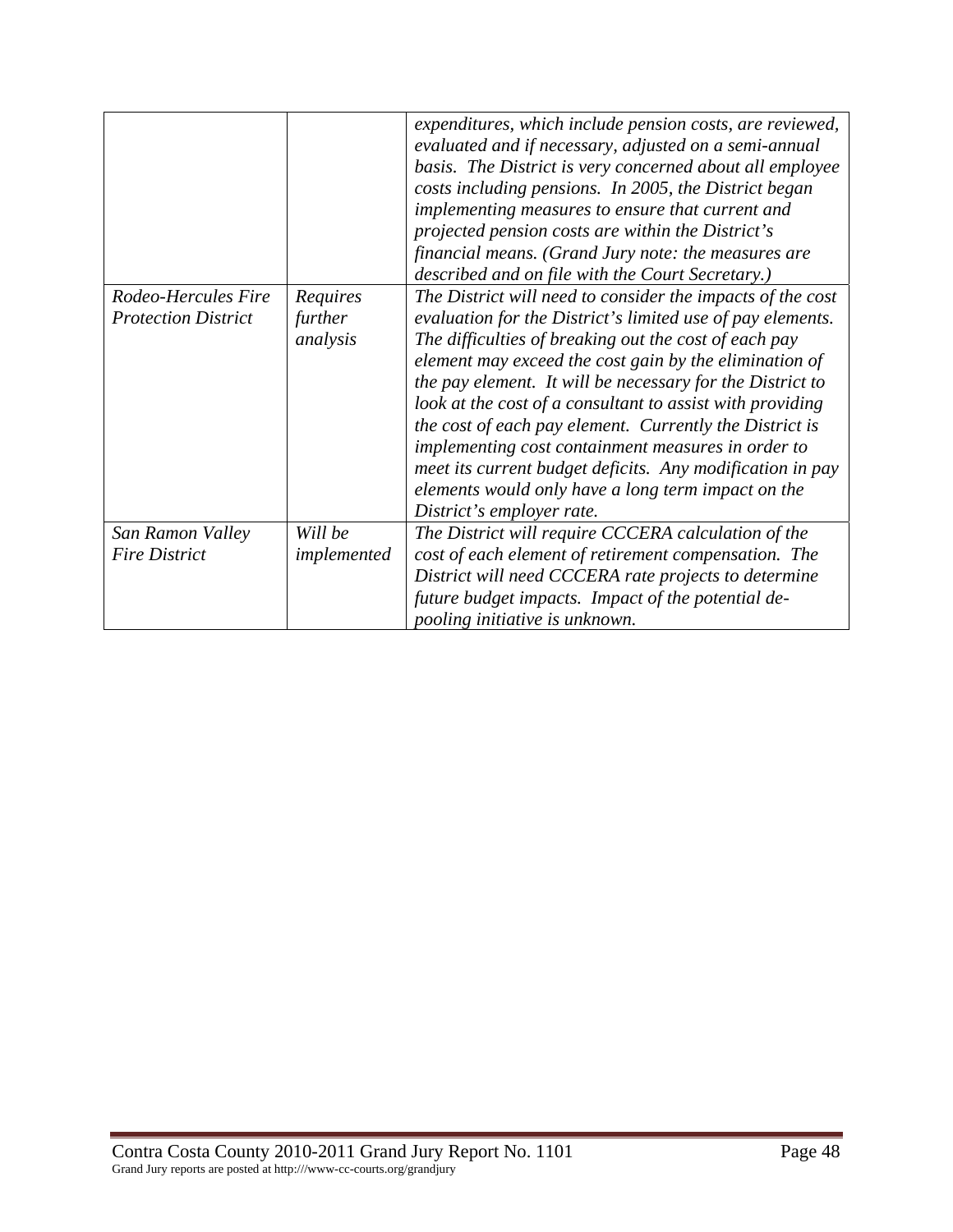### **CONTRA COSTA COUNTY GRAND JURY REPORT NO. 1011**

## **OUR FOSTER CARE CHILDREN IN JEOPARDY**

*Response by Contra Costa County Board of Supervisors* 

#### **FINDINGS**

**1. CFS lost 119 positions from January 2008 to January 2009. Of those, 65 social workers were eliminated from the foster care program.** 

*Response: Respondent agrees with finding.* 

**2. Contra Costa County was serving approximately 1,100 foster children as of December 31, 2009.** 

*Response: Respondent agrees with finding.* 

**3. CFS foster care case file information is both computerized and on paper. Information is not consistent between the two types of files and neither contains complete information.** 

*Response: Respondent partially disagrees with finding. Contra Costa County is required to utilize a Statewide Child Welfare information system. The information in this system includes all documents generated by the social worker to allow for the documentation of services to families. If one is not familiar with that application, or has not been trained on the use of that system, it is difficult to understand. Paper files are necessary for record keeping of all services and other legal documents that are not generated by the social worker. The current state system was to designed to allow non child welfare staff the ability to enter their reports into the system. Therefore paper and electronic files are intended to be combined to make a complete file.* 

### **4. Access to computerized case files is restricted to the social workers.**

*Response: Respondent agrees with finding. State and federal law requires that child welfare information is confidential and may only be accessed if the person is a party to the legal action. To maintain confidentiality only social workers and other authorized personnel have access to these confidential files based on their role with the family.* 

### **5. The court case files were well-organized and easy to follow, in contrast, the CFS files were cumbersome and incomplete.**

*Response: Respondent partially disagrees with finding. The respondent is not able to comment on court files. CFS records require multiple volumes and are on paper and within an electronic database. Due to the nature of the family issues and the number of members in a family the volumes can make it difficult for someone who was not trained or someone who*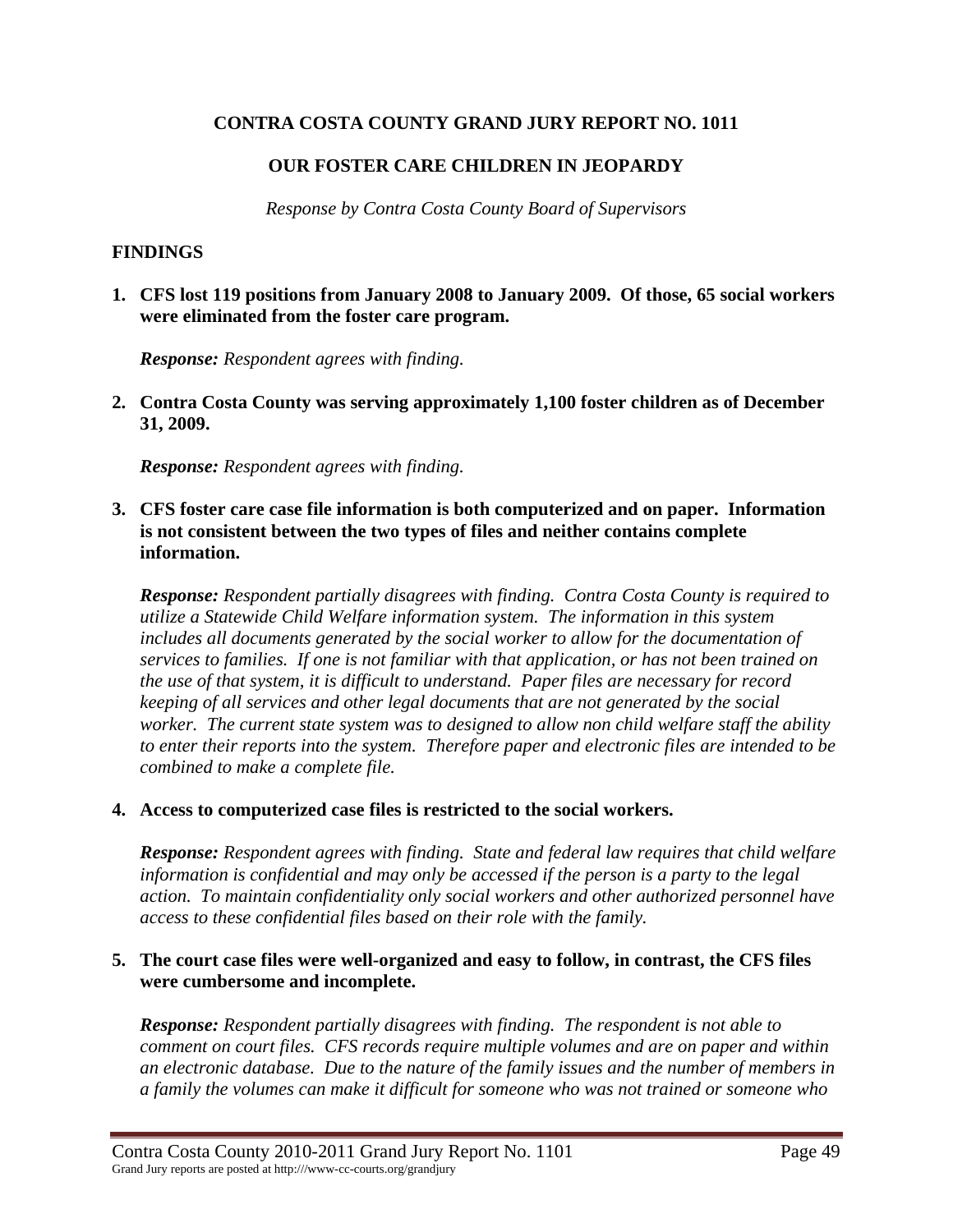*does not have daily contact with the files to track. The respondent is not aware of any incomplete files.* 

- **6. Not all CFS records contain documentation of school attendance.** 
	- There is no school attendance policy for children under the age of sixteen.
	- **Children 16 years and older must attend school for foster parent payments to continue.**
	- **Foster parents are responsible for the child's attendance.**
	- **Social workers may or may not be notified of truancy.**

*Response: Respondent partially disagrees with finding. The Health and Educational Passport is an electronic document within the statewide data base that was designed to capture the information regarding where a child attends school. The passport is not intended to capture attendance but intended to document the progress that a child has attained educationally. All information regarding the child's progress in school is captured in court reports which are completed every six months for all school aged children. Additionally, the department has a contract with the Office of Education to provide additional tutoring services to youth who are not able to utilize the services through their school. The department also works with the Office of Education to employ Educational Liaisons who are co-located with Child Welfare Social Workers. The liaisons work with the social worker, the youth, the caregiver and the school to ensure the youth's educational needs are met. They also participate in Individualized Educational Plans, disability accommodation meetings and all other processes necessary to ensure the success of the youth.* 

**7. Frequent changes in home and school placements negatively affect a foster child's academic performance and future success in life.** 

*Response: Respondent agrees with finding.* 

**8. Medical assessments, social assessments, and immunizations are completed within 30 days of the foster child's removal from the home. Social workers do not automatically receive these records.** 

*Response: Respondent agrees with finding. Social workers do not automatically receive the reports on the child's health but they are able to find out the information from the child's caregiver and the public health nurse who does automatically receive the reports. The public health nurses are co-located with the social workers and help CFS to ensure children are receiving appropriate medical services.* 

# **9. Due to lack of record sharing, immunizations are sometimes done repeatedly in error.**

*Response: Respondent disagrees with finding. The Respondent is not aware of any children who have had immunizations repeated. Also Respondent is not aware of a lack of record sharing when a provider has been identified as having records for a child being served by Children and Family Services Bureau.*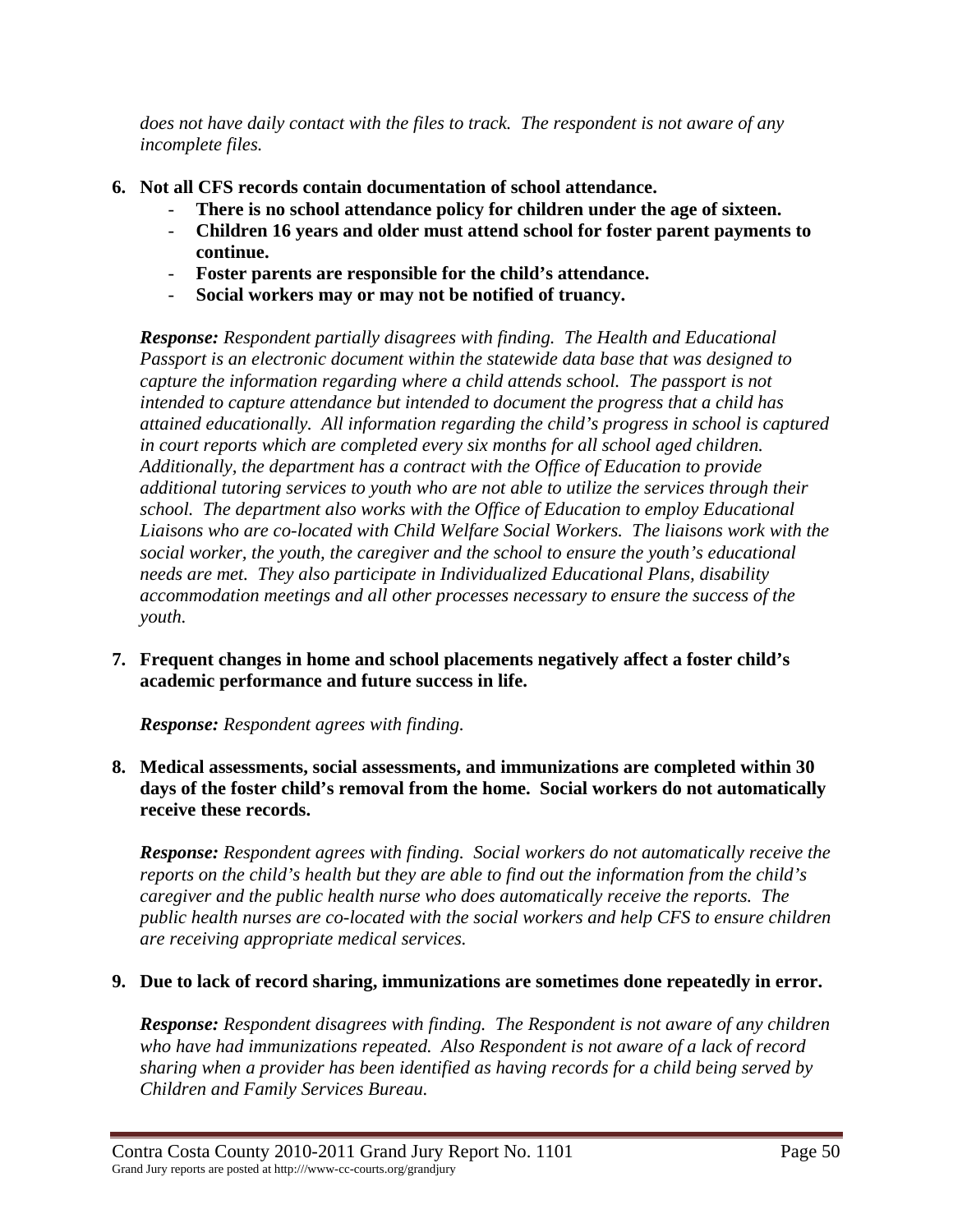### **10. Mental health records require court or parental authorization for release to CFS.**

*Response: Respondent agrees with finding. Mental Health records are protected by federal and state regulations. As is required by these laws, CFS is required to have a court order or parental authorization for children's records or parent records. This process ensures that privacy laws are upheld and does not delay CFS in addressing the needs of the children.* 

#### **11. Training of mental health service providers in the treatment of childhood trauma is insufficient.**

*Response: Respondent is unable to agree or disagree with finding as the respondent does not train mental health providers.* 

#### **12. The staff of Home Finders has been reduced from 8 to 3 workers, leaving each with a caseload of approximately 300 homes, to assess for new and continuing foster care placement.**

*Response: Respondent partially disagrees with finding. The Home finding unit has been reduced to the number of staff authorized by the funding for the program. Based on the allocation Contra Costa County is funded for 2.9 Full Time Equivalent (FTEs) staff including a supervisor. In April 2010 Contra Costa County had 439 licensed foster homes with 164 pending applications. The three licensing staff are each managing 146 existing licensed homes and working with 55 families who are working on completing their licensing tasks for a total of 201 cases per worker on average.* 

**13. CFS works toward reunification of foster children with their immediate families as a first priority. If not possible, placement for foster children is with a relative or a licensed foster care home.** 

*Response: Respondent agrees with finding.* 

### **RECOMMENDATIONS**

#### **1. CFS shall establish procedures among providers for the exchange of essential information about the children and families they serve.**

*Response: This recommendation will not be implemented because it is not warranted. All documents and essential information are shared in accordance with County, State and Federal statutes.* 

**2. CFS shall ensure that all service providers include CHDP staff, mental health practitioners, social workers and school personnel have access to all information about the child.**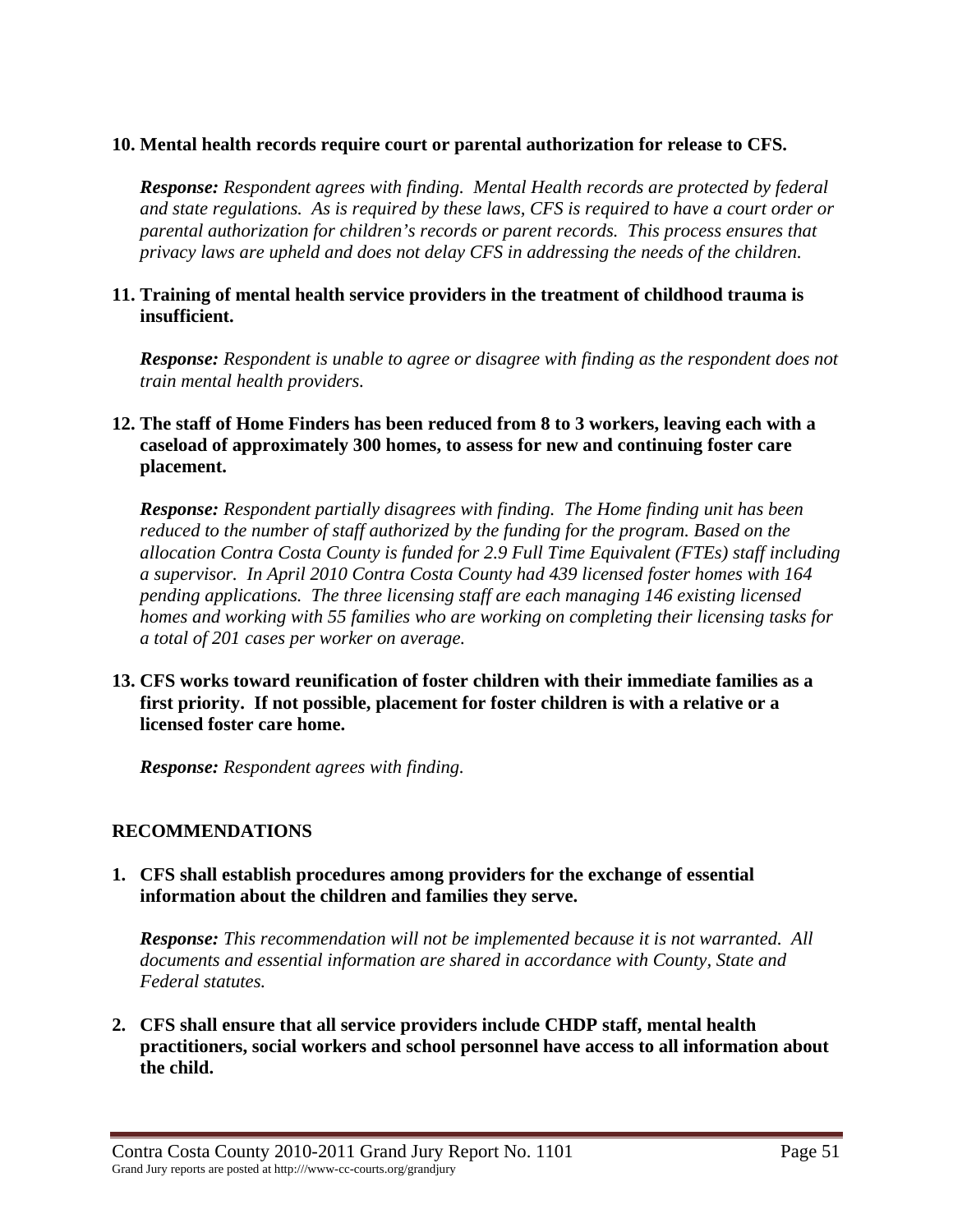*Response: This recommendation will not be implemented because it is not warranted. All documents and essential information is already shared in accordance with County, State and Federal statutes.* 

### **3. After all efforts to reunify the child with his or her parents have failed; the next action of CFS shall be to locate extended family members utilizing the nationwide Family Finding Network.**

*Response: This recommendation will not be implemented because it is not warranted. This*  recommendation is already a practice in accordance with State and Federal regulations that *guide the practice regarding the process of reunification. The department does not wait until the end of reunification efforts have failed to locate other alternate permanent plans for children. The department provides concurrent planning efforts for all children. Additionally, Employment and Human Services has an existing contract with a vendor which provides nationwide search capacity.* 

### **4. CPS shall make tracking of school attendance of foster a top priority.**

*Response: This recommendation will not be implemented. Supporting the academic success of children in foster care is already a priority for the department and attendance is closely monitored by the foster child's caregivers. The Department, the child's caregivers, the Office of Education and Foster Youth Service all work closely together to assist in helping youth achieve their academic success. Additionally, Employment and Human Services contracts with the Office of Education for Educational Liaisons who work with the social workers and caregivers in meeting the needs of the children and youth. The department has maintained this service for over 10 years in an effort to improve the educational success of the children in foster care. The Educational Liaisons are co-located with Social Workers and assist in ensuring the timely collection and sharing of student information. They assist in development of special educational plans and if needed participate in individual meetings to ensure the youth are afforded all academic services available.* 

### **5. The Board of Supervisors shall make the needs of foster children a top priority when allocating and administering public resources.**

*Response: This recommendation will not be implemented because it is not warranted. The needs of children are already a top priority for the Board of Supervisors. When allocating and administering public resources, many necessary and important services compete for very limited resources. The Board takes into consideration all County services when allocating and administering public resources.* 

### **6. The Board of Supervisors shall ensure that providers of mental health services to foster children shall have training in current trauma-focused therapy.**

*Response: The recommendation will not be adopted because it is not reasonable. The Board of Supervisors utilizes individuals licensed by the State of California to provide these services and has no authority over their training. In addition, the Board of Supervisors does*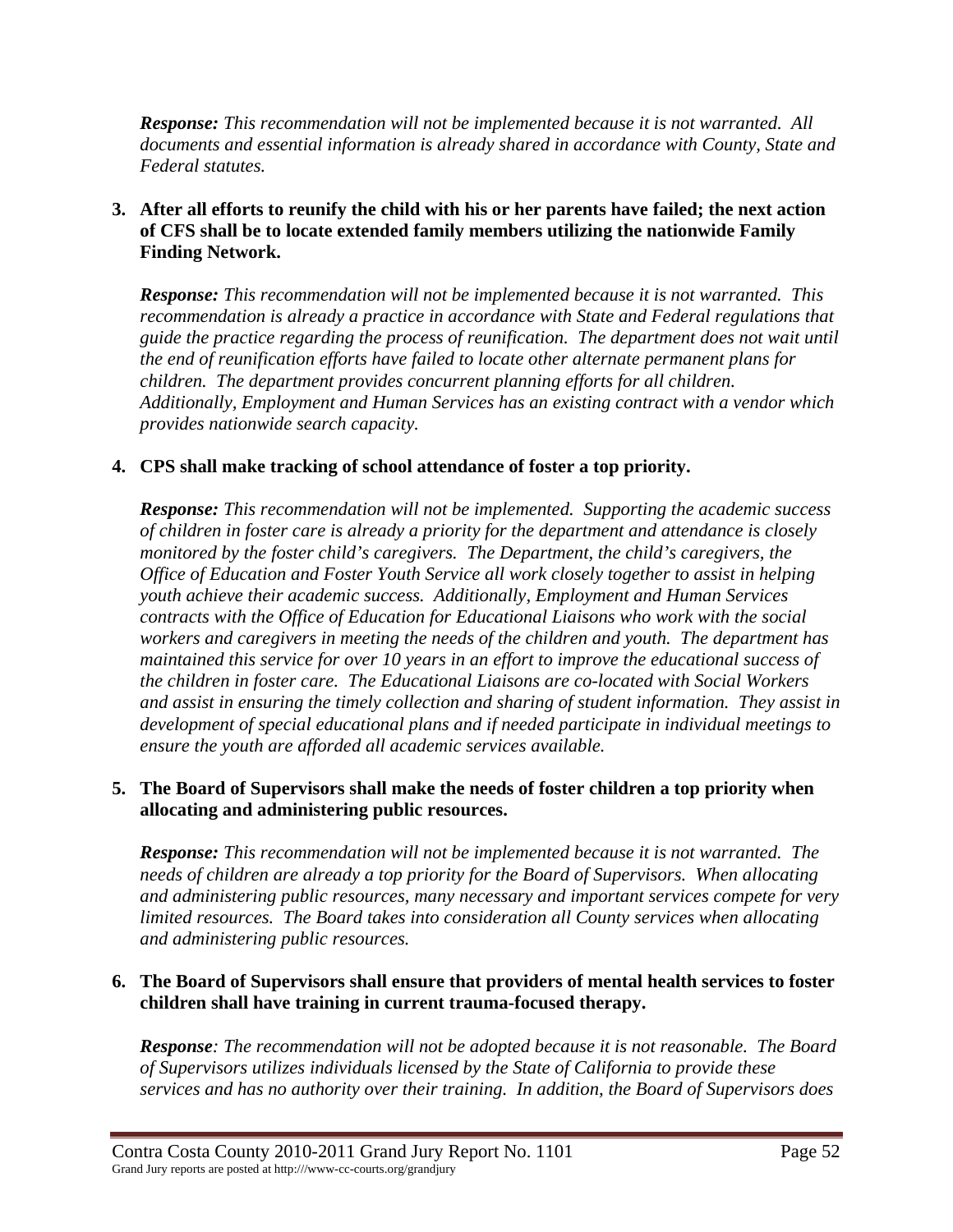*to have the professional expertise to designate a therapeutic modality of treatment for children in foster care.*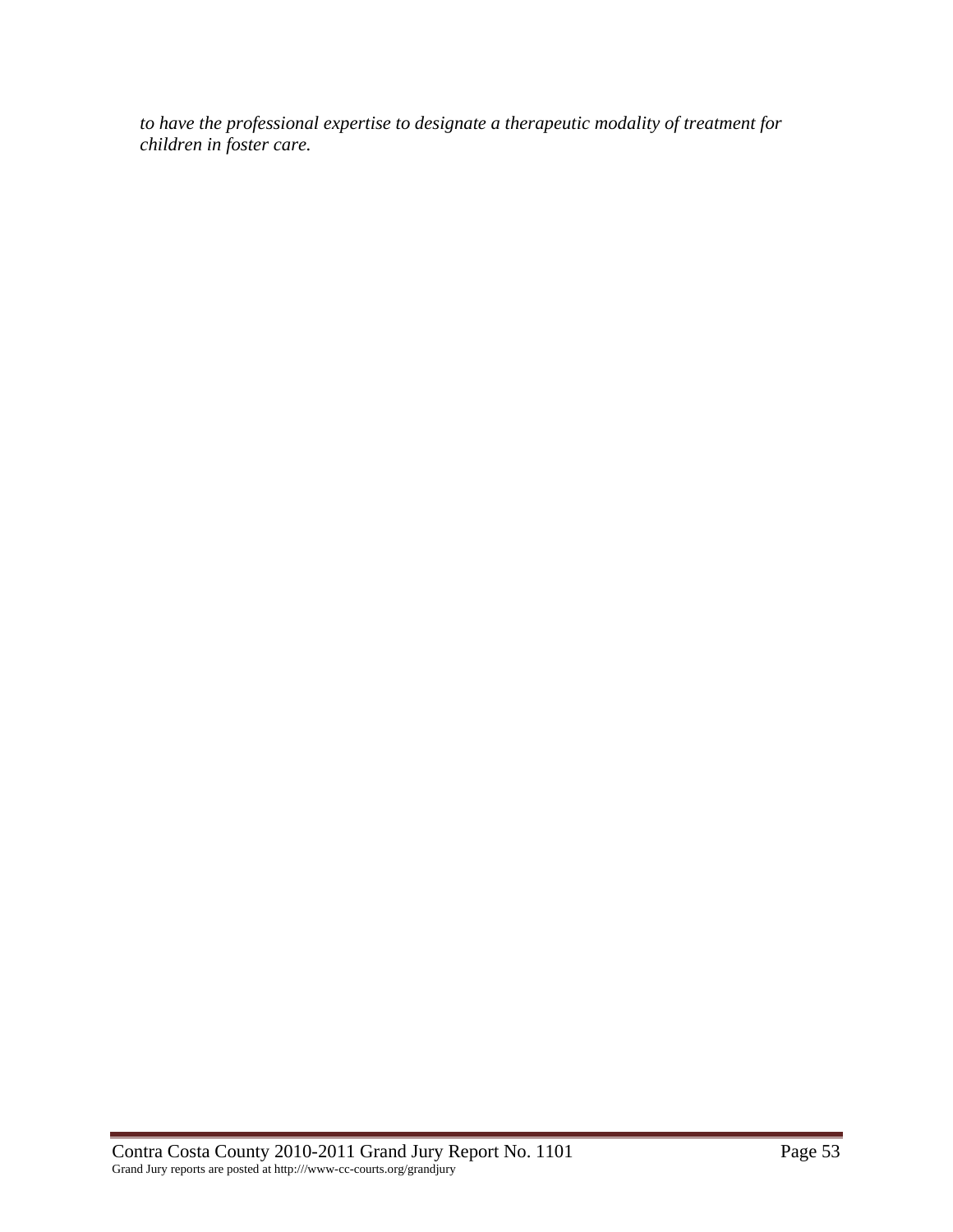### **CONTRA COSTA COUNTY GRAND JURY REPORT NO. 1012**

### **TRUANCY**

"The Kindergarten of Crime"

*Responses from Contra Costa County Office of Education and School District Governing Boards* 

#### **FINDINGS:**

**1. There are 18 school districts in Contra Costa County, each with its own superintendent.** 

No response needed.

**2. SARB is the body that refers students to the juvenile court system for truancy.** 

No response needed.

**3. The school districts do not provide timely documentation of truancy to the courts resulting in the delay of court intervention.** 

| AWDPUIDUD.                |                  |                                                                                                                                                                                                                                                                                                                                                                                                                                                                                                                                                                                                                                                                                           |
|---------------------------|------------------|-------------------------------------------------------------------------------------------------------------------------------------------------------------------------------------------------------------------------------------------------------------------------------------------------------------------------------------------------------------------------------------------------------------------------------------------------------------------------------------------------------------------------------------------------------------------------------------------------------------------------------------------------------------------------------------------|
| <b>School District</b>    | <b>Response</b>  | <b>Comments</b>                                                                                                                                                                                                                                                                                                                                                                                                                                                                                                                                                                                                                                                                           |
| <b>Acalanes Union</b>     | Received         | Following the recommendations                                                                                                                                                                                                                                                                                                                                                                                                                                                                                                                                                                                                                                                             |
| Antioch Unified           | <b>None</b>      |                                                                                                                                                                                                                                                                                                                                                                                                                                                                                                                                                                                                                                                                                           |
| <b>Brentwood</b><br>Union | Received         | Since the formation of the east county elementary SARB, there<br>has been a system in place for bringing cases to court. The<br>Judge who hears truancy cases requires that the districts file<br>paperwork on each case two weeks prior to the first Monday of<br>the month in order to get on the Judge's docket. Jan Steed's<br>office prepares the subpoenas and necessary documents, files<br>them in the Martinez Superior Court and appears on the first<br>Monday of each month. The subpoenas are served on the<br>parents to appear to explain the reason their child has been<br>truant. This has been a very effective system for bringing cases<br>to the Court's attention. |
| <b>Byron Union</b>        | Received         | Identical to Brentwood Union response.                                                                                                                                                                                                                                                                                                                                                                                                                                                                                                                                                                                                                                                    |
| Canyon                    | <i>Disagrees</i> | Canyon District does not have truant students,                                                                                                                                                                                                                                                                                                                                                                                                                                                                                                                                                                                                                                            |
| Elementary                |                  |                                                                                                                                                                                                                                                                                                                                                                                                                                                                                                                                                                                                                                                                                           |
| John Swett                | Agrees           |                                                                                                                                                                                                                                                                                                                                                                                                                                                                                                                                                                                                                                                                                           |
| Unified                   |                  |                                                                                                                                                                                                                                                                                                                                                                                                                                                                                                                                                                                                                                                                                           |
| Knightsen                 | Received         | Identical to Brentwood Union response.                                                                                                                                                                                                                                                                                                                                                                                                                                                                                                                                                                                                                                                    |
| Lafayette                 | Partially        | Agrees that timely documentation is necessary for court                                                                                                                                                                                                                                                                                                                                                                                                                                                                                                                                                                                                                                   |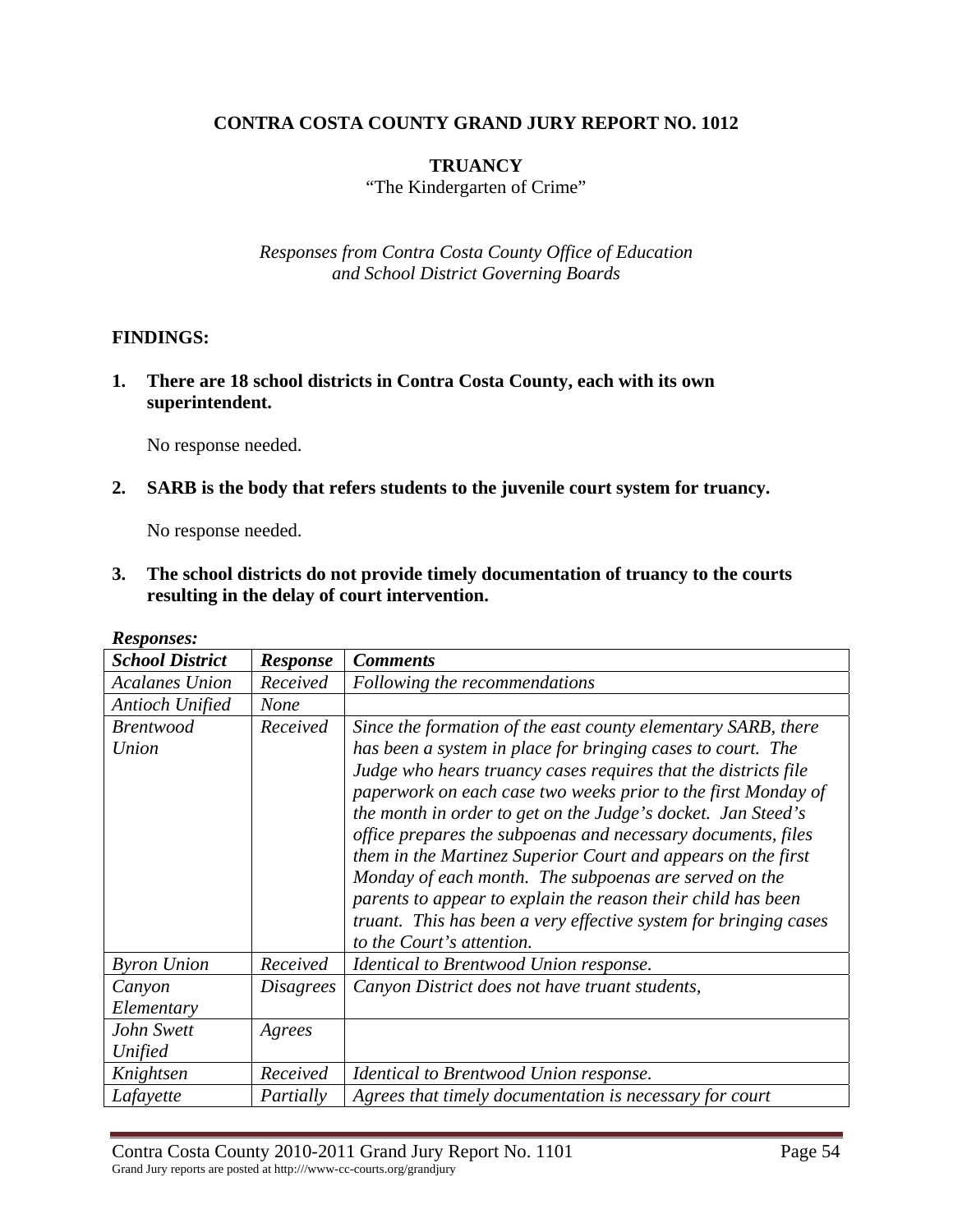|                                     | disagrees              | <i>intervention.</i>                                                                                                                                                                                                                                                                                                                                                                                                               |
|-------------------------------------|------------------------|------------------------------------------------------------------------------------------------------------------------------------------------------------------------------------------------------------------------------------------------------------------------------------------------------------------------------------------------------------------------------------------------------------------------------------|
| Liberty Union<br><b>High School</b> | <b>Disagrees</b>       | We are a high school district and have on staff a retired school<br>administrator who serves as one of our Certified Attendance<br>Supervisor. He is responsible for our SARB process. Due to our<br>successful intervention program and the option of several<br>alternative education programs, we have not found it necessary<br>to refer students to court.                                                                    |
| Martinez Unified                    | <b>Disagrees</b>       | Martinez Unified School District has a classified staff member at<br>the district office responsible for filing our SARB cases with the<br>courts. Once the case is filed, the SARB Chairperson for our<br>district presents the case to the court on the date provided by the<br>court. Of the four (4) SARB cases sent forward to the court for<br>intervention in 2009-2010, all four cases were presented before<br>the court. |
| Moraga                              | None                   |                                                                                                                                                                                                                                                                                                                                                                                                                                    |
| Mt. Diablo<br>Unified               | <b>Disagrees</b>       | Records from Mt. Diablo Unified show that students are referred<br>to court once the SARB process has been completed and truancy<br>continues. In 2008-09, 53 cases were referred to court by Mt.<br>Diablo Unified and 94 cases were referred in 2009-10.                                                                                                                                                                         |
| Oakley Union<br>Elementary          | Received               | Identical to Brentwood Union response.                                                                                                                                                                                                                                                                                                                                                                                             |
| Orinda Union                        | Received               | The Orinda Union School District (OUSD) has not had the need<br>to convene a SARB process. Attendance rates in the Orinda<br>schools exceed 97%. School procedures are used to address any<br>attendance issues.                                                                                                                                                                                                                   |
| Pittsburg Unified                   | Partially<br>disagrees | Our understanding is that the statute of limitations is one school<br>year. We do not submit cases to the courts. We take action and<br>follow up on matters pertaining to the students who have been<br>SARBed.                                                                                                                                                                                                                   |
| San Ramon<br>Valley Unified         | <b>Disagrees</b>       | The San Ramon Valley Unified School District has<br>documentation verifying that truancy information has been<br>provided to the courts in a timely manner. We cannot comment<br>on other school districts.                                                                                                                                                                                                                        |
| <b>Walnut Creek</b>                 | Agree                  | I cannot speak for all districts, but accept that this is what was<br>discovered.                                                                                                                                                                                                                                                                                                                                                  |
| West Contra<br>Costa Unified        | None                   |                                                                                                                                                                                                                                                                                                                                                                                                                                    |

# **4. The 2008 – 2009 Combined Districts-SARB Report identified 113 referrals to the court. The court indicated that only 10 cases were received.**

| <b>School District</b> |             | <b>Response</b>   Comments                             |
|------------------------|-------------|--------------------------------------------------------|
| <b>Acalanes Union</b>  |             | $\vert$ Received $\vert$ Following the recommendations |
| Antioch Unified        | <b>None</b> |                                                        |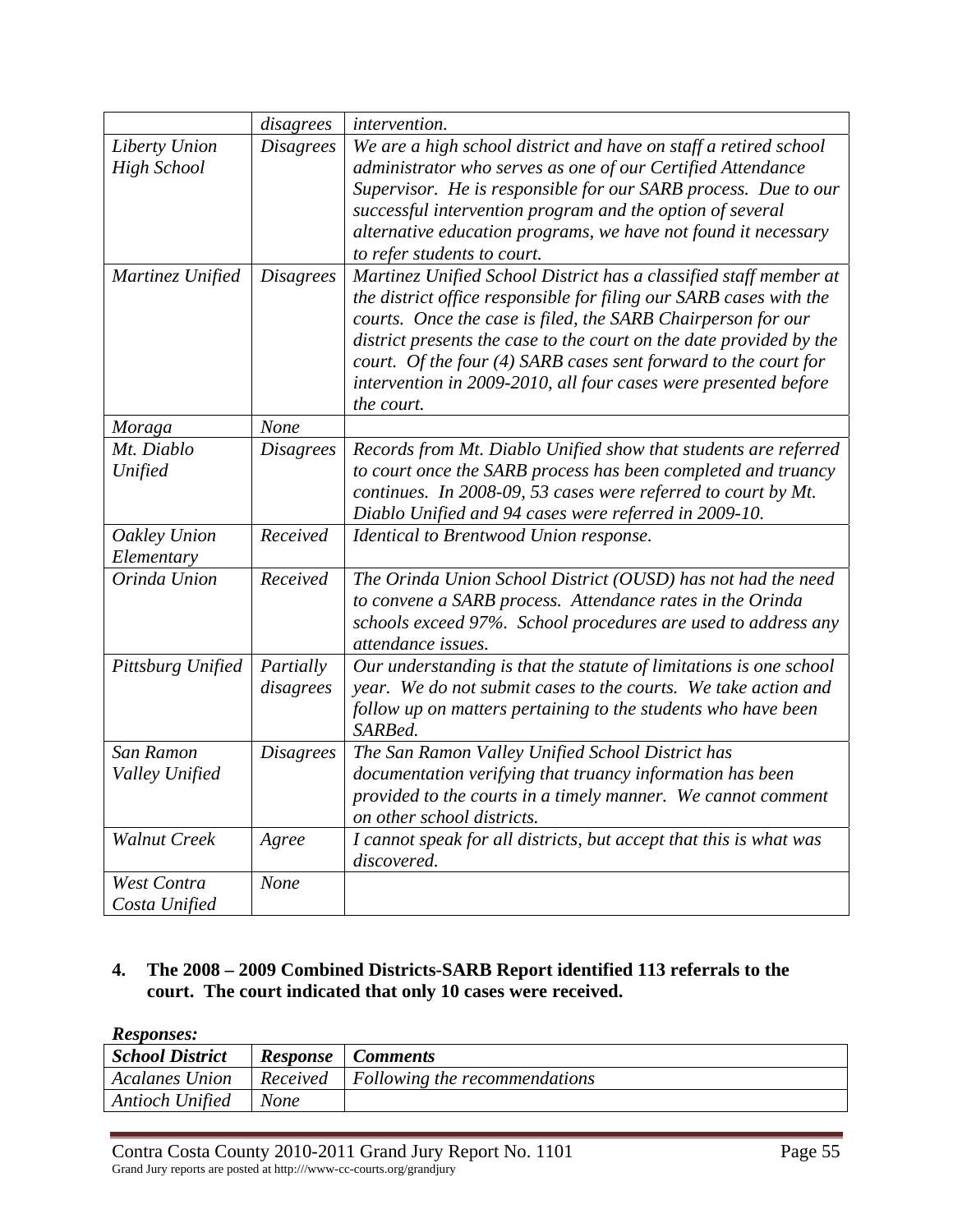| <b>Brentwood</b>    | Received         | The SARB for elementary Districts and the Districts involved       |
|---------------------|------------------|--------------------------------------------------------------------|
| Union               |                  | are unable to respond to this finding as it is based on county-    |
|                     |                  | wide data. However, the system put into place in January of        |
|                     |                  | 2009 is now regularly allowing the courts to intervene in cases    |
|                     |                  | from Brentwood, Byron, Knightsen and Oakley.                       |
| <b>Byron Union</b>  | Received         | Identical to Brentwood Union response.                             |
| Canyon              | None             |                                                                    |
| Elementary          |                  |                                                                    |
| John Swett          | Agrees           |                                                                    |
| Unified             |                  |                                                                    |
| Knightsen           | Received         | Identical to Brentwood Union response.                             |
| Lafayette           | Agrees           | Proper documentation is necessary for court intervention. The      |
|                     |                  | District had no referrals to court.                                |
| Liberty Union       | Partially        | We have not referred any cases to court. Our district's            |
| <b>High School</b>  | disagrees        | emphasis is on early identification and intervention. Emphasis     |
|                     |                  | is placed on prevention and changing behavior norms.               |
| Martinez Unified    | Agrees           | The records of the court would be presented from the court         |
|                     |                  | accurately to the civil grand jury. The Martinez Unified School    |
|                     |                  | District shows a record of referring six (6) cases to court during |
|                     |                  | 2008-2009.                                                         |
| Moraga              | None             |                                                                    |
| Mt. Diablo          | <b>Disagrees</b> | Mt. Diablo Unified accounted for 54 of the 113 referrals. All 54   |
| Unified             |                  | cases were heard in court. The district has copies of the court    |
|                     |                  | minutes and orders for all 54 cases and will provide them upon     |
|                     |                  | request.                                                           |
| Oakley Union        | Received         | Identical to Brentwood Union response                              |
| Elementary          |                  |                                                                    |
| Orinda Union        | Received         | The OUSD has not had the need to convene a SARB process.           |
|                     |                  | Attendance rates in the Orinda schools exceed 97%. Schools         |
|                     |                  | procedures are used to address any attendance issues.              |
| Pittsburg Unified   | Agrees           | We do not submit cases to the courts. We did not claim any         |
|                     |                  | court referrals. We take action and follow up on matters           |
|                     |                  | pertaining to the students who have been SARBed.                   |
| San Ramon           | <b>Disagrees</b> | The San Ramon Valley Unified School District has                   |
| Valley Unified      |                  | documentation from the courts showing that more than 10 cases      |
|                     |                  | were heard from our district alone.                                |
| <b>Walnut Creek</b> | Agree            |                                                                    |
| West Contra         | None             |                                                                    |
| Costa Unified       |                  |                                                                    |

### **5. Many schools do not have the required Certified Attendance Supervisor for reporting truancy.**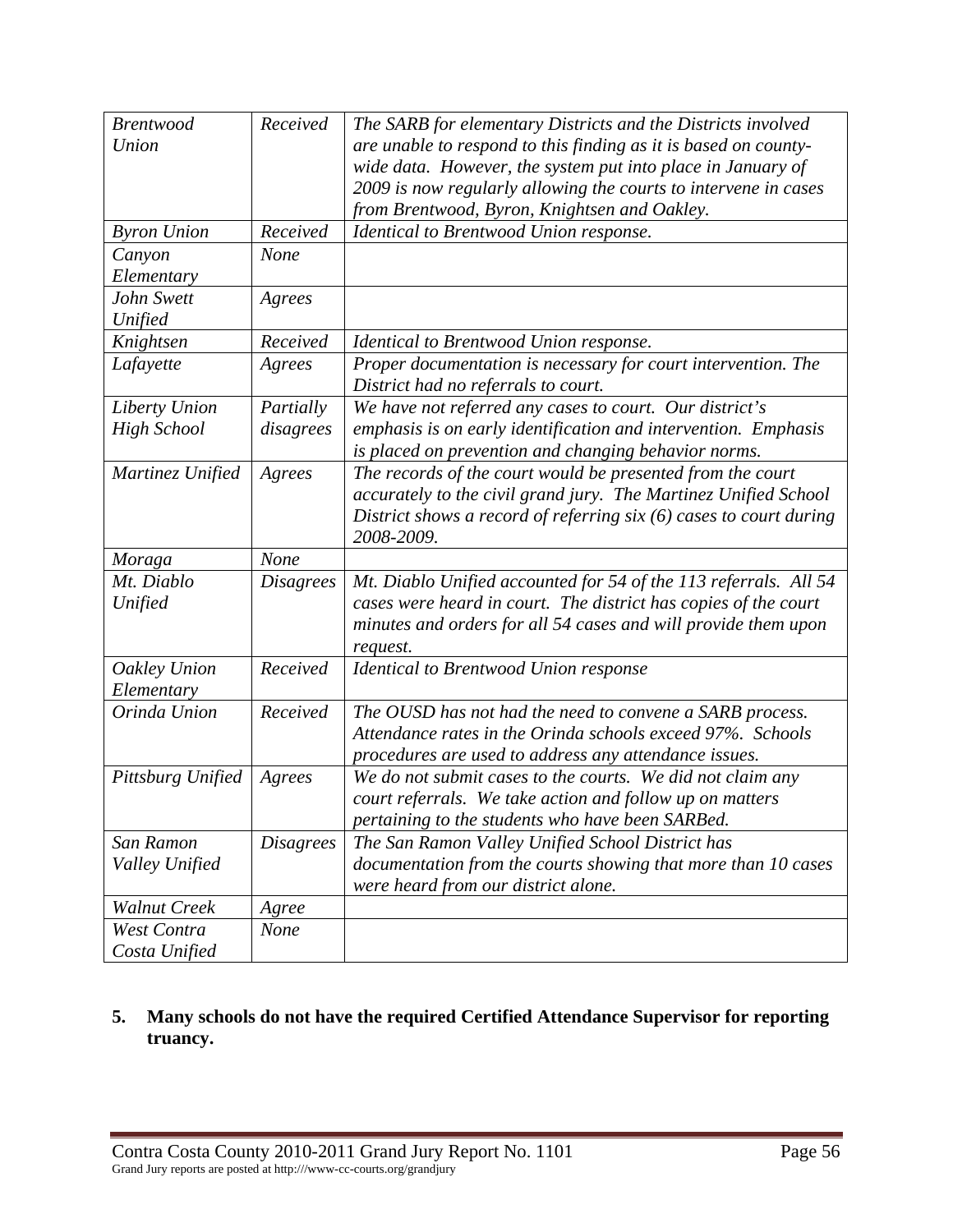| <b>Responses:</b>                   |                        |                                                                                                                                                                                                                                                                                                                                                                                                                                                                                                                         |
|-------------------------------------|------------------------|-------------------------------------------------------------------------------------------------------------------------------------------------------------------------------------------------------------------------------------------------------------------------------------------------------------------------------------------------------------------------------------------------------------------------------------------------------------------------------------------------------------------------|
| <b>School District</b>              | Response               | <b>Comments</b>                                                                                                                                                                                                                                                                                                                                                                                                                                                                                                         |
| <b>Acalanes Union</b>               | Received               | Associate principal oversees the attendance policies.                                                                                                                                                                                                                                                                                                                                                                                                                                                                   |
| <b>Antioch Unified</b>              | None                   |                                                                                                                                                                                                                                                                                                                                                                                                                                                                                                                         |
| <b>Brentwood</b><br>Union           | Received               | The assertion is misleading. All site administrators with<br>administrative credentials are certified by the Commission on<br>Teacher Credentialing to perform the duties and responsibilities<br>related to attendance/truancy under the general authorization<br>for child welfare and attendance. The functions of a "certified<br>attendance supervisor" are performed regularly by the District<br>administrators and the more serious cases are submitted to the<br>SARB to move appropriate cases to the courts. |
| <b>Byron Union</b>                  | Received               | Identical to Brentwood Union response.                                                                                                                                                                                                                                                                                                                                                                                                                                                                                  |
| Canyon<br>Elementary                | Agrees                 |                                                                                                                                                                                                                                                                                                                                                                                                                                                                                                                         |
| John Swett<br>Unified               | Agrees                 |                                                                                                                                                                                                                                                                                                                                                                                                                                                                                                                         |
| Knightsen                           | Received               | Identical to Brentwood Union response.                                                                                                                                                                                                                                                                                                                                                                                                                                                                                  |
| Lafayette                           | <b>Disagrees</b>       | Have a designated Certified Attendance Supervisor.                                                                                                                                                                                                                                                                                                                                                                                                                                                                      |
| Liberty Union<br><b>High School</b> | <b>Disagrees</b>       | At all our schools, our Assistant Principals, per Ed Code 48240,<br>as part of their job duties, are responsible for truancy and serve<br>as Certified Supervisors of Attendance. Our Assistant<br>Superintendent of Administrative Services serves a Certified<br>Supervisor of Attendance for our district whose job duties<br>include the SARB process and truancy.                                                                                                                                                  |
| Martinez Unified                    | <b>Disagrees</b>       | Martinez Unified School District has an administrator at each<br>school site that meets the criteria of Certified Attendance<br>Supervisor.                                                                                                                                                                                                                                                                                                                                                                             |
| Moraga                              | None                   |                                                                                                                                                                                                                                                                                                                                                                                                                                                                                                                         |
| Mt. Diablo<br>Unified               | Partially<br>disagrees | In Mt. Diablo Unified, the Director of Student Services is the<br>appointed Attendance Supervisor. The education code does not<br>require an individual supervisor for each school. However, Mt.<br>Diablo Unified has an Assistant Director of student Services and<br>four Child Welfare and Attendance Liaisons who assist the<br>Director in these duties. The County Board of Education has<br>not taken action to certify any individuals in this role.                                                           |
| Oakley Union<br>Elementary          | Received               | Identical to Brentwood Union response.                                                                                                                                                                                                                                                                                                                                                                                                                                                                                  |
| Orinda Union                        | Received               | In the OUSD, the school principal is considered the Certified<br>Attendance Supervisor for the school. The principal monitors<br>student attendance and makes all final decisions regarding<br>student truancy.                                                                                                                                                                                                                                                                                                         |
| Pittsburg Unified                   | <i>Disagrees</i>       | We have a District Child Welfare and Attendance worker. We<br>have administrators, counselors and clerks that do SARB related<br>work. We have classified staff at every site who are responsible<br>for tracking attendance. Ongoing professional development is                                                                                                                                                                                                                                                       |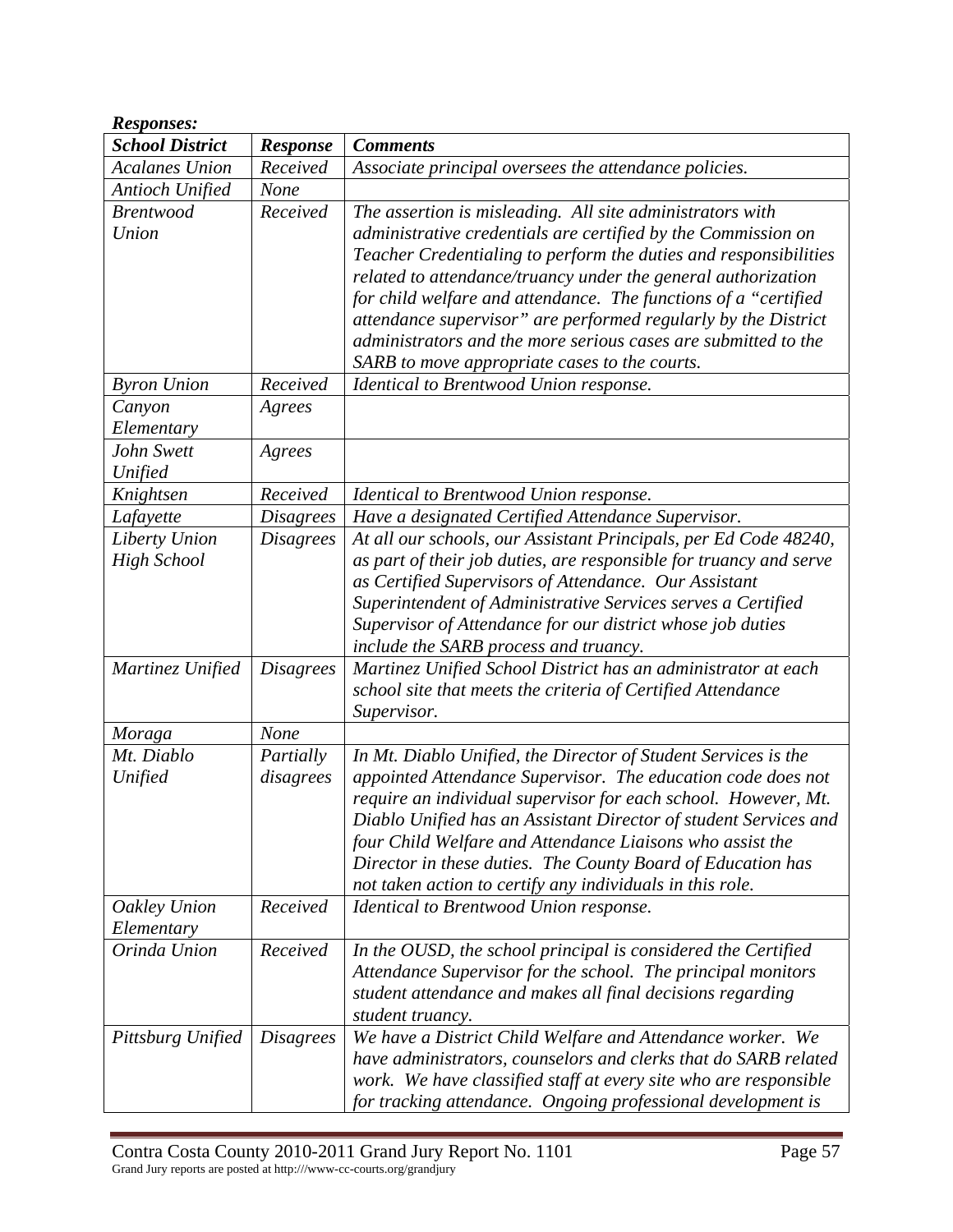|                              |                  | provided to principals and clerical staff. The most recent<br>training was mandatory two hour session on June 23.                                                                                                                                                                    |
|------------------------------|------------------|--------------------------------------------------------------------------------------------------------------------------------------------------------------------------------------------------------------------------------------------------------------------------------------|
| San Ramon<br>Valley Unified  | <i>Disagrees</i> | The San Ramon Valley School District does have personnel at<br>each school site responsible for tracking school attendance.<br>There is a district level administrator who is responsible for<br>reporting truancy for the district. We cannot comment on other<br>school districts. |
| Walnut Creek                 | Agree            |                                                                                                                                                                                                                                                                                      |
| West Contra<br>Costa Unified | <b>None</b>      |                                                                                                                                                                                                                                                                                      |

### **6. The review of truancy cases in some districts is not completed in a timely manner due to the infrequency of SARB meetings.**

| <b>Responses:</b>      |                  |                                                                     |
|------------------------|------------------|---------------------------------------------------------------------|
| <b>School District</b> | <b>Response</b>  | <b>Comments</b>                                                     |
| <b>Acalanes Union</b>  | Received         | We strive to provide timely interventions to prevent truancy        |
|                        |                  | <i>issues.</i>                                                      |
| Antioch Unified        | None             |                                                                     |
| <b>Brentwood</b>       | Received         | This is not true of the East County elementary SARB. The SARB       |
| Union                  |                  | meets on a monthly basis handling cases from all four districts.    |
|                        |                  | In the spring, when truancy issues tend to increase, the SARB       |
|                        |                  | meets twice a month. Members of the SARB include an                 |
|                        |                  | administrator from each school district, a community                |
|                        |                  | representative, a representative from REACH, and a retired law      |
|                        |                  | enforcement officer. A current law enforcement officer attends      |
|                        |                  | when it does not interfere with his duties as a police officer. The |
|                        |                  | East County SARB is an extremely well organized and managed         |
|                        |                  | group with a high success rate in changing the negative             |
|                        |                  | behaviors of students. Referrals to court occur when it is clear    |
|                        |                  | all options with the student/parent have been exhausted.            |
| <b>Byron Union</b>     | Received         | Identical to Brentwood Union response.                              |
| Canyon                 | <b>Disagrees</b> | Canyon district would review truancy cases in a timely manner       |
| Elementary             |                  | <i>if they come up.</i>                                             |
| John Swett             | None             |                                                                     |
| Unified                |                  |                                                                     |
| Knightsen              | Received         | Identical to Brentwood Union response.                              |
| Lafayette              | <b>Disagrees</b> | Agrees that SARB meetings need to occur in order for a timely       |
|                        |                  | review of truancies                                                 |
| Liberty Union          | <b>Disagrees</b> | SARB meetings are held monthly and scheduled for the entire         |
| <b>High School</b>     |                  | school year. Our meetings are held at the Brentwood Police          |
|                        |                  | Department.                                                         |
| Martinez Unified       | Partially        | Martinez Unified School District reviews SARB cases bi-monthly      |
|                        | disagrees        | throughout the school year. This schedule meets the needs of        |
|                        |                  | students in the seven (7) schools subject to compulsory full time   |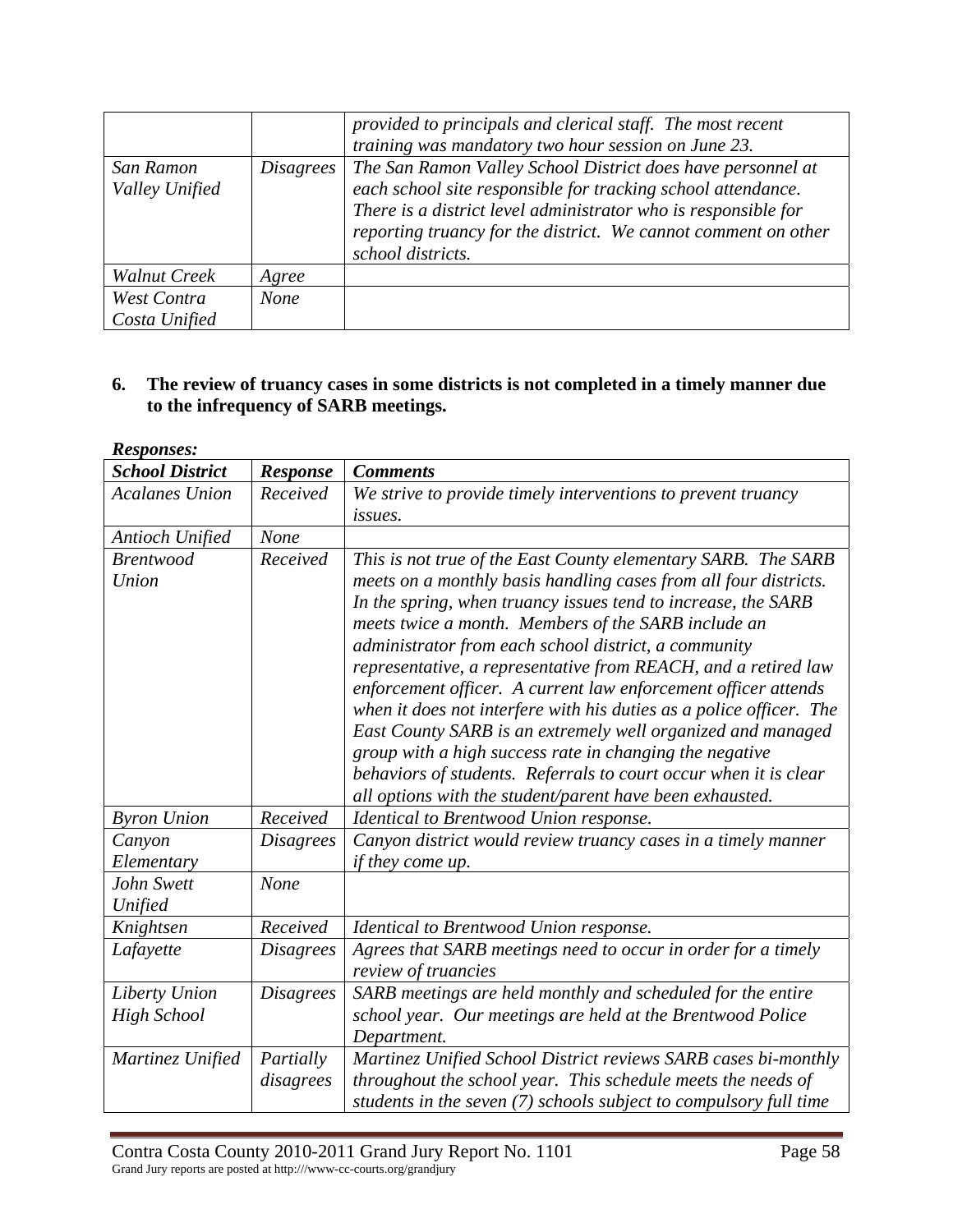|                                       |                  | attendance.                                                                                                                                                                                                                                                                                                                                                                                                                                                                                                                |
|---------------------------------------|------------------|----------------------------------------------------------------------------------------------------------------------------------------------------------------------------------------------------------------------------------------------------------------------------------------------------------------------------------------------------------------------------------------------------------------------------------------------------------------------------------------------------------------------------|
| Moraga                                | None             |                                                                                                                                                                                                                                                                                                                                                                                                                                                                                                                            |
| Mt. Diablo<br>Unified                 | <i>Disagrees</i> | In 2008-09 there were 48 hearing dates and 32 SARB hearing<br>dates in Mt. Diablo Unified in 2009-10. This was a reduction<br>due to diminished staff. However, the length of the time for the<br>meetings allowed for more students seen per session.                                                                                                                                                                                                                                                                     |
| Oakley Union<br>Elementary            | Received         | Identical to Brentwood Union response.                                                                                                                                                                                                                                                                                                                                                                                                                                                                                     |
| Orinda Union                          | Received         | The OUSD has not had the need to convene a SARB process.<br>Attendance rates in the Orinda schools exceed 97%. School<br>procedures are used to address any attendance issues. School<br>administrators work very effectively with parents to resolve<br>student attendance issues utilizing required parental<br>notifications regarding truancy.                                                                                                                                                                         |
| Pittsburg Unified                     | <i>Disagrees</i> | We review all cases if placed on SARB contract at initial<br>meeting, or student shows no progress in attendance, behavior<br>or academics. We conduct SARB meetings a minimum of every<br>2 weeks. We allocate dates and times for SARB meetings as<br>referrals come in. When there is a high demand for SARB we<br>add all day SARB meetings every Wednesday. Amount of time<br>that has been needed has been a full day every week, as year<br>school progressed. Meetings and follow up are held on all<br>referrals. |
| San Ramon                             | None             |                                                                                                                                                                                                                                                                                                                                                                                                                                                                                                                            |
| Valley Unified<br><b>Walnut Creek</b> |                  |                                                                                                                                                                                                                                                                                                                                                                                                                                                                                                                            |
|                                       | Agree            |                                                                                                                                                                                                                                                                                                                                                                                                                                                                                                                            |
| West Contra<br>Costa Unified          | None             |                                                                                                                                                                                                                                                                                                                                                                                                                                                                                                                            |

# **7. CCCOE receives truancy statistics but does not address truancy issues.**

*Response by Contra Costa County Office of Education* 

*The respondent partially disagrees with the finding.* 

*In accordance with California Education Code 48273, the Contra Costa County office of Education collects School Attendance Review Board (SARB) data from all 18 school districts within Contra Costa County on a yearly basis. In addition to this annual collection, the Contra Costa County Office of Education addresses truancy issues on an ongoing basis as follows:* 

*SARB and truancy issues are a standing agenda item at triennial (sic) Coordinating Council meetings. Coordinating Council is a group comprised of Child-Welfare and Attendance personnel from each of the 18 school districts within Contra Costa County. The Coordinating Council meets three times a year to discuss issues related to child welfare and attendance*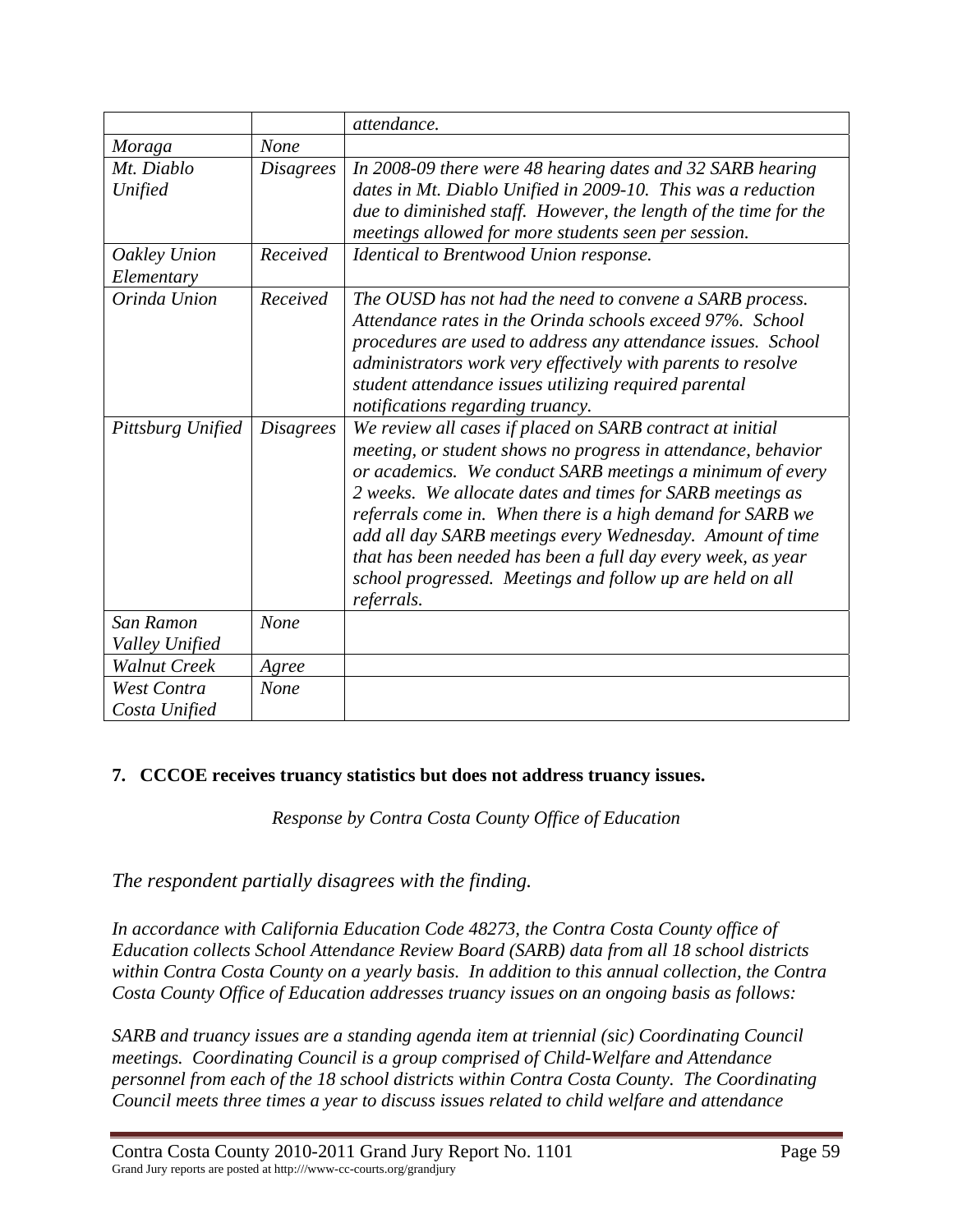*including SARB processes, truancy and working with the Probation Department and the court system in order to improve outcomes for youth within Contra Costa County. Meetings are hosted by the Contra Costa County Office of Education and are held at the Contra Costa Probation Department in Martinez.* 

*This year, for example, the fall Coordinating Council meeting on October 30, 2010 was a panel discussion and question and answer session with key personnel from the Contra Costa County District Attorneys office. Panel members included District Attorney Incumbent, Dan O'Malley, Deputy District Attorney, Juvenile Division, Dan Cabral, Deputy District Attorney, Nancy Georgiou and Supervising Deputy District Attorney, Bruce Flynn. Topics discussed included how the District Attorneys Office, the Probation Department and the schools within Contra Costa County can work together more closely and effectively in order to address truancy issues within Contra Costa County. Also in attendance were personnel from the Contra Costa County Probation Department including Probation Supervisor Suzanne Nelson.* 

*The fall 2010 Coordinating Council meeting will be a panel discussion and question and answer session with members of the Probation Department in order to further discuss and address truancy and SARB issues within Contra Costa County.* 

*Each year, the spring Coordinating Council meeting is planned to coincide with the California annual SARB statewide teleconference hosted by County Office of Education Child Welfare and Attendance (COECWA). The Contra Costa County Office of Education hosts the teleconference for all 18 school districts within Contra Costa County. This year, the meeting was televised at two locations in order to better accommodate all of our districts. One location was at the Joseph A. Ovick School in Brentwood for our East County Districts and the other was held at the County Office of Education in Pleasant Hill for our Central and West County Districts. The topic of the April 2010 teleconference was "Model SARB Processes" and included presentations by Orange County Office of Education and Kern County Office of Education. The conference was followed by a lunch discussion where all Coordinating Council representatives discussed SARB processes in their individual districts and received ideas and suggestions from their colleagues about how to run more effective SARB programs and better address truancy issues. The Contra Costa County Office of Education also disseminated all handouts, power points and information from the teleconference to all 18 school districts within Contra Costa County including those 6 districts who did not attend the teleconference in person.* 

*In addition to collecting SARB data and planning and implementing Coordinating Council meetings and trainings, the Contra Costa County Office of Education also serves as an ongoing reference for all of the school districts by researching and advising on all SARB questions and issues that arise within Contra Costa County.* 

### **8. There are no County Probation Officers assigned to schools to deal with truancy.**

| <b>School District</b> | <b>Response</b> | Comments |
|------------------------|-----------------|----------|
| <b>Acalanes Union</b>  | None            |          |
| <b>Antioch Unified</b> | None            |          |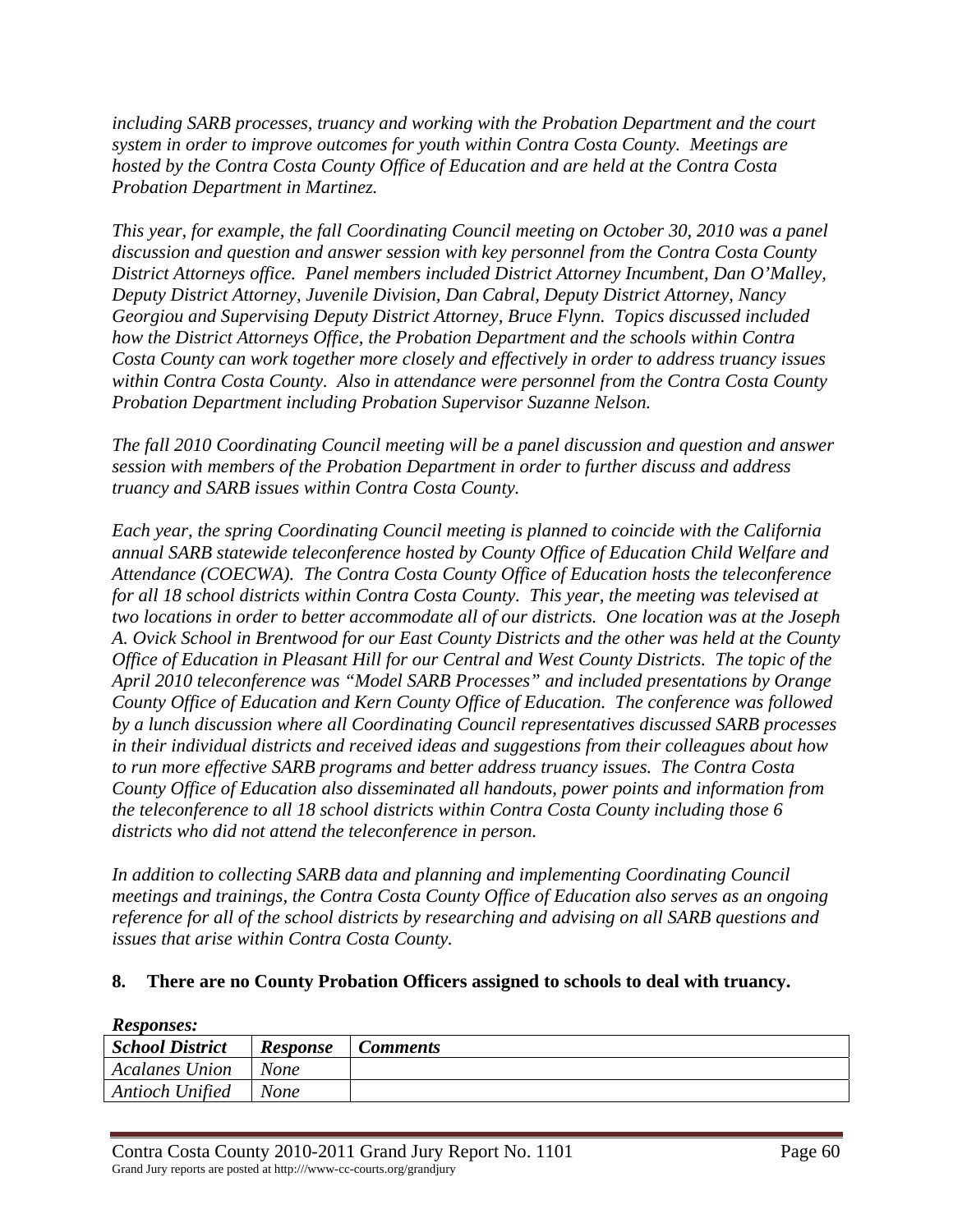| <b>Brentwood</b><br>Union | Received         | To the best of our knowledge this is an accurate statement.          |
|---------------------------|------------------|----------------------------------------------------------------------|
| <b>Byron Union</b>        | Received         | Identical to Brentwood Union response.                               |
| Canyon                    | Agrees           |                                                                      |
| Elementary                |                  |                                                                      |
| John Swett                | None             |                                                                      |
| Unified                   |                  |                                                                      |
| Knightsen                 | Received         | Identical to Brentwood Union response.                               |
| Lafayette                 | Agrees           | The district has had no need to involve the probation<br>department. |
| Liberty Union             | Partially        | Three Deputy Probation Officers, as well as police, school staff     |
| <b>High School</b>        | disagrees        | and community members are in integral part of our SARB               |
|                           |                  | panel. Through a Juvenile Justice grant we have a Deputy             |
|                           |                  | Probation Officer assigned to one of our schools. Although           |
|                           |                  | Deputy Probation Officers are not formally assigned at our           |
|                           |                  | other schools, they can be seen frequently on our school             |
|                           |                  | campuses and work closely with administrators on truancy             |
|                           |                  | issues.                                                              |
| Martinez Unified          | Agrees           |                                                                      |
| Moraga                    | None             |                                                                      |
| Mt. Diablo                | Partially        | No County Probation Officers are assigned specially for              |
| Unified                   | disagrees        | truancy, however three are assigned to district high schools in      |
|                           |                  | Mt. Diablo and do work on truancy as well as other caseload          |
|                           |                  | <i>issues.</i>                                                       |
| Oakley Union              | Received         | Identical to Brentwood Union response.                               |
| Elementary                |                  |                                                                      |
| Orinda Union              | Received         | The OUSD has not had the need to convene a SARB process.             |
|                           |                  | Attendance rates in the Orinda schools exceed 97%. School            |
|                           |                  | procedures are used to address any attendance issues.                |
|                           |                  | Consequently, there has not been a need to contact the               |
|                           |                  | probation department for assistance with truancy.                    |
| Pittsburg Unified         | <b>Disagrees</b> | Keisa Booth, Probation Officer for Pittsburg High School             |
|                           |                  | serves on our SARB board.                                            |
| San Ramon                 | None             |                                                                      |
| Valley Unified            |                  |                                                                      |
| <b>Walnut Creek</b>       | Agrees           |                                                                      |
| West Contra               | <b>None</b>      |                                                                      |
| Costa Unified             |                  |                                                                      |

**9. According to the California Department of Education SARB Handbook, students and parents must understand that school attendance is not a matter of choice but a mandate.**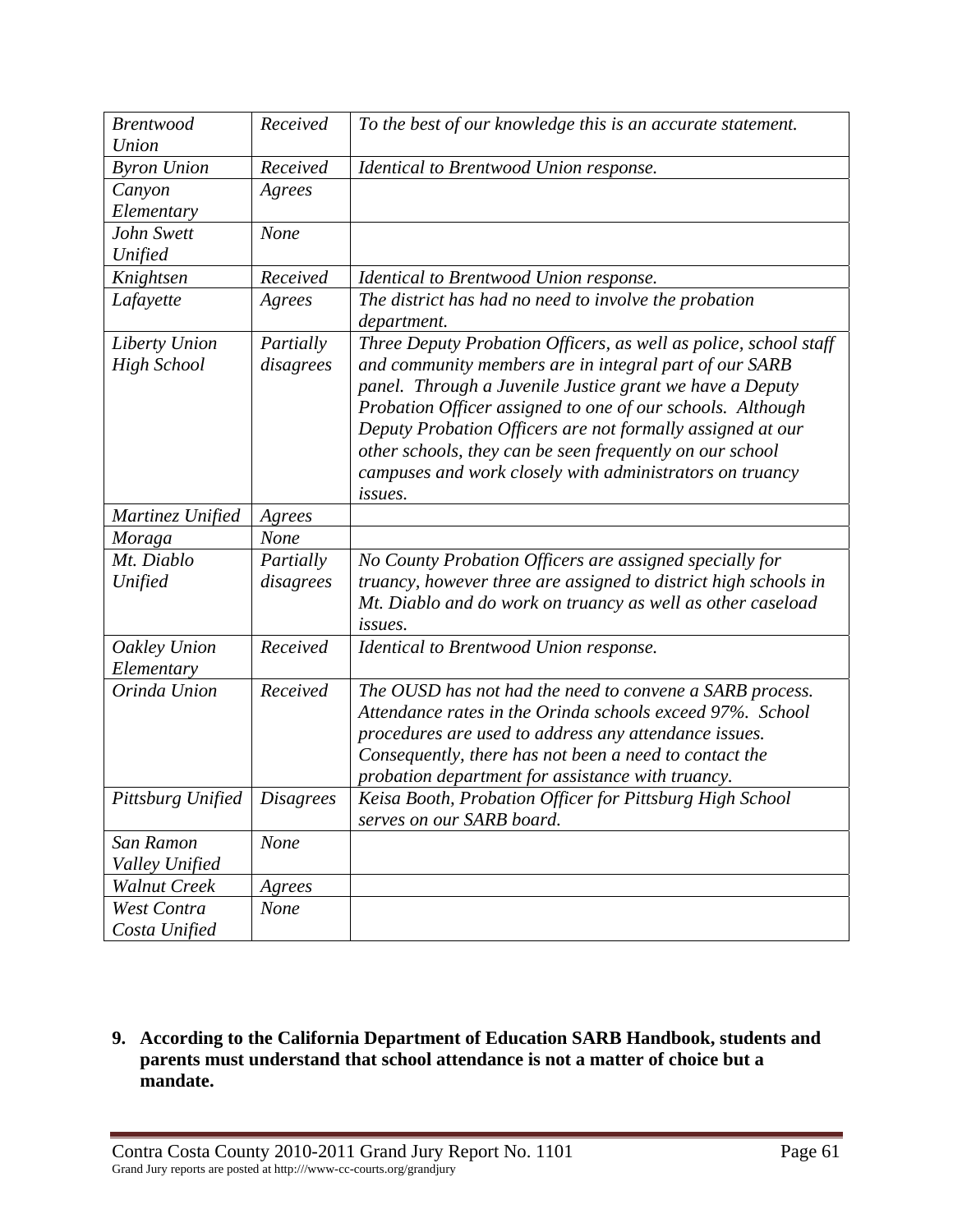| <b>Responses:</b>      |                  |                                                                                                                                  |
|------------------------|------------------|----------------------------------------------------------------------------------------------------------------------------------|
| <b>School District</b> | <b>Response</b>  | <b>Comments</b>                                                                                                                  |
| <b>Acalanes Union</b>  | None             |                                                                                                                                  |
| Antioch Unified        | None             |                                                                                                                                  |
| <b>Brentwood</b>       | Received         | The responding Districts understand that this is the law. In                                                                     |
| Union                  |                  | addition this information is included in all annual notification                                                                 |
|                        |                  | packets to parents, letters and policies related to school                                                                       |
|                        |                  | attendance and SARB referrals.                                                                                                   |
| <b>Byron Union</b>     | Received         | Identical to Brentwood Union response.                                                                                           |
| Canyon                 | Agrees           |                                                                                                                                  |
| Elementary             |                  |                                                                                                                                  |
| John Swett             | None             |                                                                                                                                  |
| Unified                |                  |                                                                                                                                  |
| Knightsen              | Received         | Identical to Brentwood Union response.                                                                                           |
| Lafayette              | Agrees           |                                                                                                                                  |
| Liberty Union          | Agrees           |                                                                                                                                  |
| <b>High School</b>     |                  |                                                                                                                                  |
| Martinez Unified       | Agrees           |                                                                                                                                  |
| <b>Moraga</b>          | None             |                                                                                                                                  |
| Mt. Diablo             | Agrees           |                                                                                                                                  |
| Unified                |                  |                                                                                                                                  |
| Oakley Union           | Received         | Identical to Brentwood Union response.                                                                                           |
| Elementary             |                  |                                                                                                                                  |
| Orinda Union           | Received         | Every opportunity is taken to emphasize with parents the                                                                         |
|                        |                  | importance of school attendance. All parents are required to<br>review the annual parental rights and obligations notifications. |
|                        |                  | In addition, the schools in Orinda utilize a variety of strategies                                                               |
|                        |                  | to emphasize the importance of attendance including: direct                                                                      |
|                        |                  | phone calls to parents of absent students, school newsletter                                                                     |
|                        |                  | articles about attendance, parent/teacher conferences, Student                                                                   |
|                        |                  | Study Teams, and truancy notification letters.                                                                                   |
| Pittsburg Unified      | <i>Disagrees</i> | Page 1 of the Student Handbook (given to all students/parents                                                                    |
|                        |                  | every year) states the legal obligation to attend school for                                                                     |
|                        |                  | students 6-18 years old. Child Welfare and Attendance worker                                                                     |
|                        |                  | and Director of Student Services make calls to parent quoting                                                                    |
|                        |                  | requirement that children 6-18 years old must attend school                                                                      |
|                        |                  | according to the law.                                                                                                            |
| San Ramon              | None             |                                                                                                                                  |
| Valley Unified         |                  |                                                                                                                                  |
| <b>Walnut Creek</b>    | Agrees           | I agree that students and parents must understand that school                                                                    |
|                        |                  | attendance is not a matter of choice but a mandate.                                                                              |
| West Contra            | None             |                                                                                                                                  |
| Costa Unified          |                  |                                                                                                                                  |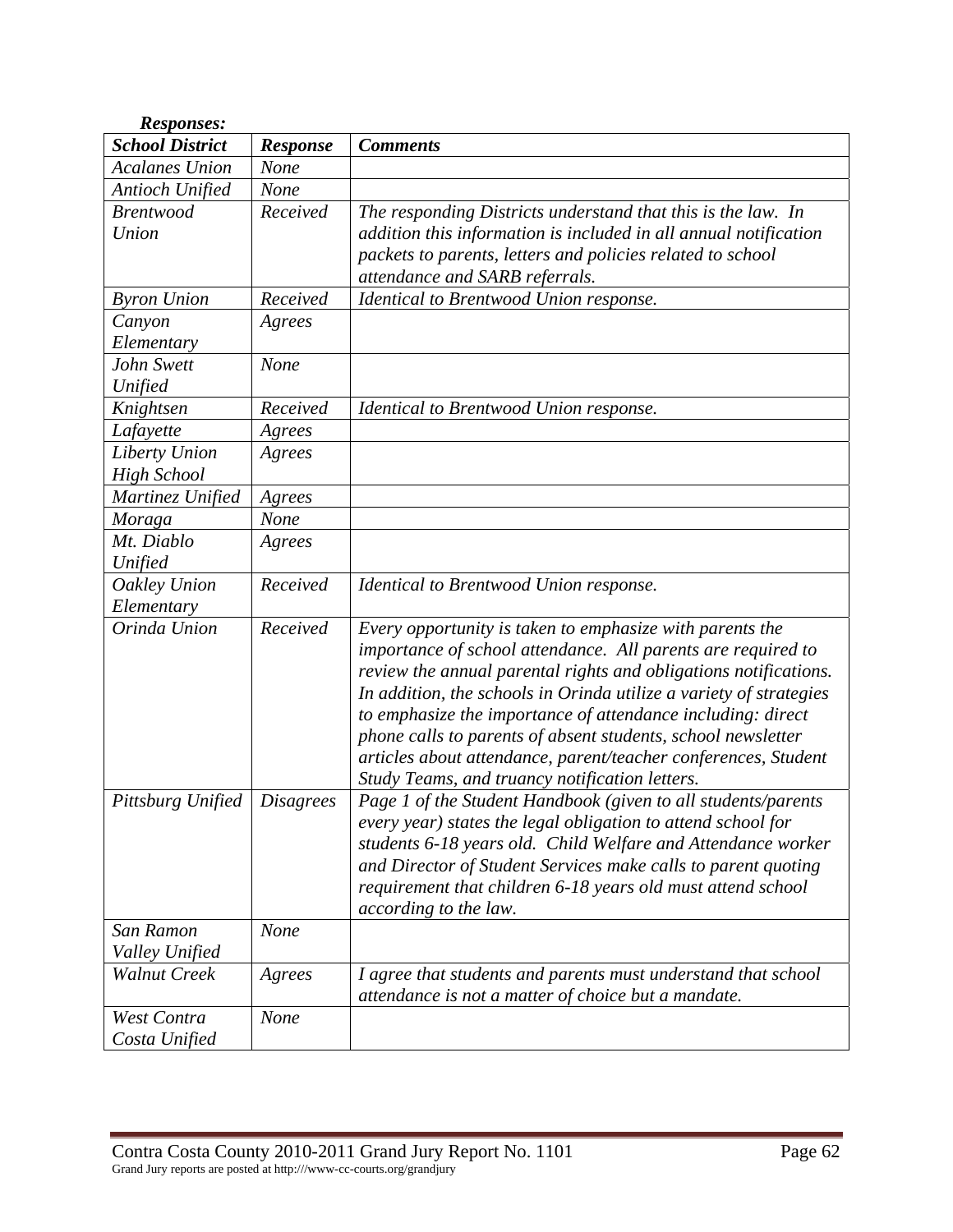## **10. To deter truancy, some school districts have implemented curfews during school hours.**

| Responses.             |                  |                                                                   |
|------------------------|------------------|-------------------------------------------------------------------|
| <b>School District</b> | <b>Response</b>  | <b>Comments</b>                                                   |
| <b>Acalanes Union</b>  | Received         | All school activities end prior to any local curfews              |
| <b>Antioch Unified</b> | None             |                                                                   |
| <b>Brentwood</b>       | Received         | Under the Civil Code curfews may be implemented by cities and     |
| Union                  |                  | enforced by the police. We are unaware of any legal authority     |
|                        |                  | allowing the governing boards of school districts to enact or     |
|                        |                  | enforce curfews.                                                  |
| <b>Byron Union</b>     | Received         | Identical to Brentwood Union response.                            |
| Canyon                 | <b>Disagrees</b> | Canyon district does not have a curfew because truancy has not    |
| Elementary             |                  | been a problem.                                                   |
| John Swett             | None             |                                                                   |
| Unified                |                  |                                                                   |
| Knightsen              | Received         | Identical to Brentwood Union response.                            |
| Lafayette              | <b>Disagrees</b> | Has not implemented such a practice.                              |
| Liberty Union          | Agrees           | Our police and sheriff departments work closely with our          |
| <b>High School</b>     |                  | schools to ensure that students are in attendance during school   |
|                        |                  | hours. All of our schools have a School Resource Officer          |
|                        |                  | assigned to them.                                                 |
| Martinez Unified       | Agrees           | At this time a curfew during school hours has not implemented.    |
| Moraga                 | None             |                                                                   |
| Mt. Diablo             | Agrees           |                                                                   |
| Unified                |                  |                                                                   |
| Oakley Union           | Received         | Identical to Brentwood Union response.                            |
| Elementary             |                  |                                                                   |
| Orinda Union           | Received         | The OUSD schools do not have nor plan to have curfews. The        |
|                        |                  | Orinda Police would enforce any local curfews. OUSD parents       |
|                        |                  | value education greatly and are the district's best support for   |
|                        |                  | having their children home on school nights.                      |
| Pittsburg Unified      | Agrees           | The City of Pittsburg has a Daytime Truancy Ordinance 99-         |
|                        |                  | 1162 that states "Minors under 18 years of age that are subject   |
|                        |                  | to compulsory education must be in school between the hours of    |
|                        |                  | 8:30am and 1:30pm on days the minor' school is in session."       |
| San Ramon              | None             |                                                                   |
| Valley Unified         |                  |                                                                   |
| <b>Walnut Creek</b>    | Agrees           | I was not aware of curfews in some districts, but if this is what |
|                        |                  | was reported, I agree.                                            |
| West Contra            | None             |                                                                   |
| Costa Unified          |                  |                                                                   |

#### *Responses:*

### **11. Not all school districts comply with EC Section 48260.5 for the reporting of truancy and subsequent parental notification.**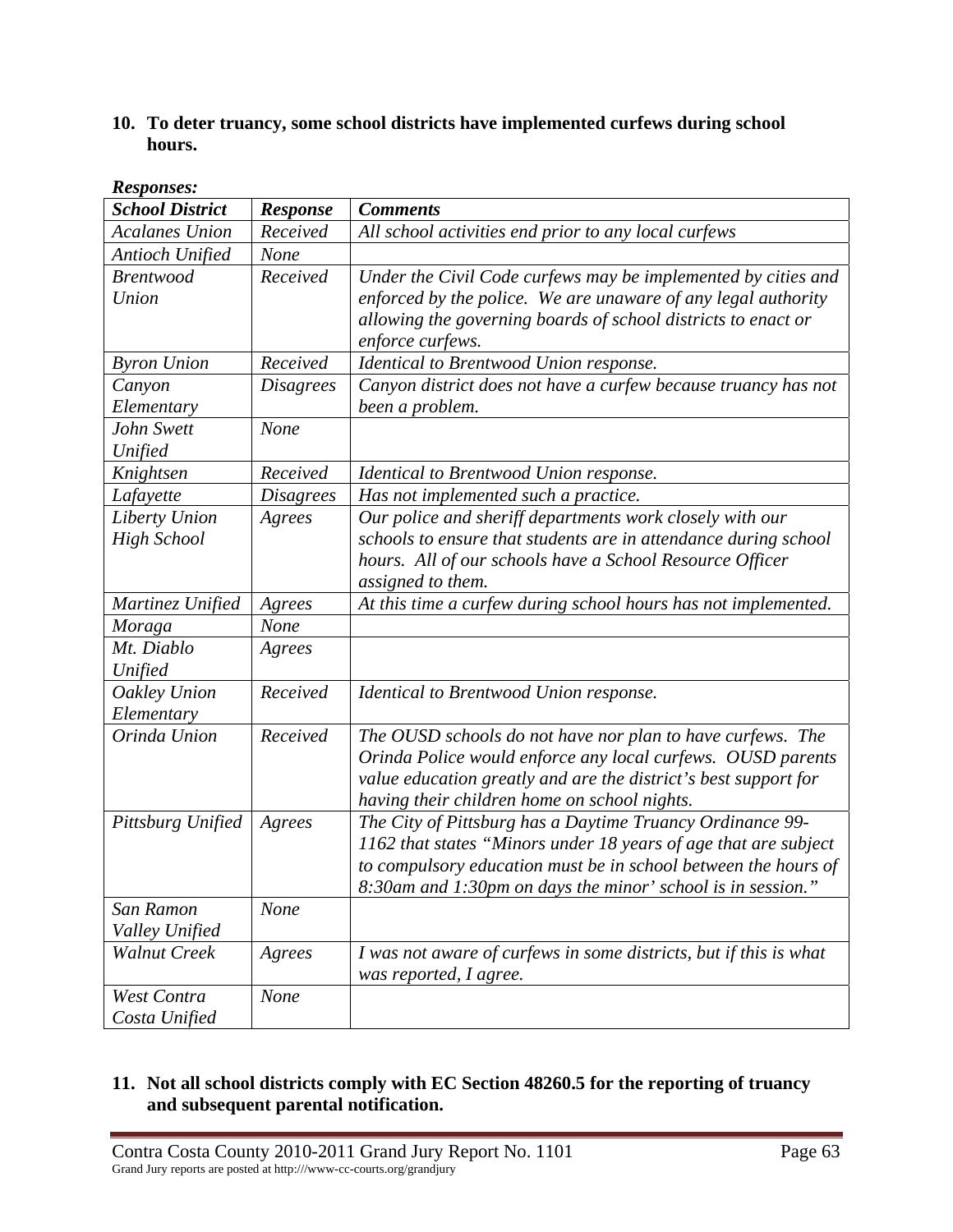| Responses:                 |                  |                                                                      |
|----------------------------|------------------|----------------------------------------------------------------------|
| <b>School District</b>     | Response         | <b>Comments</b>                                                      |
| <b>Acalanes Union</b>      | None             |                                                                      |
| Antioch Unified            | None             |                                                                      |
| <b>Brentwood</b>           | Received         | The four responding Districts do comply with the requirement         |
| Union                      |                  | of 48260.5. The SARB established for these Districts has also        |
|                            |                  | enhanced the ability of the Districts to comply with all             |
|                            |                  | Education Code requirements as it relates to student attendance      |
|                            |                  | and truancy issues.                                                  |
| <b>Byron Union</b>         | Received         | Identical to Brentwood Union response.                               |
| Canyon                     | <b>Disagrees</b> | Would comply with EC section 48260.5 if truancy became a             |
| Elementary                 |                  | problem.                                                             |
| John Swett Unif.           | None             |                                                                      |
| Knightsen                  | Received         | Identical to Brentwood Union response.                               |
| Lafayette                  | <b>Disagrees</b> | We comply with notification requirements.                            |
| Liberty Union              | <b>Disagrees</b> | Our district complies with EC Section 48260.5 regarding the          |
| <b>High School</b>         |                  | reporting of truancy and notification to parents. We have a          |
|                            |                  | procedural system in place to notify parents verbally and in         |
|                            |                  | written form upon a pupil's initial classification as a truant.      |
| Martinez Unified           | <b>Disagrees</b> | Complies with Education Code section 48260.5 for reporting           |
|                            |                  | truancy and subsequent parental notification. Each school in         |
|                            |                  | MUSD sends letters to parents regarding excessive absences.          |
| <b>Moraga</b>              | None             |                                                                      |
| Mt. Diablo                 | Partially        | Mt. Diablo Unified does comply with EC48260.5. Letters with          |
| Unified                    | disagrees        | the required language and elements are printed automatically         |
|                            |                  | as part of the electronic student information system. We cannot      |
|                            | Received         | speak for other districts.                                           |
| Oakley Union<br>Elementary |                  | Identical to Brentwood Union response.                               |
| Orinda Union               | Received         | The OUSD has not had the need to convene a SARB process.             |
|                            |                  | Attendance rates in the Orinda schools exceed 97%. School            |
|                            |                  | procedures are used to address any attendance issues. School         |
|                            |                  | principals also send truancy notifications letters to parents        |
|                            |                  | when appropriate.                                                    |
| Pittsburg Unified          | <b>Disagrees</b> | The district uses $E$ -truancy – a service that sends letters to all |
|                            |                  | parents of truant students. District Child Welfare and               |
|                            |                  | Attendance Person and Director of Student Services follows up        |
|                            |                  | on truant students. School Sites (administrators, dean and           |
|                            |                  | counselors) follow up on truant students.                            |
| San Ramon                  | None             |                                                                      |
| Valley Unified             |                  |                                                                      |
| <b>Walnut Creek</b>        | Agrees           | I agree if it was found that not all school districts comply with    |
|                            |                  | reporting of truancy.                                                |
| West Contra                | <b>None</b>      |                                                                      |
| Costa Unified              |                  |                                                                      |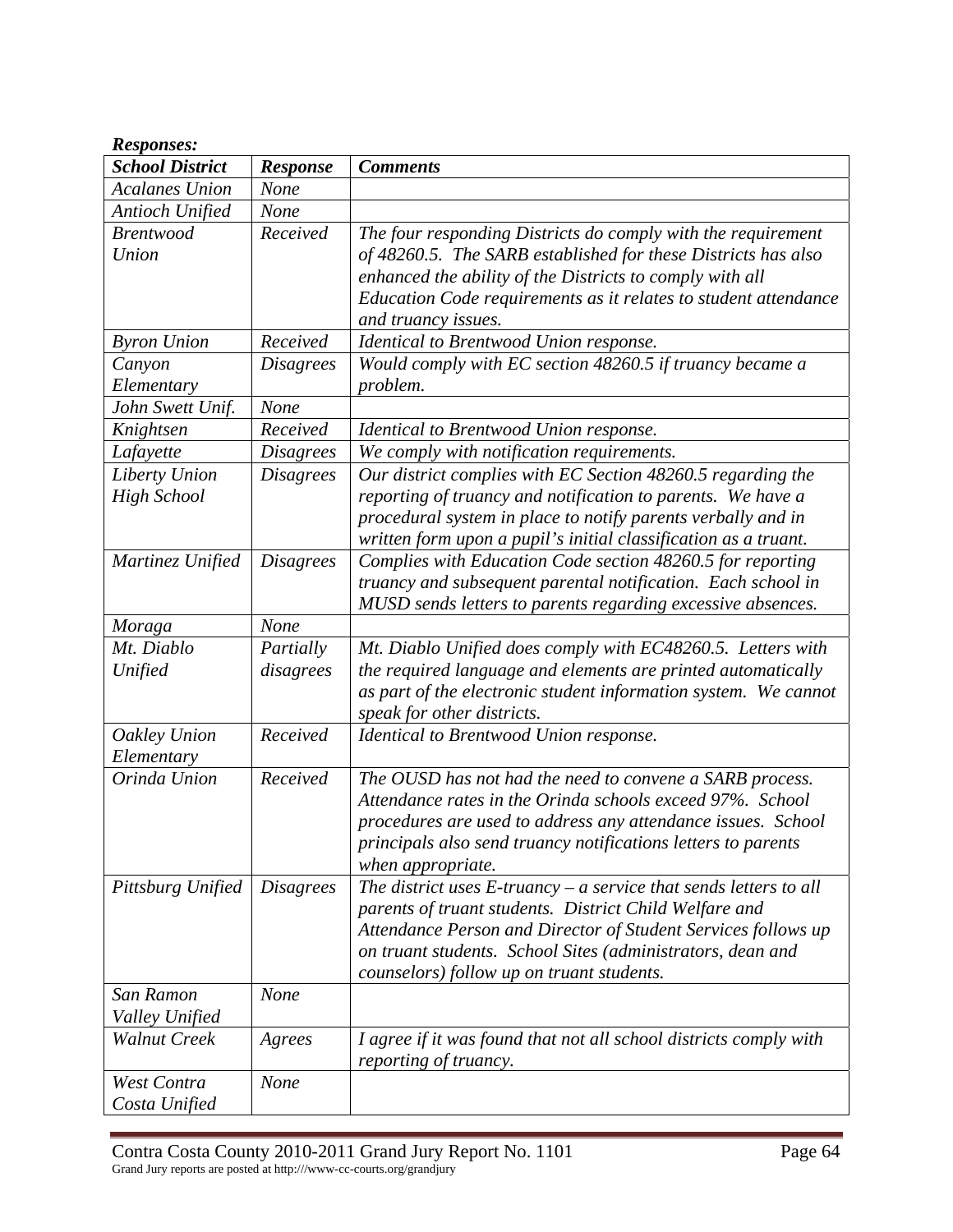**12. Truancy is detrimental to student achievement, promotions, graduation, self-esteem, and employment potential. Students lose the benefit of instruction, districts lose income and communities suffer.** 

| <b>School District</b> | <b>Response</b> | <b>Comments</b>                                                 |
|------------------------|-----------------|-----------------------------------------------------------------|
| <b>Acalanes Union</b>  | None            |                                                                 |
| Antioch Unified        | <b>None</b>     |                                                                 |
| <b>Brentwood</b>       | Received        | The Districts acknowledge that parental control is critical.    |
| Union                  |                 | However, many parents have no influence or control over their   |
|                        |                 | children. Some wish to have control and don't know how to get   |
|                        |                 | it. Some do not care to gain control.                           |
| <b>Byron Union</b>     | Received        | Identical to Brentwood Union response.                          |
| Canyon                 | Agrees          |                                                                 |
| Elementary             |                 |                                                                 |
| John Swett             | None            |                                                                 |
| Unified                |                 |                                                                 |
| Knightsen              | Received        | Identical to Brentwood Union response.                          |
| Lafayette              | Agrees          |                                                                 |
| Liberty Union          | Agrees          |                                                                 |
| <b>High School</b>     |                 |                                                                 |
| Martinez Unified       | Agrees          |                                                                 |
| Moraga                 | None            |                                                                 |
| Mt. Diablo             | Agrees          |                                                                 |
| Unified                |                 |                                                                 |
| Oakley Union           | Received        | Identical to Brentwood Union response.                          |
| Elementary             |                 |                                                                 |
| Orinda Union           | Received        | All in the school district would agree with the Grand Jury's    |
|                        |                 | finding. The fact that API scores for all Orinda schools        |
|                        |                 | exceeding 900 is clear evidence of across the board support for |
|                        |                 | this finding.                                                   |
| Pittsburg Unified      | Agrees          | We strongly agree, that is why we have a SARB board of 30       |
|                        |                 | plus members, of which the average of 16 at each meeting. Our   |
|                        |                 | SARB meetings are professionally conducted with titles of each  |
|                        |                 | member who provide free resources, services and support for     |
|                        |                 | students; and sometimes consequences. The goal of the           |
|                        |                 | Pittsburg Unified School District SARB Board is to provide      |
|                        |                 | resources for behavior and attendance challenged students that  |
|                        |                 | will increase their academic performance, improve attendance,   |
|                        |                 | and reduce negative behavior referrals that affect learning. We |
|                        |                 | provide on campus support, district support, and community      |
|                        |                 | resources/services for students as needed.                      |
| San Ramon              | <b>None</b>     |                                                                 |
| Valley Unified         |                 |                                                                 |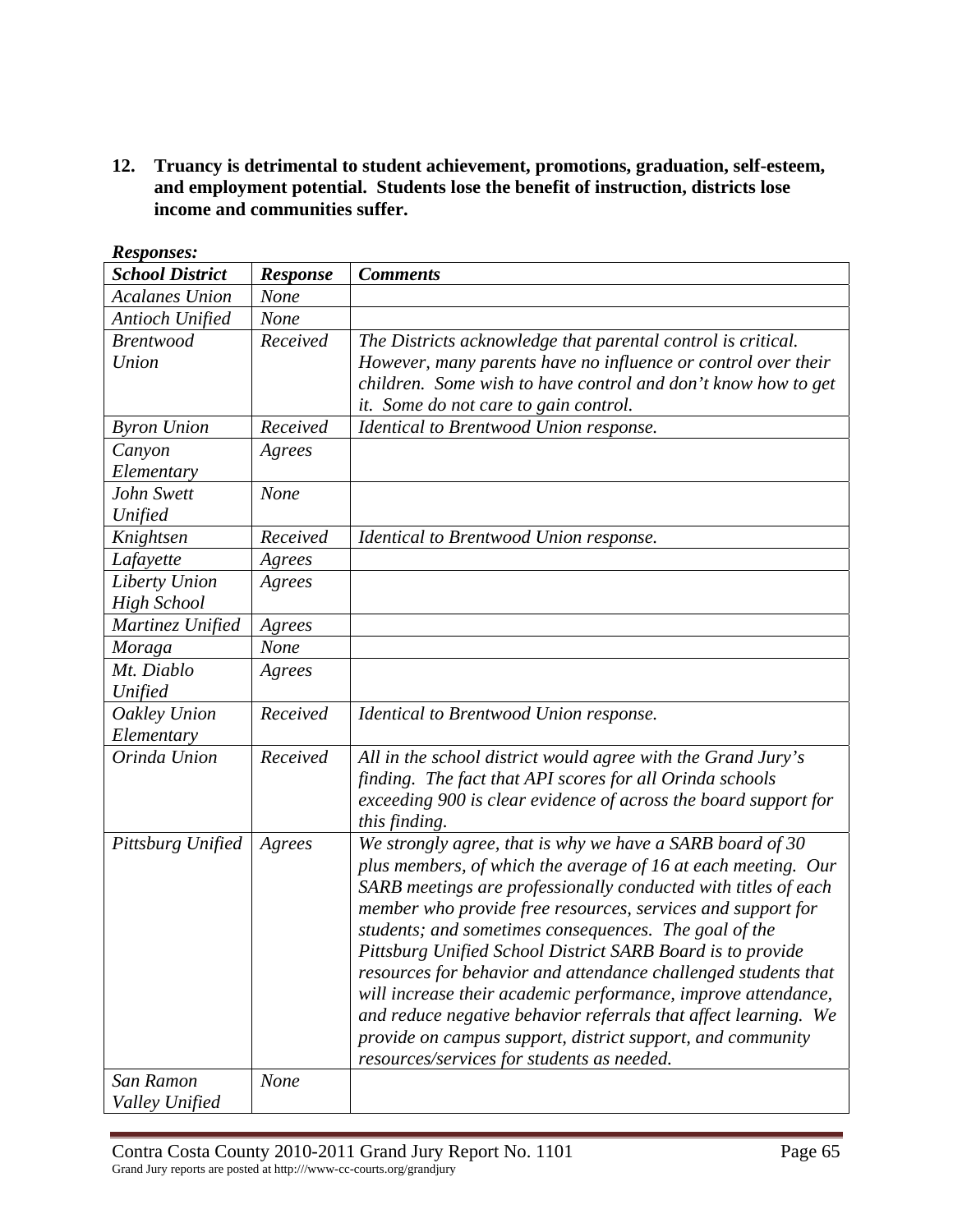| <b>Walnut Creek</b> | Agrees | Truancy is detrimental to student achievement. |
|---------------------|--------|------------------------------------------------|
| West Contra         | None   |                                                |
| Costa Unified       |        |                                                |

**13. Exhibit 1 to this report shows the number of students referred to SARB, the gender of the referred students, the reason for the referrals, the number of students referred to the court, and the total enrollment for each identified school district.** 

| <b>Responses:</b>      |                  |                                                                |
|------------------------|------------------|----------------------------------------------------------------|
| <b>School District</b> | <b>Response</b>  | <b>Comments</b>                                                |
| <b>Acalanes Union</b>  | None             |                                                                |
| <b>Antioch Union</b>   | None             |                                                                |
| <b>Brentwood</b>       | Received         | We assume that Exhibit 1 is accurate.                          |
| Union                  |                  |                                                                |
| <b>Byron Union</b>     | Received         | Identical to Brentwood Union response.                         |
| Canyon                 | Agrees           |                                                                |
| Elementary             |                  |                                                                |
| John Swett             | None             |                                                                |
| Unified                |                  |                                                                |
| Knightsen              | Received         | Identical to Brentwood Union response.                         |
| Lafayette              | Agrees           |                                                                |
| Liberty Union          | Agrees           |                                                                |
| <b>High School</b>     |                  |                                                                |
| Martinez Unified       | <i>Disagrees</i> | The record of the 2008-2009 end of year summary for SARB is    |
|                        |                  | not consistent with the numbers listed in Exhibit 1.           |
| Moraga                 | None             |                                                                |
| Mt. Diablo             | Agrees           |                                                                |
| Unified                |                  |                                                                |
| Oakley Union           | Received         | Identical to Brentwood Union response.                         |
| Elementary             |                  |                                                                |
| Orinda Union           | Received         | Exhibit 1 accurately displays attendance results for the OUSD. |
| Pittsburg Unified      | Agrees           | We always keep the required information in a database and      |
|                        |                  | update it accordingly.                                         |
| San Ramon              | None             |                                                                |
| Valley Unified         |                  |                                                                |
| <b>Walnut Creek</b>    | Agrees           |                                                                |
| <b>West Contra</b>     | None             |                                                                |
| Costa Unified          |                  |                                                                |

### **RECOMMENDATIONS:**

**1. All School Districts shall strictly and uniformly enforce the Education Code Section 48260.5 regarding truancy tracking and parental notification.**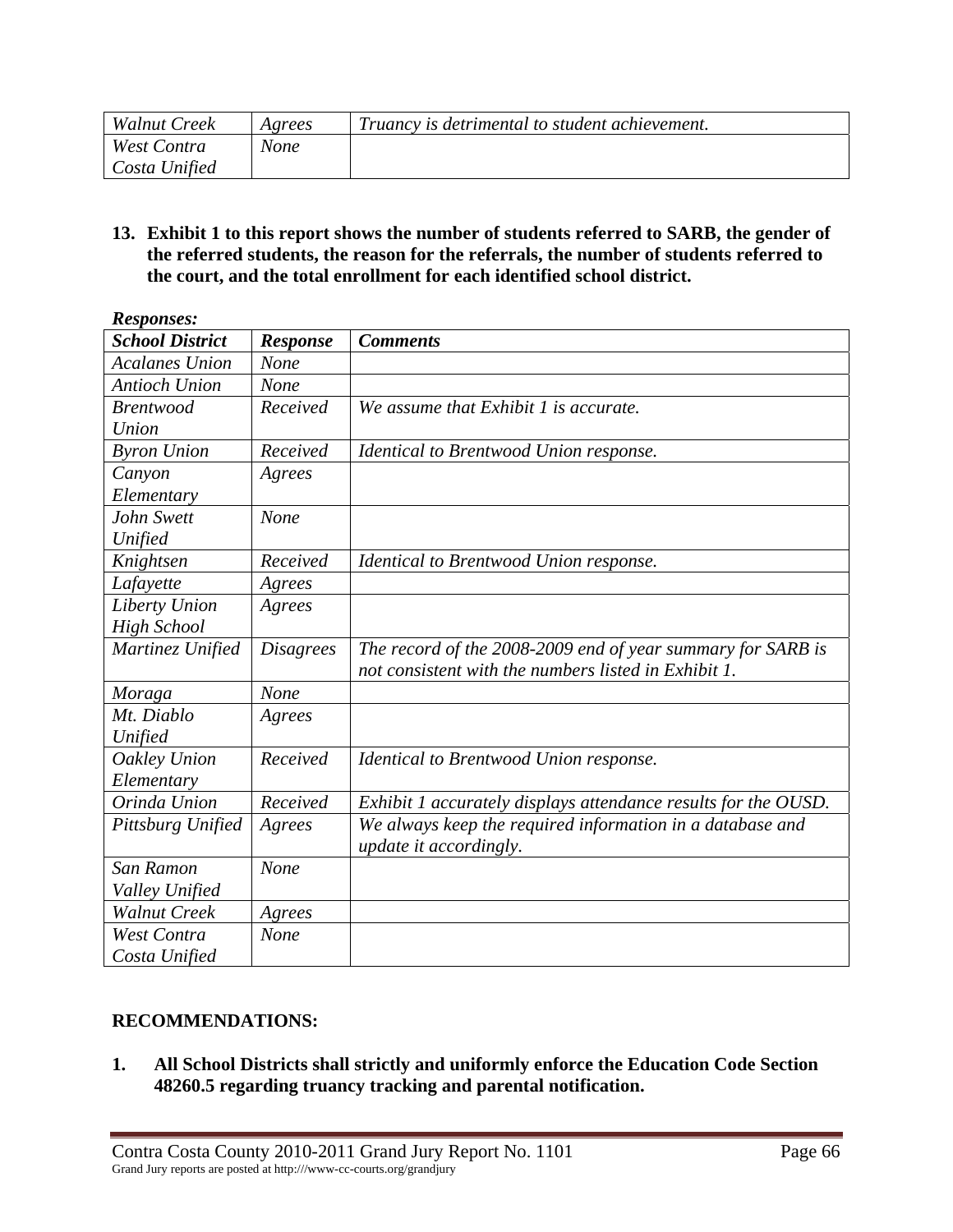### *Responses:*

*Brentwood Union, Byron Union, Knightsen and Oakley Union Elementary: the four East County elementary school Districts have a variety of ways of communicating about attendance problems with parents. Those activities include annual notification of all parents regarding the law governing attendance and truancy, inclusion of this kind of information in Parent and/or Student Handbooks which are also reviewed at schools, letters to specific parents, home visits and referrals to SARB. SARB also undertakes activities to notify parents and work with families in a variety of ways before referring a case to court.* 

*John Swett Unified: JSUSD has implemented the recommendation with revised and uniform truancy notification letters for both parents and students. These letters are hand delivered (requiring signature of student) and through the mail. Additionally, site attendance supervisors and administrators make regular phone calls to parents with students that are habitual truants or have irregular attendance. The SARB board, attendance supervisors, and administrators met twice this year to review and revise procedures and will meet at the start of next year (September 2010) to work on identifying areas of weakness and to ensure consistent, systematic implementation of this recommendation at all schools.* 

*Lafayette: The recommendation has been implemented. The district's Student Services Director has set up systems in working with principals to track truancy and notify parents. Liberty Union High School: The recommendation has been implemented: Students are classified as a truant if absent from school without a valid excuse for three or more days. Our district uses a four step tracking and intervention process. The first letter is a warning notifying the parents of (a) through (h) in EC Section 48266.5. If a student continues to be truant, a second letter results in a meeting with an Assistant Principal. The third letter results in a meeting with our School Attendance Response Team (SART) to provide intensive intervention and support to parents. If a student is still truant, then they are referred to SARB.* 

*Martinez Unified: The recommendation has been implemented. Within our database system each school has absence letters created and sent to students throughout the school year. These letters specify the student as being classified as truant. In addition, these letters specify other possible actions regarding continued truancy.* 

*Mt. Diablo Unified: The recommendation has been implemented. This is ongoing in MUSD. Letters with the required language and elements are printed automatically during the attendance cycle as part of the electronic student information system.* 

*Orinda Union: All attendance processes are uniformly enforced in the Orinda schools. Attendance is carefully monitored, parent notifications are provided annually, truancy notification letters are sent when appropriate and school administrators work effectively with parents to resolve attendance problems.* 

*Pittsburg Unified: Has been implemented.* 

*Walnut Creek: Walnut Creek School District will ensure this in 2010-11 with a new person overseeing this.*

*West Contra Costa Unified: Within the first month of the school year, each school in the WCCUSD must submit a site plan for attendance improvement and truant recovery. This plan must include goals/objectives, a step-by-step plan for early identification/prevention and persons responsible, and incentive programs for improved attendance. These plans are*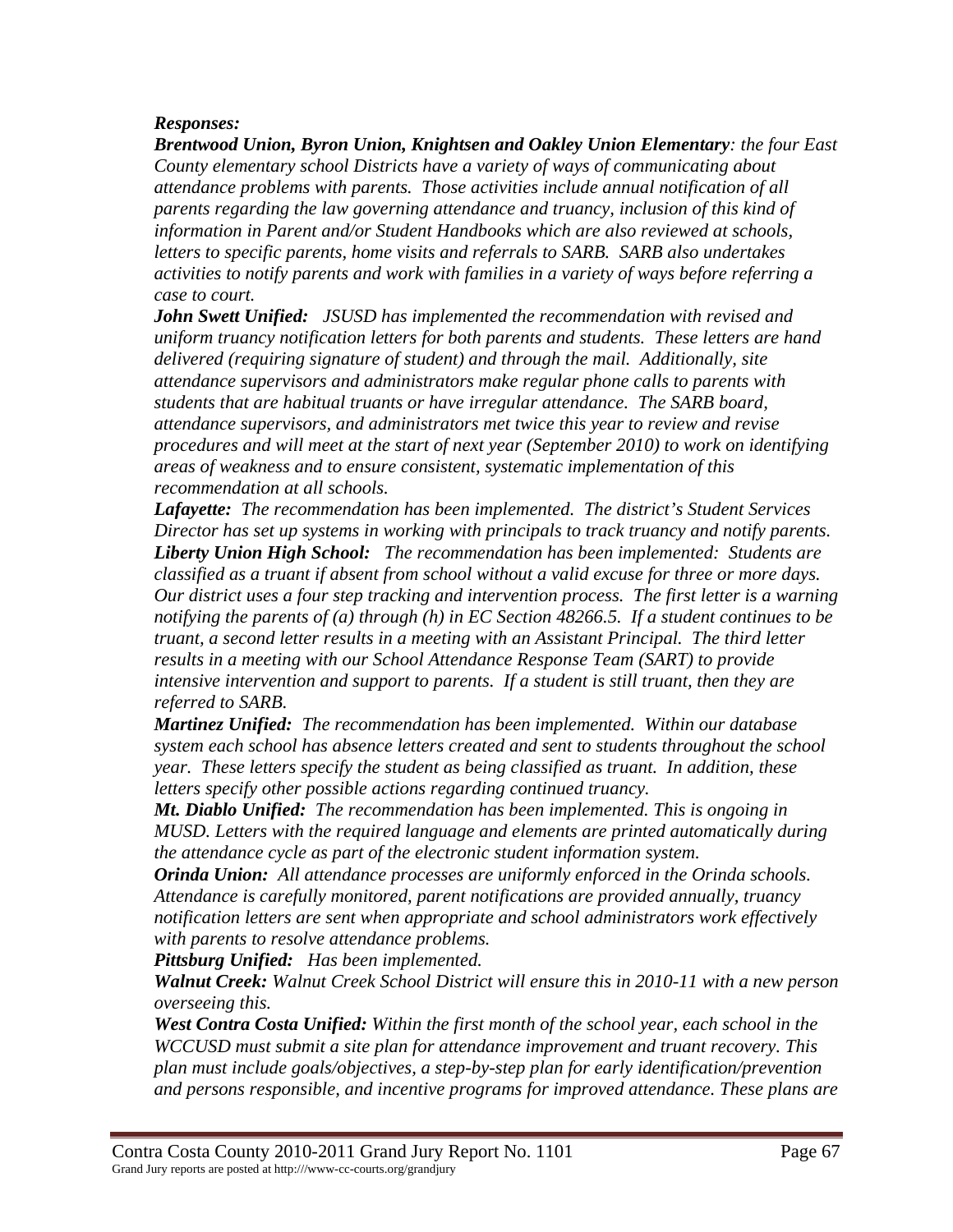*reviewed by the SARB (School Attendance Review Board) chairperson and meetings are held to discuss the plans with the schools. Each school's Attendance Clerk runs reports and identifies truant students for the "first notice" mandated cost letters. Other key staff members at a school also help to identify truants under the site plan. Students whose truancy persists are referred to the next step in the school's plan.* 

*A school-level intervention often used at secondary schools is a Truancy Mediation or "Group" meeting. The WCCUSD has successfully utilized a truancy mediation program adapted from the Santa Clara County Model. Due to the limited availability of personnel from the District Attorney's (DA) office, more often schools will use a "Group" meeting which is similar in format to the Truancy Mediation but without the assistance of the D.A.'s office. A group meeting may involve 40-50 families. Individual student attendance, behavior, and academic data is available and a panel to address the families may be made up of the principal, a district-level official, gang-intervention specialist, School Resource Officer (SRO), and a community person such as a city council member.* 

*When a school has exhausted its resources without resolving a student's truancy, a referral may be made to the district Student Welfare and Attendance Team (SWAT). A formal referral form must be submitted which requires: student demographic information, attendance record, and a listing of actions taken by the site. There are check-off boxes and required dates and results indicated for the following actions: phone calls, letters, conferences, referrals to the School Success Team (SST) Student Attendance Review Team (SART) and other (i.e., program change, testing, referral to outside agency, etc.).* 

*Referrals to the Student Welfare and Attendance Office are first screened by the Staff Secretary. If the documentation or actions taken are not adequate, the school is notified. If the referral meets all criteria it is assigned to an Assistant of Truancy Prevention. If the truancy worker is not able to help resolve the student's truancy, the case will be considered for a SARB referral. At the weekly Monday morning staff meeting, truancy workers and the SARB chairperson collaboratively review cases and decisions are made to start the communication process for the following week's SARB cases.* 

*Attendance data is screened carefully at both the school and district level. Truancy Prevention Assistants work closely with the site Attendance Clerks to be sure that students are being referred. Monthly attendance reports are provided to the schools which compare two years of data to identify trends, successes, and challenges. The SARB chair and even our Information Technology Department (since attendance improvement is everyone's concern) will contact schools to make sure that truant students are being referred.* 

*The following is demonstrating the referral process in the W.C.C.U.S.D. School Plan I.D. Truants – Student Welfare & Attendance Interventions – SARB Interventions – Judicial System Community Service* 

### **2. All School Districts shall initiate a stronger link between SARB and the courts to provide an opportunity for timely intervention.**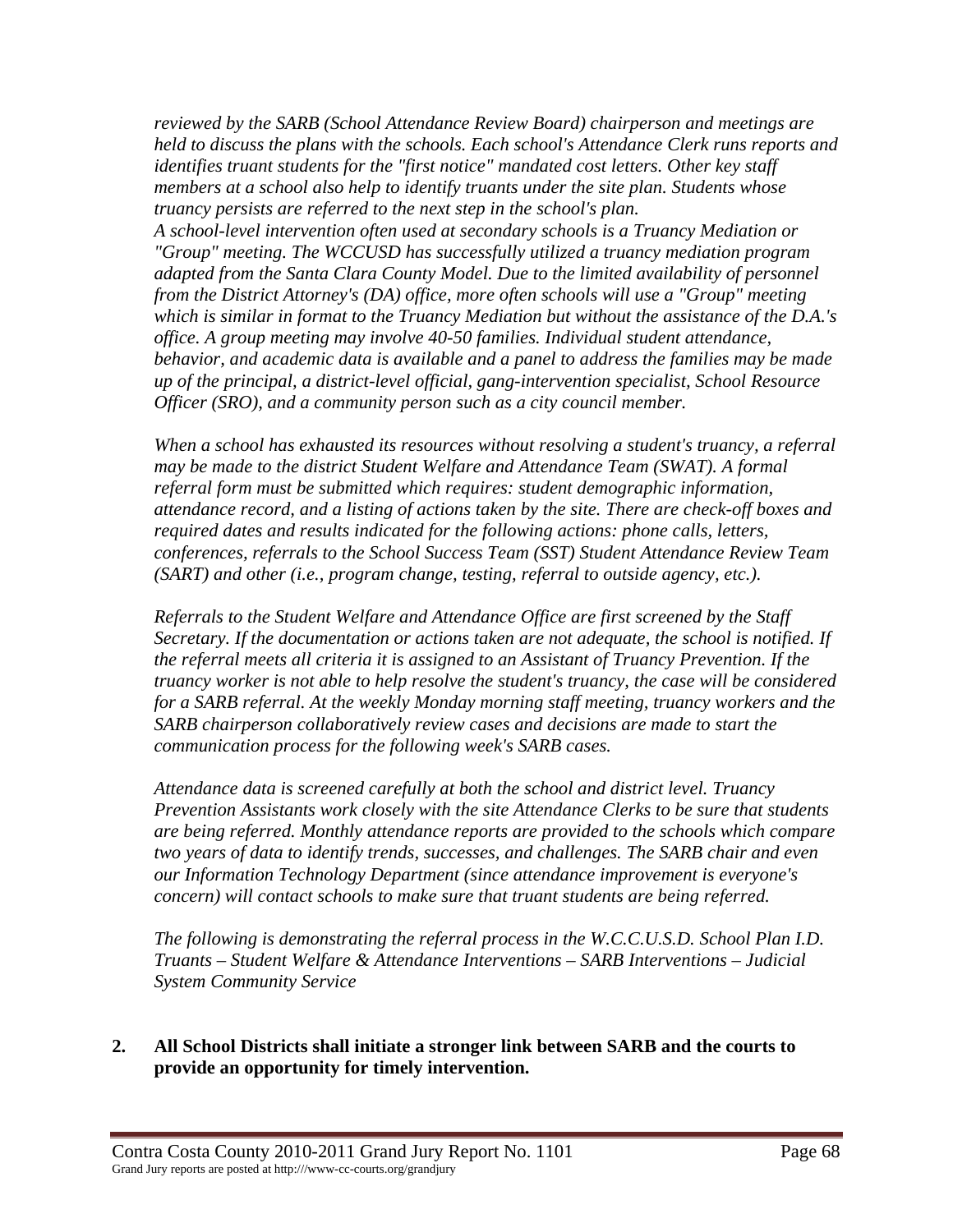### *Responses:*

*Brentwood Union, Byron Union, Knightsen and Oakley Union Elementary: As mentioned above the SARB for these elementary Districts has enacted a system for bringing truancy cases to court on a monthly basis.* 

*John Swett Unified: JSUSD has partially implemented the recommendation. The District truancy officer made early contact with the courts to investigate any changes in the courts for the 2009-2010 school year. JSUSD did make several court referrals but the process is slow and cumbersome. After meeting in September 2010, the District SARB coordinator will develop a streamlined process for reporting necessary court referrals and the appropriate evidence/documentation to the truancy officer for reporting to the District Attorney. Additionally, the District is in the process of adopting new board policy that clarifies truancy policy and implements a clear policy of consequences and responses for implementation by each site administrator and attendance supervisor. Included in the policy are the implementation of a uniform SARB referral process and also the elimination of steps for referral to the SARB board. This adoption will take place before the start of the 2010-2011 school year.* 

*Lafayette: The recommendation has been implemented. The district's Student Services Director shall utilize the courts when necessary.* 

*Liberty Union High School: The recommendation requires further analysis. With our district's early identification and intervention process we have not found it necessary to refer a student to the court. Also, as a high school district, we have several alternative education programs for students to achieve success. However, the Assistant Superintendent of Administrative Services will meet with site principals within the next two months to discuss whether this recommendation will benefit some students.* 

*Martinez Unified: The recommendation has not yet been implemented. Of the four cases from MUSD referred to the court for action, all four cases were presented to the court by the district SARB coordinator. However, MUSD agrees that a stronger link between SARB and the courts will provide more effective intervention for students. To establish a stronger connection the Director of Student Services and SARB Chairperson will meet with a representative of the courts during each semester of the 2010-2011 school year.* 

*Mt. Diablo Unified: The recommendation has been implemented. MDUSD referred 54 cases to court in 2008-09 and 94 in 2009-10. Representatives attended hearings and present cases each month.*

*Orinda Union: The OUSD has not had the need to convene a SARB process. Attendance rates in the Orinda schools exceed 97%. School procedures are used to address any attendance issues.* 

*Pittsburg Unified: We would be happy to work with the Courts. However, prior calls to the Courts and through our probation department have indicated to us that the Court is not interested in this low level "crime".* 

*Walnut Creek: This is implemented. Our Special Services Director oversees this linkage. West Contra Costa Unified: The WCCUSD operates two SARB panels (each meeting on alternate Thursdays) and a concerted effort is made to see that each panel is diverse. A number of our panel members serve on both panels. The WCCUSD SARB has evolved over a period of more than 15 years. When first established, a concerted effort was made to recruit panel members from agencies that provide services for different ethnic groups that reflect our school population. Over the years, we have had members representing the*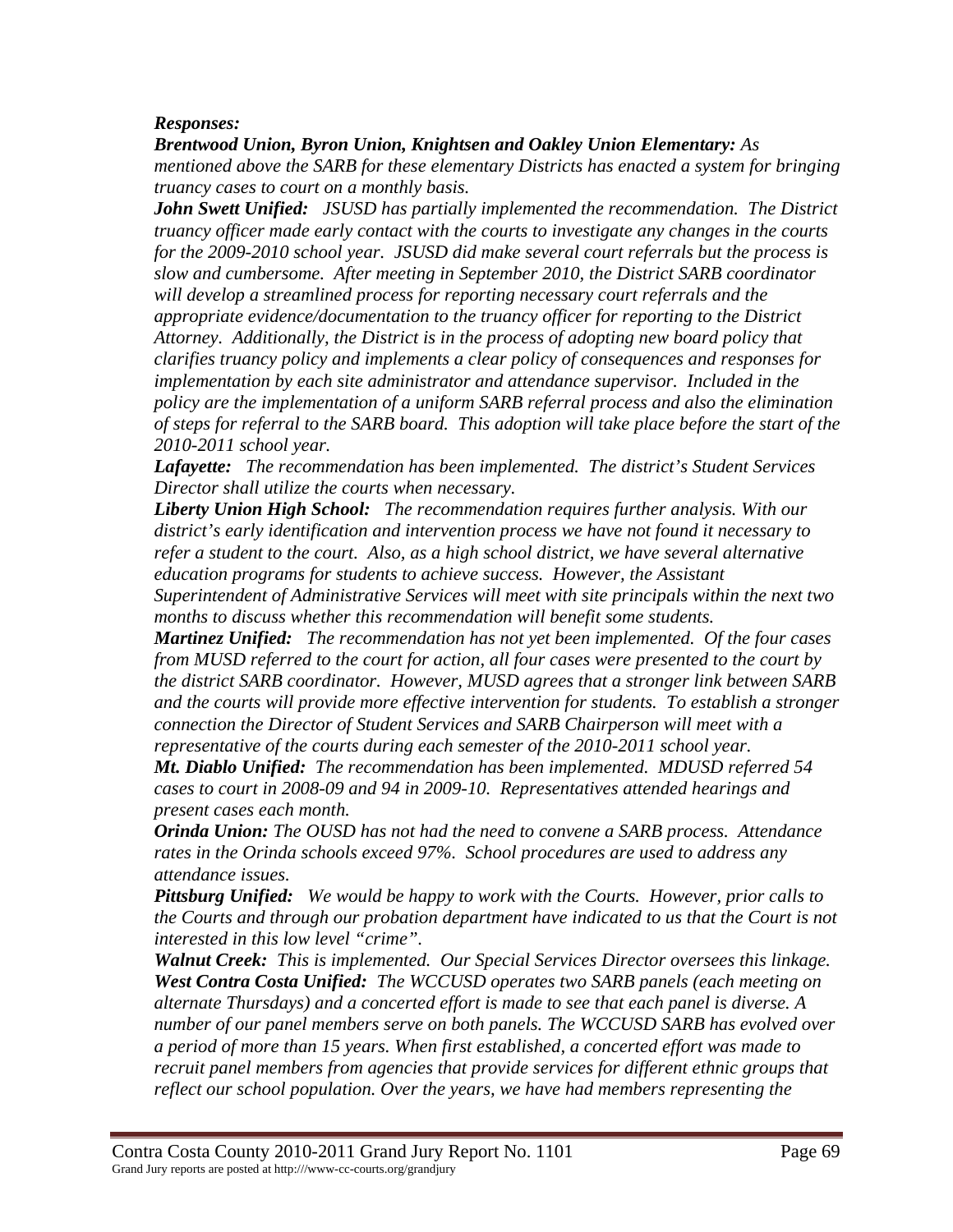*N.A.A.C.P., Lao Family, Asian Pacific Psychological Services, and Familias Unidas. Many of our panel members first partnered with the district on a State Targeted Truancy Grant which required that the district work with agencies offering services matching the diversity of our students.* 

*Our current panel reflects a number of agencies that work with diverse community populations. They also network and make confidential, culturally sensitive referrals to agencies not represented on the panel, for example, County Mental Health, Asian Pacific Psychological Services, and Familias Unidas. A wonderful addition to our panel two years ago was the district's Community Engagement Coordinator who has contact with all vital community services and updates an annual listing of those services.* 

*Our SARB interacts effectively in the district's cultural environment because our panel "looks like" our families. When families enter our meeting room, they readily identify because our panel members look like them and can speak their language. Our panel has a good male/female mix and a number of "young" members from 25-35 years old. Many panel members were raised in our school district, attended our schools, and still live in and care deeply about our community. Our school/district based members help families navigate school resources whether it is related to discipline, transfer, alternative programs, S.S.T, or Individualized Education Plans (IEP).* 

### **3. All School Districts shall provide a Certified Attendance Supervisor in each school pursuant to EC Section 48241.**

### *Responses:*

*Brentwood Union, Byron Union, Knightsen, and Oakley Union Elementary: The four elementary Districts meet this requirement through the efforts of administrators and through the East County SARB's activities.* 

*Canyon Elementary: The district is so small that the staff is immediately aware of absent or tardy students. The secretary telephones families to verify absences. The district will look into a staff member becoming a certified attendance supervisor.* 

*John Swett Unified School District: JSUSD has continuously implemented this recommendation. Next year, each school site will have an attendance clerk for four hours a day.* 

*Lafayette: The recommendation has been implemented. The district's Student Services Director oversees all SARB matters, interventions and alternative school placements. The district's attendance and accounting specialist, site administrators and school office managers assist in monitoring and accountability.* 

*Liberty Union High School: The recommendation has been implemented. The Assistant Principals at each of our sites serve as our Certified Attendance Supervisor per EC Section 48241. They are supported by our district's SARB Coordinator and the Assistant Superintendent of Administrative Services.* 

*Martinez Unified: The recommendation has been implemented. MUSD has an administrator at each school site that meets the criteria of Certified Attendance Supervisor.*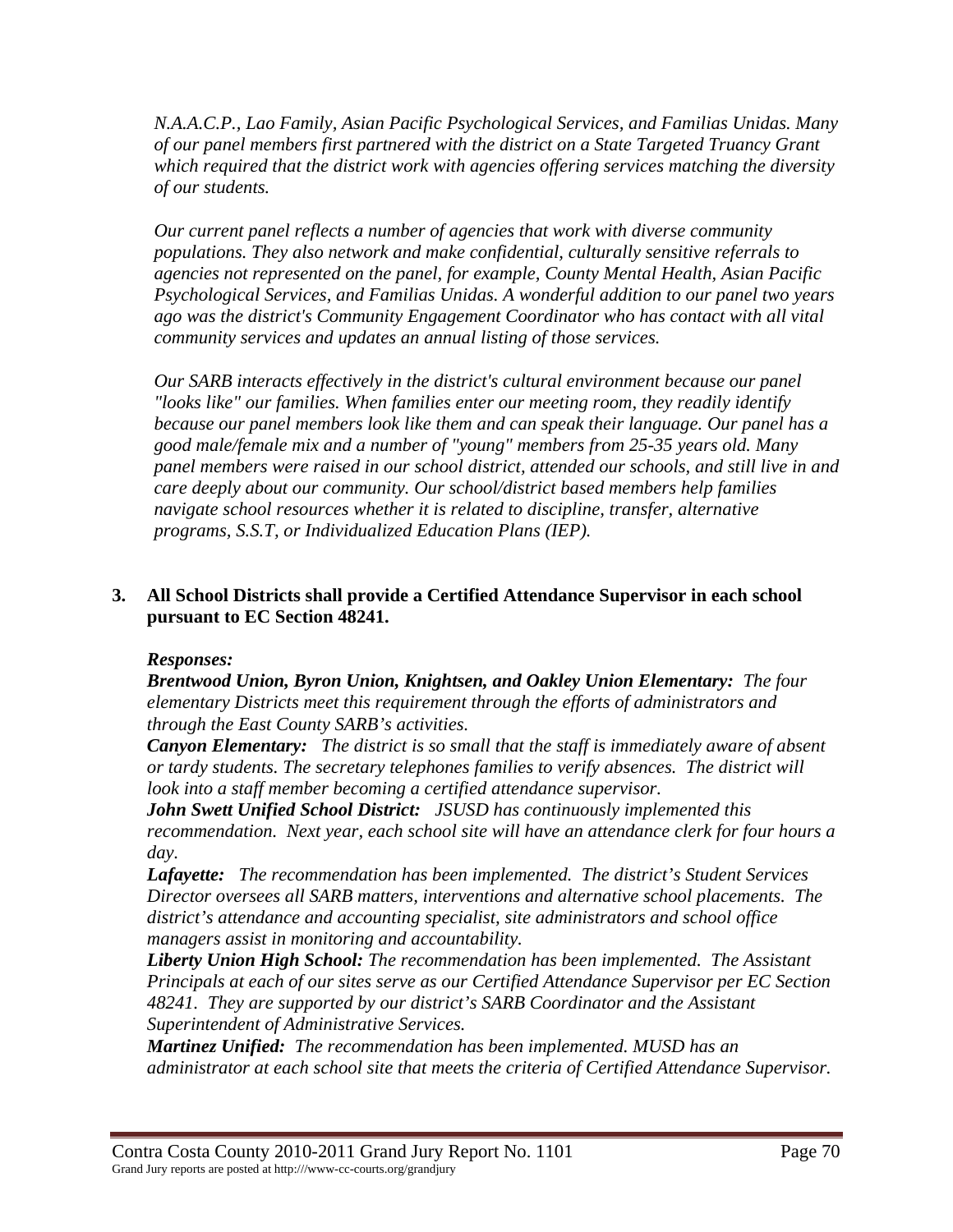*Mt. Diablo Unified: The recommendation has not yet been fully implemented. Neither EC 48240 nor 48241 requires that each school have a Certified Attendance Supervisor. In MDUSD, the Director of Student Services is the appointed Attendance Supervisor. Mt. Diablo Unified also has an Assistant Director of Student Services and four Child Welfare and Attendance Liaisons who assist the Director in these duties. In addition, each school has an administrator assigned to support the attendance process and each school completes a yearly attendance plan. The County Board of Education has not taken action to certify any individuals in this role.* 

*Orinda Union: In the OUSD, the school principal is considered the Certified Attendance Supervisor for the school. The principal monitors student attendance and makes all final decisions regarding student truancy.* 

*Pittsburg Unified: Has been implemented.* 

*San Ramon Valley Unified: This recommendation has been implemented in the SRVUSD. Although we are not certain what is meant by a "Certified Attendance Supervisor," the district does have personnel at each school site responsible for tracking school attendance. There is a district level administrator who is responsible for reporting truancy for the district. We cannot comment on other school districts.* 

*Walnut Creek: This is not fully implemented, but we will ensure that our Office Managers provide support as the Certified Attendance Supervisor.* 

*West Contra Costa Unified: Generally the primary case management responsibility lies with the Truancy Prevention Assistants. Before being referred to SARB, the Assistant has already initiated case management services with the student and family. After SARB directives, the Assistant will continue overall case management which might consist of monitoring, counseling, helping to initiate intervention, or assisting with referrals to agencies. Other SARB members may take on case management when appropriate. They may become the primary service provider and work collaboratively with the school and the Assistant. Referrals to law enforcement and alternative education programs are monitored by the Truancy Prevention Assistants and reported to SARB. Also, law enforcement representatives on SARB might report back to the panel. Services to high-risk youth are evaluated by feedback from students/families and reports from the Assistant and other panel members. Mid-year and year-end summary reports are also used to evaluate the overall effectiveness of services.* 

*The need for student support services may be identified at the SARB hearing. If there has not already been an S.S.T. or an I.E.P. needs to be updated, that may become part of a SARB directive. District students that commit drug or alcohol violations are to be referred to the district's intervention program. Students that come before SARB are monitored to be certain that they are referred and complete the program. Families that appear before SARB must return in two weeks to determine whether SARB directives have been followed. This is accomplished by self-reporting from the student and family, a report from the Truancy Prevention Assistants and/or agency representatives, and an examination of the student's attendance record. At that point, a student may be released from SARB, referred to court, or asked to return for another two-week follow-up.* 

*SARB's authority and structure to refer high-risk youth to local programs both within the district and to outside agencies is fairly informal. As mentioned in prior content areas, many*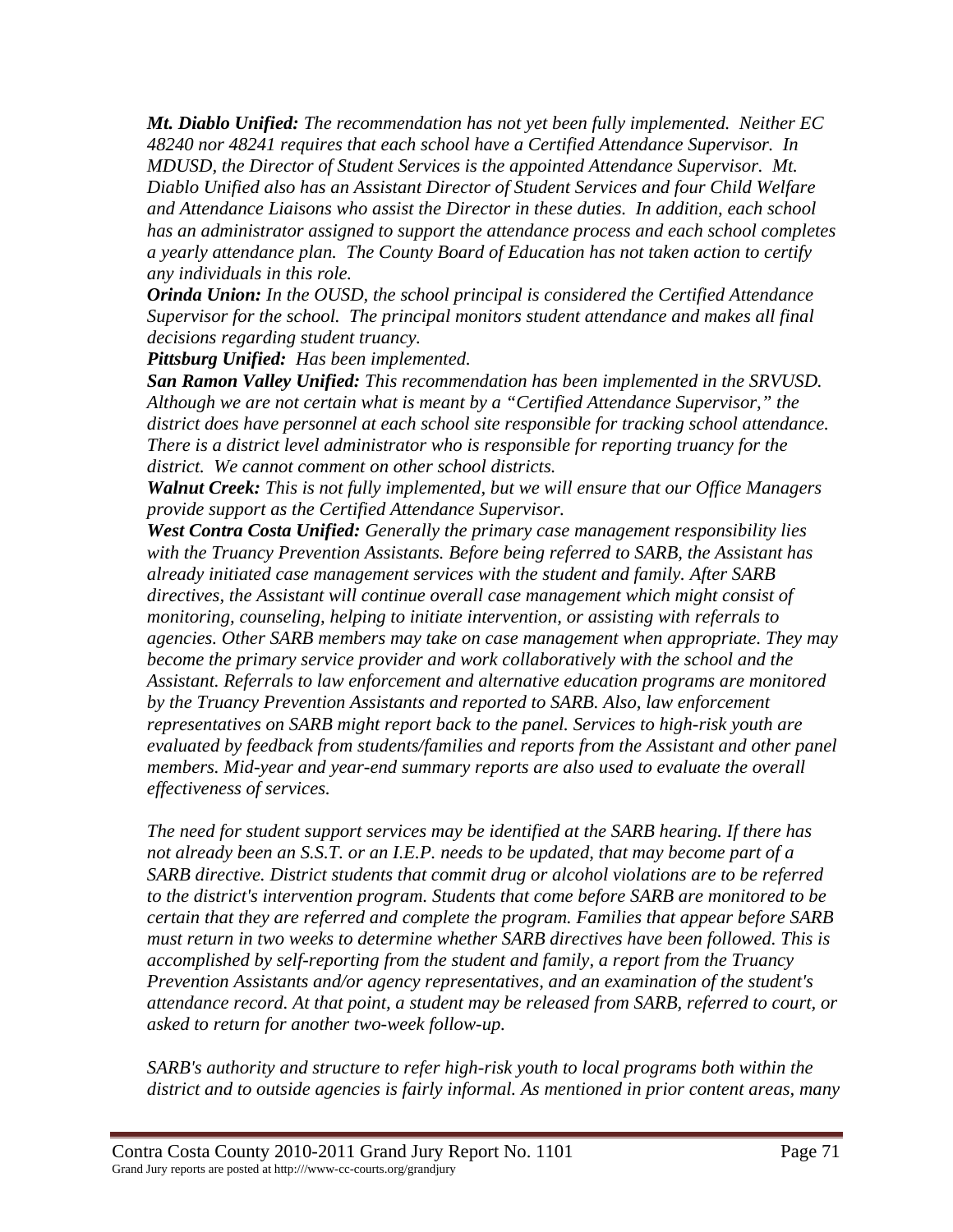*key agency representatives are either current or former SARB members. SARB referrals are given a high priority. The Truancy Prevention Assistants is generally the SARB liaison for school or district-based interventions. Whether it is a program change, request for testing, or a counseling program, the Assistant is careful to involve the appropriate school-based personnel. Principals and other school staff consider SARB and the Assistant as a welcome support to the school in seeing that students don't "fall through the cracks." SARB provides data, strategies, support programs, and services to the schools. SARB has been the lead agency with local police departments in establishing truancy sweeps. SARB has been the lead agency in several collaborative grant projects with community based organizations.* 

*Information regarding SARB is disseminated to the community in a number of ways: a trifold Student Welfare & Attendance Brochure made available to all families and agencies; and presentations to parents at school orientations, P.T.A.s, or the District Bilingual Advisory Committee.* 

#### **4. All School Districts shall notify parents and students of school attendance policies and truancy consequences.**

### *Responses:*

*Brentwood Union, Byron Union, Knightsen and Oakley Union Elementary: Each District complies with this requirement through annual notifications to parents provided every year, parent and/or student handbooks as described in response to recommendation number 1. John Swett Unified: JSUSD has continuously implemented this policy through three methods. First, each school site sends out District and school information in the summer before the start of each new school year. Included in this packet of information are materials outlining attendance policies and truancy consequences. Second, each site has an updated website that includes information related to truancy and attendance. Lastly, SARB and attendance supervisors constantly review information with students and parents regarding truancy and attendance. The packets will be updated with the new board policy regarding truancy before they are sent out in August.* 

*Lafayette: The recommendation has been implemented. This is included in annual parent notifications as well as on an as-needed basis.* 

*Liberty Union High School: The recommendation has been implemented. At the start of every school year, parents receive the "Annual Notification to Parents and Guardians" document. New students throughout the year upon enrollment also receive this document. It notifies parents of the importance of school attendance and policies. In addition, students and parents are required to review the school's Student Handbook which includes information regarding attendance policies and truancy consequences.* 

*Martinez Unified: The recommendation has not been implemented. All seven schools subject to compulsory full time attendance in MUSD notify students and parents of attendance policies and truancy consequences. This notification is done through student handbooks, parent handbooks and via the district website.* 

*Mt. Diablo Unified: The recommendation has been implemented. This information is sent to parents in Spanish and English, annually in the Parent Information Packet (PIP) that is also posted on the district website. Sites also inform parents as part of their attendance plan implementation.*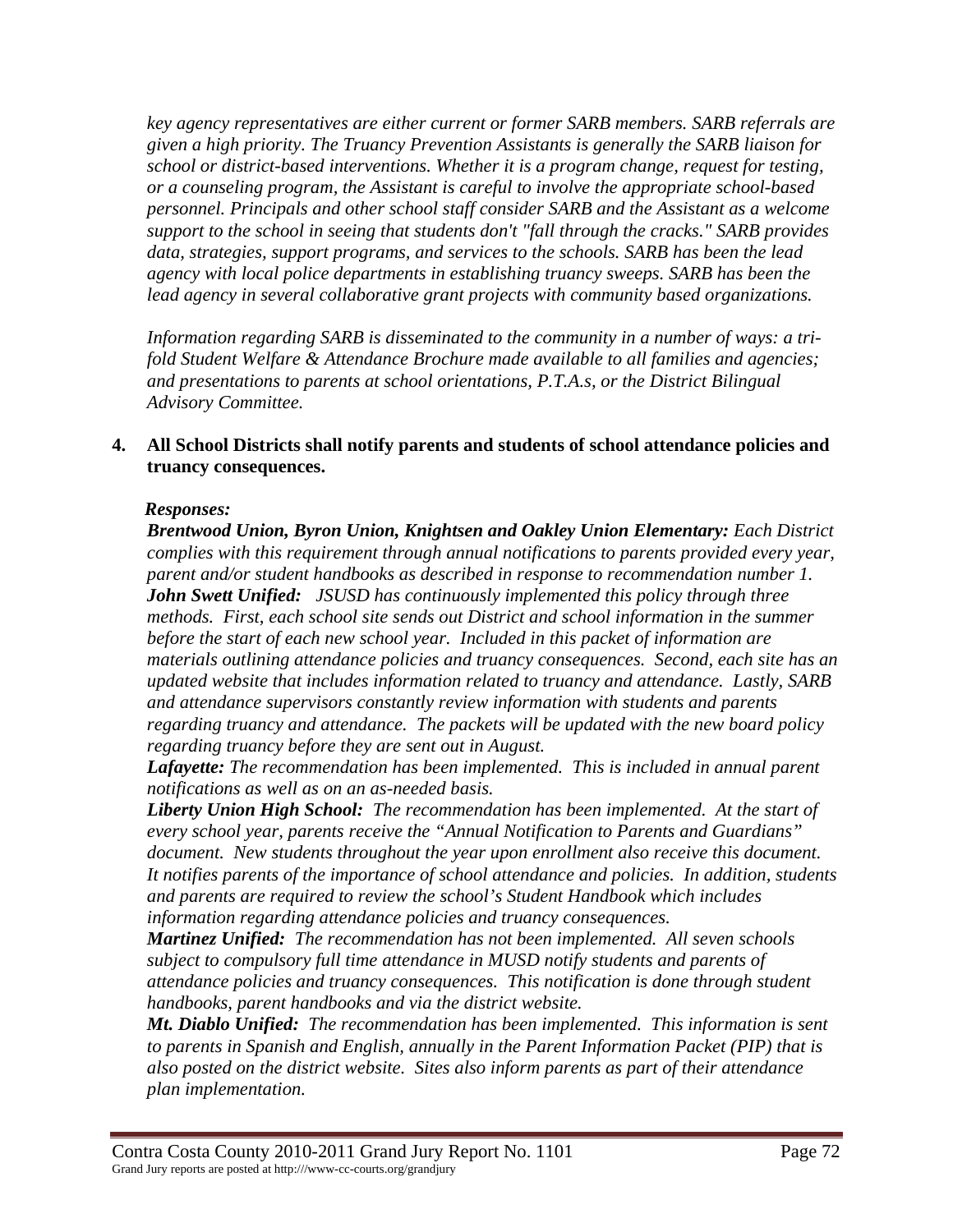*Orinda Union: Parents and students are notified of attendance policies in a variety of ways. OUSD Board Policies and Administrative Regulations provide the basis for the district's attendance policies. Student handbooks include attendance policies and are reviewed with students by school principals and teachers. Newsletter articles on the importance of attendance are used to consistently reinforce policies.*

*Pittsburg Unified: Has been implemented.* 

*San Ramon Valley Unified: The recommendation has been implemented in the SRVUSD. The district provides an Annual Parent Information Packet available both in print and online wherein information regarding attendance requirements and consequences for truancy, including Ed Code, is provided to parents.* 

*Walnut Creek: This is implemented concerning notification.* 

*West Contra Costa Unified: Each year, parents are provided with a revised edition of the Parent Student Handbook which contains detailed district and school information including, but not limited to, attendance policies and truancy procedures. This handbook is disseminated at the beginning of each school year.* 

# **5. CCCOE shall conduct an annual or semi-annual county-wide SARB conference to evaluate, discuss and share program strength and weaknesses.**

*Response by Contra Costa County Office of Education* 

*The recommendation was implemented prior to the SARB Grand Jury Report Findings and Recommendations.* 

*The Contra Costa County Office of Education hosts a state-wide SARB teleconference on an annual basis. All 18 districts within Contra Costa County are invited to participate. The last SARB teleconference was held on April 27, 2010. Twelve of the 18 districts within Contra Costa County attended the conference and participated in the follow-up discussion and evaluation. The Contra Costa County Office of Education has hosted the annual Statewide SARB teleconference since its inception in 2001.* 

# *Responses (not required):*

*John Swett Unified: JSUSD supports and will participate in the CCOCE conference program for the 2010-2011 school year.* 

*Martinez Unified: The recommendation has not yet been implemented. Over the course of the 2010-2011 school year MUSD will analyze the projected impact of implementing a curfew during school hours. The focus of the analysis will be in the following areas: a) Will a curfew during school hours within the MUSD attendance area decrease the level of truancy for students? b) If implemented, who would be responsible for enforcing the curfew? c) Are there sufficient resources available within the city of Martinez and the MUSD to effectively implement and enforce a curfew during school hours? d) Does a curfew within school hours reflect the mission of our independent study programs and student learning academies that promote project based learning within the community and natural environment?*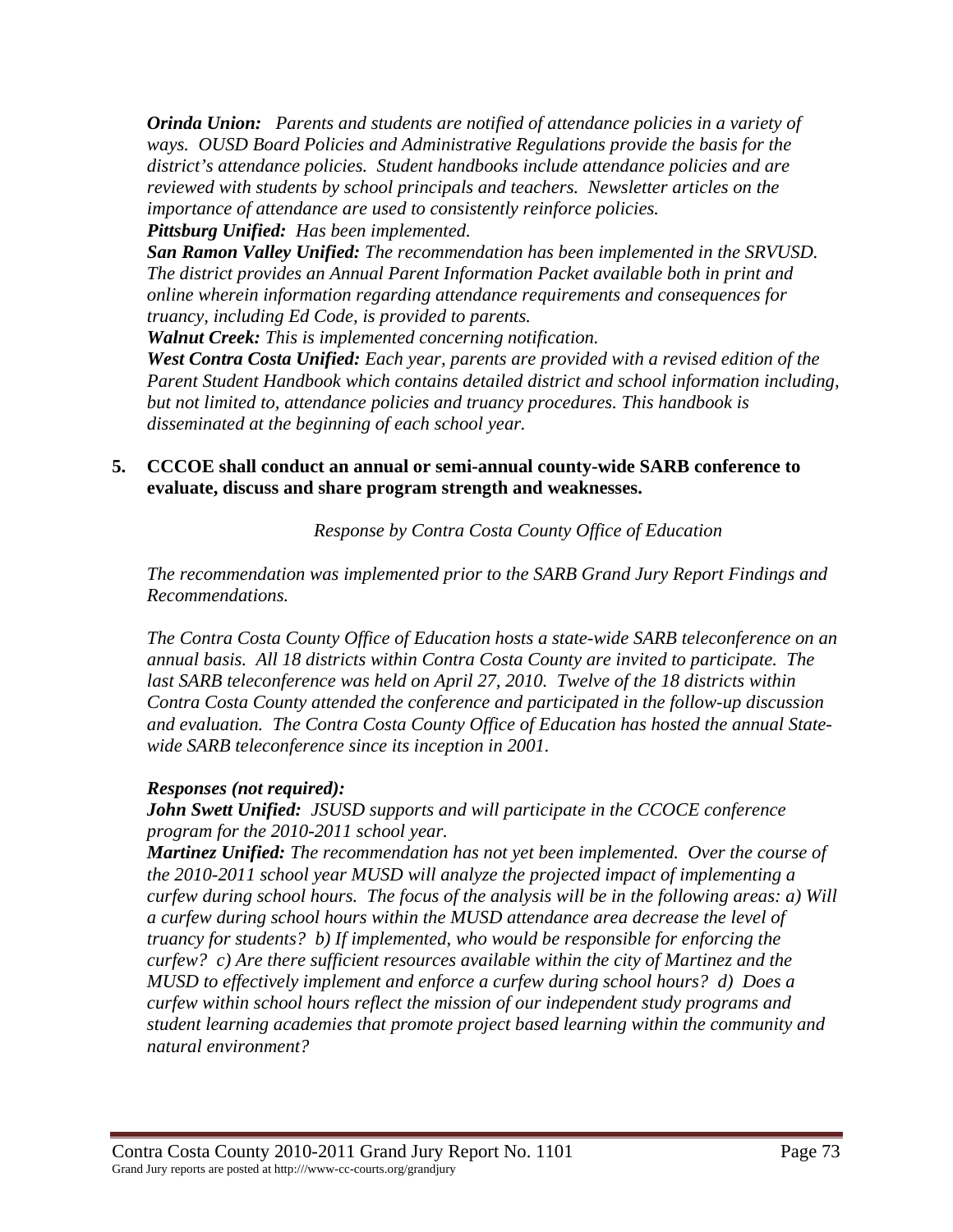*Mt. Diablo Unified: The recommendation has been implemented. CCCOE holds multiple County Coordinating Council meetings each year to evaluate, discuss and share program strengths and weaknesses regarding SARB. One meeting each year is broadcast statewide. Orinda Union: The OUSD has not had the need to convene a SARB process. Attendance rates in the Orinda schools exceed 97%. School procedures are used to address any attendance issues. OUSD would be interested in participating in a county-wide SARB process in order to learn more about the strengths and weaknesses of the program. Pittsburg Unified: This recommendation does not relate to our agency.* 

*San Ramon Valley Unified: This recommendation does not involve the school district and should be referred to the county.* 

*Walnut Creek: If CCCOE conducts a SARB conference will implement. West Contra Costa: This recommendation will not be implemented at the district level however we are unaware of any such conferences offered by the County.* 

# **6. All School Districts in the County shall consider implementing curfews during school hours.**

# *Responses:*

*Acalanes Union: All of our school activities that take place Monday through Friday evenings end prior to any local curfews.* 

*Brentwood Union, Byron Union, Knightsen, and Oakley Union Elementary: The Districts do not believe they have the legal authority to implement curfews.* 

*John Swett Unified: The JSUSD believes that this recommendation is a worthy one and expects to pursue this recommendation during the summer of 2010 and during the school year of 2010-2011. Currently our truancy officer is working with deputies and resources officers from the County Sheriffs Office on crafting a county wide curfew law for all areas of the county. He is also looking at adoption of a JSUSD curfew ordinance. He plans on presenting to the JSUSD school board during the fall of 2010.* 

*Lafayette: The recommendation requires further analysis. Not applicable, but the district would consider if problems emerged.* 

*Liberty Union High School: The recommendation requires further analysis. A formal written policy regarding curfews during school hours is not currently in place. However, we have an excellent relationship with both our police and sheriff departments. We work together to ensure that students are in attendance during school hours. Within the next three months, we will explore this recommendation with our board, cities and law enforcement agencies.* 

*Mt. Diablo Unified: The recommendation requires further analysis. Any curfew would need to be coordinated with the cities where districts are located. Mt. Diablo is located within 7 (seven) different municipalities. Coordinating a curfew among all entities would be complex and require county support and fiscal support for implementation. Some of the municipalities host multiple school districts. Essentially this would need to be a county-led effort. Note that all Mt. Diablo district schools are closed campuses.* 

*Orinda Union: Due to substantial variations in school district demographics and locations, curfews may not be effective in all communities. The OUSD would work cooperatively with the Orinda Police Department to review the magnitude of this problem in Orinda and to identify possible solutions that fit the local problems. The OUSD and Orinda PD work very*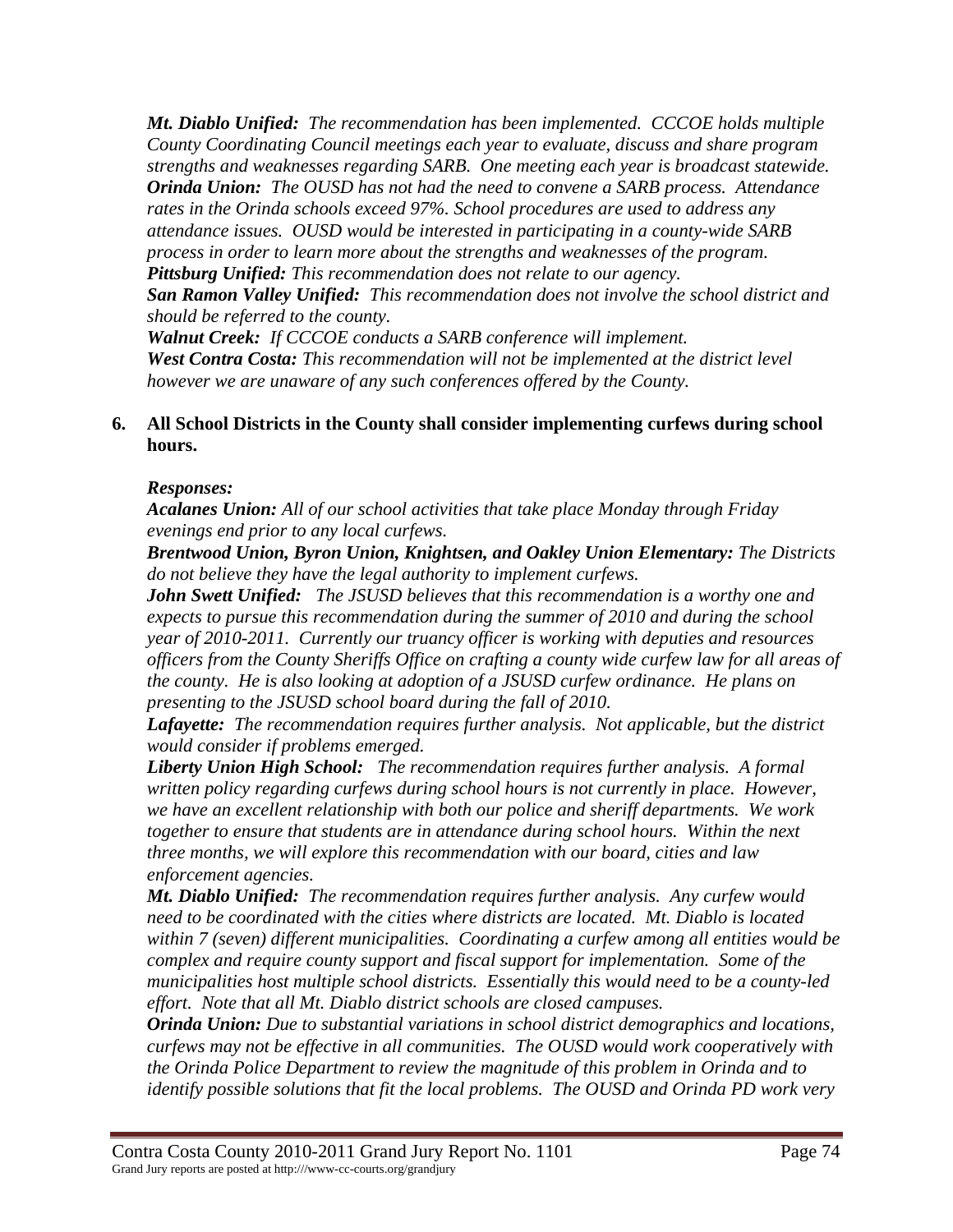*effectively and cooperatively on many issues. The police department provides very effective support for the schools.* 

*Pittsburg Unified: Has been implemented.* 

*San Ramon Valley Unified: This recommendation has not been implemented. It is not clear what is meant by "implementing curfews during school hours." We believe a curfew is an order by a government for certain persons to return home daily before a certain time. If the intent of this statement is to require students to be on school campuses during school hours, this is complicated by several factors including the following: some of our schools allow students to go off campus during lunch hours; some students are home schooled and are not bound by set school hours; some students attend an independent study school and do not have set school hours; students who take independent physical education have a shorter school day; some high school students participate in a work-study program; some special education students age 18-22 take the bus on their own to Diablo Valley College for classes as part of their Transition program; many students in the community attend private schools. While the district has a close working relationship with the police force of the Town of Danville and the City of San Ramon, it does not have the authority to require them to act as truancy officers.* 

*Walnut Creek: Curfews – This is not presently implemented. We will discuss this with the Board.*

*West Contra Costa Unified: Recently, WCCUSD has provided input and support to the City of Richmond in implementing a juvenile daytime curfew ordinance when school is in session. The District will work in conjunction with the city and local law enforcement to enforce this curfew. Other cities within our district including El Cerrito, Hercules, Pinole and San Pablo have also implemented similar ordinances.*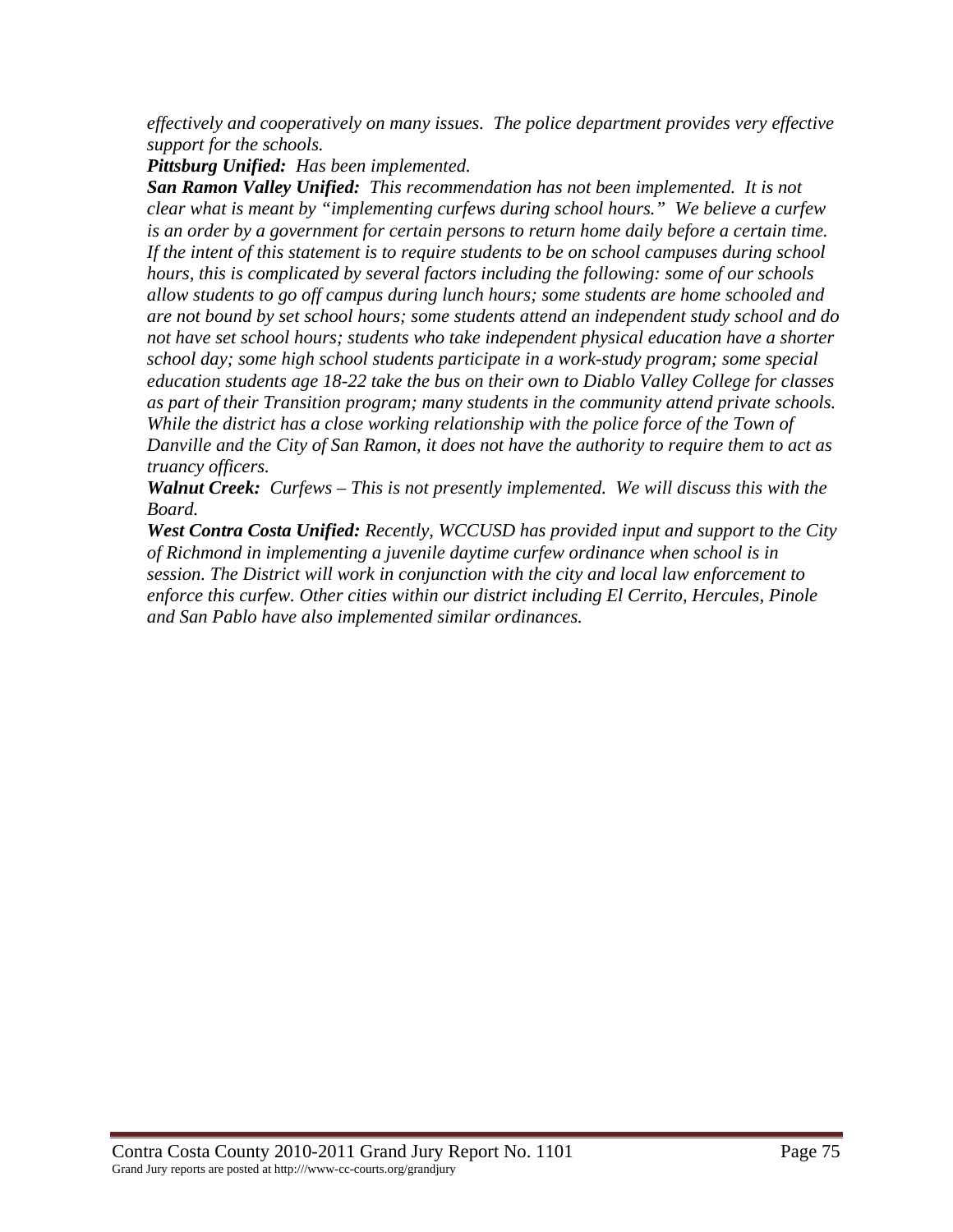# **CONTRA COSTA COUNTY GRAND JURY REPORT NO. 1013**

# **THE CRUMBLING PILLERS OF HERCULES**

*Response from City of Hercules* 

### **FINDINGS**

#### **1. Awarding agreements to NEO without competitive bidding does not ensure the City is administering its programs in the most cost effective manner.**

*Response: The City is satisfied that it has received good value for the amounts expended and the results obtained. It will reserve its right to obtain competitive bids in order to secure appropriate contracts. The City, therefore, disagrees with the finding.* 

### **2. Since 2003, the City of Hercules has executed agreements with NEO, previously owned by the current City Manager.**

*Response: This is true, but not longer an issue. The City Manager divested himself of ownership of NEO in 2007, before he became City Manager. The City Manager's family members have since divested themselves of all interest in NEO, are not longer members of its board of directors, and are no longer employed by the company. It is now an independently owned company. The City agrees with this finding.* 

# **3. NEO currently employs immediate family members of the City Manager and staff.**

*Response: All family members of the City Manager have resigned from their employment positions with NEO. The City, therefore, agrees that this finding was once true, but no longer is.* 

#### **4. In late 2009, the City purchased homes of nine affordable housing program loan recipients who defaulted on their original mortgage and redevelopment loans.**

*Response: This is correct and the City agrees with this finding. The homes were purchased under the City's publicly approved loss mitigation program. Overall, the City acquired the properties for much less than their average purchase price and preserved its stock of available affordable housing units.* 

#### **5. The City then sold three of the homes back to the same recipients for less than an original purchase price, again utilizing the affordable housing loan program.**

*Response: This is correct and the City agrees with this finding. The City was able to reduce the combined principal balance on the three residences by more than \$275,000 and pass that reduction on to its affordable housing clients. That is exactly what the program was designed to do. The City also re-purchased and rented five other units to participants in its affordable housing program. The alternative, which nobody would find acceptable, would be*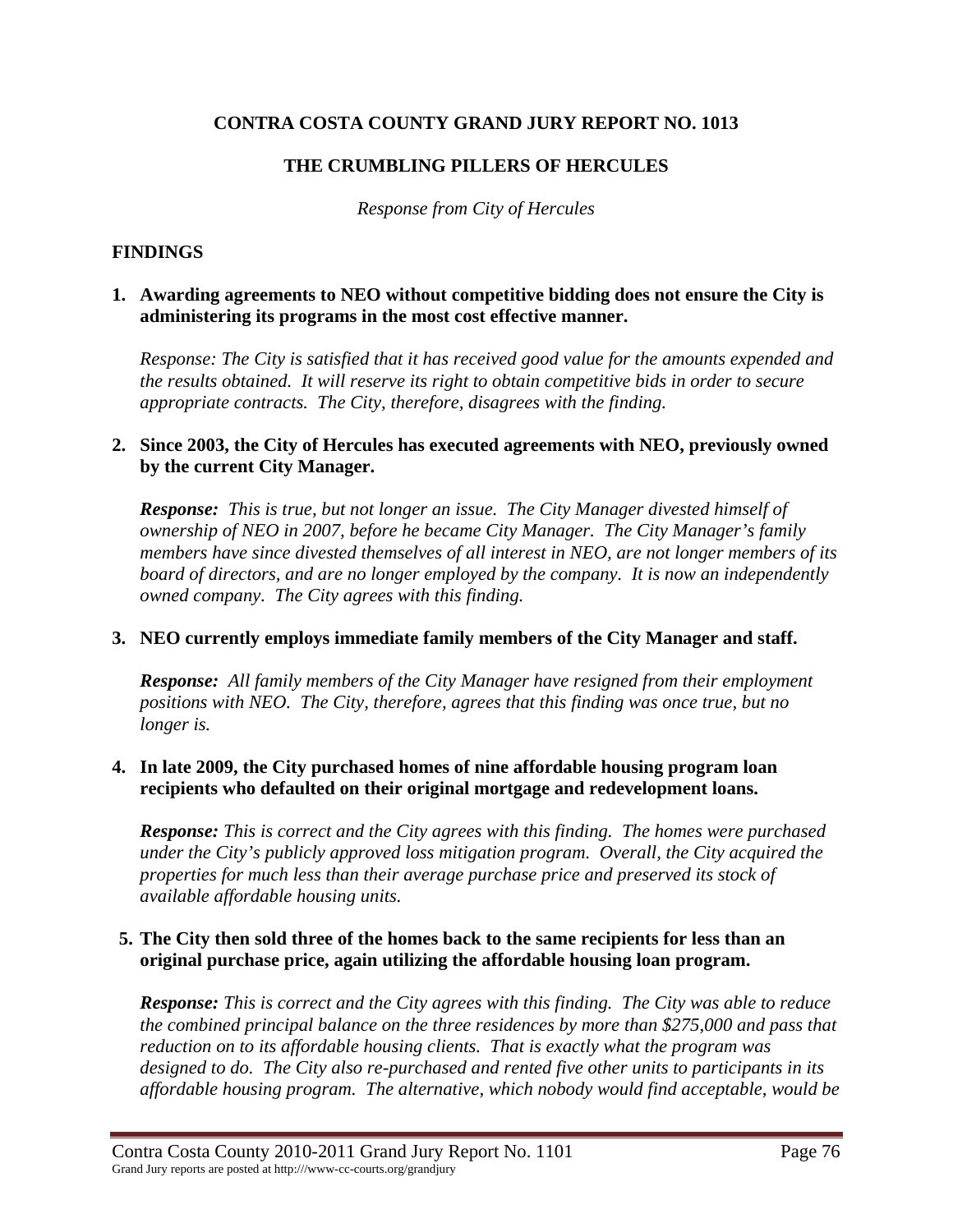*to remove these individuals from the residences. That would not be in keeping with the City's moral or legal obligations or the policies established by the City Council. These transactions also increased the number of affordable housing units available to eligible program participants and will assist the City in its ongoing efforts to provide affordable housing to qualified residents.* 

# **6. Homes purchased from affordable housing loan recipients were resold by the City without being advertised for sale or rent on the City's website. In addition, they did not appear on the MLS.**

*Response: This is correct and the City agrees with this finding. The City used its available means of advertising, but did not list the properties on the MLS. The properties in question were deed restricted. They could only be sold or rented in individuals qualified under the City's many programs. Thus, using the MLS is not appropriate.* 

# **7. In 2008 and 2009, redevelopment loans were made to relatives of Hercules City Council members.**

*Response: One loan was made to one daughter of one City Council Member, so the City partially agrees with this finding. That Council Member was never involved in one facet of the transaction. The individual qualified on her own, obtained the required commercial financing, and received a \$50,000 second loan from the affordable housing program. It would not be appropriate to exclude any qualified individual from participating in the program; a relative of a duly elected City official would be no exception. Excluding such an individual from participation in the program would subject the City to legal liability for unlawful discrimination and would jeopardize its sources of state and federal funding.* 

#### **8. The Transportation and Housing Subcommittee neither publishes minutes, nor posts agendas regarding the affordable housing program.**

*Response: The finding that the Transportation and Housing Subcommittee does not post agendas regarding the affordable housing program is complete false and the City disagrees with this finding. Agendas for all subcommittee meetings are posted and notice is given as required by law. Subcommittee meetings are public meetings at which the public is welcome and invited to attend. Subcommittees do not keep minutes because they are not required to and the City does not have sufficient resources to do so. As reflected in the response to Recommendation 5, the City will develop a program for keeping a record of key committee meetings within six months from the date of publication of the Grand Jury report.* 

# **RECOMMENDATIONS**

**1. The City of Hercules shall expand ethics and conflict of interest training beyond the minimum two hours required by the California Attorney General's memorandum, Ethics Training for Local Officials, and avail themselves of additional resources.**